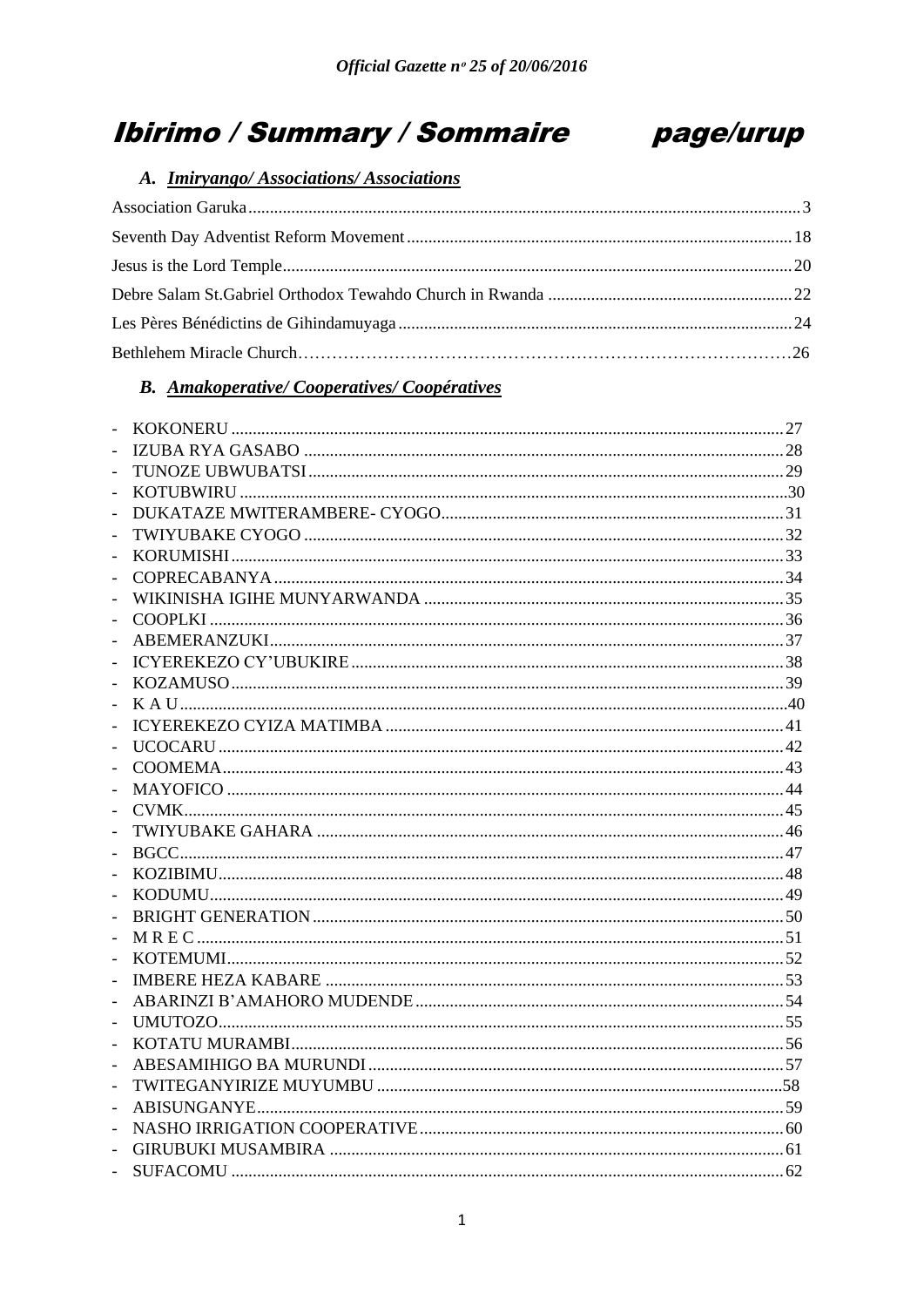## C. Guhindura amazina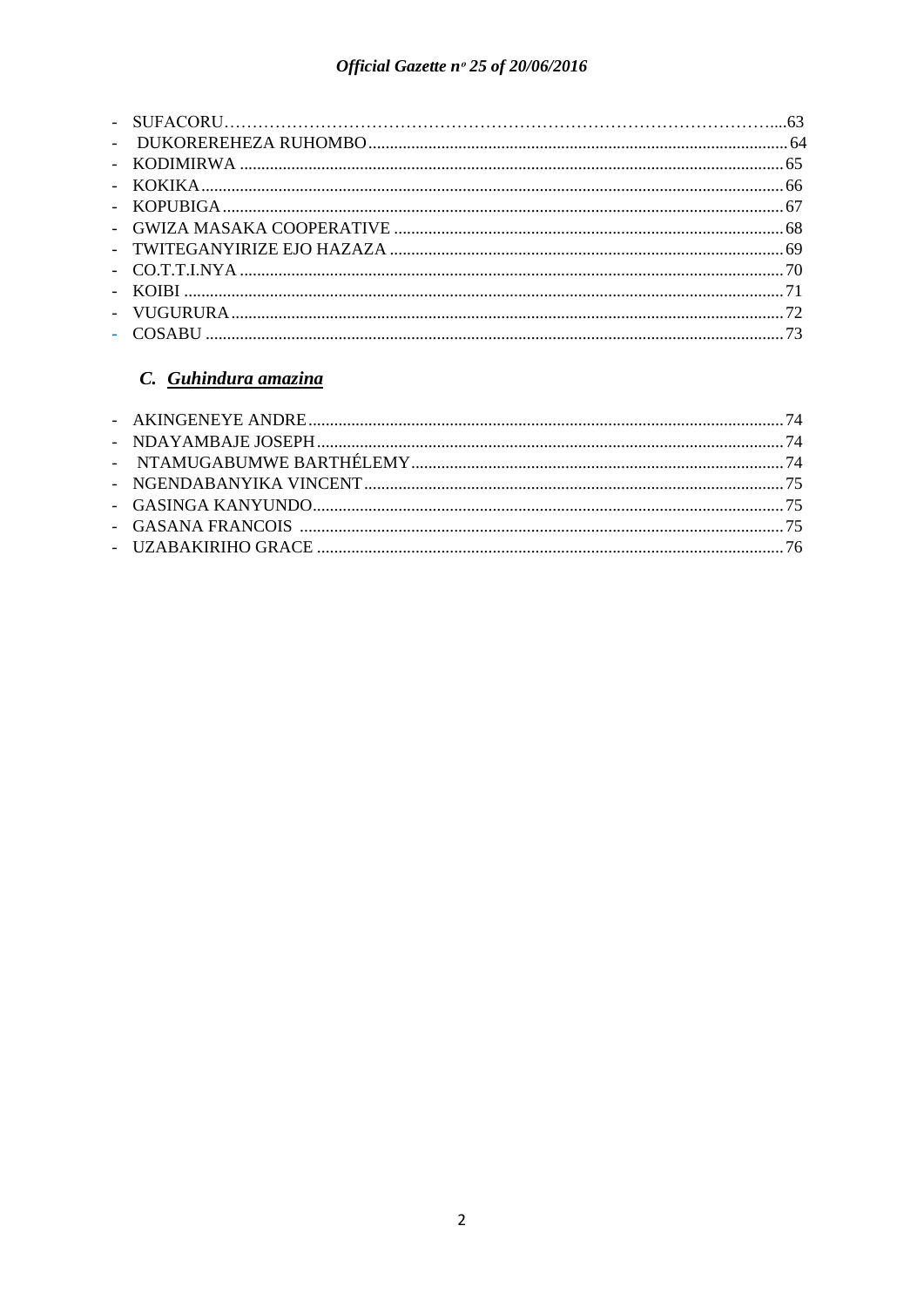#### **AMATEGEKO SHINGIRO YA ASSOCIATION GARUKA**

#### **IRANGASHINGIRO**

Inteko Rusange ya ASSOCIATION GARUKA iteraniye mu nama yayo idasanzwe yo kuwa 06 Mata  $2013$ 

Ishingiye ku Iteka rya Minisitiri n° 88/11 ryo kuwa 19 Kamena 2008 ryatangaje mu Igazeti ya Leta ya Repubulika y'u Rwanda N° 22 bis yo kuwa 15<br>Ugushyingo 2008 riha ubuzimagatozi 2008 riha ubuzimagatozi ASSOCIATION GARUKA;<br>Ishingiye ku Itegeko N

 $N^{\circ}$  04/2012 ryo kuwa 17/02/2012 rigena imitunganyirize n'imikorere by'imiryango nyarwanda itari iya Leta ;

Yemeje kandi itangaje ihinduka ry'amategko shingiro, ateye ku buryo bukurikira:

#### <span id="page-2-0"></span>**UMUTWE WA I : INYITO, ICYICARO, INTEGO, AHO UKORERA N'IGIHE UZAMARA**

#### **Ingingo ya 1 : Izina n'igihe izamara**

Hakurikijwe ibikubiye mu itegeko N°04/2012 ryo kuwa 17/02/2012 rigena imitunganyirize n'imikorere by'imiryango nyarwanda itari iya Leta ; hashinzwe, mu gihe kitagenwe, umuryango nyarwanda uharanira inyungu rusange utari uwa Leta witwa «ASSOCIATION GARUKA ».

#### **STATUTES OF ASSOCIATION GARUKA**

#### **PREAMBLE**

meeting in its extraordinary session of 06 April 2013;

Pursuant to Ministerial Order N° 88/11 of 19 June 2008 published in the Official Gazette of Rwanda N° 22 bis of 15 November 2008 granting legal personality to ASSOCIATION GARUKA;

Purrsuant to Law N° 04/2012 of 17/02//2012 governing the organisation and the functioning of national nongovernmental organizations;

Adopt and declares the following modifications to the statutes:

#### **CHAPTER I: DENOMINATION, HEAD OFFICE, OBJECTIVES, RANGE DURATION**

#### **Article 1: Name and duration**

In accordance with the provision of Law  $N^{\circ}04/2012$  of 17/02/2012 governing the organization and functioning of national non-governmental organizations, there is established for an indefinite period,

a national non-governmental organization of common interest to be named «ASSOCIATION GARUKA».

#### **STATUTS DE L'ASSOCIATION GARUKA**

#### **PREAMBULE**

The General Assembly of ASSOCIATION GARUKA L'Assemblée Générale de l'ASSOCIATION GARUKA réunie en session extraordinaire du 06 Avril 2013;

> Vu l'arrêté Ministériel N° 88/11 du 19 Juin 2008 publié au Journal officiel de la République du Rwanda  $N^{\circ}$  22 bis du 15 Novembre 2008 accordant la personnalité juridique à l'ASSOCIATION GARUKA;

> Vu la loi N° 04/2012 du 17/02//2012 portant organisation et fonctionnement des organisations nongouvernementales;

Adopte et déclare les modifications statutaires suivantes :

#### **CHAPITRE I : DENOMINATION, SIEGE, OBJECTIFS, ETENDUE ET DUREE**

#### **Article 1: Dénomination et durée**

Conformément aux dispositions de la loi N°04/2012 du 17/02/2012 portant organisation et fonctionnement des organisations non-gouvernementales nationales, il est créé, pour une durée indéterminée, une organisation non-gouvernementale nationale d'intérêt commun dénommée « ASSOCIATION GARUKA ».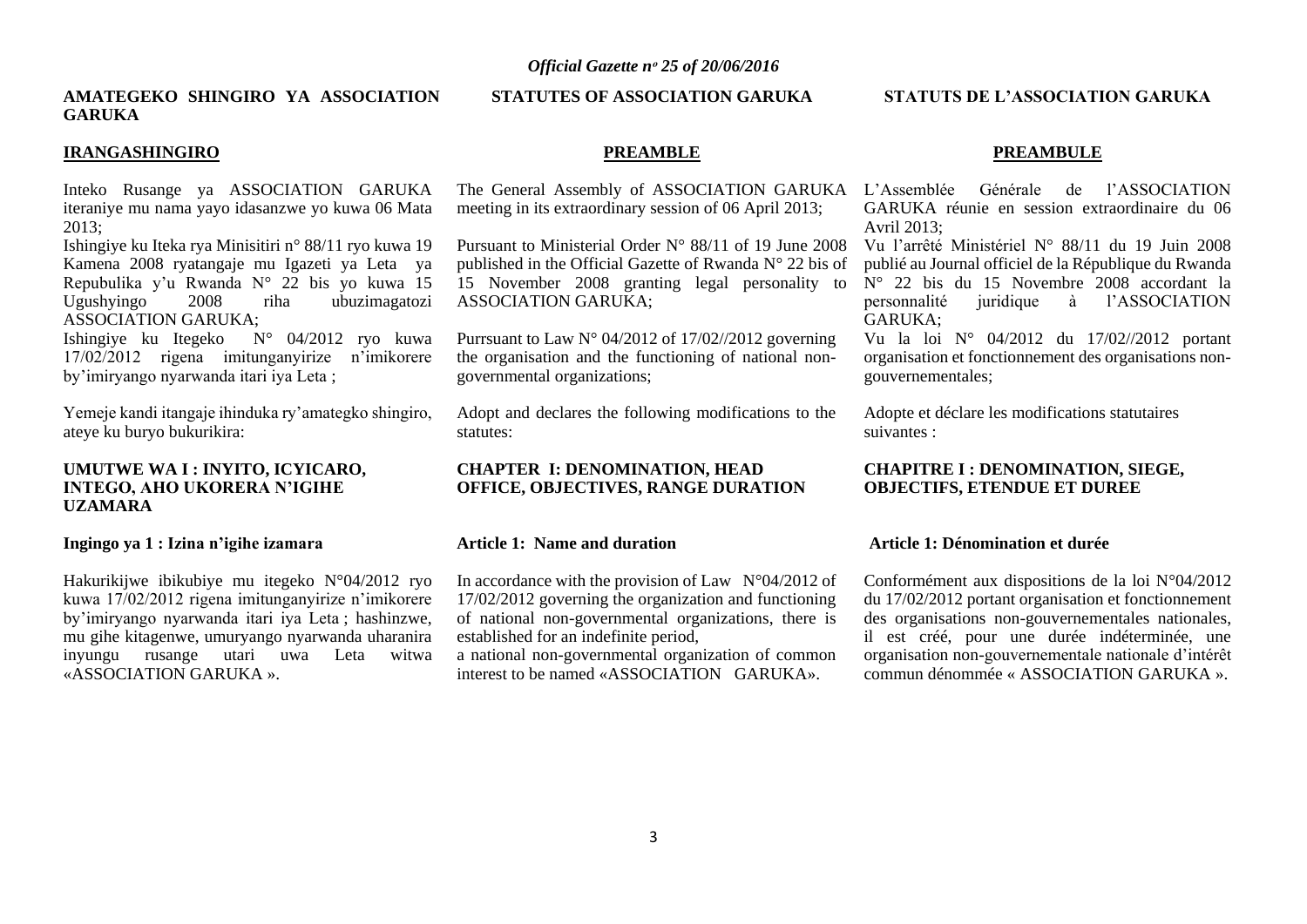## **Ingingo ya 2: Icyicaro gikuru**

Icyicaro gikuru cy' Umuryango gishyizwe mu Mujyi wa Kigali, B.P 1553. Gishobora kwimurirwa mu yindi ntara mu gihugu byemejwe n'Inteko Rusange.

#### **Ingingo ya 3: Aho ibikorwa bikorerwa**

ASSOCIATION GARUKA ikorera ibikorwa byayo ku butaka bwose bw'u Rwanda, kandi ishobora kugaba amashami aho ari ho hose mu gihugu byemejwe n'Inteko Rusange.

Umuryango ushobora gukorera ibikorwa byawo no hanze y'igihugu cyacu mu gihe byemejwe n'Inteko Rusange.

**Ingingo ya 4: Intego n'ibikorwa by'Umuryango**

#### **Intego**

Umuryango ugamije gufasha abana n'urubyiruko rw'u Rwanda kwiteza imbere mu nzego zose cyane cyane imibereho myiza ndetse n'ubukungu.

#### **Ibikorwa**

Ibikorwa by'ingenzi by'Umuryango ni ibi bikurikira :

- 1. Gukorera ubuvugizi abana bo mu muhanda n'abandi bana n'urubyiruko batishoboye hagamijwe kubasubiza mu buzima busanzwe;
- 2. Kurengera no guteza imbere umuco n'ubukorikori;

#### **Article 2: Head office**

The head office of the Organization is established in Kigali City, B.P 1553. It can be transferred to any other province in the country upon decision of the General Assembly.

#### **Article 3: Scope of activities**

ASSOCIATION GARUKA shall exercise its activities throughout the territory of Rwanda and shall have different branches anywhere on the national territory when decided by the General Assembly.The organisation shall beyond our country upon decided by the General Assembly.

**Article 4: Mission and activities of the Organisation**

#### **Mission**

The mission of the organization is the comprehensive La mission de l'Organisation est le développement de development of Rwandan children and youth with an emphasis on psycho-social and economic sector.

#### **Activities**

The main activities of the Organization are**:**

- 1. Advocate for street kids, other vulnerable children and youth toward a dignified social reintegration;
- 2. To preserve and to promote the culture and handicraft;

#### **Article 2: Siège social**

Le siège social de l'Organisation est établi dans la Ville de Kigali, B.P 1553. Il peut être transféré dans toute autre province du pays sur décision de l'Assemblé Générale.

#### **Article 3: Champ d'activités de l'Organisation**

L'ASSOCIATION GARUKA exerce ses activités sur toute l'étendue du territoire et peut avoir des branches n'importe où sur le territoire national sur décision de l'Assemble Générale.

L'organisation pourra étendre ses activités à l'extérieur du pays, sur décision de l'Assemblée Générale.

**Article 4 : La mission et les activités de l'Organisation** 

#### **La mission**

l'enfant et jeunesse rwandaise en général et dans le domaine socio-économique en particulier.

#### **Activités**

Les activités principales de l'Organisation sont :

1. Assurer le plaidoyer pour les enfants de la rue ainsi que d'autres enfants et jeunes vulnérables pour une meilleure réintégration sociale;

2. Préserver et promouvoir la culture et l'artisanat;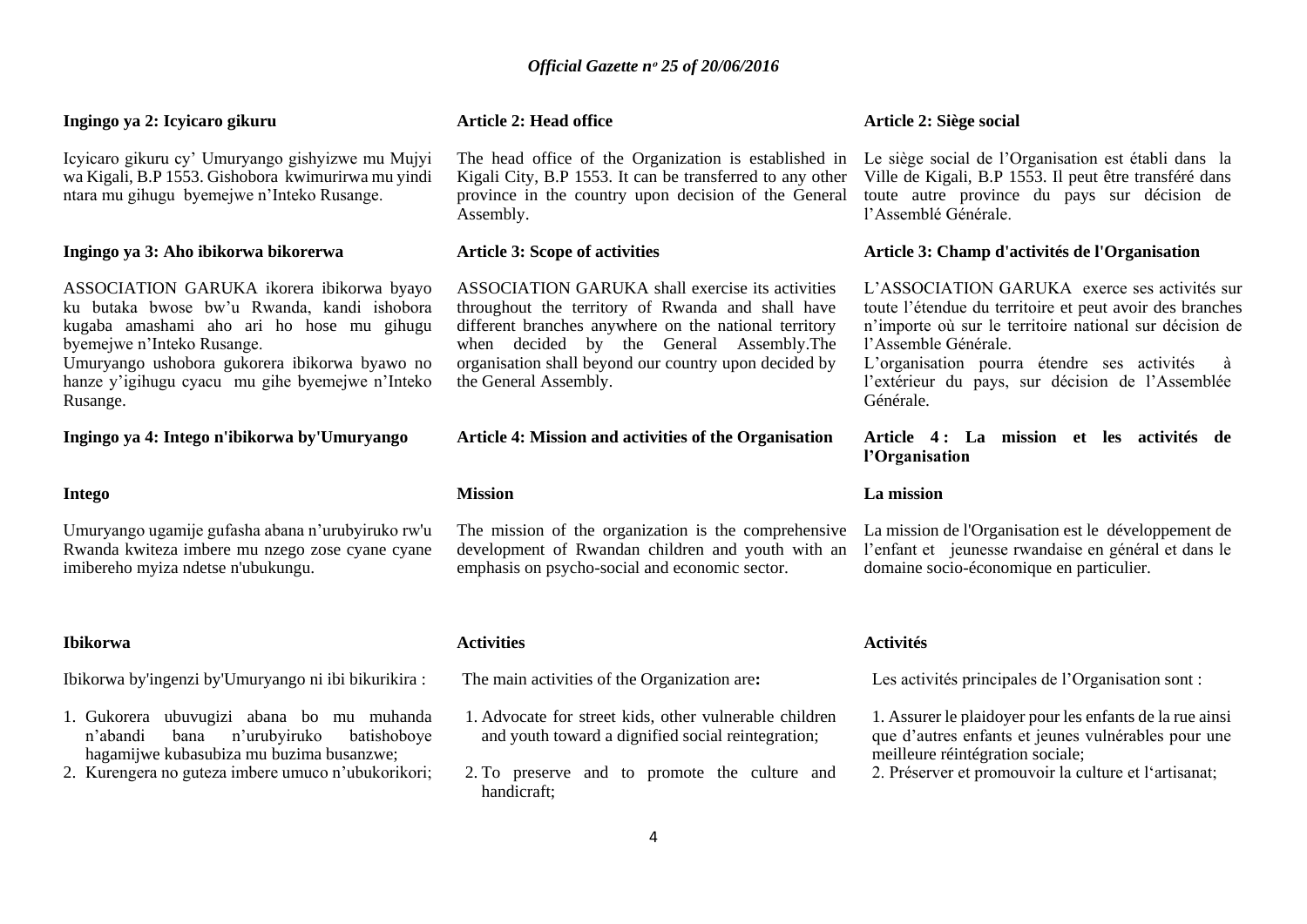- 3. Gushyigikira icyateza imbere imibereho y'abaturarwanda mu rwego rw'ubuvuzi n'imibereho muri rusange;
- 4. Kurengera imibereho y'abaturage twita ku bidukikije;
- 5. Guteza imbere amahugurwa n'uburezi;
- **6.** Kurwanya ibyorezo nka VIH/SIDA n'ibiyobyabwenge mu bana n'urubyiruko.

#### **UMUTWE WA II:ABANYAMURYANGO N'INZEGO ZUMURYANGO**

#### **Ingingo ya 5: Abanyamuryango**

Umuryango ugizwe n'Abanyamuryango bawushinze, abanyamuryango bawinjiramo n'abanyamuryango b'icyubahiro.

Abanyamuryango bawushinze ni abashyize umukono kuri aya mategeko shingiro. Abanyamuryango bawinjiramo ni abantu babisaba bamaze kwiyemeza gukurikiza aya mategeko shingiro kandi bakemerwa n'Inteko Rusange.

Abanyamuryango bawushinze n'abawinjiramo ni abanyamuryango nyakuri. Uburenganzira n'inshingano byabo bigenwa n'amategeko agenga imikorere y'Umuryango.

Abanyamuryango b'Icyubahiro ni abantu cyangwa imiryango bemerwa n'Inteko Rusange kubera ibyiza by'akarusho bakoreye umuryango.

Aba banyamuryango bagishwa inama gusa ariko ntibatora.

- 3. To fight for the improvement of conditions of life of populations: the sanitary and social conditions;
- 4. To protect the setting of life of populations by the protection of the environment and a purification adapted to their means ;
- 5. To promote training and education;
- 6. Fight HIV/AIDS, alcohol and drug abuse among children and youth.

#### **CHAPTER II: MEMBERSHIP AND ORGANS OF THE ORGANIZATION**

#### **Article 5: Members**

The Organization is comprised of founder members, ordinary members and honorary members.

The founder members are those that have signed the present statutes. Ordinary members are those who will have accepted these statutes and be accepted after a written application by the General Assembly.

Founding members and acceding are full members of the organization are referred to as effective members of the Organization. The right and obligations of the members are determined by the internal rules and regulation of the organisation.

Honorary Members are those who will have received acknowledgement by the General Assembly for their special support to the organization.

Honorary Members have a consultative role but do not Les membres d'honneur jouent un rôle consultatif have right to vote.

3. Lutter pour l'amélioration des conditions de vie des populations : les conditions sanitaires et sociales ;

4. Sauvegarder le cadre de vie des populations par la protection de l'environnement et un assainissement adapté à leurs moyens;

5. Promouvoir la formation et l'éducation ;

6. Combattre les fléaux de VIH/SIDA, de l'abus des drogues et de l'alcool chez les enfants et les jeunes.

#### **CHAPITRE II : LES MEMBRES ET ORGANES DE L'ORGANISATION**

#### **Article 5: Membres**

L'organisation se compose des membres fondateurs, des membres adhérents et des membres d'honneur.

Sont membres fondateurs les signataires des présents statuts. Sont membres adhérents des personnes physiques qui, sur demande et après avoir souscrit aux présents statuts, sont agréées par l'Assemblée Générale.

Les membres fondateurs et les membres adhérents sont les membres effectifs de l'organisation. Les mêmes droits et les obligations sont déterminés par le règlement d'ordre intérieur de l'organisation.

Les Membres d'Honneur sont des personnes physiques ou morales auxquelles l'Assemblée Générale aura décernée ce titre en reconnaissance des services spéciaux et appréciables rendus à l'organisation.

mais ne prennent pas part aux votes.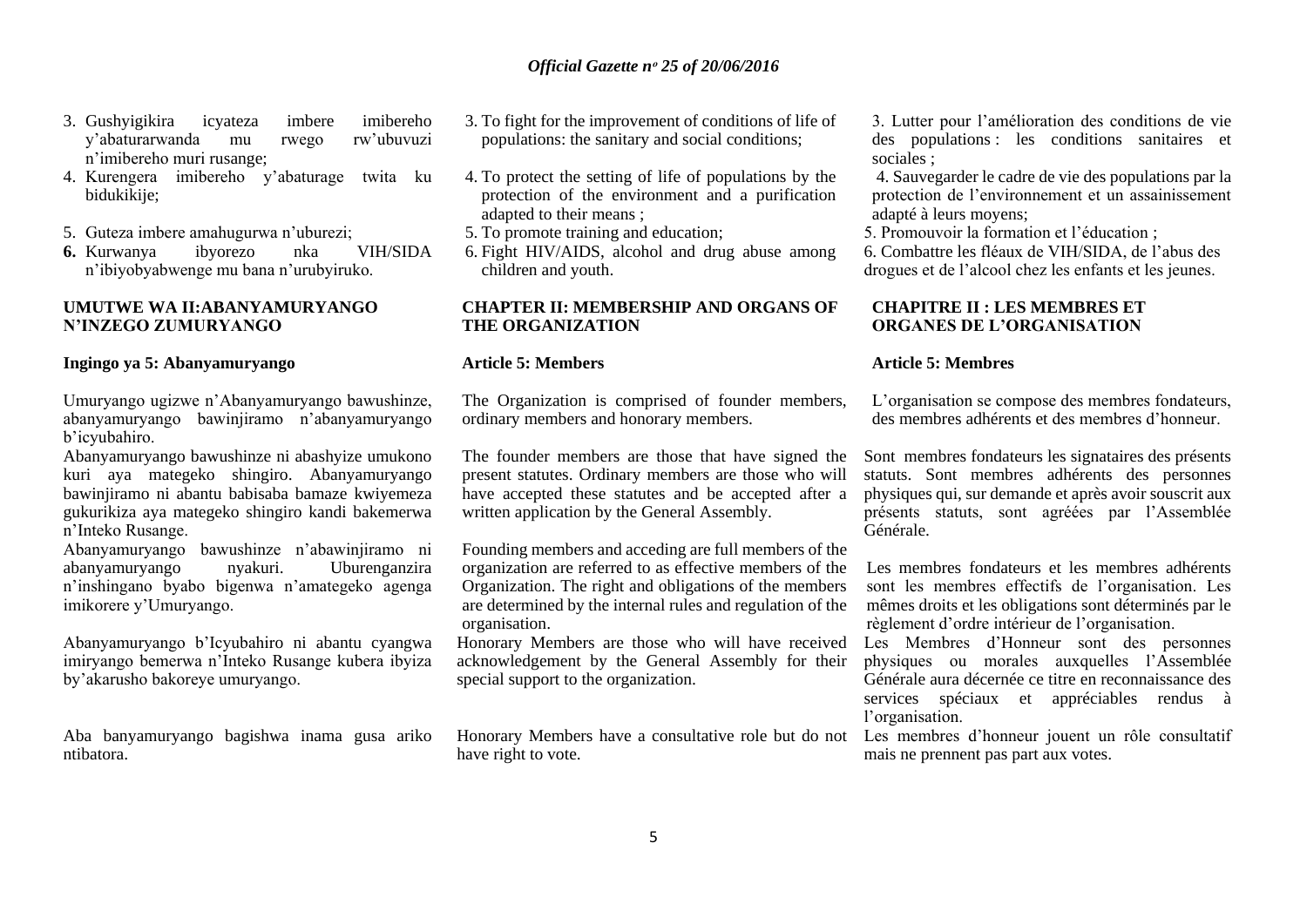#### **Ingingo ya 6 : Ibisabwa kugira ngo umuntu yemerwe kuba umunyamuryango**

Umuntu wese wujuje imyaka 21 kandi ufite uburenganzira bwe bwose mu gihugu, ashobora kuba umunyamuryango abisabye kandi abyemerewe n'Inteko Rusange yateranye ifite iyo ngingo ku murongo w'ibyigwa imaze kubyemeza.

Inyandiko zisaba kwinjira mu Muryango zohererezwa Umuvugizi, akazishyikiriza Inteko Rusange kugira ngo ifate umwanzuro

Umuntu areka kuba umunyamuryango iyo apfuye, iyo asezeye ku bushake, iyo yirukanywe cyangwa iyo umuryango usheshwe.

Usezeye ku bushake yandikira Umuvugizi, bikemezwa n'Inteko Rusange.

Icyemezo cyo kwirukana umunyamuryango gifatwa n'Inteko Rusange ku bwiganze bwa 2/3 by'amajwi iyo atacyubahiriza aya mategeko shingiro n'amategeko ngengamikorere y'umuryango

#### **Ingingo ya 7: Inzego**

Inzego z'Umuryango ni :

- Inteko Rusange,
- Komite Nyobozi,
- Ubugenzuzi bw'Imari,

- Komite ishinzwe imyitwarite no gukemura amakimbirane.

#### **Article 6: Condition of membership**

Any person aged 21 years and enjoying all civic right can be a member of the organization application and after decision of the General Assembly convened for that purpose.

Membership applications shall be addressed to the Legal Representative who will on his turn submit them to the General Assembly for decision.

A person ceases to be a member by death, by voluntary resignation, expulsion by the General Assembly, or by the dissolution of the organisation.

The resignation is addressed by a written letter to the Legal Representative and submitted to the General Assembly for approval.

The expulsion is declared on 2/3 ratio of and by the General Assembly and imposed to a member who fails to conform to the Organization's statutes and Internal Rules and Regulations.

## **Article 7: Organs**

The organs of the Organization are:

- The General Assembly,
- Executive Committee,
- Account Inspectors,
- The Organ of Discipline and Conflict Resolution.

#### **Article 6 : Condition d'adhésion et Perte de la qualité de membre**

Toute personne âgée de 21 ans et jouissant de tous les droits civiques, peut être membre de l'organisation sur sa demande et après la décision de l'Assemblée Générale.

Les demandes d'adhésion sont adressées par écrit au Représentant Légal qui les soumet à l'Assemblée Générale pour prise de décision.

La qualité de membre se perd par le décès, le retrait volontaire, l'exclusion ou la dissolution de l'organisation.

Le retrait volontaire est adressé par écrit au Représentant Légal et est soumis à l'Assemblée Générale pour approbation.

L'exclusion est prononcée par l'Assemblée Générale à la majorité de 2/3 des voix contre un membre qui ne se conforme plus aux présents statuts et au règlement d'ordre intérieur de l'organisation.

#### **Article 7: Organes**

Les organes de l'Organisation sont :

- L'Assemblée Générale,
- Le Comité Exécutive,
- Le Commissariat aux Comptes,

- Le Comité de Discipline et de Résolution des Conflits.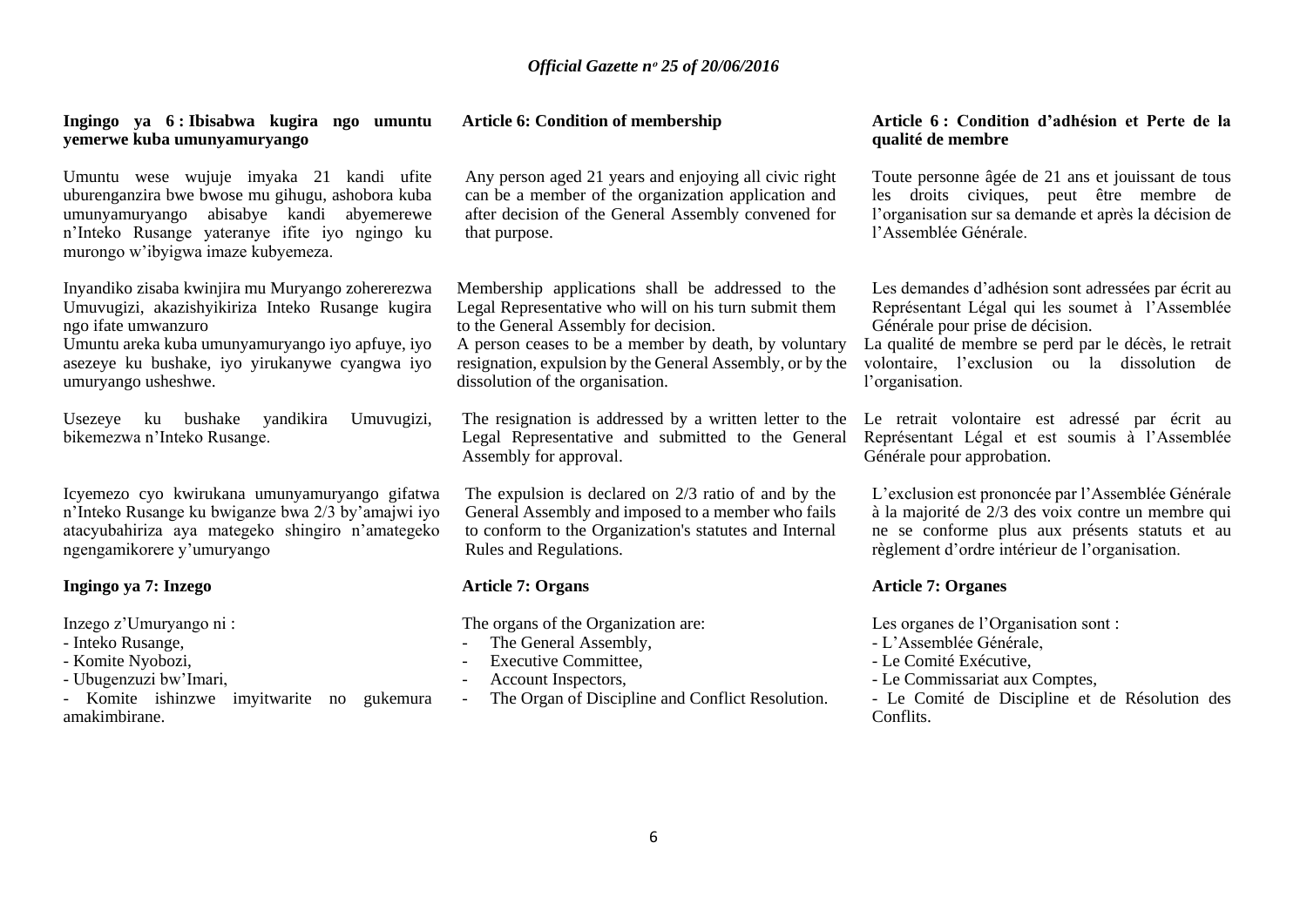#### **Ingingo ya 8: Inteko Rusange**

Inteko Rusange nirwo rwego rw'ikirenga rw'umuryango. Igizwe n'abanyamuryango bose. Inteko Rusange ifite ububasha bukurikira :

- 1. Kwemeza no guhindura amategeko agenga umuryango n'amabwiriza mbonezamikorere yawo ;
- 2. Gushyiraho no kuvanaho Uhagarariye Umuryango n'Umwungirije ; Abagize Komite nyobozi, Inama y'Ubugenzuzi bw'Umutungo na Komite ishinzwe imyitwarire no gukemura amakimbirane;
- 3. Kwemerera, guhagarika no kwirukana umunyamuryango wa ASSOCIATION GARUKA;
- 4. Kwemeza gahunda n'ingamba z'Umuryango ;
- 5. Kwemeza buri mwaka raporo y'imari ;
- 6. Kwemera impano n'indagano ;
- 7. Gusesa Umuryango;

#### **Ingingo ya 9: Inama z'Inteko Rusange**

Inteko Rusange iterana rimwe mu mwaka mu nama isanzwe.

Inteko Rusange idasanzwe iterana buri gihe iyo bibaye ngombwa.

#### **Ingingo ya 10: Gutumira Inteko Rusange**

Inteko Rusange ihamagazwa kandi ikayoborwa n'Umuvugizi wa ASSOCIATION GARUKA; yaba adahari cyangwa atabonetse, bigakorwa n'Uwungirije Umuvugizi

#### **Article 8 : General Assembly**

The General Assembly is the supreme organ of the L'Assemblée Générale est l'organe suprême de Organization. It is composed of all members. The General Assembly shall have the following powers and duties:

- 1. To approve and amend the statutes and the internal rules and regulations of the Organization;
- 2. To elect and dismissing the legal Representative, the 2. Nomination et révocation du Représentant Légal et Deputy legal Representative and the members of Resolution;
- 3. To accept membership, resignation or expulsion of members from ASSOCIATION GARUKA;
- 4. To adopt strategic plan of the Organization;
- 5. To approve annual financial report;
- 6. To accept donation an bequests;
- 7. Dissolve the Organization.

#### **Article 9: Meetings of General Assembly**

The ordinary General Assembly shall be convened at least one time in a year.

The General Assembly may also be convened in any other extra-ordinary circumstance.

### **Article 10: Convening the General Assembly**

The General Assembly shall be convened and presided over by the Legal Representative of ASSOCIATION GARUKA. In his absence, by his Deputy. In case of simultaneous unavailability, or intended absence, the General Assembly shall be convened upon

#### **Article 8: De l'Assemblée Générale**

l'organisation. Elle est composée de tous les membres de l'organisation.

Les pouvoirs dévolus à l'Assemblée Générale sont :

1. Adoption et modification des statuts et du règlement d'ordre intérieur ;

Board and the Committee for Discipline and Conflict Comité Exécutif, les Commissaires aux Comptes et le du Représentants Légal suppléant; les membres du Comité de Discipline et de Résolution des Conflits.

> 3. Accepter l'adhésion, la démission ou l'exclusion des membres de l'ASSOCIATION GARUKA ;

4. Adopter le plan stratégique de l'Organisation;

- 5. Approbation du rapport financier annuel ;
- 6. Acceptation des dons et legs ;
- 7. Dissolution de l'organisation.

#### **Article 9: Réunions l'Assemblée Générale**

L'Assemblée Générale se réunit une fois par an en session ordinaire.

L'Assemblée Générale extraordinaire se tient autant de fois que de besoin.

#### **Article 10:Convocation de l'Assemblée Générale**

L'Assemblée Générale est convoquée et présidée par le Représentant Légal de ASSOCIATION GARUKA ou le cas échéant, par le Représentant Légal Suppléant.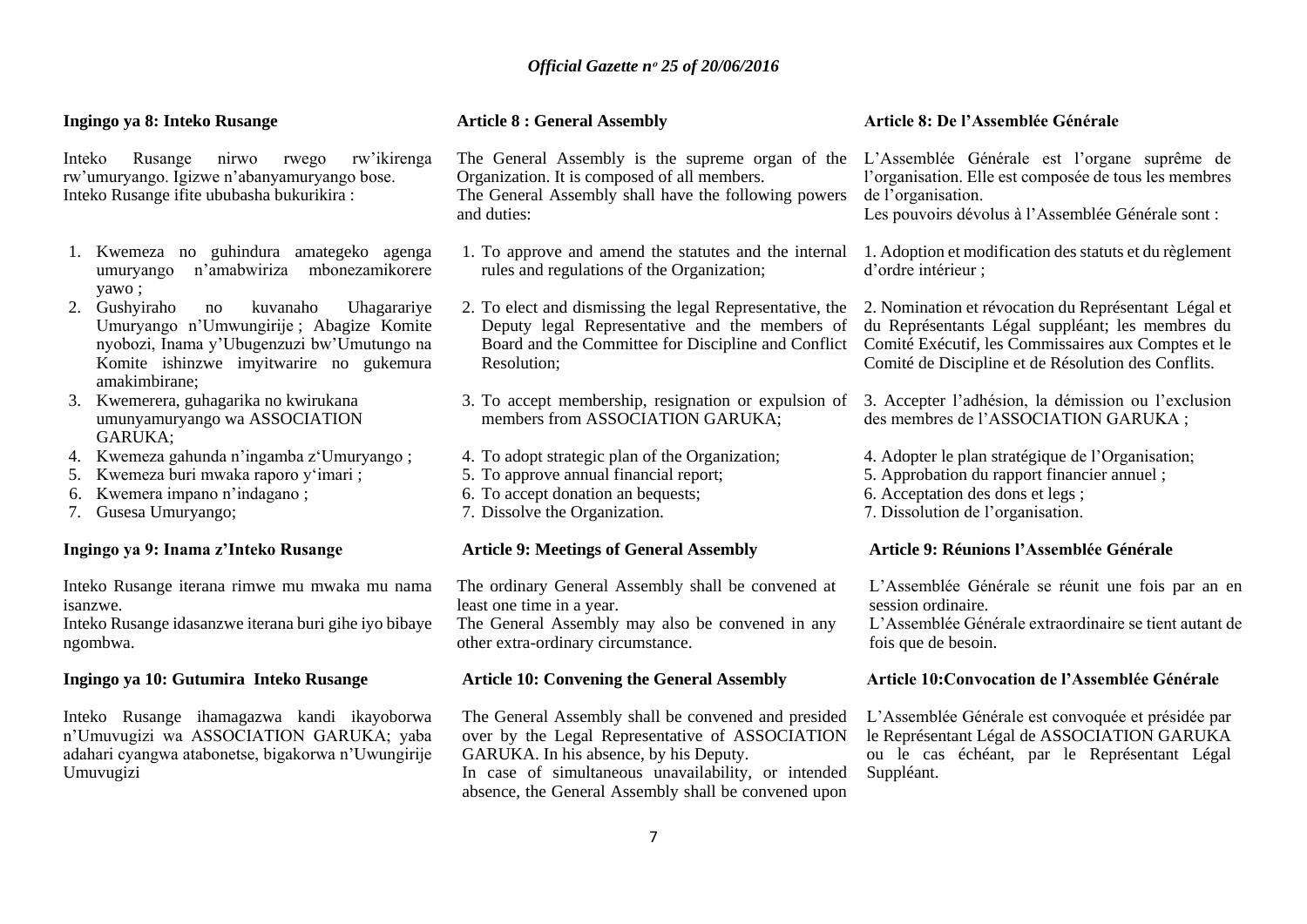Iyo Umuvugizi n'Umwungirije badahari, batabonetse cyangwa banze, Inteko Rusange ihamagarwa mu nyandiko isinyweho na 1/3 cy'abanyamuryango nyakuri. Icyo gihe, abagize Inteko Rusange bitoramo uyobora iyo nama.

#### **Ingingo ya 11 : Uburyo bukurikizwa kugira ngo Inteko Rusange iterane**

Inzandiko z'ubutumire zikubiyemo ibiri ku murongo w'ibyigwa zishyikirizwa abanyamuryango nibura mbere y'iminsi 30.

Inteko Rusange iterana kandi igafata ibyemezo iyo 2/3 by'abanyamuryango nyakuri bahari. Iyo uwo mubare utagezweho, indi nama itumizwa mu minsi 15. Icyo gihe, Inteko Rusange iraterana kandi igafata ibyemezo bifite agaciro uko umubare w'abahari waba ungana kose.

Inteko Rusange idasanzwe ihamagazwa kandi ikayoborwa mu buryo bumwe nk'ubw'Inteko Rusange isanzwe. Ihamagarwa mbere y'iminsi 15. Impaka zigibwa gusa ku kibazo cyateganyijwe mu butumire.

Uretse ibiteganywa ukundi n'itegeko rigena imitunganyirize n'imikorere by'imiryango nyarwanda itari iya Leta kimwe n'aya mategeko shingiro, ibyemezo by'Inteko Rusange bifatwa hakurikijwe ubwiganze busesuye bw'amajwi. Iyo amajwi angana, iry'Umuvugizi rigira uburemere bw'abiri.

a written request of 1/3 of effective members. The Assembly elects an ad hoc president of this meeting.

# **Assembly**

Invitations with agenda are addressed to members 30 days prior to the assembly.

The General Assembly shall legally convene in the presence of at least 2/3 of the effective members. In case of lack of quorum, the meeting shall be reconvened in 15 days. This time, the meeting shall take place no matter how many members present.

The extra-ordinary General Assembly may follow the ordinary modalities of summon. It may be convened 15 days in advance. The agenda, as mentioned in the invitation, will be the only item to be discussed.

Apart from specific cases mentioned in the national law governing the organization and the functioning of national non-governmental organizations or in these statutes, the decisions in the General Assembly shall be taken by the absolute majority of members. In case of equality of votes, the Legal Representative's vote counts double.

En cas d'absence, d'empêchement ou simultanée du Représentant Légal et du Représentant Légal Suppléant, l'Assemblée Générale est convoquée par écrit par 1/3 des membres effectifs. Pour la circonstance, l'Assemblée élit en son sein le Président de cette réunion.

#### **Article 11 : Procedures for holding the General Article 11 : Modalités de réunion de l'Assemblée Générale**

Les invitations contenant l'ordre du jour sont remises aux membres au moins 30 jours avant la réunion.

L'Assemblée Générale siège et délibère valablement lorsque les 2/3 de membres effectifs sont présents. Si ce quorum n'est pas atteint, une nouvelle convocation est lancée dans un délai de 15 jours. A cette échéance, l'Assemblée Générale siège et délibère valablement quel que soit le nombre de participants.

L'Assemblée Générale extraordinaire respecte les mêmes modalités de convocation et de présidence que celle ordinaire. Les délais de sa convocation sont fixés à 15 jours. Les débats ne peuvent porter que sur la question inscrite à l'ordre du jour de l'invitation uniquement.

Sauf pour les cas expressément prévus par la loi relative aux organisations non-gouvernementales et par les présents statuts, les décisions de l'Assemblée Générale sont prises à la majorité absolue des voix. En cas de parité de voix, celle du Représentant Légal compte double.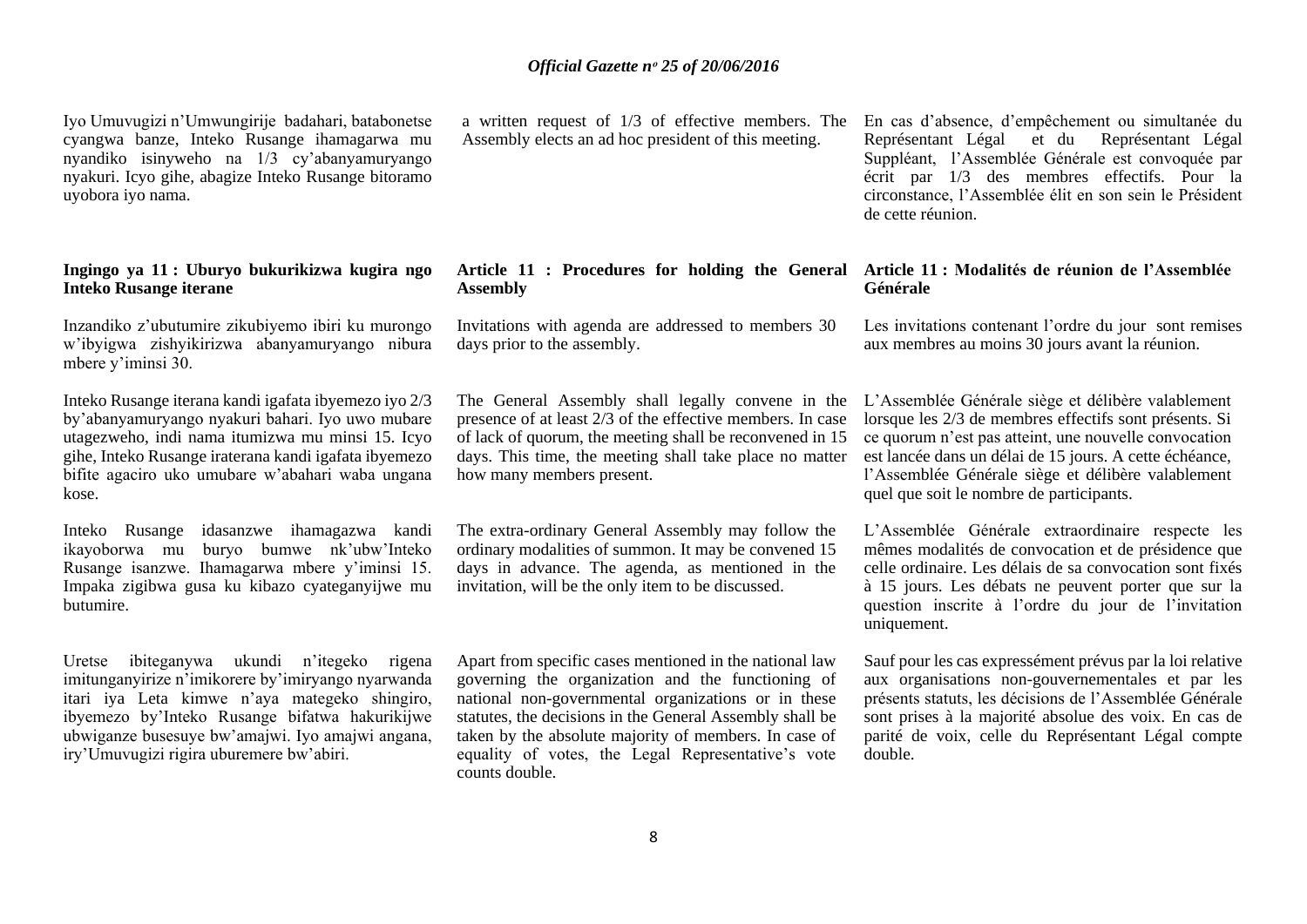## **Ingingo ya 12 : Inama y'Ubutegetsi**

Komite Nyobozi igizwe na : - Perezida: ari we Muvugizi w'Umuryango;

-Visi-Perezida: Umuvugizi wungirije;

-Umunyamabanga- akaba n'Umubitsi; -Abajyanama 2

Abagize Komite Nyobozi batorwa n'Inteko Rusange mu banyamuryango nyakuri. Manda yabo imara imyaka 5 ishobora kongerwa.

Iyo umwe mu bagize Inama y'Ubutegetsi yeguye ku bushake, avanywe ku mwanya we n'Inteko Rusange cyangwa yitabye Imana, umusimbuye arangiza manda ye.

## **Ingingo ya 13 : Inshingano z'Abagize Inama y'Ubutegetsi.**

Inama y'Ubutegetsi ishinzwe :

- 1. Gukurikirana ishyirwa mu bikorwa ry'ibyemezo n'ibyifuzo by'inteko Rusange;
- 2. Gukora raporo y'ibyakozwe mu mwaka urangiye ;
- 3. Gutegura ingengo y'imari igomba gushyikirizwa Inteko Rusange ;
- 4. Gushyikiriza inteko rusange ingingo z'amategeko n'amabwiriza ngengamikorere zigomba guhindurwa;
- 5. Gutegura inama z'Inteko Rusange ;
- 6. Kugirana imishyikirano n'indi miryango igamije ubutwererane no gushaka inkunga;

#### **Article 12: Executive Committee**

The Executive Committee is composed of: - The President: Legal Representative of the organization; - The Vice President: Deputy Legal Representative; - The Secretary - Treasurer; - 2 advisors.

The Executive Committee shall be elected among effective members by the General Assembly with 5 years renewable.

In case of resignation, expulsion by the General Assembly or death of members of the Executive Committee, his successor shall finish the mandate.

#### **Article 13: Responsibilities of Board Directors**

The duties of the Executive Committee shall be:

- 1. To ensure implementation of the Decisions and recommendations of the General Assembly;
- 2. To elaborate annual report of the previous exercise;
- 3. To elaborate budget provisions to be submitted to the General Assembly;
- 4. To put proposals to the General Assembly of statutes and internal rules and regulations amendments;
- 5. To assure General Assembly preparations;
- 6. To carry out negotiations of cooperation and financial agreements with partners;

#### **Article 12 : Comité Exécutif**

Le Comité Exécutif est composé de: - Président: Représentant Légal de l'Organisation;

- Vice-président: Représentant Légal Suppléant;

- Secrétaire Trésorier;
- 2 conseillers.

Les membres du Comité Exécutif sont élus parmi les membres effectifs par l'Assemblée Générale pour un mandat de 5 ans renouvelable.

En cas de démission volontaire ou forcée prononcée par l'Assemblée Générale ou de décès d'un membre du Comité Exécutif au cours du mandat, le successeur élu achève le mandat de son prédécesseur.

#### **Article 13 : Attributions du Comité Exécutif**

Le Conseil d'Administration est chargé de :

- 1. Assurer le suivi de l'exécution des décisions et des recommandations de l'Assemblée Générale ;
- 2. Rédiger le rapport annuel d'activités de l'exercice écoulé ;
- 3. Elaborer les prévisions budgétaires à soumettre à l'Assemblée Générale ;
- 4. Proposer à l'assemblée générale les modifications aux statuts et au règlement intérieur ;
- 5. Préparer les sessions de l'Assemblée Générale ;
- 6. Négocier les accords de coopération et de financement avec des partenaires ;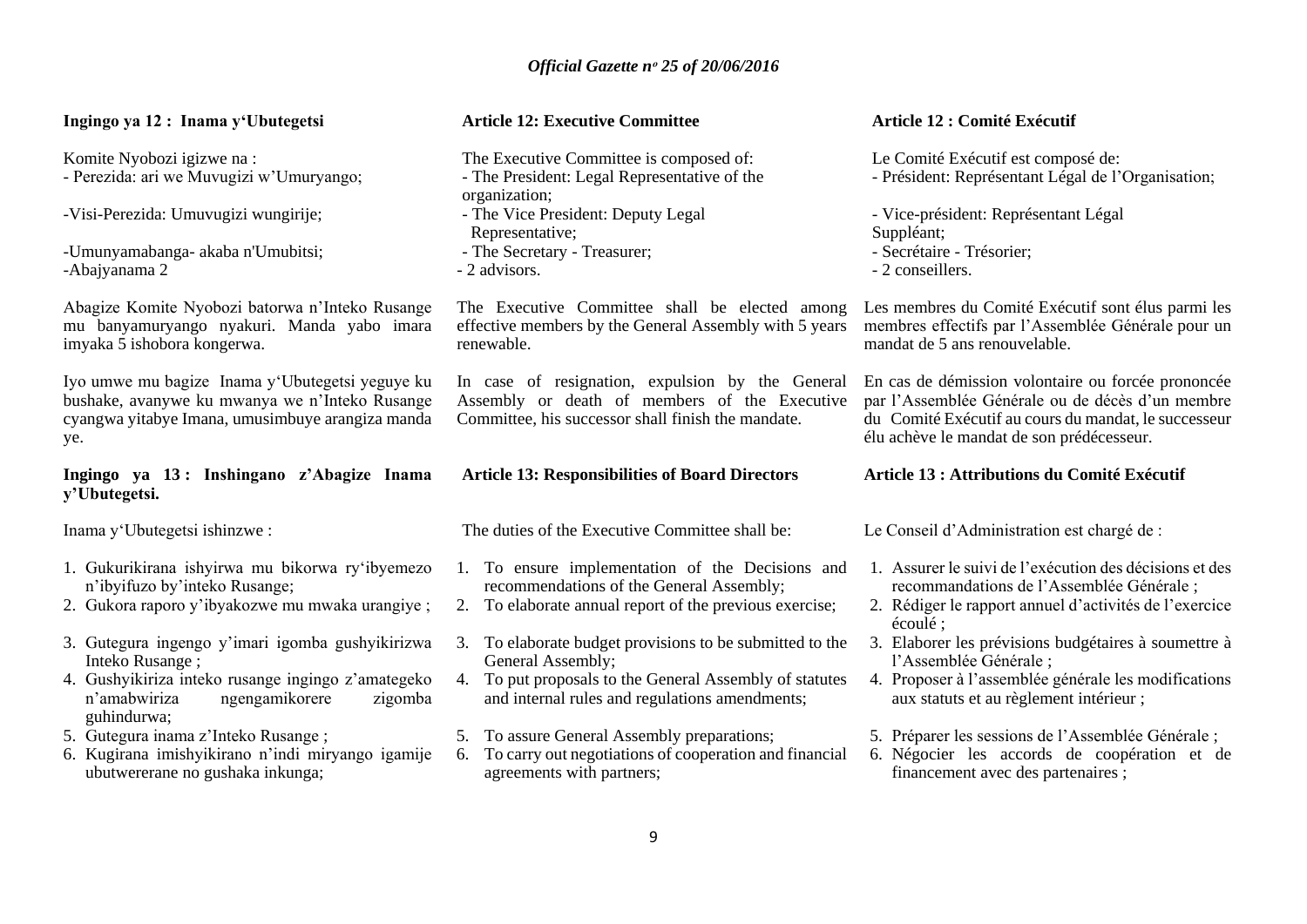- 7. Gushaka, gushyiraho no gusezerera Umuyobozi Mukuru n'Abakozi bakuriye amashami y'imirimo;
- 8. Gukurikirana ishyirwa mu bikorwa ry'intego z'umuryango;
- 9. Kwemeza amasezerano n'ibindi bikorwa bitarengeje agaciro kagenwa ngengamikorere;
- 10.Gutegura gahunda zose z'ibikorwa **z**igomba gushyikirizwa inama rusange no gukurikirana ishyirwa mu bikorwa ryazo;
- 11.Gushyiraho Abagenzuzi b'imari baturutse hanze;

12.Kuyobora imirimo y'Umuryango.

#### **Article 14: Inama n'Uburyo bukurikizwa kugira ngo Inama ya Komite Nyobozi iterane**

Inama y'Ubutegetsi iterana igihe cyose bibaye ngombwa, ariko byanze bikunze rimwe mu gihembwe, ihamagawe kandi iyobowe na Perezida cyangwa Visi-Perezida igihe Perezida adahari.

Iterana iyo hari 2/3 by'abayigize. Ibyemezo byayo bifatwa hakurikijwe ubwiganze busesuye iyo nta bwumvikane bubonetse. Iyo amajwi anagana, irya Perezida rigira uburemere bw'abiri.

#### **Ingingo ya 15: Ubugenzuzi bw'Imari**

Inteko Rusange ishyiraho buri myaka 3 ishobora kongerwa, Abagenzuzi b'Imari 2 bafite inshingano yo kugenzura buri gihe imicungire y'imari n'indi mitungo by'umuryango no kuyikorera raporo. Bafite uburenganzira bwo kureba mu bitabo n'inyandiko z'ibaruramari z'umuryango ariko batabijyanye hanze y'ububiko.

- 7. To proceed to personnel recruitment, nomination or expulsion of Executive Director and Responsible of departments;
- 8. To ensure the implementation of the organisation's objectives;
- 9. To approve contracts and investments assets of the 9. Approuver des contrats et des investissements qui organization that have value beyond that is mentioned in the internal rules and regulations;
- strategic and operational planning ;
- 11. To nominate an external audit;
- 12. To ensure the organisation's administration.

#### **Article 14 : Meeting and Procedures for holding the Executive committee**

The Executive committee shall convene obligatory every 3-month or any time when necessary on summon and direction of the President. In the absence of the President the Vice President may convene the meeting.

The meeting may gather at the presence of 2/3 of its participants. The directions and decisions may be taken by the absolute majority when the consensus lacks. In the equality of votes that of the president counts double.

#### **Article 15: Supervisory Board**

The General Assembly shall nominate every 3 years renewable, 2 Account Inspectors with mission to ensure the good use of organisation's finances and assets and draw it's a report.

- 7. Recruter, nommer et révoquer le Directeur Exécutif et les Responsables des départements;
- 8. Veiller à la mise en œuvre des objectifs de l'Organisation;
- ne dépassent pas les limites précisées dans le règlement intérieur;
- 10. To elaborate and ensure the implementation of 10. Elaborer les plans stratégiques et opérationnels à présenter à l'Assemblée Générale et en assurer l'exécution ;
	- 11. La nomination du bureau externe d'audit financier ;
	- 12. Assurer l'administration de l'Organisation.

#### **Article 14 : Réunion et Modalités de réunion du Comité Exécutif**

Le Comité Exécutif se réunit autant de fois que de besoin, mais obligatoirement une fois par trimestre, sur convocation et sous la direction du Président ou à défaut, du Vice-président.

Il siège lorsque les 2/3 des membres sont présents. Ses décisions se prennent à la majorité absolue des voix lorsqu'il n'y a pas de consensus. En cas de parité de voix, celle du Président compte double.

#### **Article 15 : Conseil de surveillance**

L'Assemblée Générale nomme tous les 3 ans renouvelables, deux Commissaires aux comptes ayant pour mission de contrôler en tout temps la gestion des finances et autre patrimoine de l'organisation et lui en faire rapport.

Ils ont l'accès aux livres et aux écritures comptables de l'organisation sans les déplacer.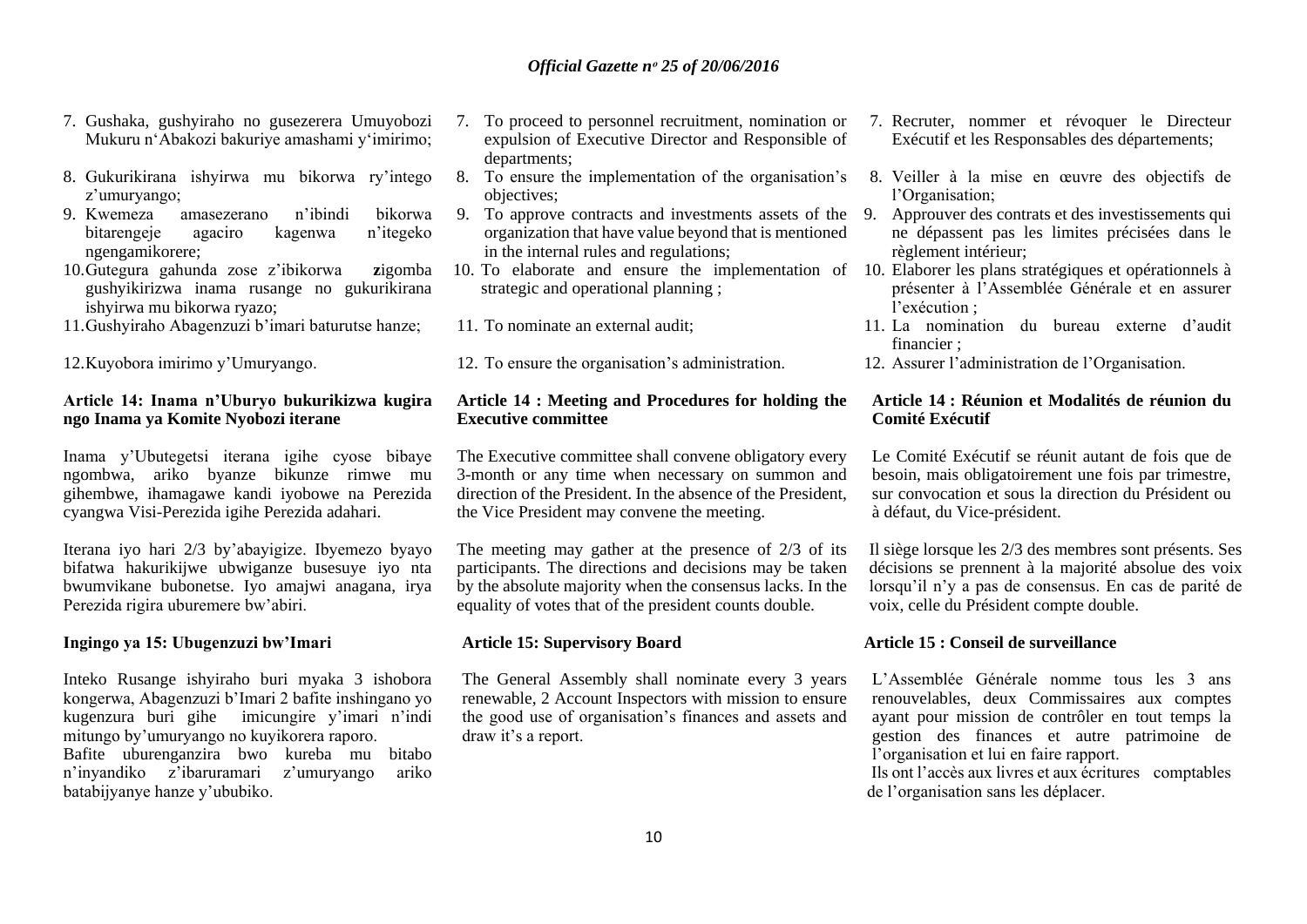Amategeko agenga imikorer y'Umuryango agena ibindi bikurikizwa mu micungire y'uru rwego.

#### **Ingingo ya 16: Komite ishinzwe imyitwarire no gukemura amakimbirane**

Komite ishinzwe imyitwarire no gukemura amakimbirane igizwe n'abantu batatu. Abagize Komite ishinzwe imyitwarire no gukemura amakimbirane batorwa n'Inteko Rusange bakamara igihe cy'imyaka itatu (3) gishobora kongerwa.

Impaka zose zivutse mu Muryango hagati y'inzego cyangwa hagati y'abanyamuryango na ASSOCIATION GARUKA zibanza gukemurwa n'urwego rushinzwe gukemura amakimbirane.

Iyo izo mpaka zidakemuwe n'uru rwego, uruhande rubifitemo inyungu rushobora gushyikiriza icyo kibazo urukiko rubifitiye ububasha mu Rwanda.

Komite ishinzwe imyitwarire no gukemura amakimbirane itanga raporo ku nteko Rusange ya buri mwaka ya ASSOCIATION GARUKA.

Amategeko ngengamikorere asobanura bikurikizwa mu mikorere y'uru rweg

#### **UMUTWE WA III : UMUTUNGO CHAPTER III : PROPERTY CHPITRE III : DU PATRIMOINE**

#### **Ingingo ya 17 : Umutungo w'Umuryango**

Umuryango ushobora gutunga ibintu byimukanwa n'ibitimukanwa ukeneye kugirango ugere ku ntego zawo.

These persons have full access to organisation's accounting documents to be consulted without moving them. The Internal Rules define other modalities for the

functioning of this organ.

# **Resolution**

The Committee for Discipline and Conflicts Resolution is composed of three members. The

Members of the Committee for Discipline and Conflicts Resolution are elected by the General Assembly for a term of three (3) years renewable.

Any dispute that arises within the Organization between organs or members and the ASSOCIATION GARUKA shall first be resolved by the conflict resolution organ.

Where the dispute is not settled by this organ, the A défaut de règlement par cet organe, la partie interested party can refer the dispute to the competent court in Rwanda.

The Committee for Discipline and Conflicts Resolution gives annual report to the General Assembly of ASSOCIATION GARUKA.

The Internal Rules define other modalities for the Le Règlement d'Ordre Intérieur définit les autres functioning of this organ.

#### **Article 17 : The property of the organization**

The organization may possess movable or immovable property necessary in the carrying out of its objectives.

Le règlement d'Ordre Intérieur définit les autres modalités de fonctionnement de cet organe.

#### **Article 16: Committee for Discipline and Conflicts Article 16 : Comité de Discipline et de Résolution des Conflits**

Le Comité de Discipline et de Résolution des Conflits est composé de trois membres (3). Les membres du Comité de Discipline et de Résolution des Conflits sont élus par l'Assemblée Générale pour un mandat de trois ans renouvelables.

Tout litige qui surgit au sein de l'Organisation entre les organes ou entre les membres et l'ASSOCIATION GARUKA doit eetre préablement réglé par l'organe de résolution de conflits.

intéressée peut soumettre le litige à la juridiction rwandaise compétente.

Le Comité de Discipline et de Résolution des Conflits donne annuellement le rapport à l'Assemblée Générale de l'ASSOCIATION GARUKA.

modalités de fonctionnement de cet organe.

**Article 17 : Du patrimoine de l'organisation**

L'organisation peut posséder des biens meubles et immeubles nécessaires à la réalisation de ses objectifs.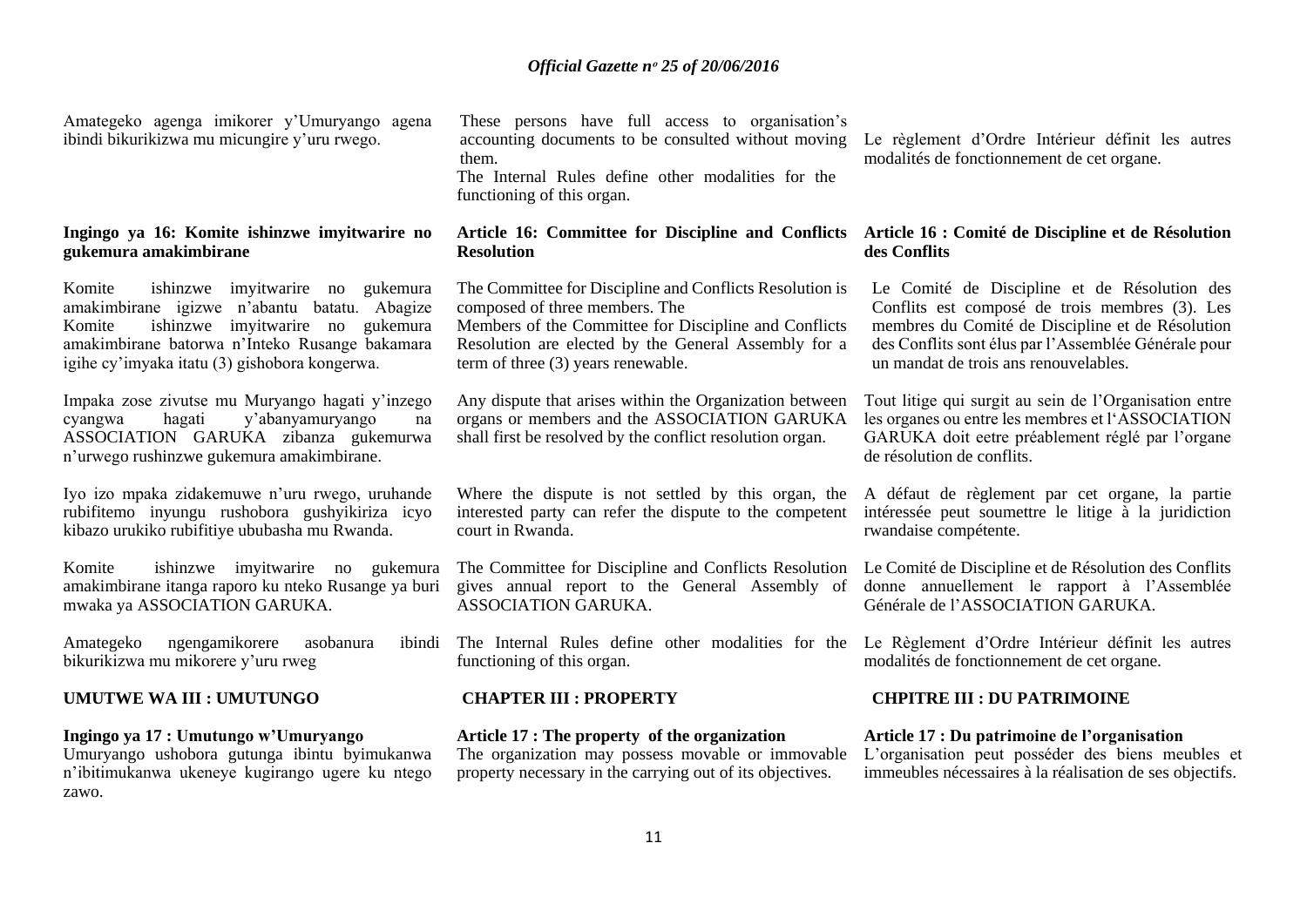Umutungo w'Umuryango ugizwe n'imisanzu y'abanyamuryango, impano, zinyuranye n'umusaruro uva mu bikorwa by'umuryango.

Umuryango ugenera umutungo wawo ibikorwa byose byatuma ugera ku ntego zawo ku buryo buziguye cyangwa butaziguye. Nta munyamuryango ushobora kuwiyitirira cyangwa ngo agire umugabane asaba igihe asezeye ku bushake, iyo yirukanywe cyangwa iyo umuryango usheshwe.

#### **UMUTWE WA IV : GUHINDURA AMATEGEKO CHAPTER IV : MODIFICATION OF THE SHINGIRO**

#### **Ingingo ya 18 : Uburyo bukurikizwa mu guhindura amategeko shingiro**

Aya mategeko ashobora guhindurwa byemejwe n'Inteko Rusange ku bwiganze busesuye bw'amajwi, bisabwe na Komite Nyobozi cyangwa na 1/3 cy'abanyamuryango nyakuri.

#### **UMUTWE WA V : ISESWA RY'UMURYANGO CHAPTER V : DISSOLUTION OF THE**

#### **Ingingo ya 19 : Gusesa Umuryango**

Icyemezo cyo gusesa Umuryango gifatwa gusa n'Inteko Rusange gitowe ku bwisanzure bwa 2/3 by'abanyamuryango.

Igihe umuryango usheshwe, hamaze gukorwa ibarura ry'ibintu byimukanwa n'ibitimukanwa by'umuryango no kwishyura imyenda, umutungo usigaye uhabwa undi muryango bihuje intego.

members' subscriptions, donations as well as income generated from the activities constitute the wealth of the organization.

The organization's resources are affected to any input L'organisation affecte ses ressources à tout ce qui favorable to success. Any member shall never claim a part or possession of the resources when expelled, resign, and deceased or after the dissolution of the organization.

# **STATUTES**

#### **Article 18: Modalities for modifying the statutes**

Any amendment to these statutes shall be decided by the General Assembly on absolute majority. The amendment proposal may be submitted either by the Executive Committee or 1/3 of effective members.

# **ORGANISATION**

#### **Article 19: Dissolution of the Organization**

The decision to dissolve the Organization shall only be taken by the General assembly by the majority of 2/3 of the full members.

When the Organization is dissolved, the property is given to another Organization with similar objectives after inventory of movable and immovable property and after compassion of Organization's dues.

The Organization property derive its property from Le patrimoine de l'Organisation est constitué par les cotisations des membres, les dons, les legs, les subventions diverses et les revenus issus des activités de l'organisation.

> concourt directement ou indirectement à la réalisation de son objet. Aucun membre ne peut s'en arroger le droit de possession ni en exiger une part quelconque en cas de retrait volontaire, d'exclusion ou de dissolution de l'organisation.

#### **CHAPITRE IV : MODIFICATION DES STATUTS**

#### **Article 18: Modalités de modification des statuts**

Les présents statuts peuvent faire objet de modifications sur décision de l'Assemblée Générale prise à la majorité absolue des voix, soit sur proposition du Comité Exécutif, soit à la demande du tiers des membres effectifs.

#### **CHAPITRE V : DISSOLUTION DE L'ORGANISATION**

#### **Article 19 : Dissolution de l'organisation**

La décision de dissoudre l'Organisation ne peut être prise par l'Assemblée Générale qu'à la majorité des 2/3 des membres effectifs.

En cas de dissolution, après inventaire des biens meubles et immeubles de l'organisation et apurement du passif, l'actif du patrimoine sera cédé à une autre organisation poursuivant les objectifs similaires.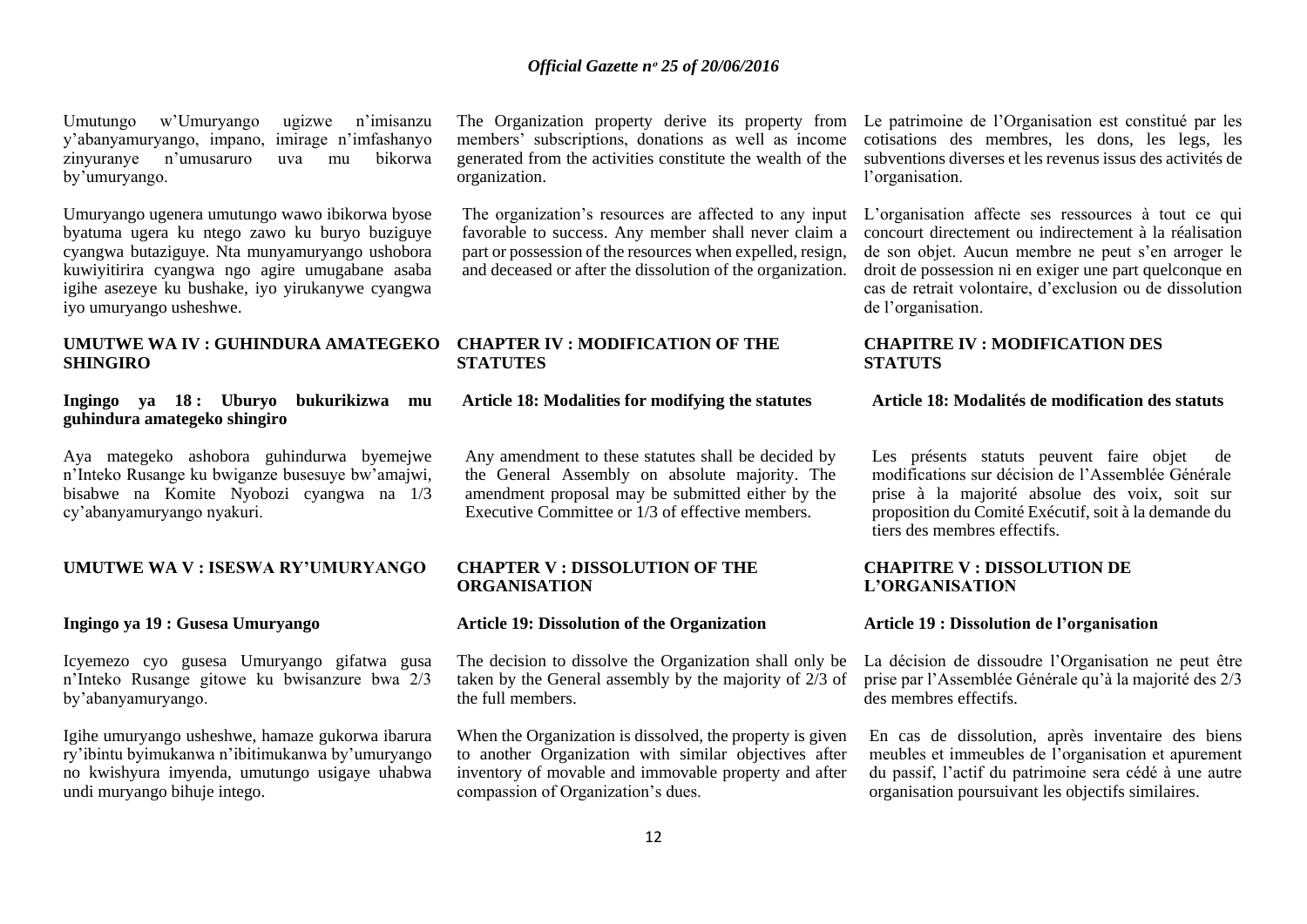| ry'umutungo<br><b>Ingingo</b><br>20:<br>Itangwa<br>va<br>ry'Umuryango nyuma y'iseswa                                                                                                                                    | Article 20: Disposal of the property of the Article 20 : Aliénation du patrimoine de<br><b>Organization after dissolution</b>                                                                                                                     | l'Organisation après la dissolution                                                                                                                                                                                                                           |
|-------------------------------------------------------------------------------------------------------------------------------------------------------------------------------------------------------------------------|---------------------------------------------------------------------------------------------------------------------------------------------------------------------------------------------------------------------------------------------------|---------------------------------------------------------------------------------------------------------------------------------------------------------------------------------------------------------------------------------------------------------------|
| Iyo Umuryango usheshwe, iyegeranya n'itangwa<br>ry'umutungo rikorwa n'umuntu umwe cyangwa benshi<br>babishinzwe, bashyirwaho n'Inteko Rusange yemeje<br>iseswa ry'Umuryango hakurikijwe ubwiganze bwa 2/3<br>by'amajwi. | In case of dissolution of the organization, the liquidation<br>of the assets is done by one or several liquidators<br>appointed by the General Assembly which approved the<br>dissolution of the organization<br>upon approval of 2/3 of members. | En cas de dissolution, la liquidation du patrimoine de<br>l'Organisation est faite par un ou plusieurs liquidateurs<br>désignés par l'Assemblée Générale ayant statué sur la<br>dissolution de l'organisation sur<br>décision de la majorité de 2/3 des voix. |
| Ishyirwaho<br>ry'abashinzwe<br>kurangiza<br>iseswa<br>rivanaho nta mpaka abagize Komite<br>ry'umutungo<br>Nyobozi.                                                                                                      | Appointment of one or several liquidators shall terminate<br>the mandate of the Executive Committee.                                                                                                                                              | La nomination d'un ou plusieurs liquidateurs met fin au<br>mandat du Comité Exécutif.                                                                                                                                                                         |
| UMUTWE WA VI: INGINGO Z'INZIBACYUHO                                                                                                                                                                                     | CHAPTER VI: FINAL AND TRANSITIONAL<br><b>PROVISIONS</b>                                                                                                                                                                                           | <b>CHAPITRE VI: DISPOSITIONS FINALES ET</b><br><b>TRANSITOIRES</b>                                                                                                                                                                                            |
| Ingingo ya 21 : Ibitasobanuwe muri aya mategeko<br>shingiro                                                                                                                                                             | <b>Article 21 : Unspecified aspects</b>                                                                                                                                                                                                           | Article 21 : Eléments non précis                                                                                                                                                                                                                              |
| Ku byerekeye ibitasobanuwe muri aya mategeko<br>shingiro hifashishwa amabwiriza agenga imikorere<br>y'Umuryango, amategeko ndetse n'imigenzo bigenga<br>imiryango nyarwanda itari iya Leta mu Gihugu.                   | For anything that is not specified in these Statutes,<br>reference shall be made to Internal Rules and Regulations,<br>lows and practices in accordance with the Law on the<br>national non-governmental organizations in the Country.            | Pour tout ce qui n'est pas précisé dans ceux Statuts,<br>référence sera faite au Règlement d'Ordre Intérieur,<br>aux lois et aux usages portant organisation des<br>organisations non-gouvernementales nationales au<br>Rwanda en vigueur dans le pays.       |
| Ingingo ya 22: Igihe aya mategeko shingiro<br>atangira gukurikizwa                                                                                                                                                      | <b>Article 22 : Commencement</b>                                                                                                                                                                                                                  | Article 22 : Entrée en vigueur                                                                                                                                                                                                                                |
| Aya mategeko shingiro atangira gukurikizwa ku<br>munsi yemerejweho n'abanyamuryango shingiro mu                                                                                                                         | The present Statutes shall enter into force on the day of Les présents Statuts entrent en vigueurs le jour de leur<br>their adoption by the founding members of the adoption par                                                                  | les membres fondateurs de                                                                                                                                                                                                                                     |

Bikorewe i Kigali, 06/04/2013

Nteko Rusange bari ku lisiti iyometseho.

# Done at Kigali on 06/04/2013

annexed.

Fait à Kigali, le 06/04/2013

constitutive dont la liste est en annexe.

l'Organisation réunis en l'Assemblée Générale

Organization in a General Assembly whose list is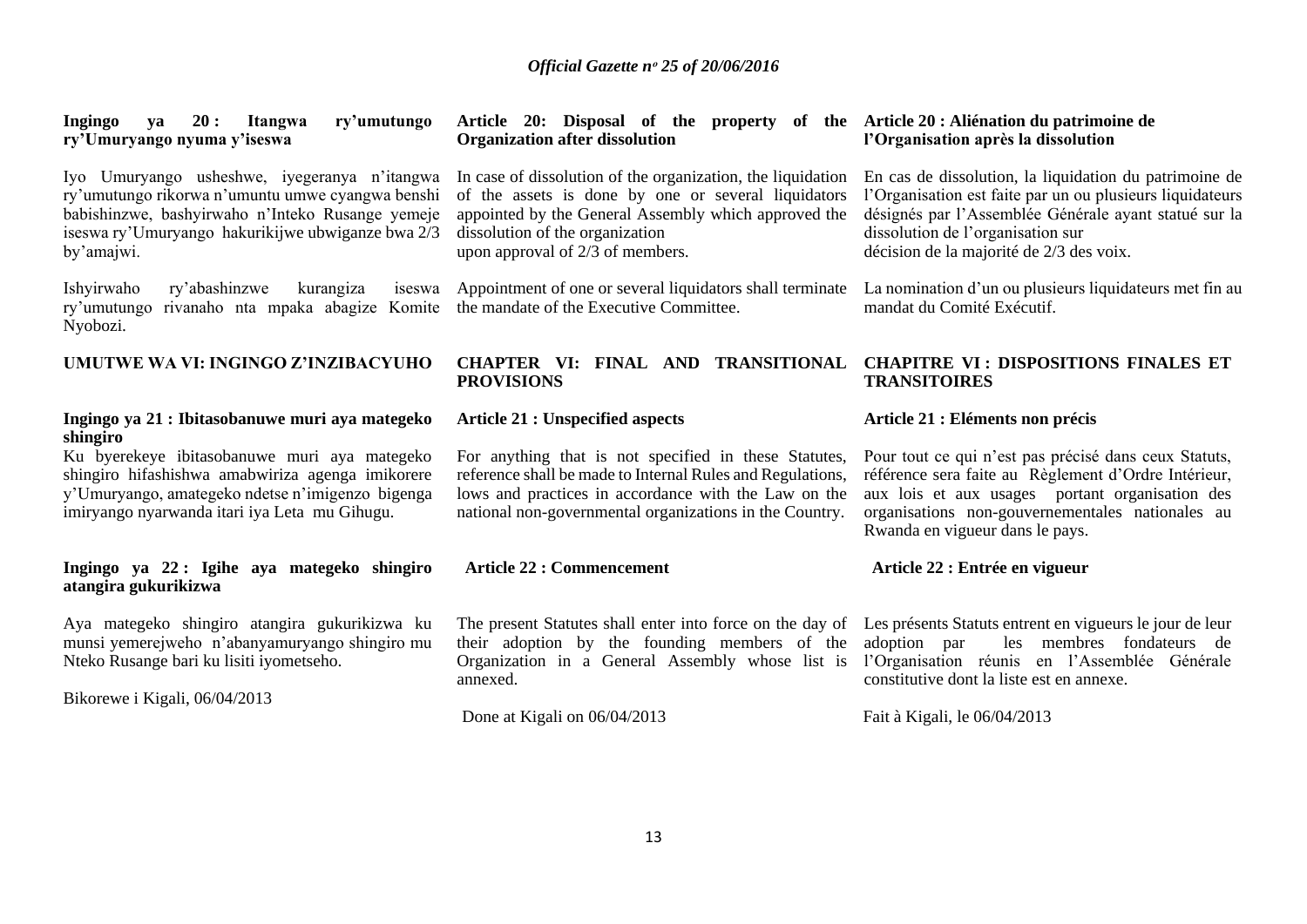**Umuvugizi w'Umuryango (sé) NYIRAHABIYAMBERE Lydie**

> **Umuvugizi wungirije (sé) NIYONSABA Blandine**

**Legal Representative (sé) NYIRAHABIYAMBERE Lydie**

**Deputy Legal Representative (sé) NIYONSABA Blandine**

**Représentante Légale (sé) NYIRAHABIYAMBERE Lydie**

**Représentante Légale Suppléant (sé) NIYONSABA Blandine**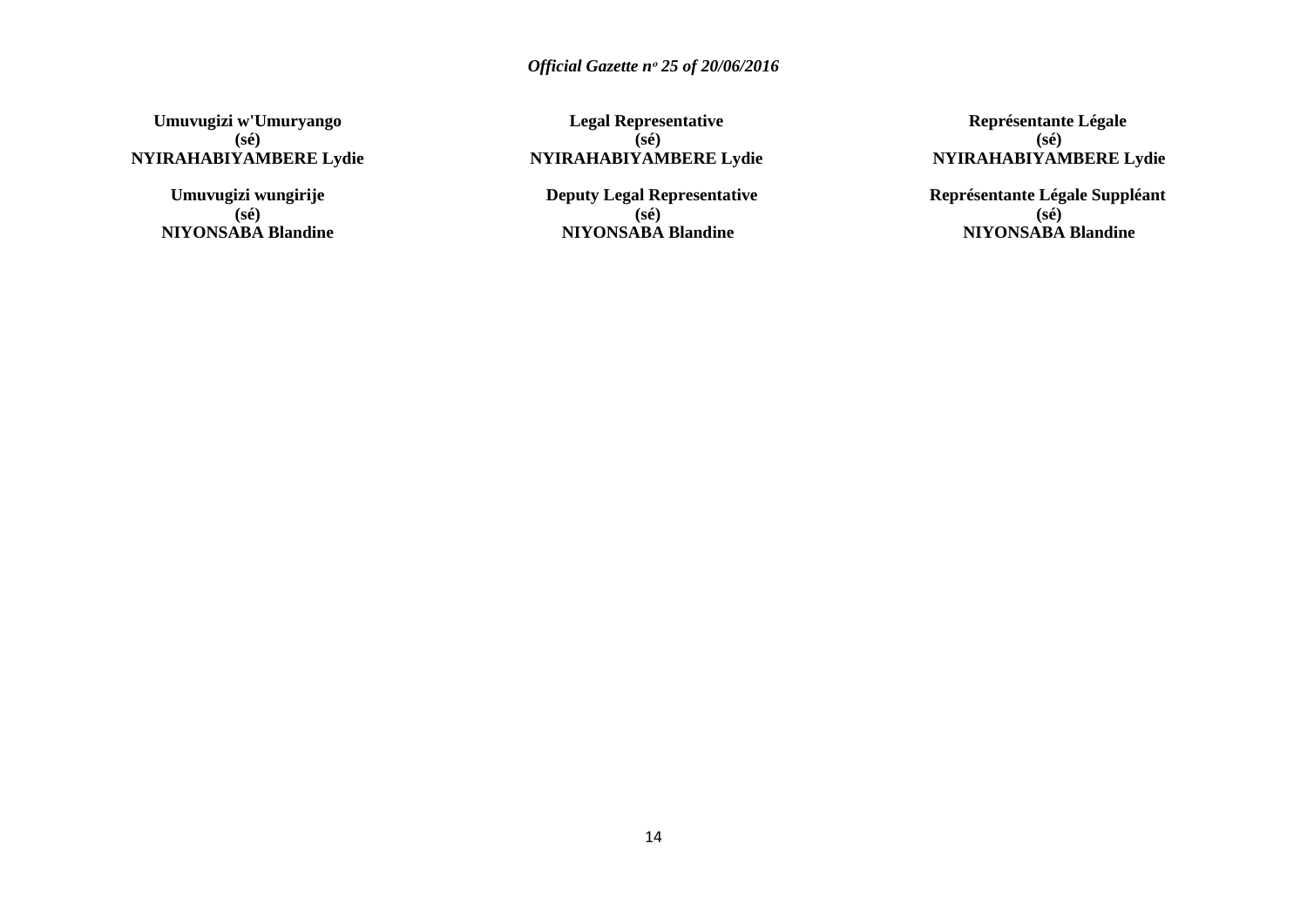

# **INYANDIKO-MVUGO Y'INTEKO RUSANGE IDASANZWE YA ASSOCIATION GARUKA**

Tariki ya 06 Mata 2013, ku cyicaro gikuru cya Association GARUKA habereye inama Nkuru idasanzwe yahuriwemo n'abanyamuryango bose.

Iyo nama igamije:

- Guhuza Amategeko-shingiro asanzwe ya Association GARUKA n'itegeko n° 04/2012 ryo kuwa 17/02/2012 rigenga imitunganirize n'imikorere y'imiryango nyarwanda idashingiye kuri Leta.
- Kwemeza Abahagarariye Umuryango imbere y'Amategeko,
- Gutora Komite y'Ubugenzuzi n'iyo gukemura amakimbirane

Inama yayobowe na Prezida w'Umuryango ku rwego rw'igihugu afatanyije n'Umwungirije. Inama yafashe imyanzuro ikurikira:

- 1. Nyuma yo gusoma no gusuzuma ingingo ku yindi amategeko avuguruye no kuyakorera ubugororangingo, abari mu nama bayemeje kandi bayashyiraho umukono.
- 2. Abari mu nama bemeje abahagarariye Umuryango imbere y'amategeko, aribo:
	- NYIRAHABIYAMBERE Lydie, Uhagarariye Umuryango
	- NIYONSABA Blandine, Uhagarariye Umuryango wungirije
	- MUSABE Philomène, Umubitsi ari nawe Munyamabanga
	- AYINKAMIYE Astérie, Umujyanama
	- HITIMANA Eugène, Umujyanama
- 3. Abari mu nama batoye abagize Komite y'Ubugenzuzi aribo: NIYONGOMBWA Phocas,Umugenzuzi Mukuru NIYODUSENGA Béni, Umugenzuzi wungirije
- 4. Inama yatoye komite yo gukemura amakimbirane igizwe na:
	- NYIRABABIRIGI Florida: Prezida
	- MUKAMPAKANIYE Vestine: Visi-Prezida
	- NTIBESHYA Marie Aimée: Umwanditsi

Inama ishojwe imirimo yayo saa sita (12h00)

Bikorewe i Kigali kuwa 06 Mata 2013

## **NYIRAHABIYAMBERE Lydie NIYONSABA Blandine**

 $(s\acute{e})$  (sé)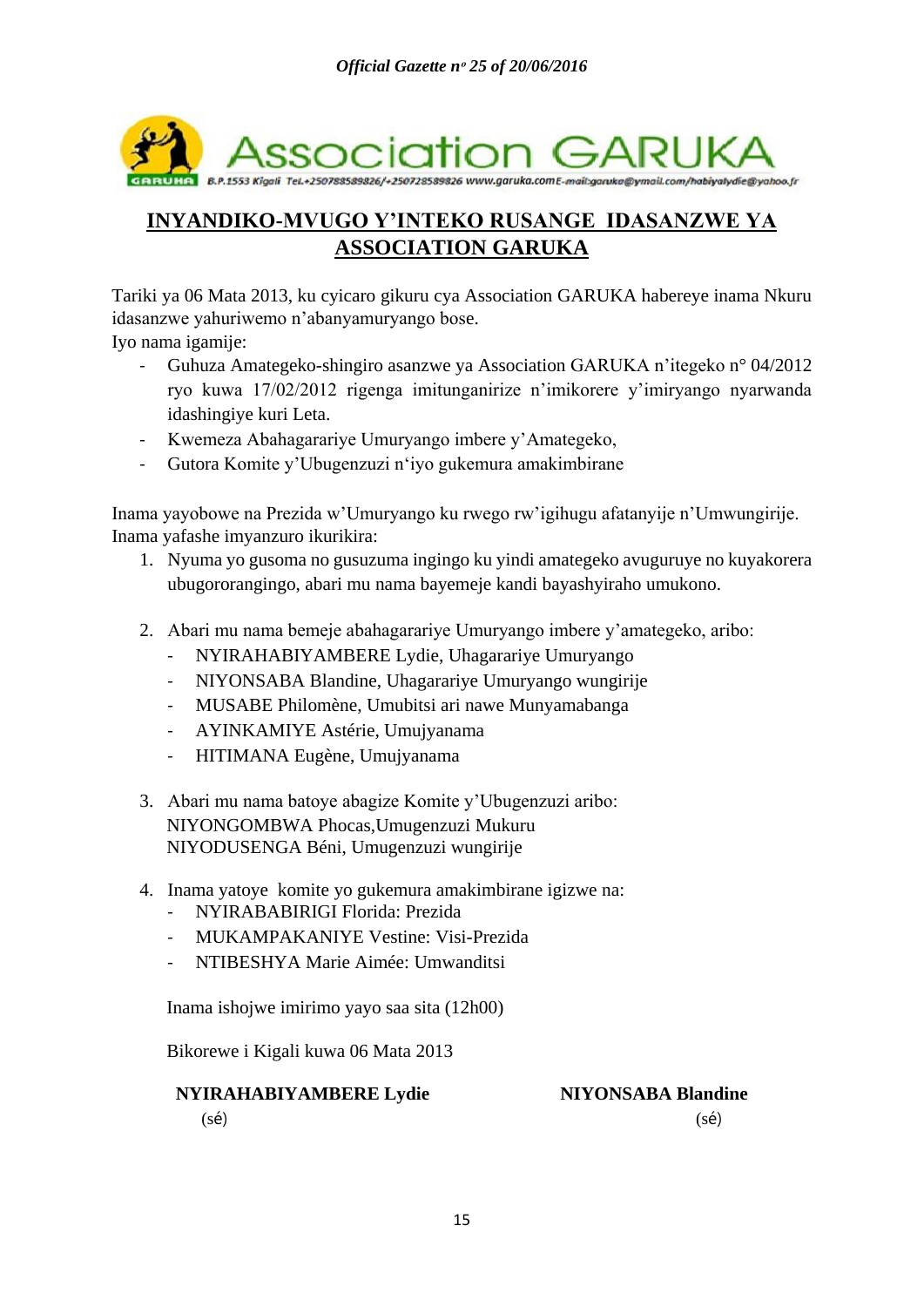## **URUTONDE RW'ABANYAMURYANGO BA ASSOCIATION GARUKA**

- 1. NYIRAHABIYAMBERE Lydie, Uhagarariye Umuryango
- 2. NIYONSABA Blandine, Uhagarariye Umuryango wungirije
- 3. MUSABE Philomène, Umubitsi ari nawe Munyamabanga
- 4. AYINKAMIYE Astérie, Umujyanama
- 5. HITIMANA Eugène, Umujyanama
- 6. NYIRABABIRIGI Florida, Umunyamuryango
- 7. MUJAWAYESU Eugénie, Umunyamuryango
- 8. KAMARABA Thacienne, Umunyamuryango
- 9. MUKAMPAKANIYE Vestine, Umunyamuryango
- 10. NTIBESHYA Marie Aimée, Umunyamuryango
- 11. MUKANSANGA Vestine, Umunyamuryango

Bikorewe i Kigali kuwa 06 Mata 2013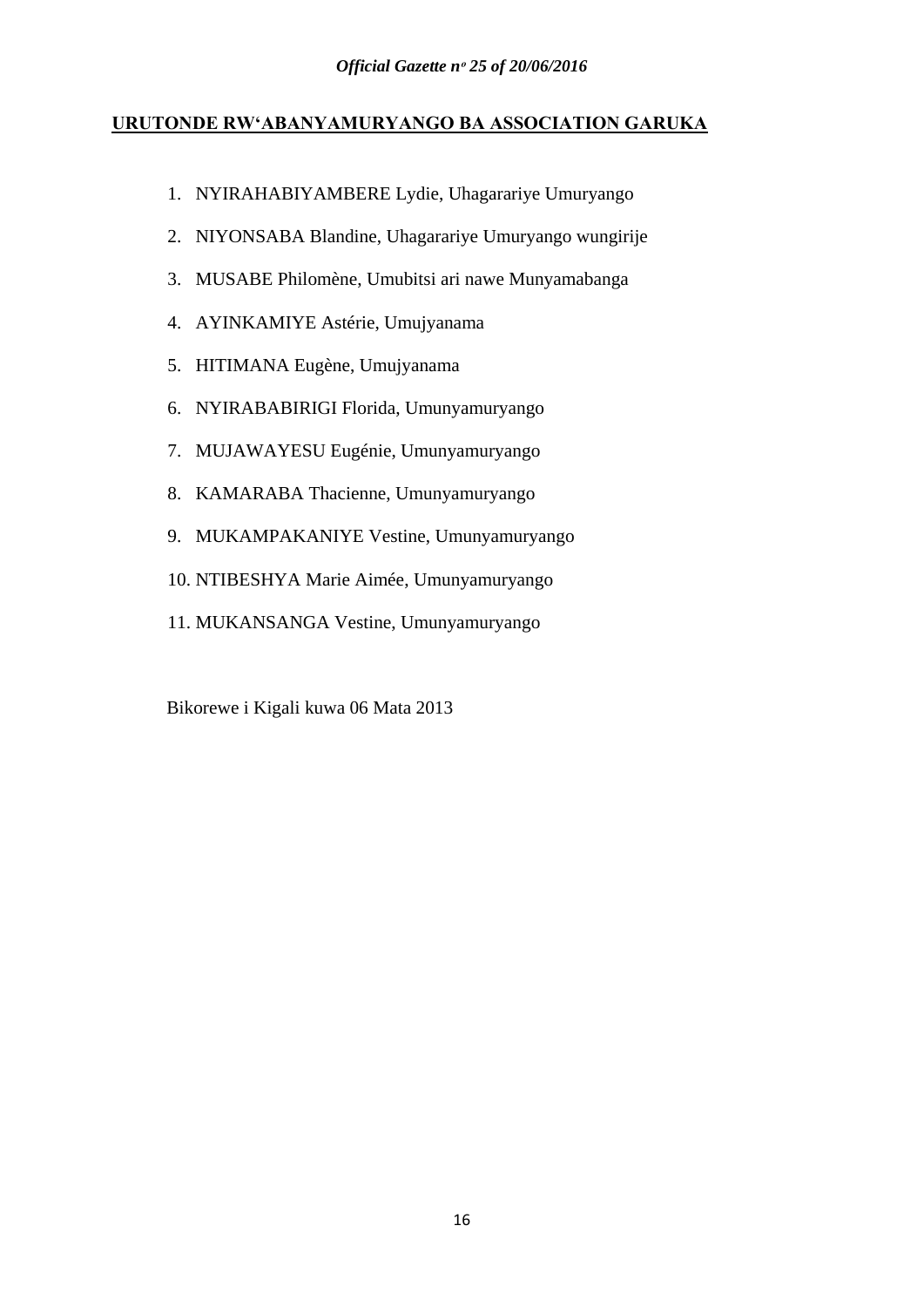

## **KWEMERA INSHINGANO KW'ABAHAGARARIYE ASSOCIATION GARUKA**

**Njyewe, NYIRAHABIYAMBERE Lydie, Umuvugizi wa Association GARUKA na NIYONSABA Blandine, Umuvugizi Wungirije wa Association GARUKA, turemeza ko duhagarariye Association GARUKA nk'Umuvugizi n'Umuvugizi Wungirije nk'uko twatowe n'Inteko Rusange ya Association GARUKA yo kuwa 06 Mata 2013.**

**Umuvugizi wa Association GARUKA NYIRAHABIYAMBERE Lydie (s**é)

**Umuvugizi wungirije NIYONSABA Blandine**

 **(s**é)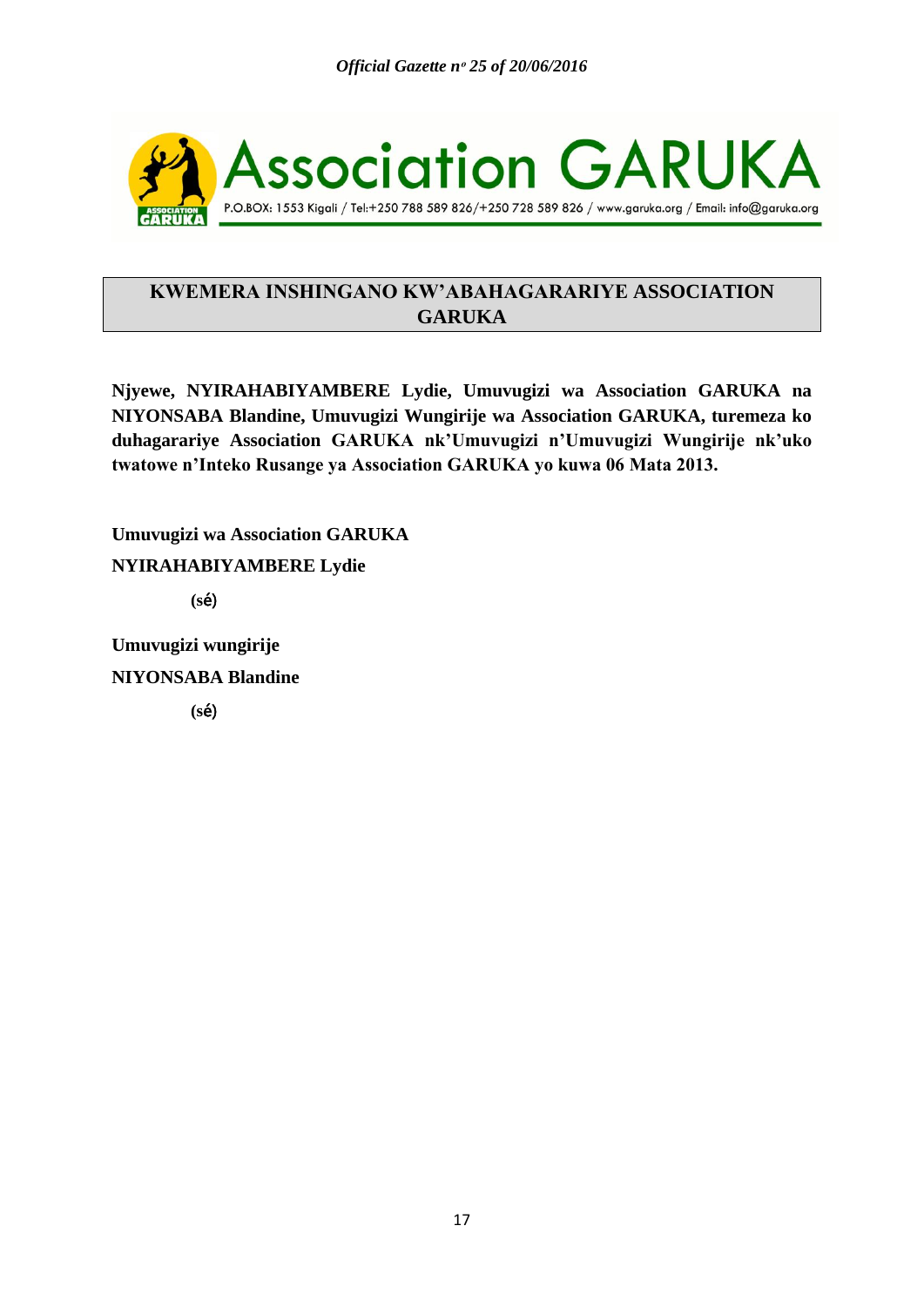<span id="page-17-0"></span>**ICYEMEZO N<sup>o</sup> 007/RBO/20I5 GIHA UBUZIMAGATOZI UMURYANGO "***SEVENTH DAY ADVENT1ST REFORM MOVEMENT"*

**Twebwe, Prof. SHYAKA Anastase, Umuyobozi Mukuru w'Ikigo cy'Igihugu Gishinzwe Imiyoborere,** 

Dushingiye ku Itegeko nº 06/2012 ryo ku wa 17/02/2012 rigena imitunganyirize n'imikorere by'imiryango ishingiye ku idini, cyane cyane mungingo zaryo za 21 na 22;

Dushingiye kandi ku ibaruwa twandikiwe kuwa 18/07/2014 n'umuyobozi w'umuryango "*SEVENTH DAY ADVENTIST REFORM MOVEMENT"* asaba ubuzimagatozi;

Tumaze kubona ko uyu muryango wujuje ibisabwa byose kugira ngo umuryango ushingiye ku idini uhabwe ubuzimagatozi nk'uko biteganywa n'ingingo ya 21 y'Itegeko ryavuzwe hejuru;

Duhaye ubuzimagatozi umuryango "*SEVENTH DAY ADVENTIST REFORM MOVEMENT"* iki cyemezo kikazatangazwa mu Igazeti ya Repubulika y'u Rwanda.

Bikorewe i Kigali, kuwa 23/04/2015

**(s**é) **Prof. SHYAKA Anastase Umuyobozi Mukuru**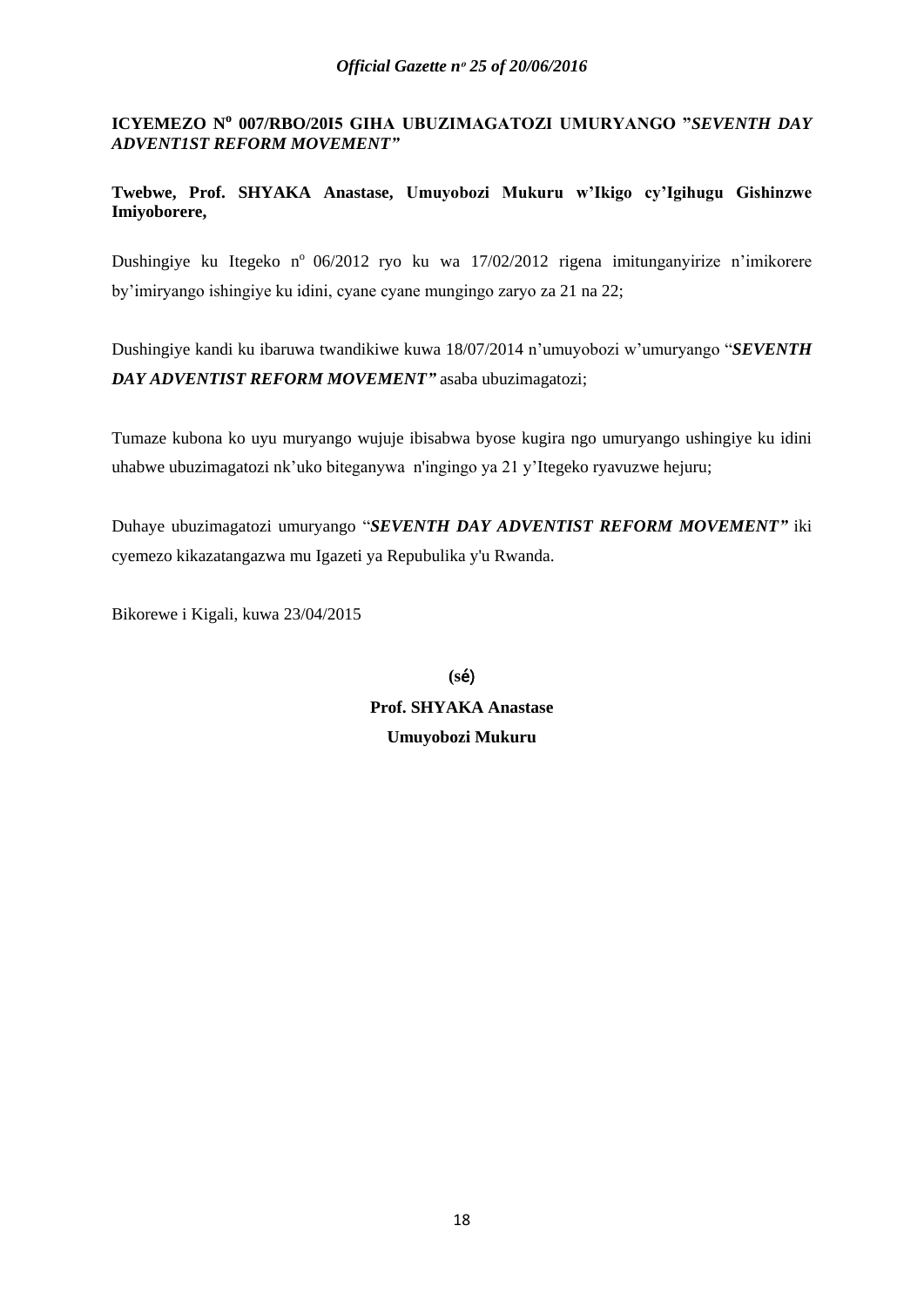**Annex**: DETAILS OF THE LEGAL PERSONALITY FOR RBO

**Name of Organization**: SEVENTH DAY ADVENTIST REFORM MOVEMENT

**Head Quarters/Address**: KICUKIRO

**The Legal representative:** NSENGIYUMVA Jean Bosco

**Deputy Legal Representative**: RWABUZIZI Josias

**Legal Personality**: 007/RGB/RBO

**Date of Issue**: 23/04/2015

**Issuing Institution**: RWANDA GOVERNANCE BOARD

**Type of Organization**: RBO

**Mission**: EVANGELISM

**Area of Intervention**: SOCIAL

**(sé) Prof. SHYAKA Anastase CEO / RGB**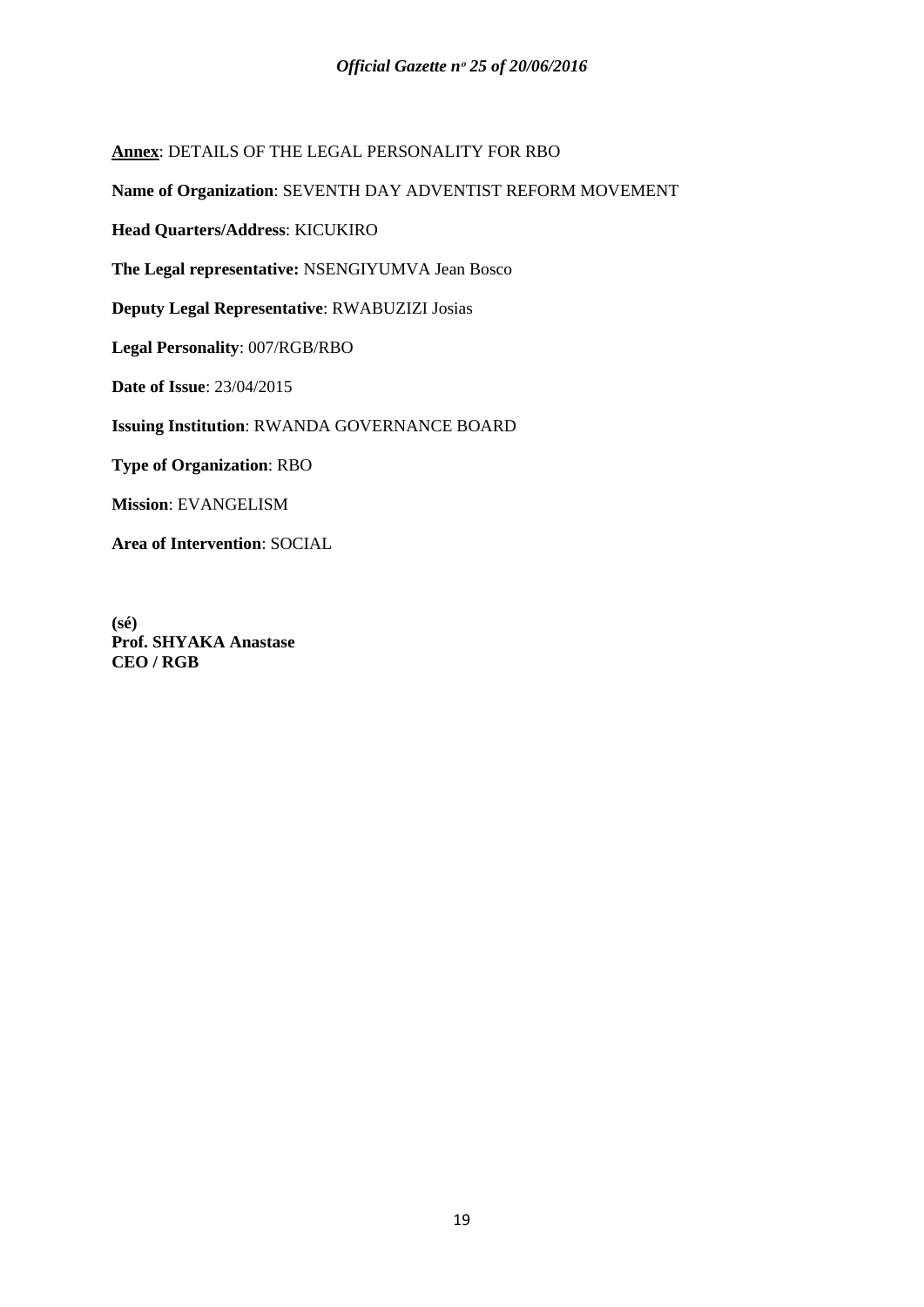## <span id="page-19-0"></span>**ICYEMEZO N<sup>O</sup>003/RBO/2015 GIHA UBUZIMAGATOZI UMURYANGO "JESUS IS THE LORD TEMPLE"**

**Twebwe, Prof.SHYAKA Anastase, Umuyobozi Mukuru w'Ikigo cy'Igihugu Gishinzwe Imiyoborere,**

Dushingiye ku Itegeko n°06/2012 ryo kuwa 17/02/2012 rigena imitunganyirize n'imikorere by'imiryango ishingiye ku idini, cyane cyane mu ngingo zaryo za 21 na 22;

Dushingiye kandi ku ibaruwa twandikiwe ku wa 23/12/2013 n'Umuyobozi w'Umuryango **JESUS IS THE LORD TEMPLE** asaba ubuzimagatozi;

Tumaze kubona ko uyu muryango wujuje ibisabwa byose kugira ngo umuryango ushingiye ku idini uhabwe ubuzimagatozi nk'uko biteganywa n'ingingo ya 21 y'Itegeko ryavuzwe hejuru;

Duhaye ubuzimagatozi umuryango **JESUS IS THE LORD TEMPLE** iki cyemezo kikazatangazwa mu Igazeti ya Repubulika y'u Rwanda.

Bikorewe i Kigali, kuwa 13/01/2015.

(sé) **Prof. SHYAKA Anastase** Umuyobozi Mukuru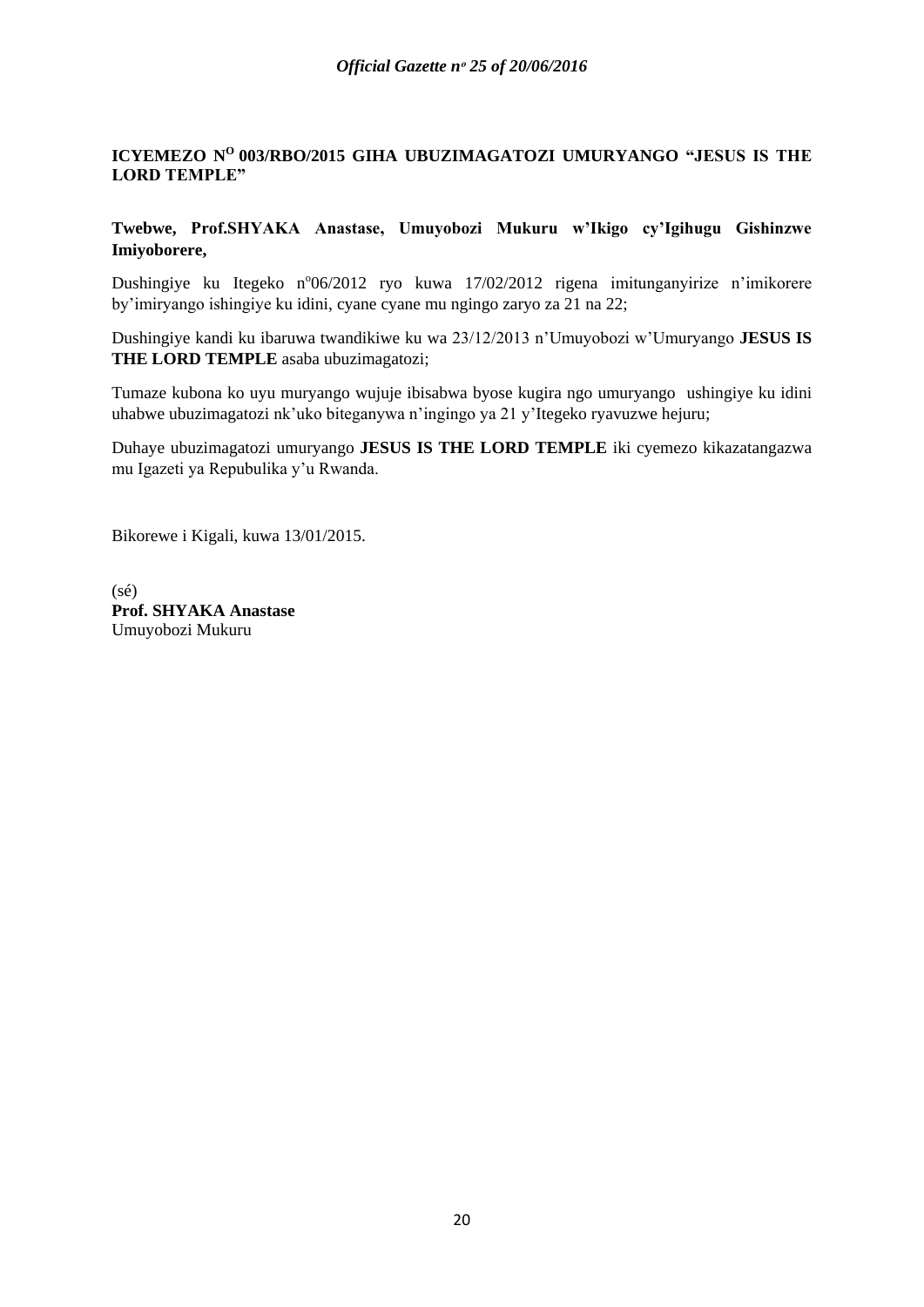## **Annex: DETAILS OF THE LEGAL PERSONALITY FOR RBO**

**Name of Organization:** JESUS IS THE LORD TEMPLE **Head quarters / Address:** KARANGAZI – NYAGATARE DISTRICT **The Legal Representative:** NTEGANIRA ALEX **Deputy Legal Representative:** KAYIGANA JOHN Legal Personality  $N^0$ : 003/RBO/2015 **Date of issue:** 13/01/2015 **Issuing Institution:** RWANDA GOVERNANCE BOARD **Type of Organization:** RBO **Mission:** EVANGELISM **Area of Intervention:** SOCIAL

**(sé) Prof. SHYAKA Anastase CEO / RGB**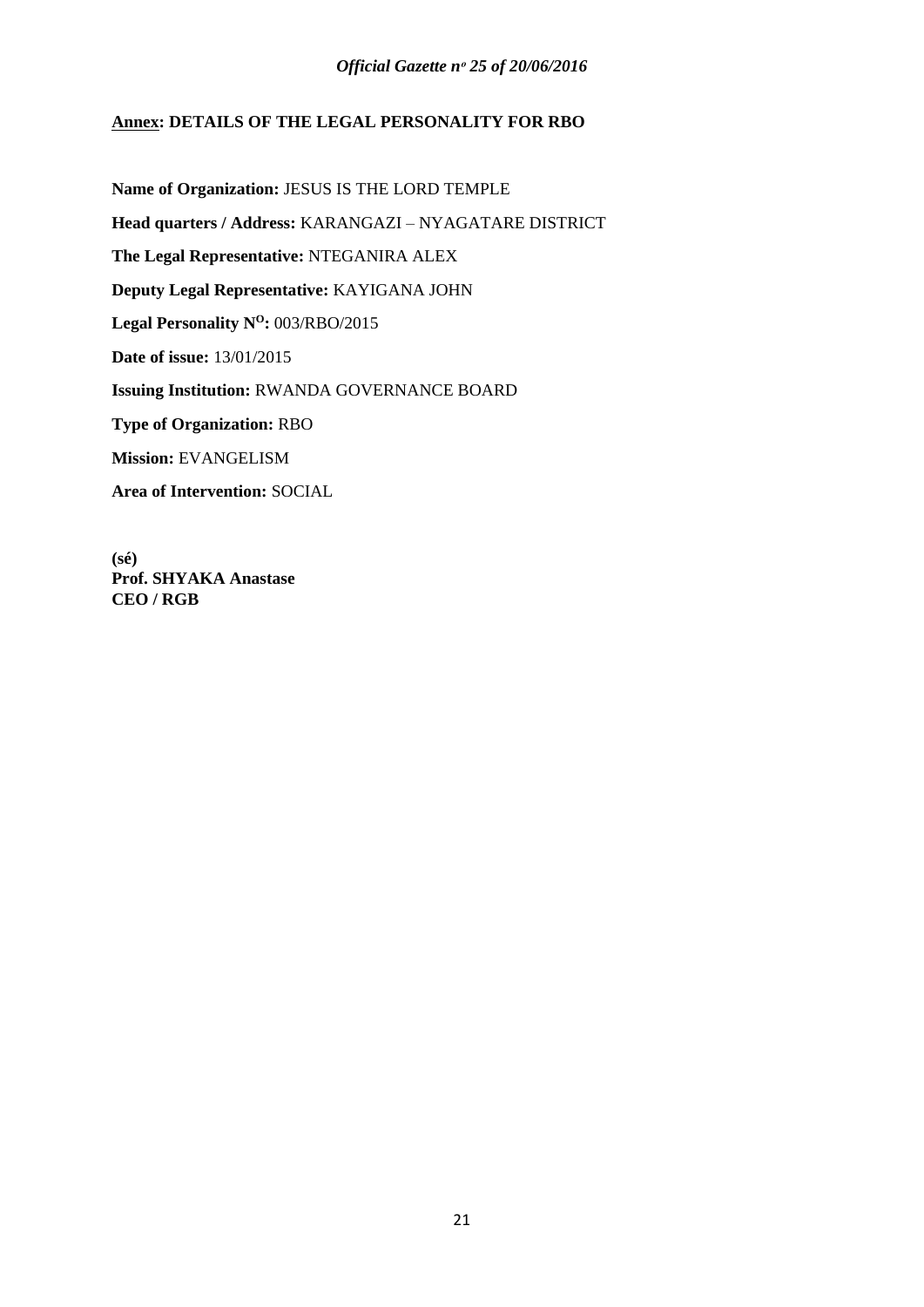## <span id="page-21-0"></span>**ICYEMEZO N<sup>O</sup>034/RGB/RBO/2015 GIHA UBUZIMAGATOZI UMURYANGO "***DEBRE SALAM ST.GABRIEL ORTHODOX TEWAHDO CHURCH IN RWANDA"*

Dushingiye ku Itegeko n°06/2012 ryo kuwa 17/02/2012 rigena imitunganyirize n'imikorere by'imiryango ishingiye ku idini cyane cyane mu ngingo zaryo za 21 na 22;

Tumaze gusuzuma ubusabe bw'ubuzimagatozi bwawo tugasanga wujuje ibisabwa kugira ngo umuryango nyarwanda utari uwa Leta uhabwe ubuzimagatozi;

Duhaye ubuzimagatozi umuryango "*DEBRE SALAM ST.GABRIEL ORTHODOX TEWAHDO CHURCH IN RWANDA".*

Bikorewe I Kigali kuwa 25/09/2015.

**(sé) Prof. SHYAKA Anastase CEO / RGB**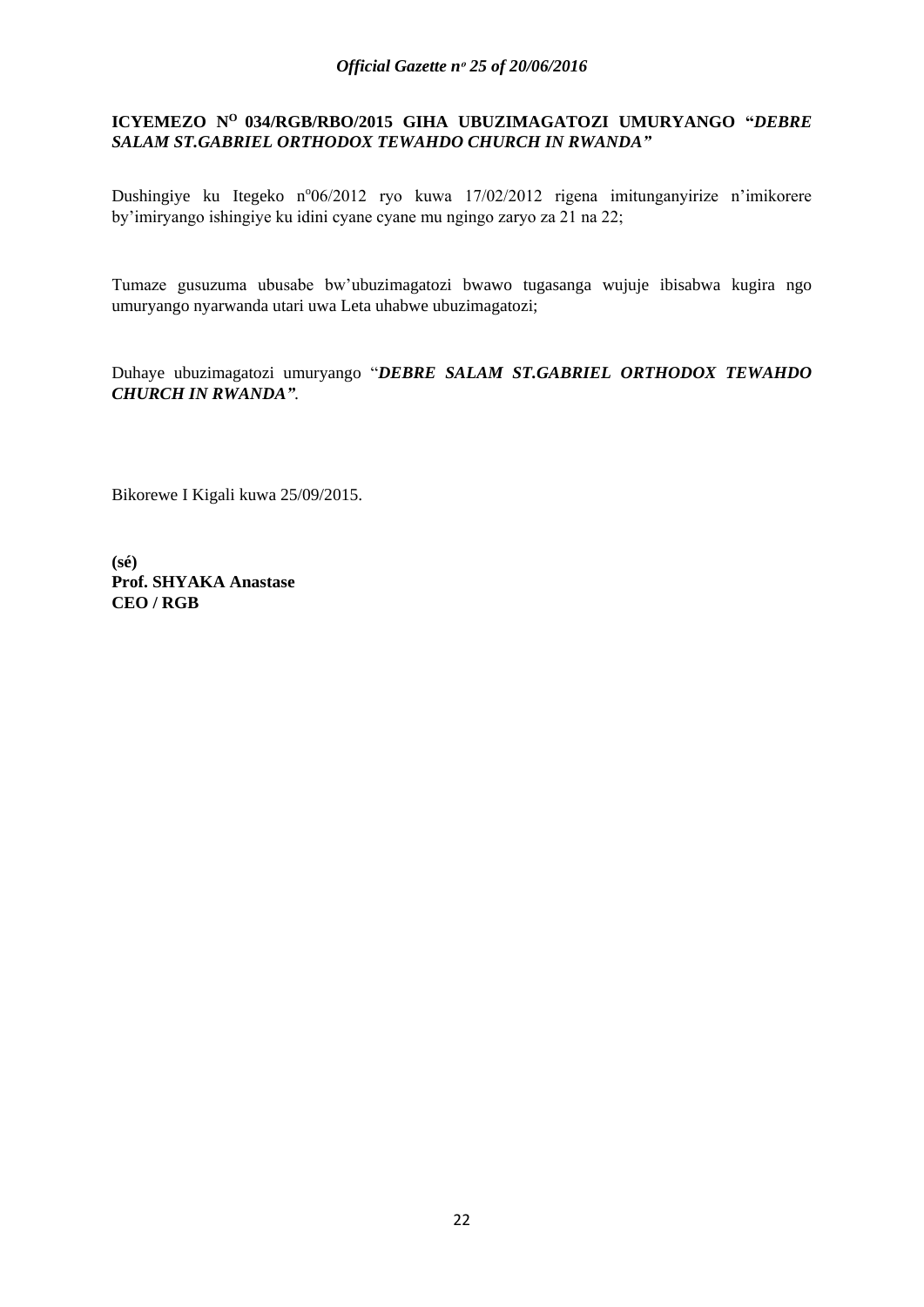**Annex:** DETAILS OF THE LEGAL PERSONALITY FOR RBO

**Name of Organization:** DEBRE SALAM St.GABRIEL ORTHODOX TEWAHDO CHURCH IN RWANDA

**Head Quarters/ADDRESS:** GASABO DISTRICT, IN REMERA SECTOR

**The Legal Representative:** TEKLEHAIMANOT TEAME

**Deputy Legal representative:** FANTU AYELE

**Legal Personality N<sup>o</sup> :** 34/RGB/RBO/2015

**Date of issue:** 25/09/2015

**Issuing Institution:** RWANDA GOVERNANCE BOARD

**Type of organization:** RBO

**Mission:** IMPLEMENT FAITH RELATED ACTIVITIES

**Area of Intervention:** SOCIAL

**(sé) Prof. SHYAKA Anastase CEO / RGB**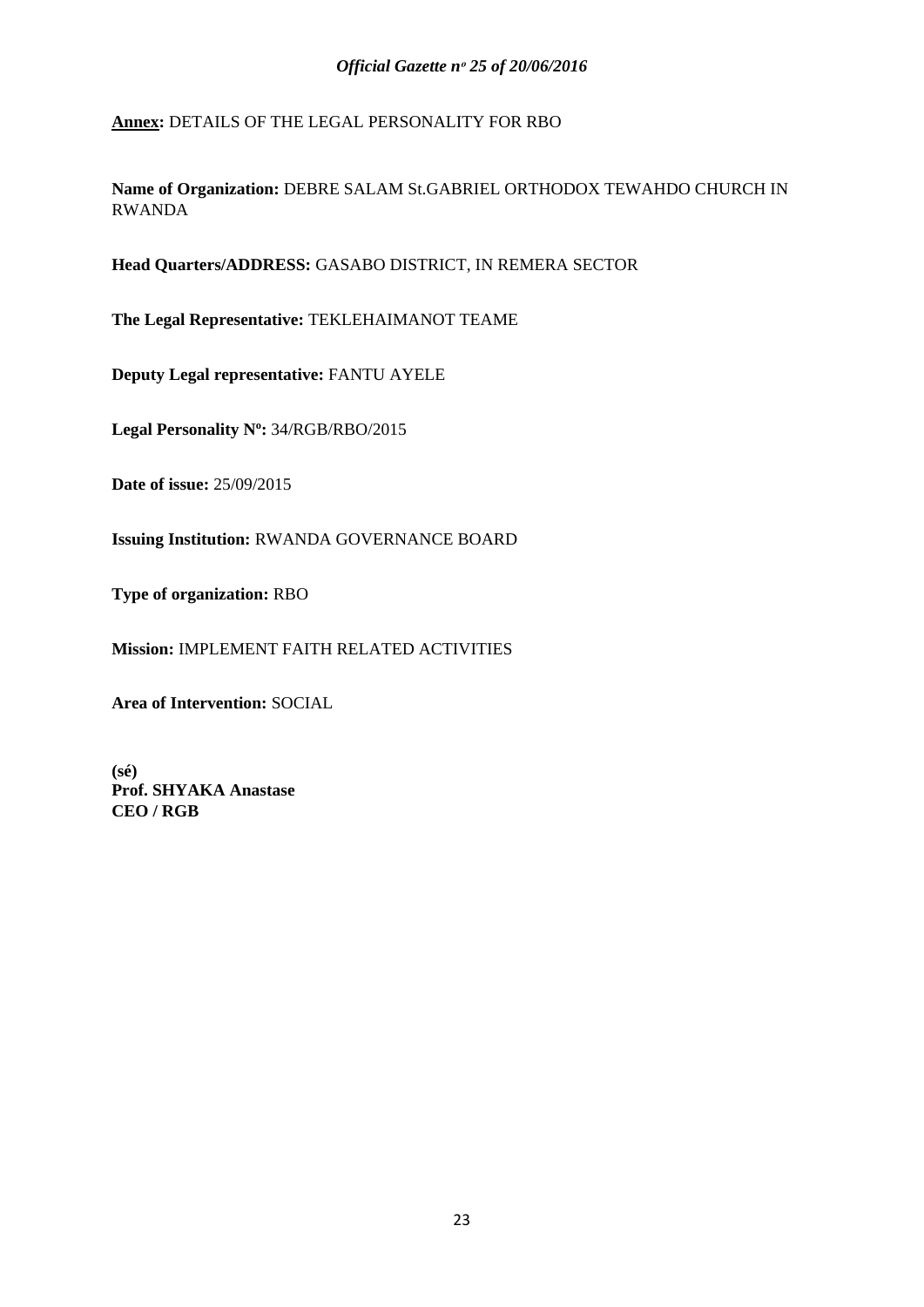## <span id="page-23-0"></span>**ICYEMEZO N°31/RGB/RBO/2015 GIHA UBUZIMAGATOZI UMURYANGO USHINGIYE KU IDINI "LES PERES BENEDICTINS DE GIHINDAMUYAGA"**

Dushingiye ku Itegeko n° 06/2012 ryo kuwa 17/02/2012 rigena imitunganyirize n'imikorere by'imiryango ishingiye ku idini, cyane cyane mu ngingo zaryo za 21 na 22;

Tumaze gusuzuma ubusabe bw'ubuzimagatozi bwawo tugasanga wujuje ibisabwa kugira ngo umuryango ushingiye ku idini uhabwe ubuzimagatozi;

Duhaye ubuzimagatozi umuryango *LES PERES BENEDICTINS DE GIHINDAMUYAGA.*

Bikorewe i Kigali, kuwa 21/10/2015.

**(sé) Prof. SHYAKA Anastase Umuyobozi Mukuru**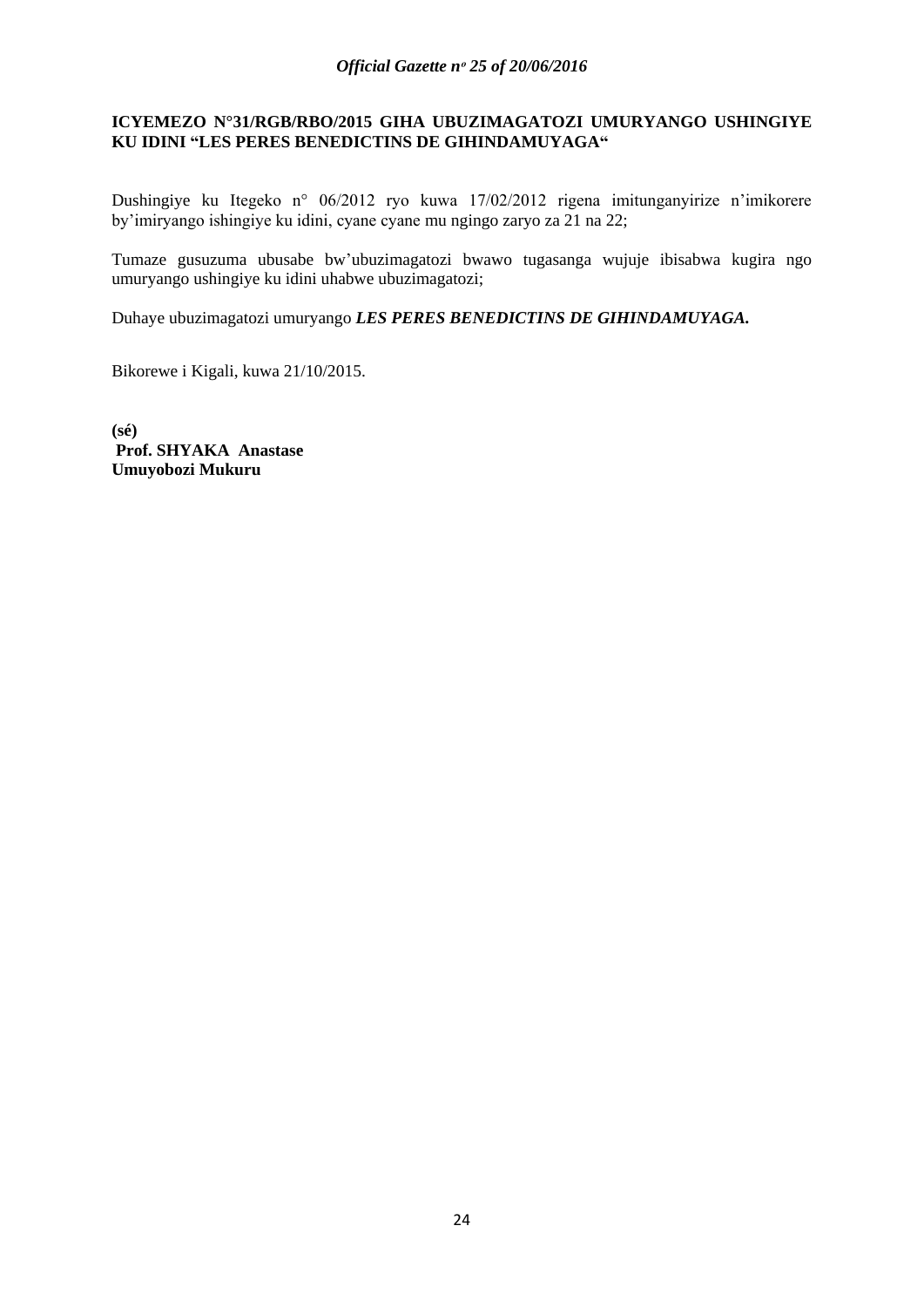**Annex:** DETAILS OF THE LEGAL PERSONALITY FOR RBO

**Name of Organization :** LES PÈRES BÉNÉDICTINS DE GIHINDAMUYAGA

**Head Quarters /Address:** HUYE DISTRICT

**The Legal Representative:** SENGABO JEREMIE

**Deputy Legal Representative:** MWANAFUNZI Gilbert

**Legal Personality: N°** 31/RGB/RBO/2015

**Date of issue:** 21/10/2015

**Issuing Institution:** RWANDA GOVERNANCE BOARD

**Type of Organization:** RBO

**Mission:** EVANGELISM

**Area of Intervention:** SOCIAL

**(sé) Prof. SHYAKA Anastase CEO/RGB**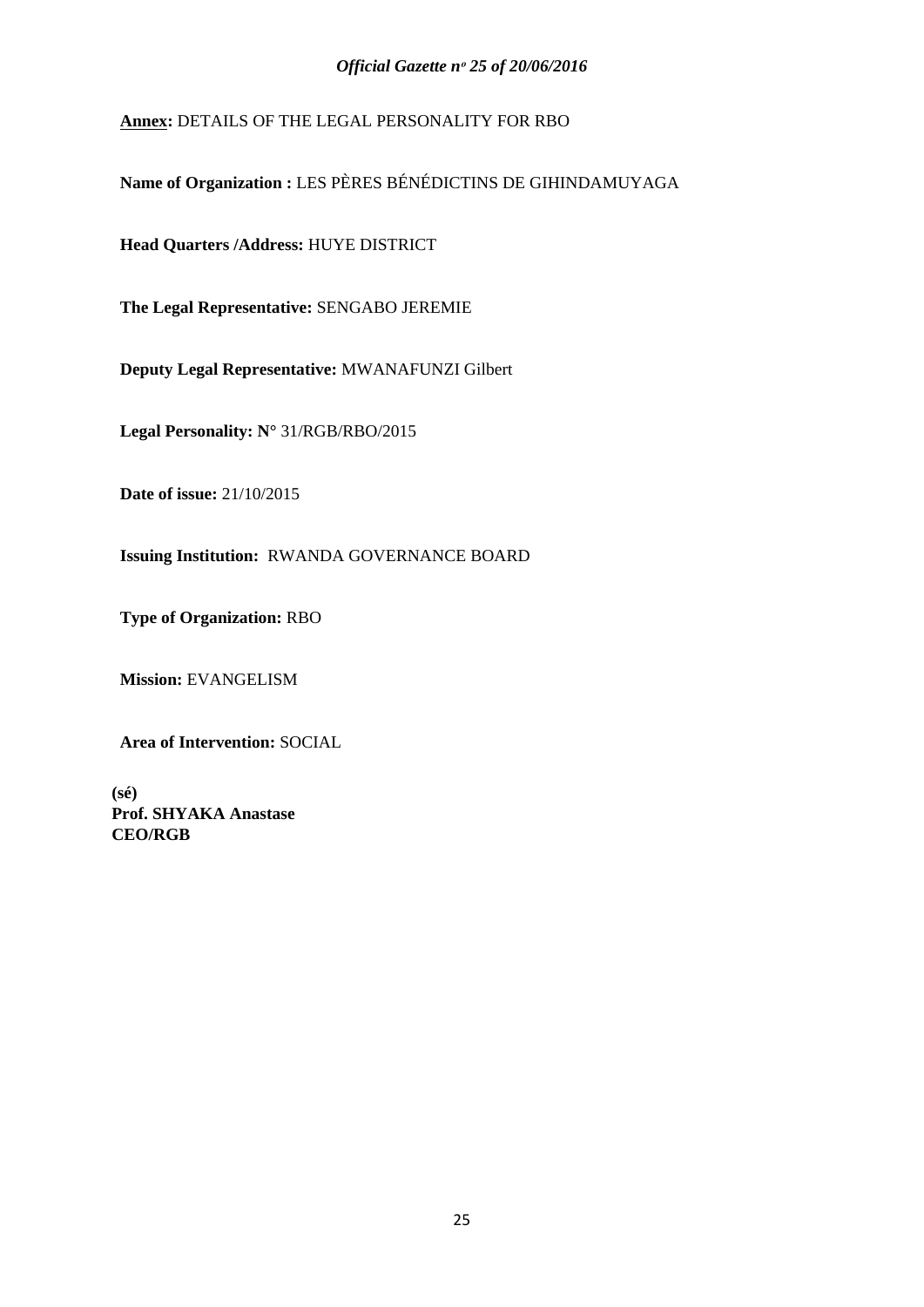**ICYEMEZO No006/20I4 GIHA UBUZIMAGATOZI UMURYANGO "BETHLEHEM MIRACLE CHURCH***"*

**Twebwe, Prof. SHYAKA Anastase, Umuyobozi Mukuru w'Ikigo cy'Igihugu Gishinzwe Imiyoborere,** 

Dushingiye ku Itegeko nº 06/2012 ryo ku wa 17/02/2012 rigena imitunganyirize n'imikorere by'imiryango ishingiye ku idini, cyane cyane mungingo zaryo za 21 na 22;

Dushingiye kandi ku ibaruwa twandikiwe kuwa 16/01/2014 n'Umuyobozi w'umuryango **"BETHLEHEM MIRACLE CHURCH***"* asaba ubuzimagatozi;

Tumaze kubona ko uyu muryango wujuje ibisabwa byose kugira ngo umuryango ushingiye ku idini uhabwe ubuzimagatozi nk'uko biteganywa n'ingingo ya 21 y'Itegeko ryavuzwe hejuru;

Duhaye ubuzimagatozi umuryango **"BETHLEHEM MIRACLE CHURCH***"* iki cyemezo kikazatangazwa mu Igazeti ya Repubulika y'u Rwanda.

Bikorewe i Kigali, kuwa 25/02/2014

**(s**é) **Prof. SHYAKA Anastase Umuyobozi Mukuru**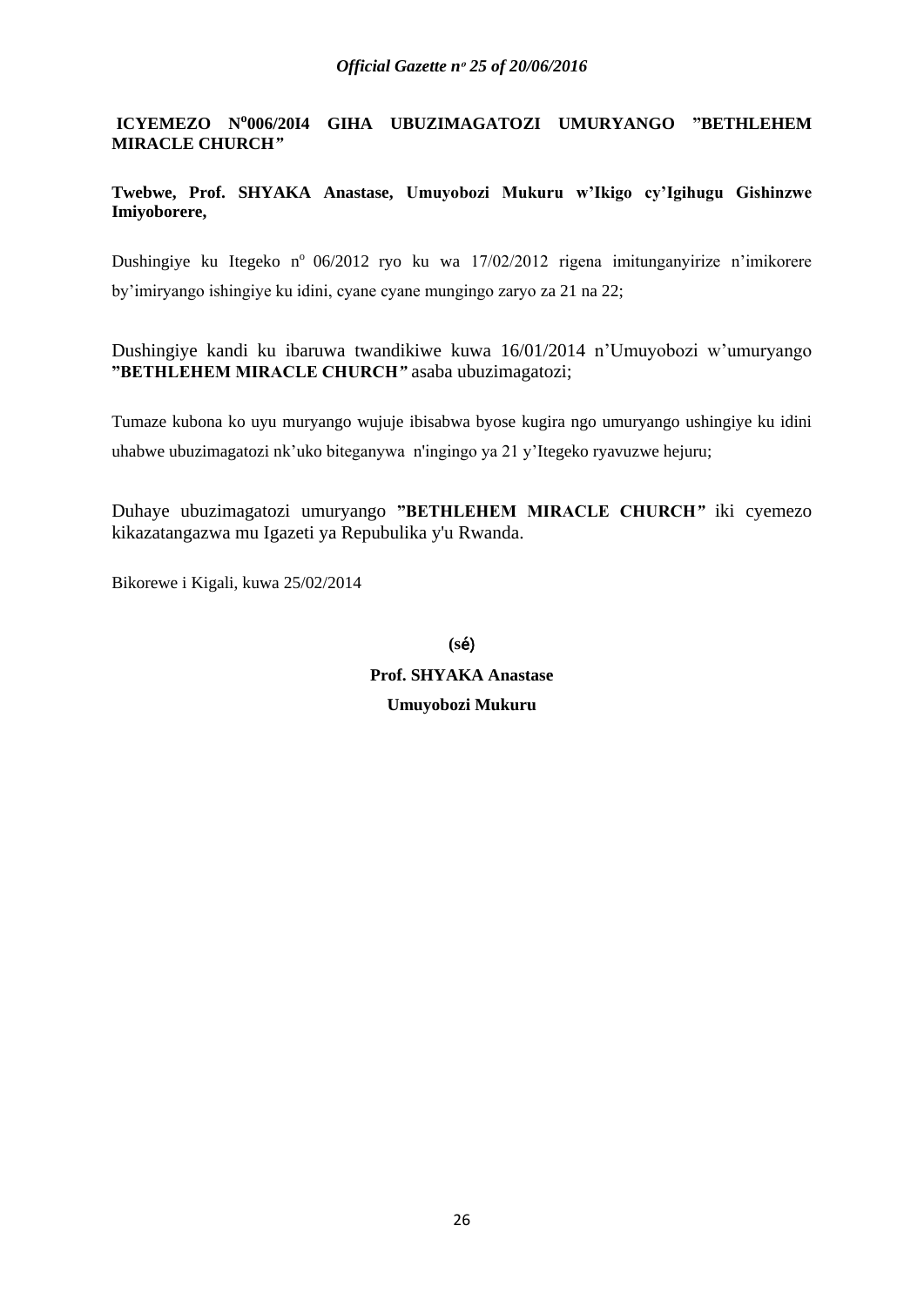## <span id="page-26-0"></span>**ICYEMEZO** *N<sup>O</sup>RCA/0213/2016* CYO KUWA 29/03/2016 GIHA UBUZIMAGATOZI **«KOPERATIVE KORA NEZA RUHANGO » (KOKONERU)**

## **Umuyobozi w'Ikigo cy'Igihugu gishinzwe guteza imbere Amakoperative;**

Ashingiye ku Itegeko nº 50/2007 ryo kuwa 18 Nzeri 2007 rigena ishyirwaho, imiterere n'imikorere y'Amakoperative mu Rwanda, nk'uko ryahinduwe kandi ryujujwe kugeza ubu, cyane cyane mu ngingo yaryo ya 23, igika cya 3;

Ashingiye ku Itegeko n° 48/2013 ryo kuwa 28/06/2013 rishyiraho Ikigo cy'Igihugu gishinzwe guteza Imbere Amakoperative, cyane cyane mu ngingo yaryo ya 3, igika cya 2;

Abisabwe na Perezida wa Koperative **« KOKONERU »** ifite icyicaro i Nyamagana, Umurenge wa Ruhango, Akarere ka Ruhango, Intara y'Amajyepfo;

## **YEMEJE:**

## **Ingingo ya mbere:**

Koperative **« KOKONERU »** ifite icyicaro i Nyamagana, Umurenge wa Ruhango, Akarere ka Ruhango, Intara y'Amajyepfo, ihawe ubuzimagatozi.

## **Ingingo ya 2:**

Koperative **« KOKONERU »** igamije guteza imbere imirimo ijyanye no kwikorera imizigo. Ntiyemerewe gukora indi mirimo inyuranye n'iyo iherewe ubuzimagatozi keretse ibanje kubisaba ikanabiherwa uburenganzira.

## **Ingingo ya 3:**

Koperative **« KOKONERU »** itegetswe gutangaza iki Cyemezo mu Igazeti ya Leta ya Repubulika y'u Rwanda mu gihe kitarenze iminsi mirongo itatu (30) ikimara kugihabwa.

**Kigali, kuwa 29/03/2016**

## **(Sé)**

## **MUGABO Damien**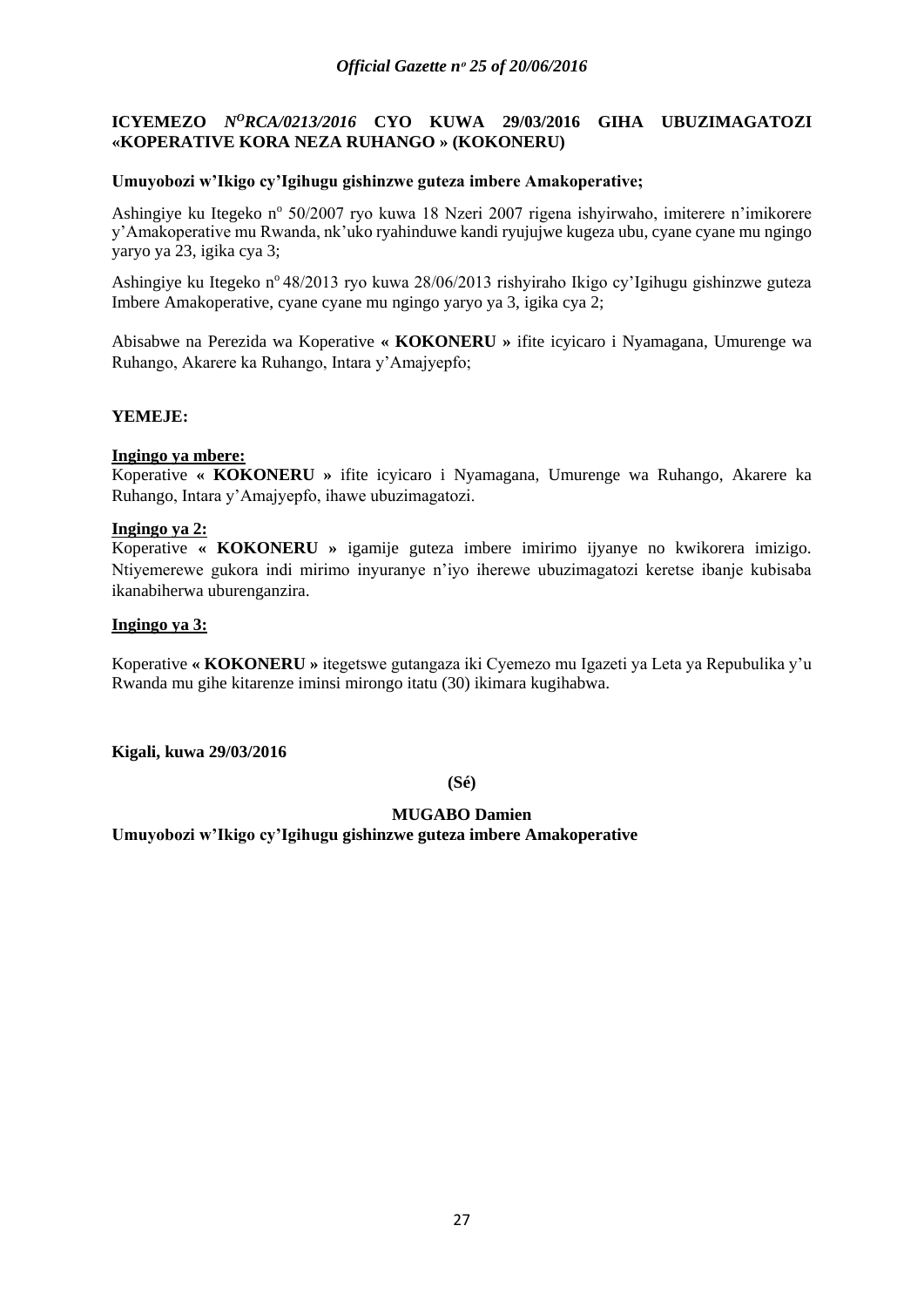## <span id="page-27-0"></span>**ICYEMEZO** *NºRCA/0775/2015* CYO KUWA 22/12/2015 GIHA UBUZIMAGATOZI **KOPERATIVE « IZUBA RYA GASABO »**

## **Umuyobozi w'Ikigo cy'Igihugu gishinzwe guteza imbere Amakoperative;**

Ashingiye ku Itegeko nº 50/2007 ryo kuwa 18 Nzeri 2007 rigena ishyirwaho, imiterere n'imikorere y'Amakoperative mu Rwanda, nk'uko ryahinduwe kandi ryujujwe kugeza ubu, cyane cyane mu ngingo yaryo ya 23, igika cya 3;

Ashingiye ku Itegeko n° 48/2013 ryo kuwa 28/06/2013 rishyiraho Ikigo cy'Igihugu gishinzwe guteza Imbere Amakoperative, cyane cyane mu ngingo yaryo ya 3, igika cya 2;

Abisabwe na Perezida wa Koperative **« IZUBA RYA GASABO »** ifite icyicaro i Masoro, Umurenge wa Ndera, Akarere ka Gasabo, Umujyi wa Kigali;

## **YEMEJE:**

## **Ingingo ya mbere:**

Koperative **« IZUBA RYA GASABO »** ifite icyicaro i Masoro, Umurenge wa Ndera, Akarere ka Gasabo, Umujyi wa Kigali, ihawe ubuzimagatozi.

## **Ingingo ya 2:**

Koperative **« IZUBA RYA GASABO »** igamije gutanga serivisi zijyanye no gupakira no gupakurura imizigo. Ntiyemerewe gukora indi mirimo inyuranye n'iyo iherewe ubuzimagatozi keretse ibanje kubisaba ikanabiherwa uburenganzira.

### **Ingingo ya 3:**

Koperative **« IZUBA RYA GASABO »** itegetswe gutangaza iki Cyemezo mu Igazeti ya Leta ya Repubulika y'u Rwanda mu gihe kitarenze iminsi mirongo itatu (30) ikimara kugihabwa.

**Kigali, kuwa 22/12/2015**

## **(Sé)**

## **MUGABO Damien**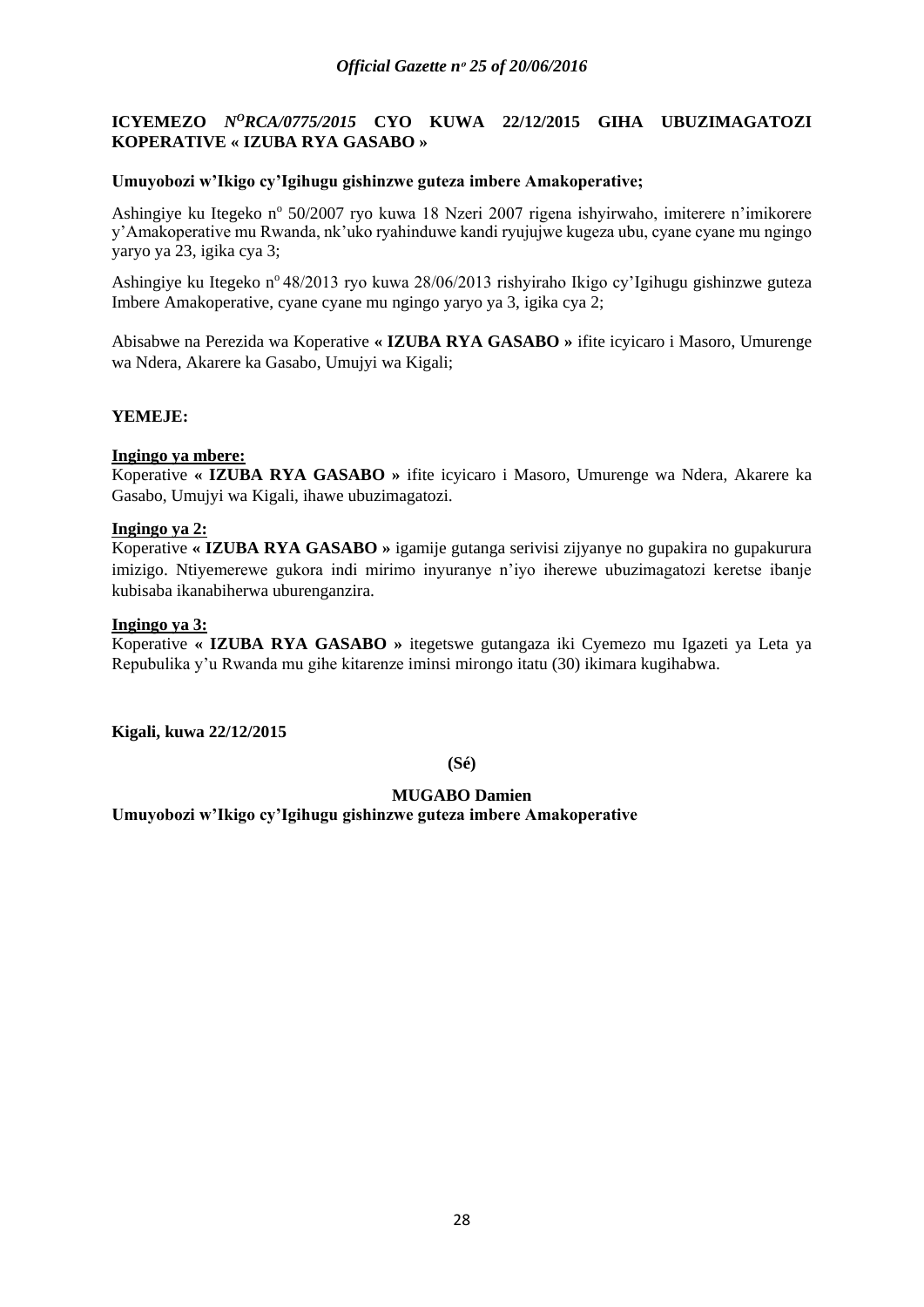## <span id="page-28-0"></span>**ICYEMEZO** *N<sup>O</sup>RCA/0229/2016* CYO KU WA 14/04/2016 GIHA UBUZIMAGATOZI **KOPERATIVE « TUNOZE UBWUBATSI»**

## **Umuyobozi w'Ikigo cy'Igihugu gishinzwe guteza imbere Amakoperative;**

Ashingiye ku Itegeko nº 50/2007 ryo kuwa 18 Nzeri 2007 rigena ishyirwaho, imiterere n'imikorere y'Amakoperative mu Rwanda, nk'uko ryahinduwe kandi ryujujwe kugeza ubu, cyane cyane mu ngingo yaryo ya 23, igika cya 3;

Ashingiye ku Itegeko n° 48/2013 ryo kuwa 28/06/2013 rishyiraho Ikigo cy'Igihugu gishinzwe guteza Imbere Amakoperative, cyane cyane mu ngingo yaryo ya 3, igika cya 2;

Abisabwe na Perezida wa Koperative **« TUNOZE UBWUBATSI »** ifite icyicaro i Gakoro Umurenge wa Rugera, Akarere ka Nyabihu, Intara y'Iburengerazuba;

## **YEMEJE:**

## **Ingingo ya mbere:**

Koperative **« TUNOZE UBWUBATSI »** ifite icyicaro i Gakoro Umurenge wa Rugera, Akarere ka Nyabihu, Intara y'Iburengerazuba, ihawe ubuzimagatozi.

## **Ingingo ya 2:**

Koperative **« TUNOZE UBWUBATSI »** igamije gukora umurimo wo gucukura umucanga. Ntiyemerewe gukora indi mirimo inyuranye n'iyo iherewe ubuzimagatozi keretse ibanje kubisaba ikanabiherwa uburenganzira.

## **Ingingo ya 3:**

Koperative **« TUNOZE UBWUBATSI »** itegetswe gutangaza iki Cyemezo mu Igazeti ya Leta ya Repubulika y'u Rwanda mu gihe kitarenze iminsi mirongo itatu (30) ikimara kugihabwa.

**Kigali, kuwa 14/04/2016**

**(Sé)**

## **MUGABO Damien**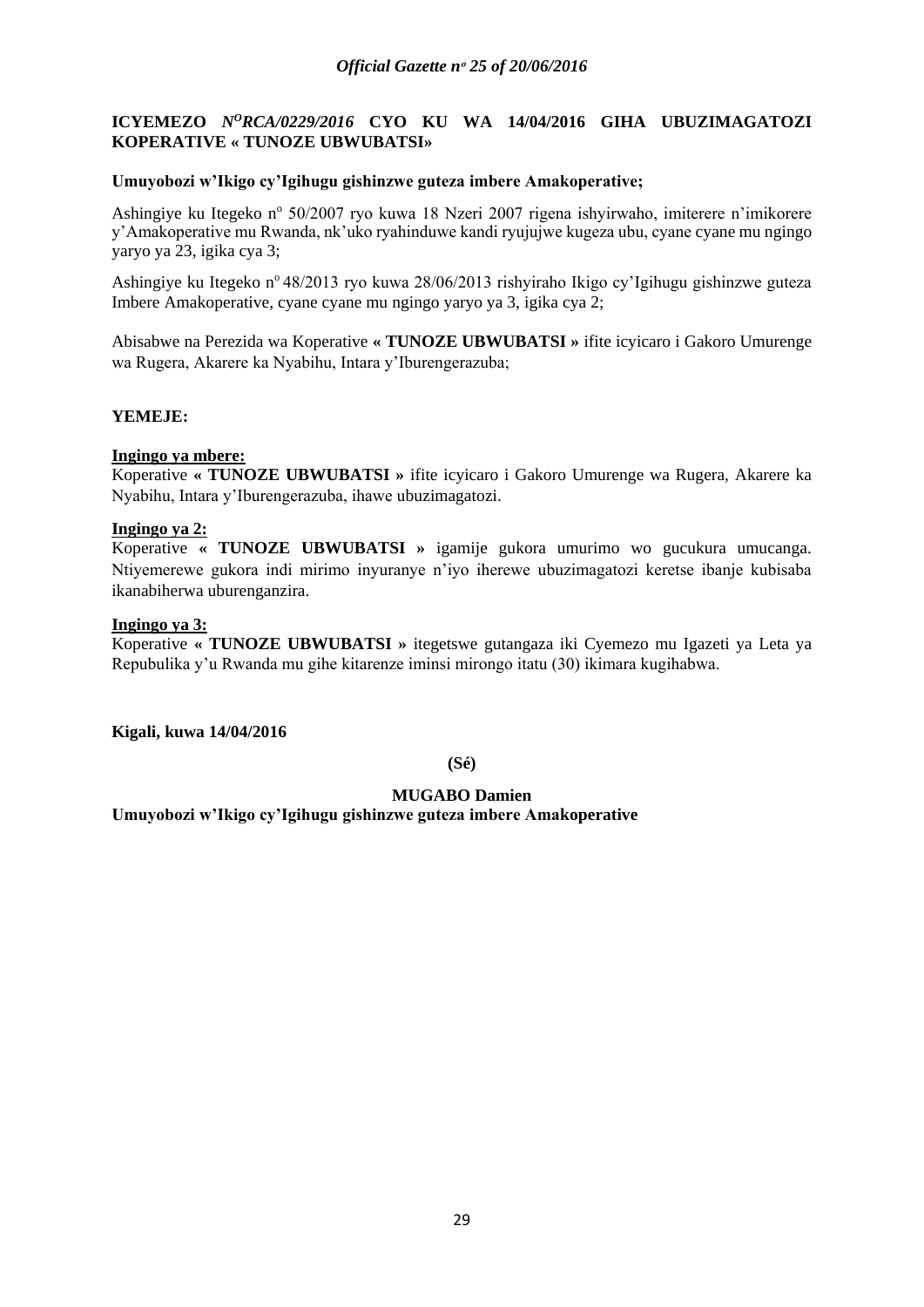## <span id="page-29-0"></span>**ICYEMEZO** *NºRCA/0752/2015* CYO KUWA 09/12/2015 GIHA UBUZIMAGATOZI **KOPERATIVE « TUGIRE UBUZIMA BWIZA RUHUHA» (KOTUBWIRU)**

## **Umuyobozi w'Ikigo cy'Igihugu gishinzwe guteza imbere Amakoperative;**

Ashingiye ku Itegeko nº 50/2007 ryo kuwa 18 Nzeri 2007 rigena ishyirwaho, imiterere n'imikorere y'Amakoperative mu Rwanda, nk'uko ryahinduwe kandi ryujujwe kugeza ubu, cyane cyane mu ngingo yaryo ya 23, igika cya 3;

Ashingiye ku Itegeko n° 48/2013 ryo kuwa 28/06/2013 rishyiraho Ikigo cy'Igihugu gishinzwe guteza Imbere Amakoperative, cyane cyane mu ngingo yaryo ya 3, igika cya 2;

Abisabwe na Perezida wa Koperative **« KOTUBWIRU »** ifite icyicaro i Ruhuha, Umurenge wa Ruhuha, Akarere ka Bugesera, Intara y'Iburasirazuba;

## **YEMEJE:**

## **Ingingo ya mbere:**

Koperative **« KOTUBWIRU »** ifite icyicaro i Ruhuha, Umurenge wa Ruhuha, Akarere ka Bugesera, Intara y'Iburasirazuba, ihawe ubuzimagatozi.

## **Ingingo ya 2:**

Koperative **« KOTUBWIRU »** igamije guteza imbere ubuhinzi bw'inanasi no gutanga serivisi z'ubujyanama bw'ubuzima. Ntiyemerewe gukora indi mirimo inyuranye n'iyo iherewe ubuzimagatozi keretse ibanje kubisaba ikanabiherwa uburenganzira.

## **Ingingo ya 3:**

Koperative **« KOTUBWIRU »** itegetswe gutangaza iki Cyemezo mu Igazeti ya Leta ya Repubulika y'u Rwanda mu gihe kitarenze iminsi mirongo itatu (30) ikimara kugihabwa.

**Kigali, kuwa 09/12/2015**

**(Sé)**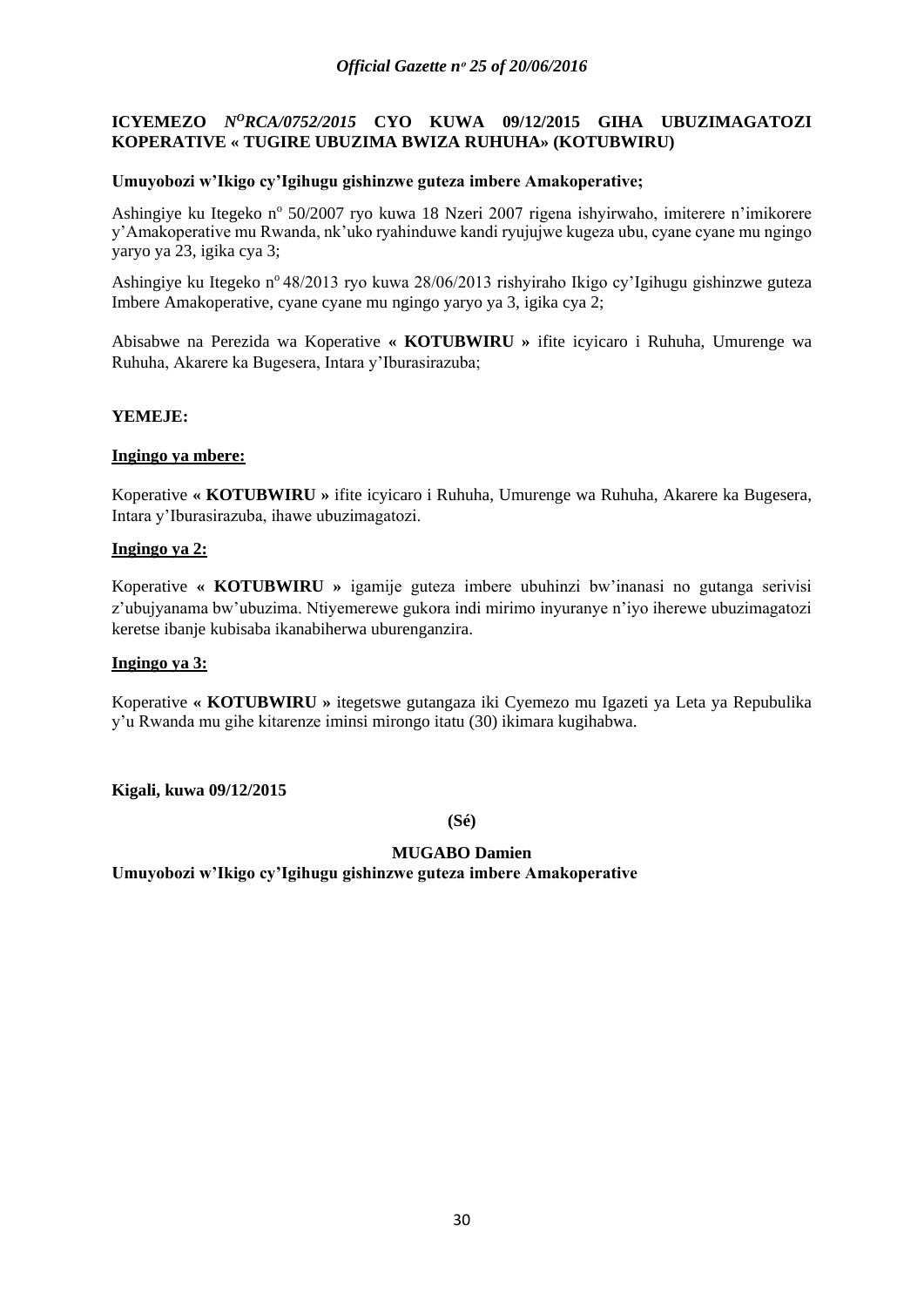## <span id="page-30-0"></span>**ICYEMEZO** *N<sup>O</sup>RCA/0792/2015* CYO KUWA 30/12/2015 GIHA UBUZIMAGATOZI **KOPERATIVE « DUKATAZE MWITERAMBERE- CYOGO»**

## **Umuyobozi w'Ikigo cy'Igihugu gishinzwe guteza imbere Amakoperative;**

Ashingiye ku Itegeko nº 50/2007 ryo kuwa 18 Nzeri 2007 rigena ishyirwaho, imiterere n'imikorere y'Amakoperative mu Rwanda, nk'uko ryahinduwe kandi ryujujwe kugeza ubu, cyane cyane mu ngingo yaryo ya 23, igika cya 3;

Ashingiye ku Itegeko n° 48/2013 ryo kuwa 28/06/2013 rishyiraho Ikigo cy'Igihugu gishinzwe guteza Imbere Amakoperative, cyane cyane mu ngingo yaryo ya 3, igika cya 2;

Abisabwe na Perezidante wa Koperative **« DUKATAZE MWITERAMBERE- CYOGO »** ifite icyicaro i Cyogo, Umurenge wa Muko, Akarere ka Musanze, Intara y'Amajyaruguru;

## **YEMEJE:**

## **Ingingo ya mbere:**

Koperative **« DUKATAZE MWITERAMBERE- CYOGO »** ifite icyicaro i Cyogo, Umurenge wa Muko, Akarere ka Musanze, Intara y'Amajyaruguru, ihawe ubuzimagatozi.

## **Ingingo ya 2:**

Koperative **« DUKATAZE MWITERAMBERE- CYOGO »** igamije guteza imbere ubuhinzi bw'ibirayi n'imbuto (ibinyomoro). Ntiyemerewe gukora indi mirimo inyuranye n'iyo iherewe ubuzimagatozi keretse ibanje kubisaba ikanabiherwa uburenganzira.

## **Ingingo ya 3:**

Koperative **« DUKATAZE MWITERAMBERE- CYOGO »** itegetswe gutangaza iki Cyemezo mu Igazeti ya Leta ya Repubulika y'u Rwanda mu gihe kitarenze iminsi mirongo itatu (30) ikimara kugihabwa.

**Kigali, kuwa 30/12/2015**

**(Sé)**

## **MUGABO Damien**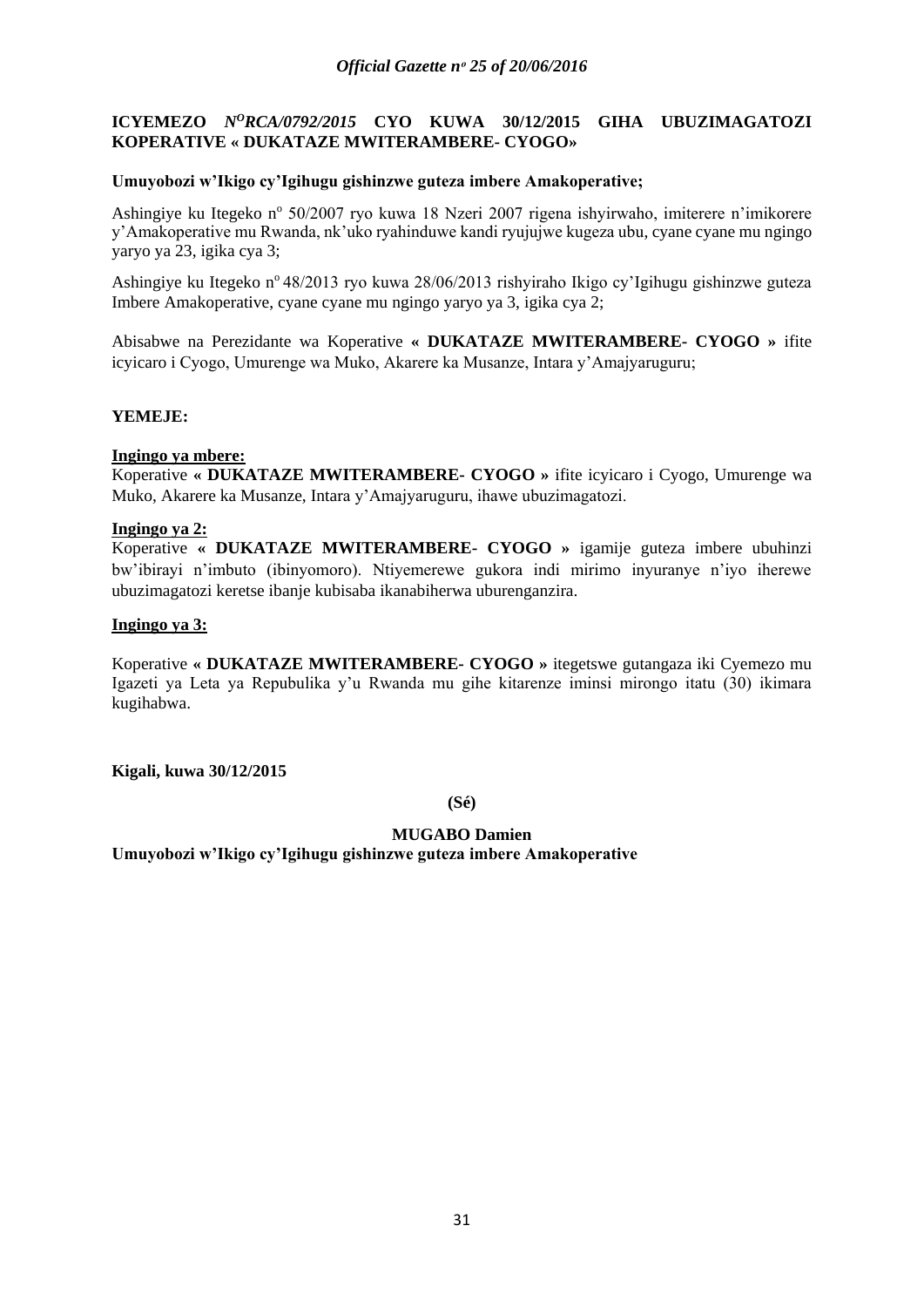## <span id="page-31-0"></span>**ICYEMEZO** *N<sup>O</sup>RCA/0204/2016* CYO KUWA 23/03/2016 GIHA UBUZIMAGATOZI **KOPERATIVE « TWIYUBAKE CYOGO»**

#### **Umuyobozi w'Ikigo cy'Igihugu gishinzwe guteza imbere Amakoperative;**

Ashingiye ku Itegeko nº 50/2007 ryo kuwa 18 Nzeri 2007 rigena ishyirwaho, imiterere n'imikorere y'Amakoperative mu Rwanda, nk'uko ryahinduwe kandi ryujujwe kugeza ubu, cyane cyane mu ngingo yaryo ya 23, igika cya 3;

Ashingiye ku Itegeko n° 48/2013 ryo kuwa 28/06/2013 rishyiraho Ikigo cy'Igihugu gishinzwe guteza Imbere Amakoperative, cyane cyane mu ngingo yaryo ya 3, igika cya 2;

Abisabwe na Perezidante wa Koperative **« TWIYUBAKE CYOGO »** ifite icyicaro i Cyogo, Umurenge wa Muko, Akarere ka Musanze, Intara y'Amajyaruguru;

### **YEMEJE:**

#### **Ingingo ya mbere:**

Koperative **« TWIYUBAKE CYOGO »** ifite icyicaro i Cyogo, Umurenge wa Muko, Akarere ka Musanze, Intara y'Amajyaruguru, ihawe ubuzimagatozi.

#### **Ingingo ya 2:**

Koperative **« TWIYUBAKE CYOGO »** igamije guteza imbere ubuhinzi bw'ibinyomoro n'ibigori. Ntiyemerewe gukora indi mirimo inyuranye n'iyo iherewe ubuzimagatozi keretse ibanje kubisaba ikanabiherwa uburenganzira.

#### **Ingingo ya 3:**

Koperative **« TWIYUBAKE CYOGO »** itegetswe gutangaza iki Cyemezo mu Igazeti ya Leta ya Repubulika y'u Rwanda mu gihe kitarenze iminsi mirongo itatu (30) ikimara kugihabwa.

**Kigali, kuwa 23/03/2016**

**(Sé)**

### **MUGABO Damien**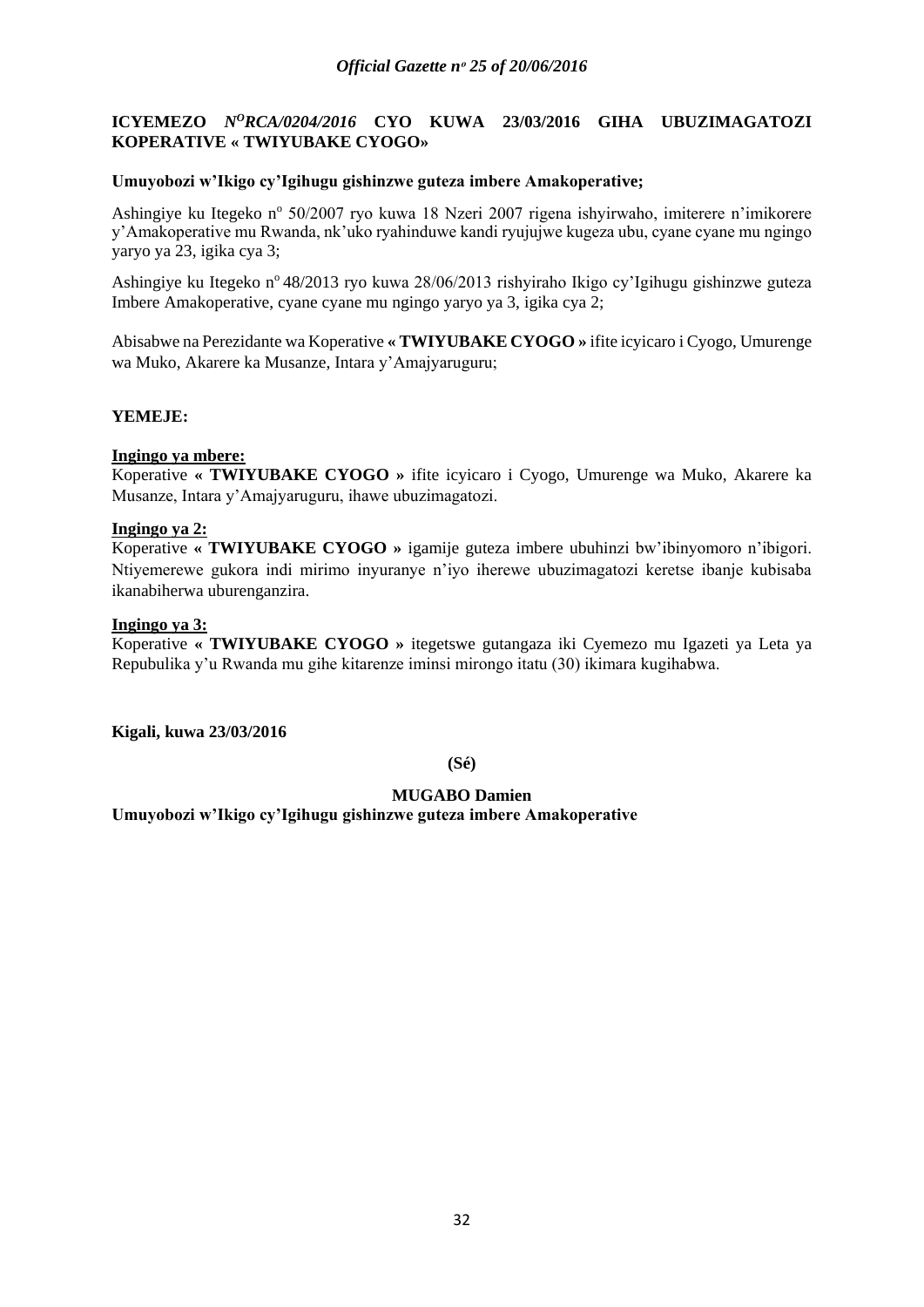## <span id="page-32-0"></span>**ICYEMEZO** *N<sup>O</sup>RCA/0793/2015* CYO KUWA 30/12/2015 GIHA UBUZIMAGATOZI **KOPERATIVE « RENGERA UMUHINZI W'IBIRAYI-SHINGIRO» (KORUMISHI)**

## **Umuyobozi w'Ikigo cy'Igihugu gishinzwe guteza imbere Amakoperative;**

Ashingiye ku Itegeko nº 50/2007 ryo kuwa 18 Nzeri 2007 rigena ishyirwaho, imiterere n'imikorere y'Amakoperative mu Rwanda, nk'uko ryahinduwe kandi ryujujwe kugeza ubu, cyane cyane mu ngingo yaryo ya 23, igika cya 3;

Ashingiye ku Itegeko n° 48/2013 ryo kuwa 28/06/2013 rishyiraho Ikigo cy'Igihugu gishinzwe guteza Imbere Amakoperative, cyane cyane mu ngingo yaryo ya 3, igika cya 2;

Abisabwe na Perezida wa Koperative **« KORUMISHI »** ifite icyicaro i Mugari, Umurenge wa Shingiro, Akarere ka Musanze, Intara y'Amajyaruguru;

## **YEMEJE:**

## **Ingingo ya mbere:**

Koperative **« KORUMISHI »** ifite icyicaro i Mugari, Umurenge wa Shingiro, Akarere ka Musanze, Intara y'Amajyaruguru, ihawe ubuzimagatozi.

## **Ingingo ya 2:**

Koperative **« KORUMISHI »** igamije guteza imbere ubuhinzi bw'ibirayi. Ntiyemerewe gukora indi mirimo inyuranye n'iyo iherewe ubuzimagatozi keretse ibanje kubisaba ikanabiherwa uburenganzira.

### **Ingingo ya 3:**

Koperative **« KORUMISHI »** itegetswe gutangaza iki Cyemezo mu Igazeti ya Leta ya Repubulika y'u Rwanda mu gihe kitarenze iminsi mirongo itatu (30) ikimara kugihabwa.

**Kigali, kuwa 30/12/2015**

**(Sé)**

## **MUGABO Damien**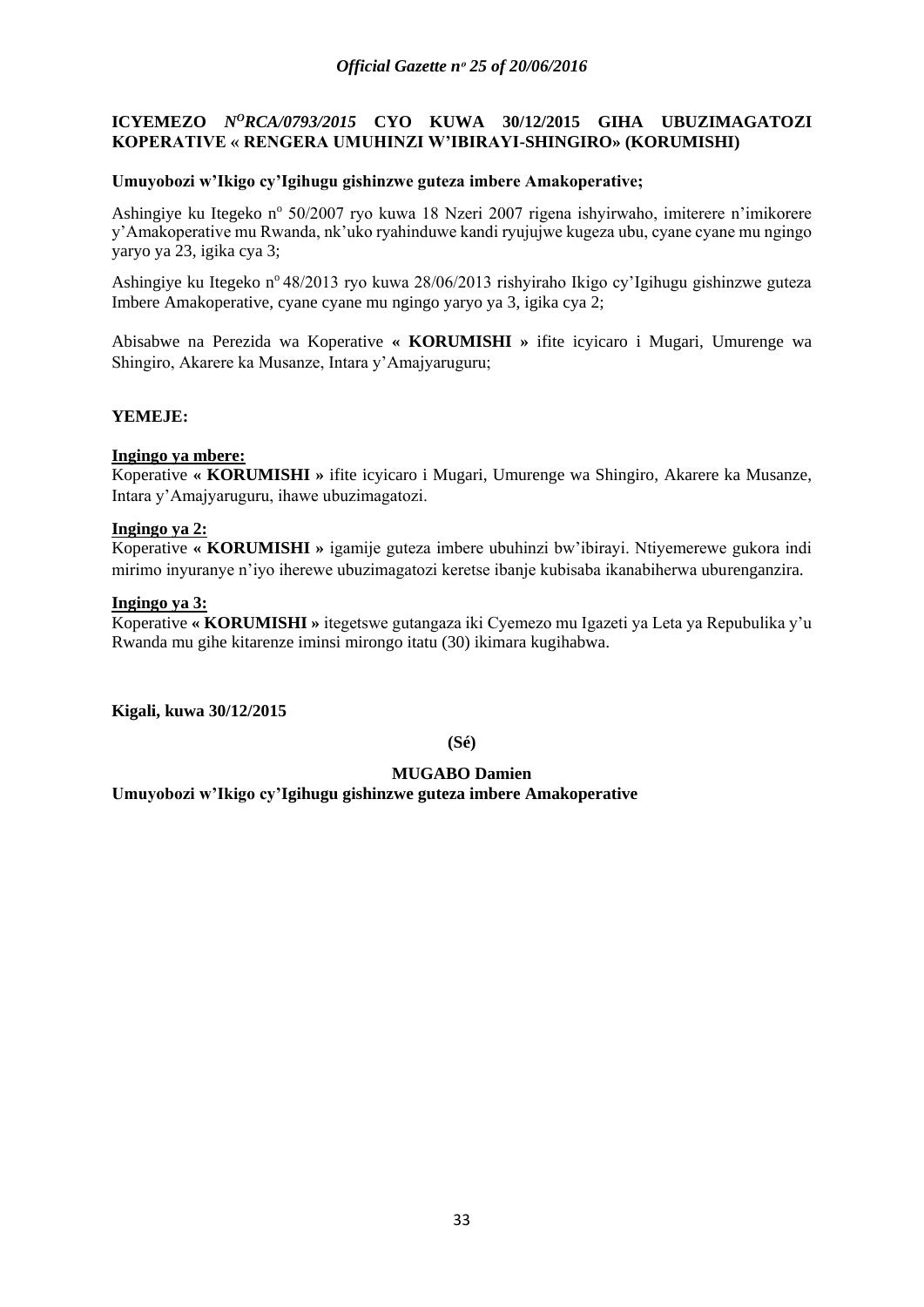## <span id="page-33-0"></span>**ICYEMEZO** *N<sup>O</sup>RCA/0271/2016* CYO KUWA 09/05/2016 GIHA UBUZIMAGATOZI **«COOPERATIVE POUR LA PROMOTION ET RENFORCEMENT DE CAPACITE DE LA CULTURE DU BANANIER EN NYAMYUMBA» (COPRECABANYA)**

### **Umuyobozi w'Ikigo cy'Igihugu gishinzwe guteza imbere Amakoperative ;**

Ashingiye ku Itegeko nº 50/2007 ryo kuwa 18 Nzeri 2007 rigena ishyirwaho, imiterere n'imikorere y'Amakoperative mu Rwanda, nk'uko ryahinduwe kandi ryujujwe kugeza ubu, cyane cyane mu ngingo yaryo ya 23, igika cya 3 ;

Ashingiye ku Itegeko n° 48/2013 ryo kuwa 28/06/2013 rishyiraho Ikigo cy'Igihugu gishinzwe guteza Imbere Amakoperative, cyane cyane mu ngingo yaryo ya 3, igika cya 2 ;

Abisabwe na Perezida wa Koperative **« COPRECABANYA »** ifite icyicaro i Kiraga, Umurenge wa Nyamyumba, Akarere ka Rubavu, Intara y'Iburengerazuba ;

## **YEMEJE :**

### **Ingingo ya mbere :**

Koperative **« COPRECABANYA »** ifite icyicaro i Kiraga, Umurenge wa Nyamyumba, Akarere ka Rubavu, Intara y'Iburengerazuba, ihawe ubuzimagatozi.

## **Ingingo ya 2 :**

Koperative **« COPRECABANYA »** igamije guteza imbere ubuhinzi bw'urutoki. Ntiyemerewe gukora indi mirimo inyuranye n'iyo iherewe ubuzimagatozi keretse ibanje kubisaba ikanabiherwa uburenganzira.

### **Ingingo ya 3 :**

Koperative **« COPRECABANYA »** itegetswe gutangaza iki Cyemezo mu Igazeti ya 34et aya Repubulika y'u Rwanda mu gihe kitarenze iminsi mirongo itatu (30) ikimara kugihabwa.

### **Kigali, kuwa 09/05/2016**

**(Sé)**

## **MUGABO Damien**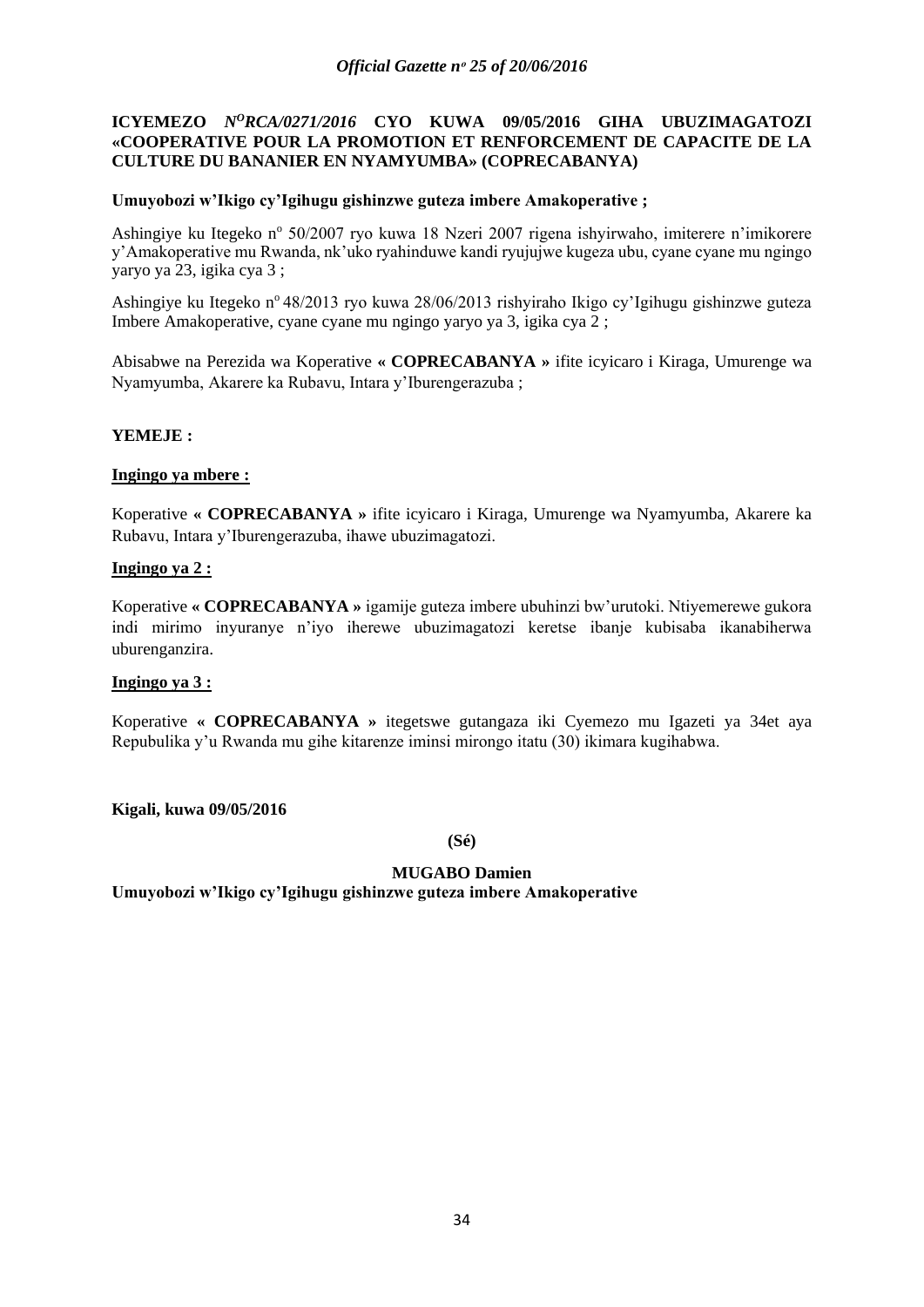## <span id="page-34-0"></span>**ICYEMEZO** *N<sup>O</sup>RCA/0274/2016* CYO KUWA 09/05/2016 GIHA UBUZIMAGATOZI **«WIKINISHA IGIHE MUNYARWANDA»**

## **Umuyobozi w'Ikigo cy'Igihugu gishinzwe guteza imbere Amakoperative ;**

Ashingiye ku Itegeko nº 50/2007 ryo kuwa 18 Nzeri 2007 rigena ishyirwaho, imiterere n'imikorere y'Amakoperative mu Rwanda, nk'uko ryahinduwe kandi ryujujwe kugeza ubu, cyane cyane mu ngingo yaryo ya 23, igika cya 3 ;

Ashingiye ku Itegeko n° 48/2013 ryo kuwa 28/06/2013 rishyiraho Ikigo cy'Igihugu gishinzwe guteza Imbere Amakoperative, cyane cyane mu ngingo yaryo ya 3, igika cya 2 ;

Abisabwe na Perezidante wa Koperative **« WIKINISHA IGIHE MUNYARWANDA »** ifite icyicaro i Rubona, Umurenge wa Nyamyumba, Akarere ka Rubavu, Intara y'Iburengerazuba ;

## **YEMEJE :**

## **Ingingo ya mbere :**

Koperative **« WIKINISHA IGIHE MUNYARWANDA»** ifite icyicaro i Rubona, Umurenge wa Nyamyumba, Akarere ka Rubavu, Intara y'Iburengerazuba, ihawe ubuzimagatozi.

## **Ingingo ya 2 :**

Koperative **« WIKINISHA IGIHE MUNYARWANDA »** igamije guteza imbere ubucuruzi bw'imboga (karoti, ibitunguru, amashu, choux fleurs, …). Ntiyemerewe gukora indi mirimo inyuranye n'iyo iherewe ubuzimagatozi keretse ibanje kubisaba ikanabiherwa uburenganzira.

### **Ingingo ya 3 :**

Koperative **« WIKINISHA IGIHE MUNYARWANDA »** itegetswe gutangaza iki Cyemezo mu Igazeti ya 35et aya Repubulika y'u Rwanda mu gihe kitarenze iminsi mirongo itatu (30) ikimara kugihabwa.

**Kigali, kuwa 09/05/2016**

**(Sé)**

## **MUGABO Damien**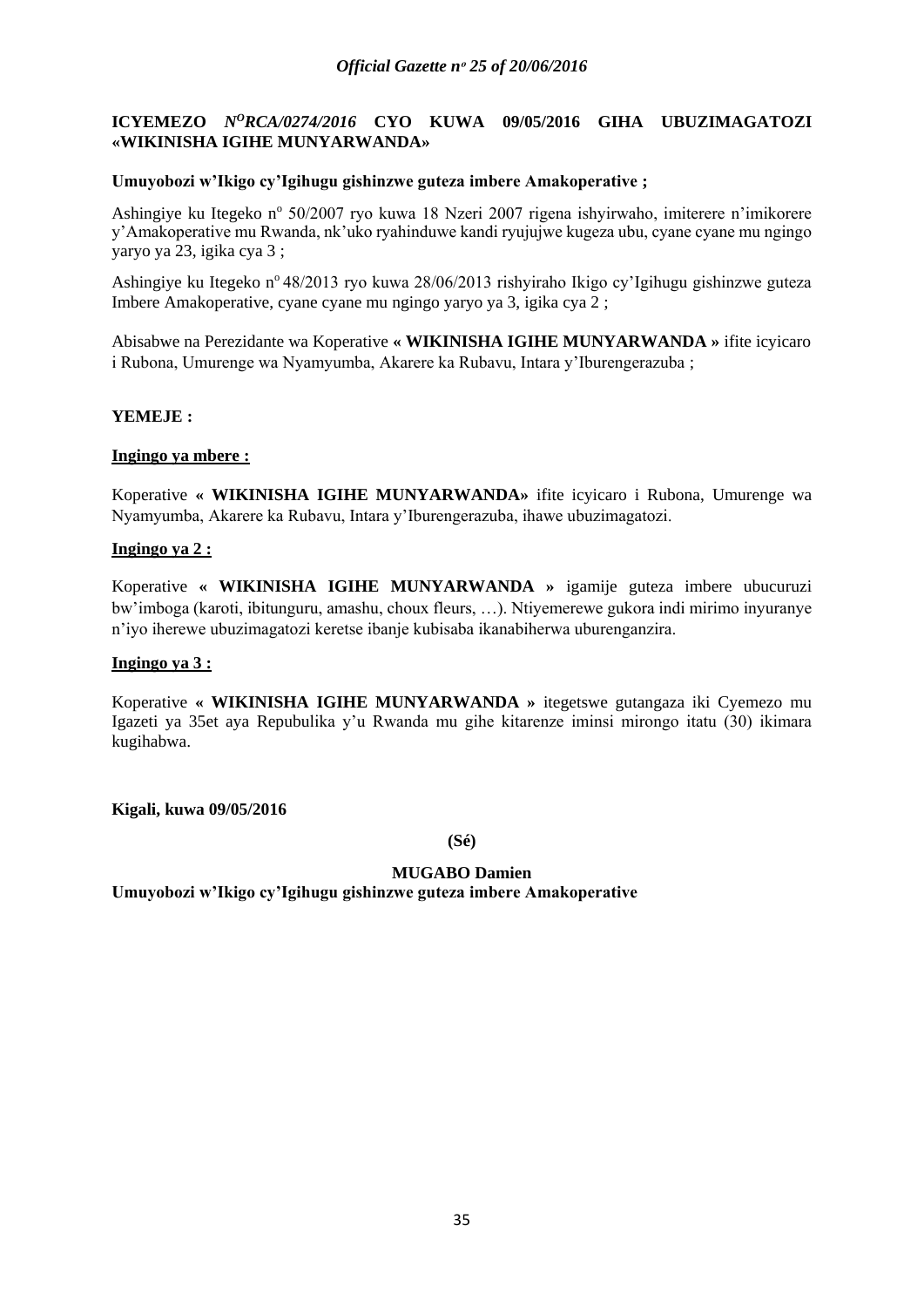## <span id="page-35-0"></span>**ICYEMEZO** *N<sup>O</sup>RCA/0273/2016* CYO KUWA 09/05/2016 GIHA UBUZIMAGATOZI **«COOPERATIVE DE PECHE DANS LE LAC KIVU» (COOPLKI)**

## **Umuyobozi w'Ikigo cy'Igihugu gishinzwe guteza imbere Amakoperative ;**

Ashingiye ku Itegeko nº 50/2007 ryo kuwa 18 Nzeri 2007 rigena ishyirwaho, imiterere n'imikorere y'Amakoperative mu Rwanda, nk'uko ryahinduwe kandi ryujujwe kugeza ubu, cyane cyane mu ngingo yaryo ya 23, igika cya 3 ;

Ashingiye ku Itegeko n° 48/2013 ryo kuwa 28/06/2013 rishyiraho Ikigo cy'Igihugu gishinzwe guteza Imbere Amakoperative, cyane cyane mu ngingo yaryo ya 3, igika cya 2 ;

Abisabwe na Perezida wa Koperative **« COOPLKI»** ifite icyicaro i Rubona, Umurenge wa Nyamyumba, Akarere ka Rubavu, Intara y'Iburengerazuba ;

## **YEMEJE :**

## **Ingingo ya mbere :**

Koperative **« COOPLKI»** ifite icyicaro i Rubona, Umurenge wa Nyamyumba, Akarere ka Rubavu, Intara y'Iburengerazuba, ihawe ubuzimagatozi.

## **Ingingo ya 2 :**

Koperative **« COOPLKI»** igamije guteza imbere uburobyi bw'isambaza mu Kiyaga cya Kivu. Ntiyemerewe gukora indi mirimo inyuranye n'iyo iherewe ubuzimagatozi keretse ibanje kubisaba ikanabiherwa uburenganzira.

## **Ingingo ya 3 :**

Koperative **« COOPLKI»** itegetswe gutangaza iki Cyemezo mu Igazeti ya 36et aya Repubulika y'u Rwanda mu gihe kitarenze iminsi mirongo itatu (30) ikimara kugihabwa.

**Kigali, kuwa 09/05/2016**

**(Sé)**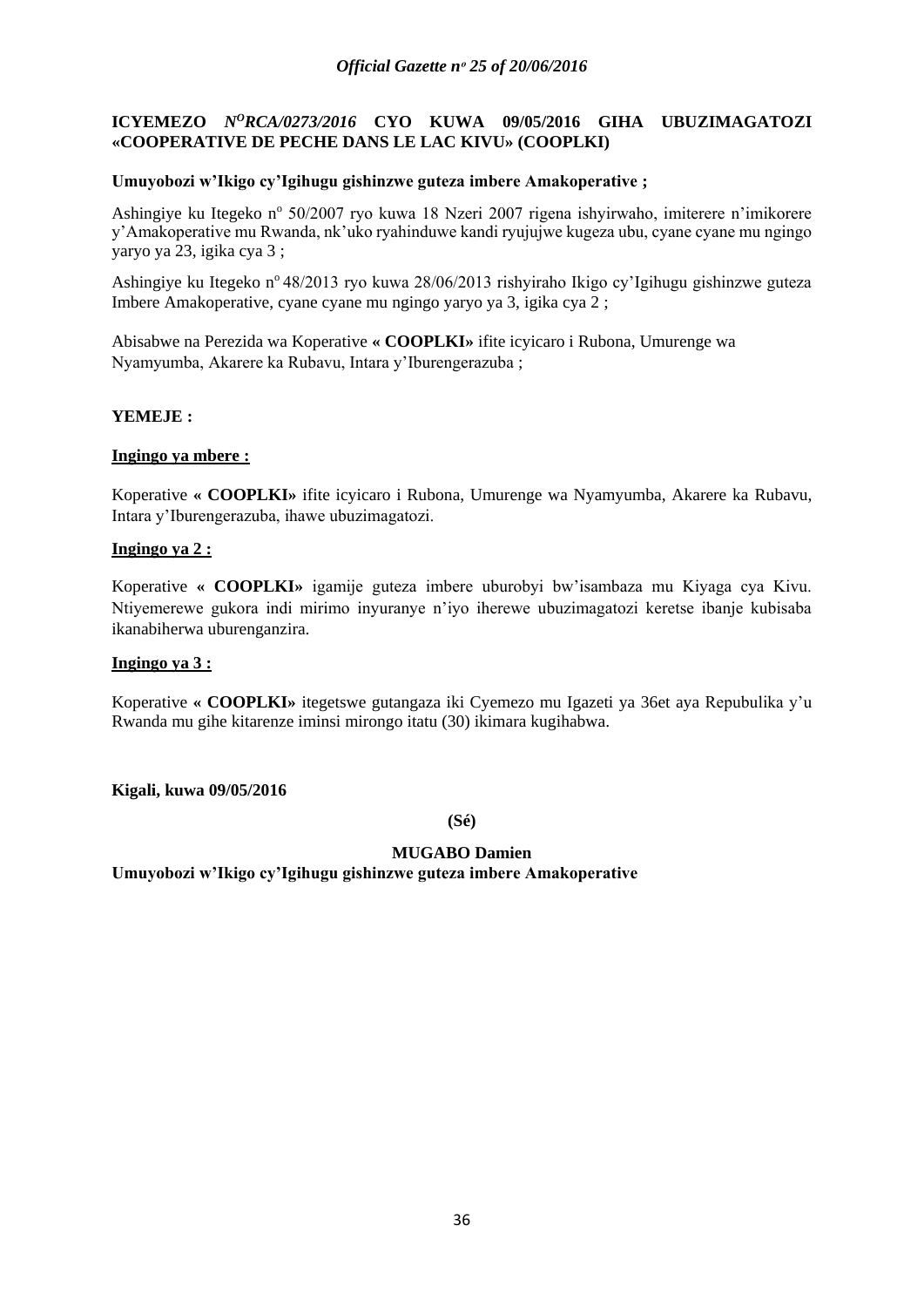# **ICYEMEZO** *NºRCA/0135/2015* CYO KUWA 11/02/2015 GIHA UBUZIMAGATOZI **KOPERATIVE « ABEMERANZUKI»**

## **Umuyobozi w'Ikigo cy'Igihugu gishinzwe guteza imbere Amakoperative ;**

Ashingiye ku Itegeko nº 50/2007 ryo kuwa 18 Nzeri 2007 rigena ishyirwaho, imiterere n'imikorere y'Amakoperative mu Rwanda, nk'uko ryahinduwe kandi ryujujwe kugeza ubu, cyane cyane mu ngingo yaryo ya 23, igika cya 3 ;

Ashingiye ku Itegeko n° 48/2013 ryo kuwa 28/06/2013 rishyiraho Ikigo cy'Igihugu gishinzwe guteza Imbere Amakoperative, cyane cyane mu ngingo yaryo ya 3, igika cya 2 ;

Abisabwe na Perezida wa Koperative **« ABEMERANZUKI»** ifite icyicaro i Manji, Umurenge wa Mutuntu, Akarere ka Karongi, Intara y'Iburengerazuba ;

## **YEMEJE :**

# **Ingingo ya mbere :**

Koperative **« ABEMERANZUKI»** ifite icyicaro i Manji, Umurenge wa Mutuntu, Akarere ka Karongi, Intara y'Iburengerazuba, ihawe ubuzimagatozi.

## **Ingingo ya 2 :**

Koperative **« ABEMERANZUKI»** igamije guteza imbere ubworozi bw'inzuki. Ntiyemerewe gukora indi mirimo inyuranye n'iyo iherewe ubuzimagatozi keretse ibanje kubisaba ikanabiherwa uburenganzira.

### **Ingingo ya 3 :**

Koperative **« ABEMERANZUKI»** itegetswe gutangaza iki Cyemezo mu Igazeti ya 37et aya Repubulika y'u Rwanda mu gihe kitarenze iminsi mirongo itatu (30) ikimara kugihabwa.

**Kigali, kuwa 11/02/2015**

**(Sé)**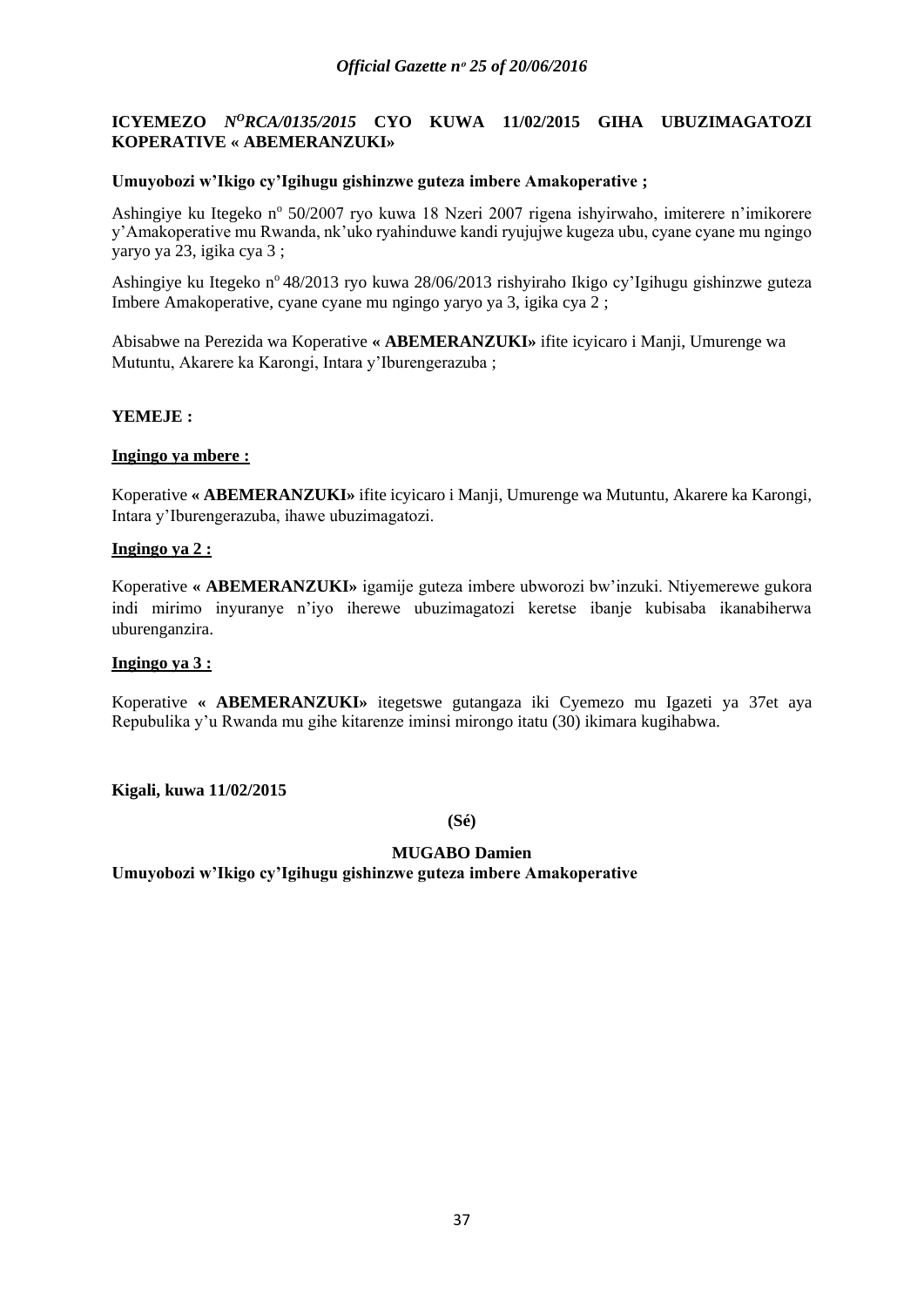# **ICYEMEZO** *N<sup>O</sup>RCA/0142/2016* CYO KUWA 15/02/2016 GIHA UBUZIMAGATOZI **KOPERATIVE « ICYEREKEZO CY'UBUKIRE»**

## **Umuyobozi w'Ikigo cy'Igihugu gishinzwe guteza imbere Amakoperative ;**

Ashingiye ku Itegeko nº 50/2007 ryo kuwa 18 Nzeri 2007 rigena ishyirwaho, imiterere n'imikorere y'Amakoperative mu Rwanda, nk'uko ryahinduwe kandi ryujujwe kugeza ubu, cyane cyane mu ngingo yaryo ya 23, igika cya 3 ;

Ashingiye ku Itegeko n° 48/2013 ryo kuwa 28/06/2013 rishyiraho Ikigo cy'Igihugu gishinzwe guteza Imbere Amakoperative, cyane cyane mu ngingo yaryo ya 3, igika cya 2 ;

Abisabwe na Perezida wa Koperative **« ICYEREKEZO CY'UBUKIRE »** ifite icyicaro mu Kagari ka Bugoyi, Umurenge wa Gisenyi, Akarere ka Rubavu, Intara y'Iburengerazuba ;

## **YEMEJE :**

## **Ingingo ya mbere :**

Koperative **« ICYEREKEZO CY'UBUKIRE »** ifite icyicaro mu Kagari ka Bugoyi, Umurenge wa Gisenyi, Akarere ka Rubavu, Intara y'Iburengerazuba, ihawe ubuzimagatozi.

## **Ingingo ya 2 :**

Koperative **« ICYEREKEZO CY'UBUKIRE »** igamije guteza imbere ubucuruzi bw'imyenda n'inkweto (caguwa). Ntiyemerewe gukora indi mirimo inyuranye n'iyo iherewe ubuzimagatozi keretse ibanje kubisaba ikanabiherwa uburenganzira.

### **Ingingo ya 3 :**

Koperative **« ICYEREKEZO CY'UBUKIRE »** itegetswe gutangaza iki Cyemezo mu Igazeti ya 38et aya Repubulika y'u Rwanda mu gihe kitarenze iminsi mirongo itatu (30) ikimara kugihabwa.

**Kigali, kuwa 15/02/2016**

**(Sé)**

# **MUGABO Damien**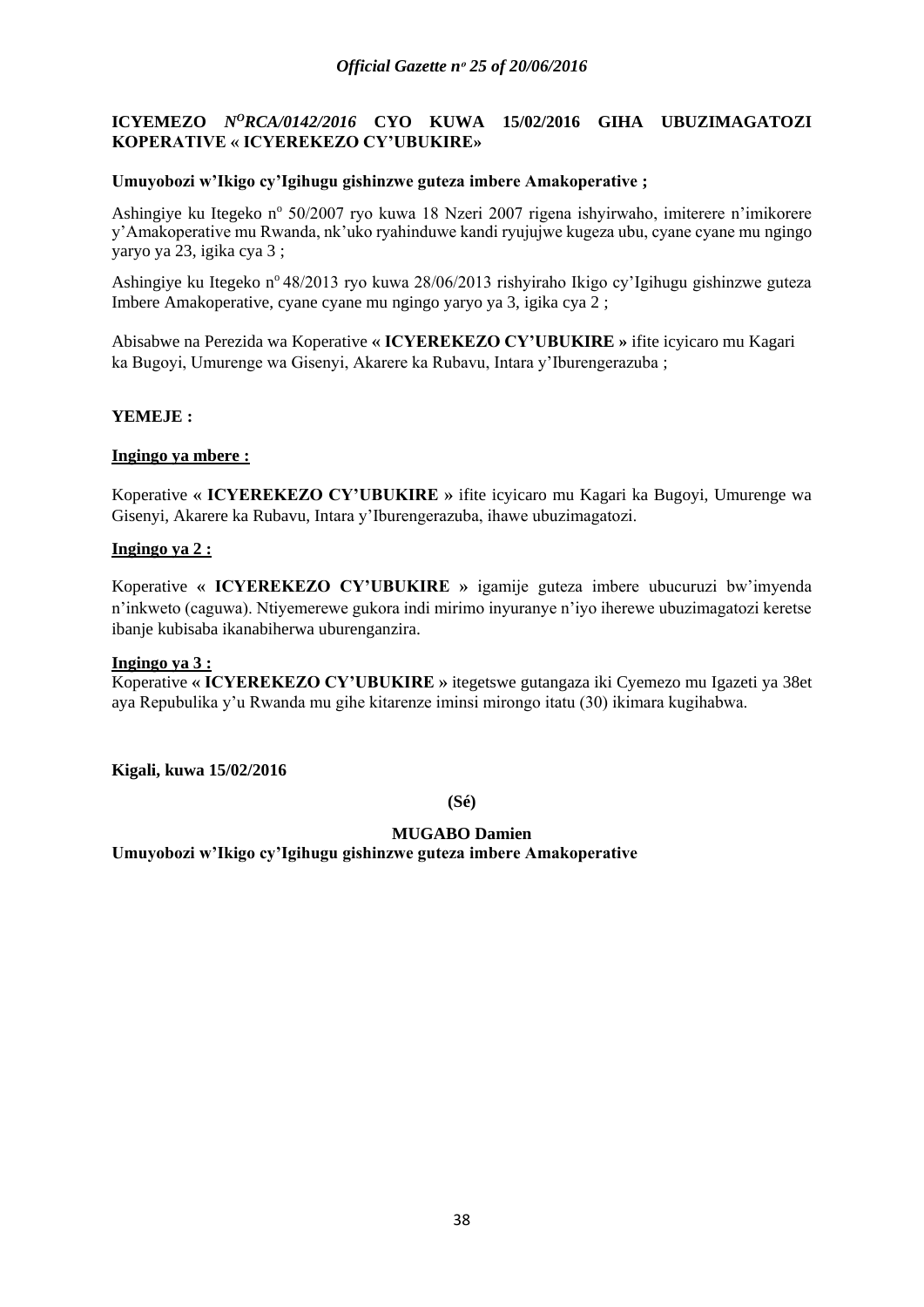# **ICYEMEZO** *N<sup>O</sup>RCA/0157/2016* CYO KUWA 24/02/2016 GIHA UBUZIMAGATOZI **KOPERATIVE « ZAMUKA MUHINZI SOVU» (KOZAMUSO)**

## **Umuyobozi w'Ikigo cy'Igihugu gishinzwe guteza imbere Amakoperative ;**

Ashingiye ku Itegeko nº 50/2007 ryo kuwa 18 Nzeri 2007 rigena ishyirwaho, imiterere n'imikorere y'Amakoperative mu Rwanda, nk'uko ryahinduwe kandi ryujujwe kugeza ubu, cyane cyane mu ngingo yaryo ya 23, igika cya 3 ;

Ashingiye ku Itegeko n° 48/2013 ryo kuwa 28/06/2013 rishyiraho Ikigo cy'Igihugu gishinzwe guteza Imbere Amakoperative, cyane cyane mu ngingo yaryo ya 3, igika cya 2 ;

Abisabwe na Perezida wa Koperative **« KOZAMUSO»** ifite icyicaro i Birembo, Umurenge wa Sovu, Akarere ka Ngororero, Intara y'Iburengerazuba ;

## **YEMEJE :**

# **Ingingo ya mbere :**

Koperative **« KOZAMUSO»** ifite icyicaro i Birembo, Umurenge wa Sovu, Akarere ka Ngororero, Intara y'Iburengerazuba, ihawe ubuzimagatozi.

## **Ingingo ya 2 :**

Koperative **« KOZAMUSO»** igamije guteza imbere ubuhinzi bw'ibigori n'ibirayi. Ntiyemerewe gukora indi mirimo inyuranye n'iyo iherewe ubuzimagatozi keretse ibanje kubisaba ikanabiherwa uburenganzira.

### **Ingingo ya 3 :**

Koperative **«KOZAMUSO»** itegetswe gutangaza iki Cyemezo mu Igazeti ya 39et aya Repubulika y'u Rwanda mu gihe kitarenze iminsi mirongo itatu (30) ikimara kugihabwa.

**Kigali, kuwa 24/02/2016**

**(Sé)**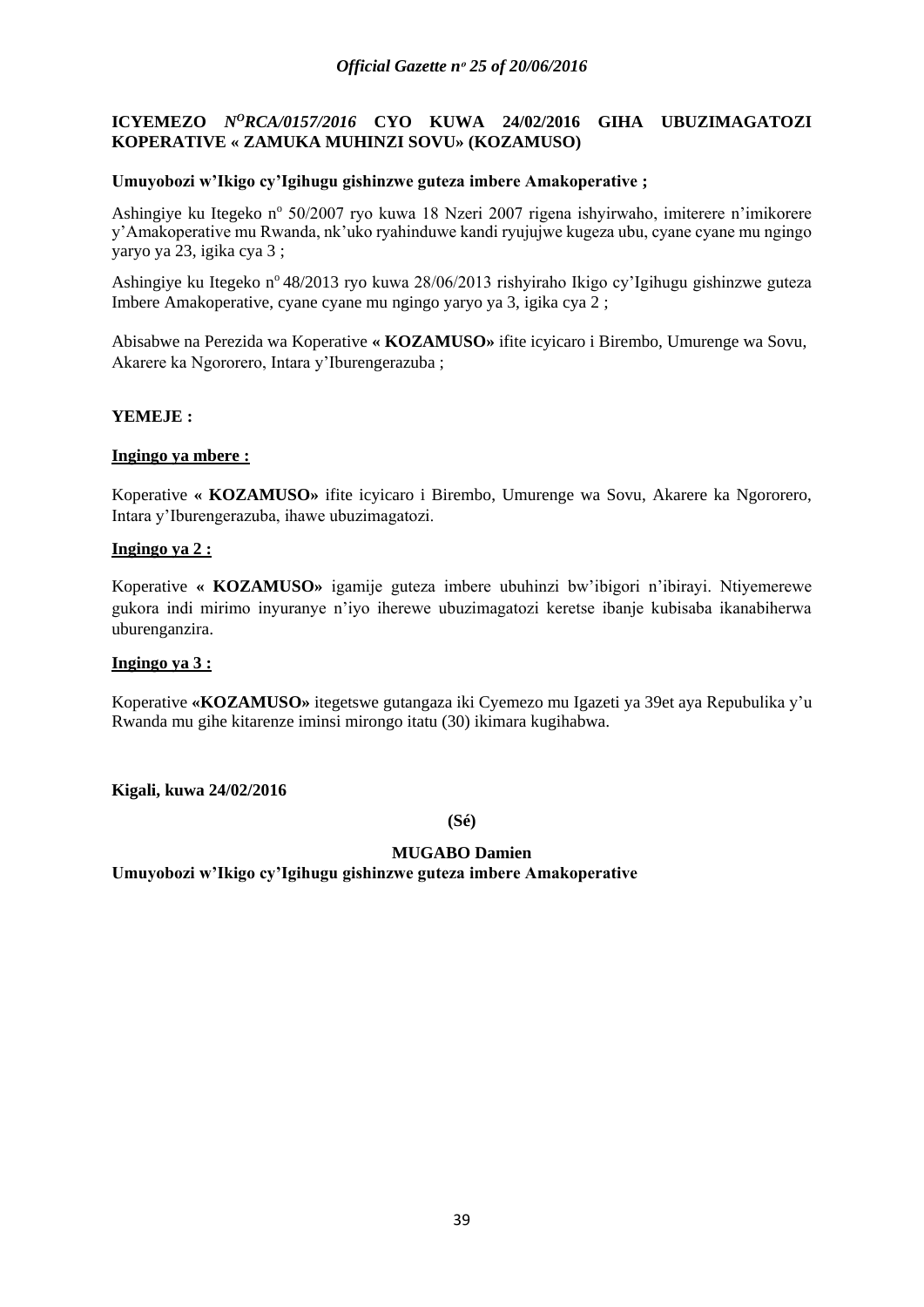# **ICYEMEZO** *N<sup>O</sup>RCA/0170/2016* CYO KUWA 07/03/2016 GIHA UBUZIMAGATOZI **KOPERATIVE « AMIZERO Y'UBUZIMA» (K A U)**

## **Umuyobozi w'Ikigo cy'Igihugu gishinzwe guteza imbere Amakoperative ;**

Ashingiye ku Itegeko nº 50/2007 ryo kuwa 18 Nzeri 2007 rigena ishyirwaho, imiterere n'imikorere y'Amakoperative mu Rwanda, nk'uko ryahinduwe kandi ryujujwe kugeza ubu, cyane cyane mu ngingo yaryo ya 23, igika cya 3 ;

Ashingiye ku Itegeko n° 48/2013 ryo kuwa 28/06/2013 rishyiraho Ikigo cy'Igihugu gishinzwe guteza Imbere Amakoperative, cyane cyane mu ngingo yaryo ya 3, igika cya 2 ;

Abisabwe na Perezida wa Koperative **«AMIZERO Y'UBUZIMA »** ifite icyicaro mu Biryogo, Umurenge wa Nyarugenge, Akarere ka Nyarugenge, Umujyi wa Kigali ;

## **YEMEJE :**

## **Ingingo ya mbere :**

Koperative **«AMIZERO Y'UBUZIMA »** ifite icyicaro mu Biryogo, Umurenge wa Nyarugenge, Akarere ka Nyarugenge, Umujyi wa Kigali, ihawe ubuzimagatozi.

## **Ingingo ya 2 :**

Koperative **«AMIZERO Y'UBUZIMA »** igamije guteza imbere ubworozi bw'ihene no gutanga serivisi z'ubujyanama bw'ubuzima. Ntiyemerewe gukora indi mirimo inyuranye n'iyo iherewe ubuzimagatozi keretse ibanje kubisaba ikanabiherwa uburenganzira.

### **Ingingo ya 3 :**

Koperative **«AMIZERO Y'UBUZIMA »** itegetswe gutangaza iki Cyemezo mu Igazeti ya 40et aya Repubulika y'u Rwanda mu gihe kitarenze iminsi mirongo itatu (30) ikimara kugihabwa.

**Kigali, kuwa 07/03/2016**

**(Sé)**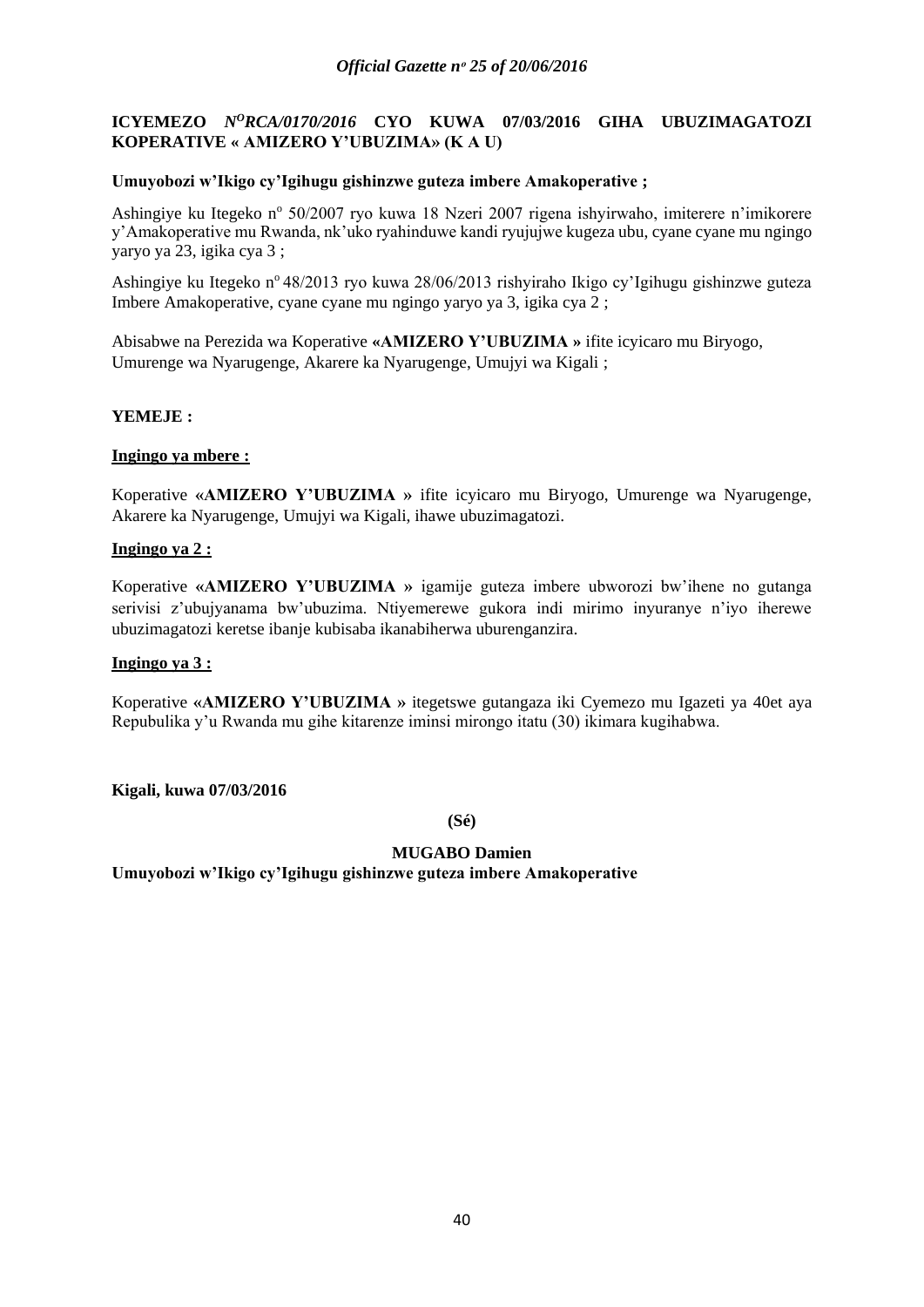# **ICYEMEZO** *N<sup>O</sup>RCA/0319/2016* CYO KUWA 06/06/2016 GIHA UBUZIMAGATOZI **KOPERATIVE « ICYEREKEZO CYIZA MATIMBA»**

## **Umuyobozi w'Ikigo cy'Igihugu gishinzwe guteza imbere Amakoperative ;**

Ashingiye ku Itegeko nº 50/2007 ryo kuwa 18 Nzeri 2007 rigena ishyirwaho, imiterere n'imikorere y'Amakoperative mu Rwanda, nk'uko ryahinduwe kandi ryujujwe kugeza ubu, cyane cyane mu ngingo yaryo ya 23, igika cya 3 ;

Ashingiye ku Itegeko n° 48/2013 ryo kuwa 28/06/2013 rishyiraho Ikigo cy'Igihugu gishinzwe guteza Imbere Amakoperative, cyane cyane mu ngingo yaryo ya 3, igika cya 2 ;

Abisabwe na Perezida wa Koperative **« ICYEREKEZO CYIZA MATIMBA»** ifite icyicaro i Matimba, Umurenge wa Matimba, Akarere ka Nyagatare, Intara y'Iburasirazuba ;

## **YEMEJE :**

## **Ingingo ya mbere :**

Koperative **« ICYEREKEZO CYIZA MATIMBA»** ifite icyicaro i Matimba, Umurenge wa Matimba, Akarere ka Nyagatare, Intara y'Iburasirazuba, ihawe ubuzimagatozi.

## **Ingingo ya 2 :**

Koperative **« ICYEREKEZO CYIZA MATIMBA»** igamije guteza imbere ubucuruzi bw'ibiribwa n'ibinyobwa. Ntiyemerewe gukora indi mirimo inyuranye n'iyo iherewe ubuzimagatozi keretse ibanje kubisaba ikanabiherwa uburenganzira.

### **Ingingo ya 3 :**

Koperative **«ICYEREKEZO CYIZA MATIMBA»** itegetswe gutangaza iki Cyemezo mu Igazeti ya 41et aya Repubulika y'u Rwanda mu gihe kitarenze iminsi mirongo itatu (30) ikimara kugihabwa.

**Kigali, kuwa 06/06/2016**

**(Sé)**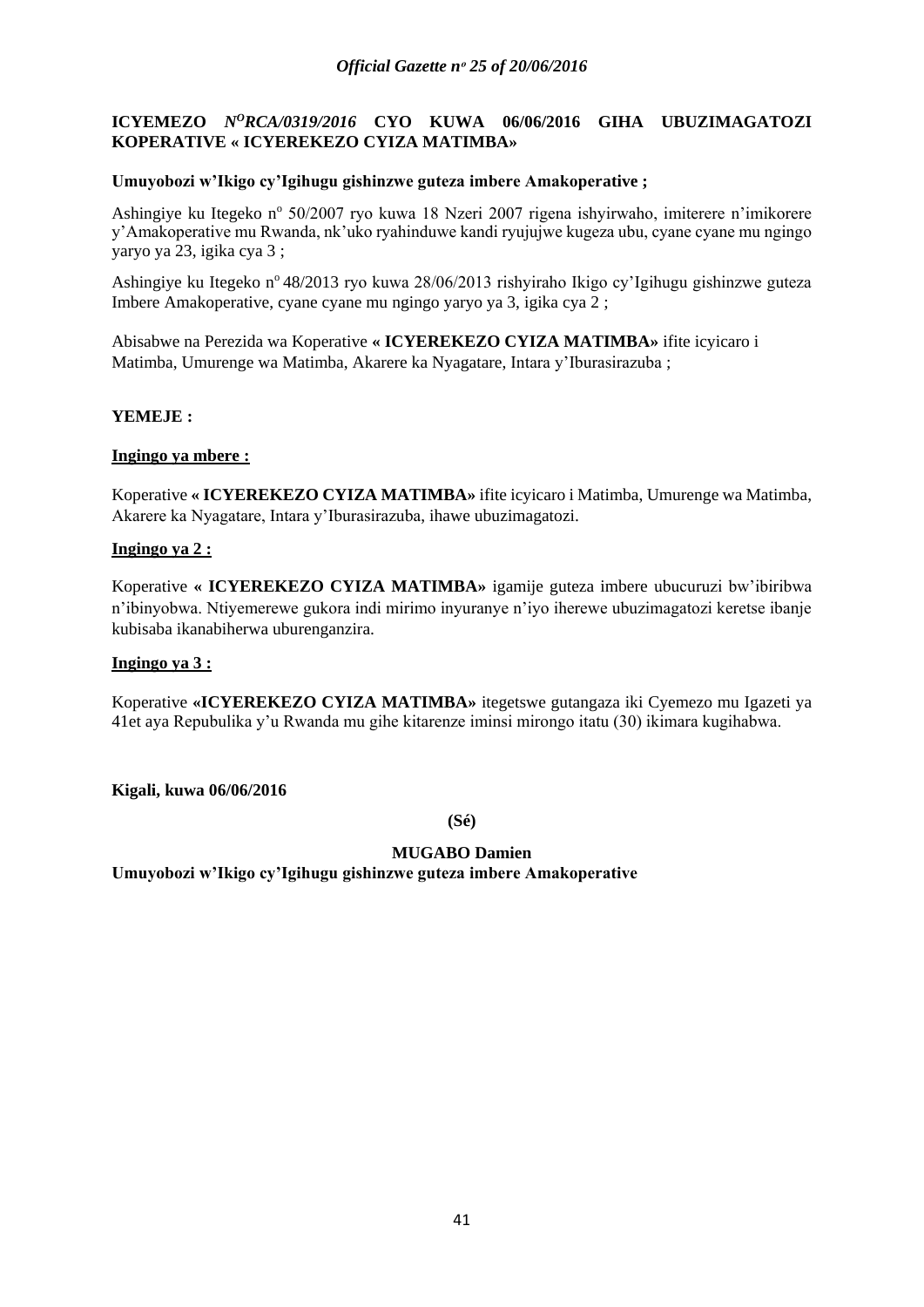# **ICYEMEZO** *NºRCA/0276/2016* CYO KUWA 10/05/2016 GIHA UBUZIMAGATOZI « UNION **DES CAFEICULTEURS DE RULINDO» (UCOCARU)**

## **Umuyobozi w'Ikigo cy'Igihugu gishinzwe guteza imbere Amakoperative ;**

Ashingiye ku Itegeko nº 50/2007 ryo kuwa 18 Nzeri 2007 rigena ishyirwaho, imiterere n'imikorere y'Amakoperative mu Rwanda, nk'uko ryahinduwe kandi ryujujwe kugeza ubu, cyane cyane mu ngingo yaryo ya 23, igika cya 3 ;

Ashingiye ku Itegeko n° 48/2013 ryo kuwa 28/06/2013 rishyiraho Ikigo cy'Igihugu gishinzwe guteza Imbere Amakoperative, cyane cyane mu ngingo yaryo ya 3, igika cya 2 ;

Abisabwe na Perezida w'Ihuriro **« UCOCARU»** rifite icyicaro i Buvumo, Umurenge wa Bushoki, Akarere ka Rulindo, Intara y'Amajyaruguru ;

## **YEMEJE :**

# **Ingingo ya mbere :**

Ihuriro **« UCOCARU»** rifite icyicaro i Buvumo, Umurenge wa Bushoki, Akarere ka Rulindo, Intara y'Amajyaruguru, rihawe ubuzimagatozi.

## **Ingingo ya 2 :**

Ihuriro **« UCOCARU»** rigamije guteza imbere ubuhinzi bwa kawa. Ntiryemerewe gukora indi mirimo inyuranye n'iyo riherewe ubuzimagatozi keretse ribanje kubisaba rikanabiherwa uburenganzira.

## **Ingingo ya 3 :**

Ihuriro **«UCOCARU»** ritegetswe gutangaza iki Cyemezo mu Igazeti ya 42et aya Repubulika y'u Rwanda mu gihe kitarenze iminsi mirongo itatu (30) rikimara kugihabwa.

**Kigali, kuwa 10/05/2016**

**(Sé)**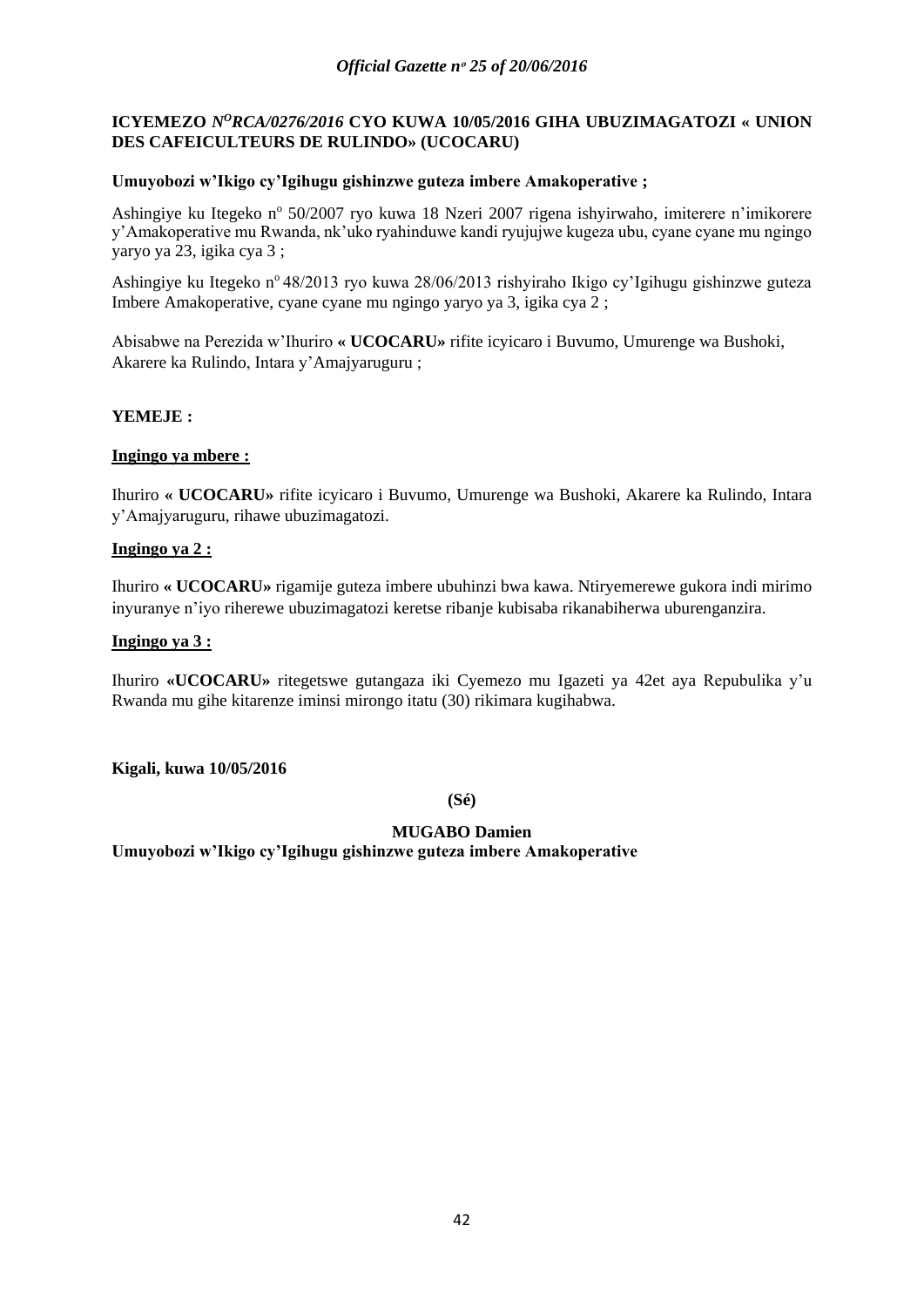# **ICYEMEZO** *NºRCA/0289/2016* CYO KUWA 11/5/2016 GIHA UBUZIMAGATOZI **«COOPERATIVE DES MECANICIENS DE MAHOKO» (COOMEMA)**

## **Umuyobozi w'Ikigo cy'Igihugu gishinzwe guteza imbere Amakoperative ;**

Ashingiye ku Itegeko nº 50/2007 ryo kuwa 18 Nzeri 2007 rigena ishyirwaho, imiterere n'imikorere y'Amakoperative mu Rwanda, nk'uko ryahinduwe kandi ryujujwe kugeza ubu, cyane cyane mu ngingo yaryo ya 23, igika cya 3 ;

Ashingiye ku Itegeko n° 48/2013 ryo kuwa 28/06/2013 rishyiraho Ikigo cy'Igihugu gishinzwe guteza Imbere Amakoperative, cyane cyane mu ngingo yaryo ya 3, igika cya 2 ;

Abisabwe na Perezida wa Koperative **« COOMEMA»** ifite icyicaro i Mahoko, Umurenge wa Kanama, Akarere ka Rubavu, Intara y'Iburengerazuba ;

## **YEMEJE :**

## **Ingingo ya mbere :**

Koperative **« COOMEMA»** ifite icyicaro i Mahoko, Umurenge wa Kanama, Akarere ka Rubavu, Intara y'Iburengerazuba, ihawe ubuzimagatozi.

## **Ingingo ya 2 :**

Koperative **« COOMEMA»** igamije gutanga serivisi zijyanye n'ubukanishi bw'ibinyabiziga n'ubucuruzi bw'ibyuma by'imodoka (Pièces de rechanges). Ntiyemerewe gukora indi mirimo inyuranye n'iyo iherewe ubuzimagatozi keretse ibanje kubisaba ikanabiherwa uburenganzira.

### **Ingingo ya 3 :**

Koperative **«COOMEMA»** itegetswe gutangaza iki Cyemezo mu Igazeti ya 43et aya Repubulika y'u Rwanda mu gihe kitarenze iminsi mirongo itatu (30) ikimara kugihabwa.

**Kigali, kuwa 11/05/2016**

**(Sé)**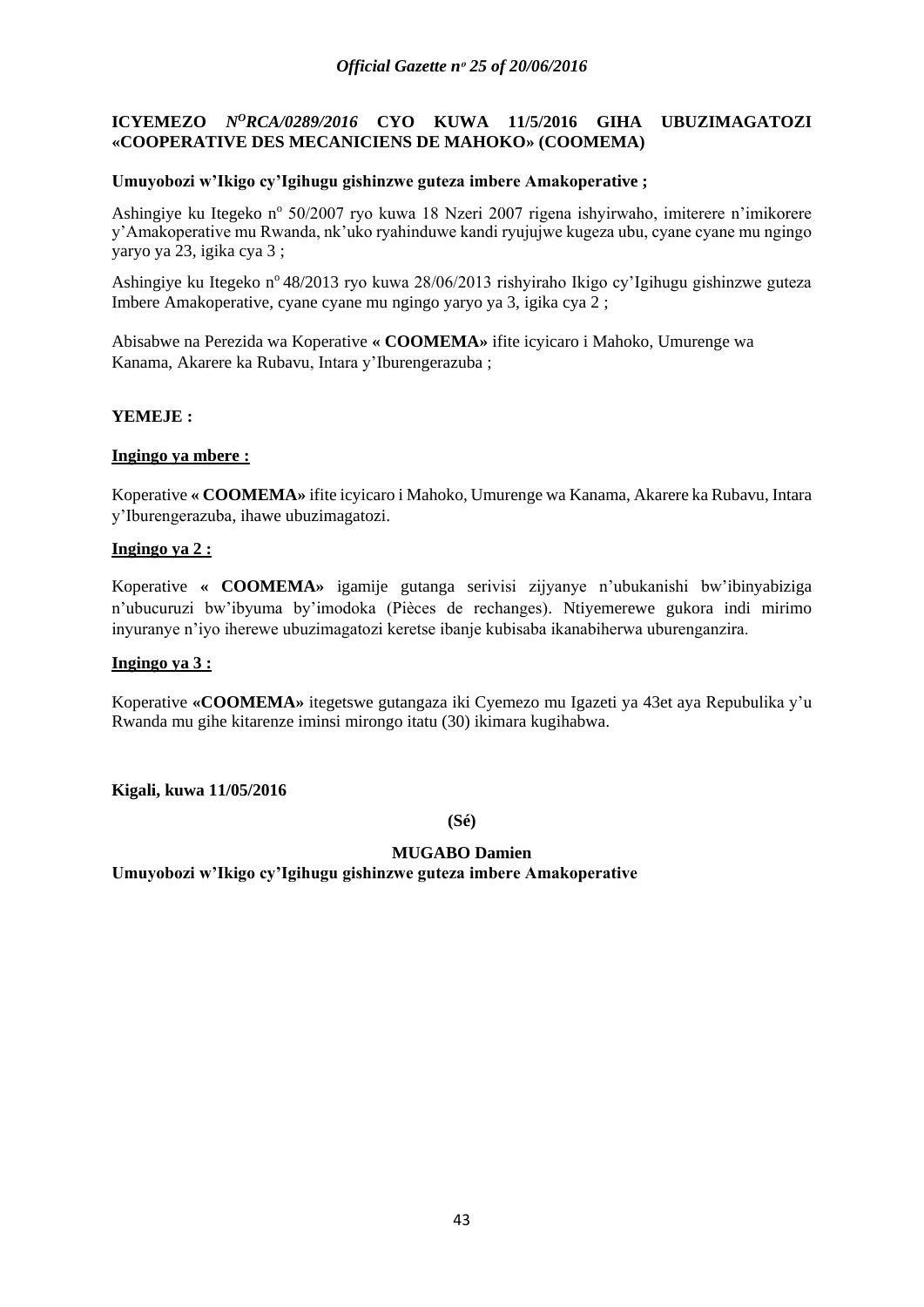# ICYEMEZO *N<sup>O</sup>RCA/0238/2016* CYO KUWA 21/04/2016 GIHA UBUZIMAGATOZI « MAMBA **YOUTH FISHING COOPERATIVE» (MAYOFICO)**

## **Umuyobozi w'Ikigo cy'Igihugu gishinzwe guteza imbere Amakoperative;**

Ashingiye ku Itegeko nº 50/2007 ryo kuwa 18 Nzeri 2007 rigena ishyirwaho, imiterere n'imikorere y'Amakoperative mu Rwanda, nk'uko ryahinduwe kandi ryujujwe kugeza ubu, cyane cyane mu ngingo yaryo ya 23, igika cya 3;

Ashingiye ku Itegeko n° 48/2013 ryo kuwa 28/06/2013 rishyiraho Ikigo cy'Igihugu gishinzwe guteza Imbere Amakoperative, cyane cyane mu ngingo yaryo ya 3, igika cya 2;

Abisabwe na Perezidante wa Koperative **« MAYOFICO»** ifite icyicaro i Mamba, Umurenge wa Mamba, Akarere ka Gisagara, Intara y'Amajyepfo;

## **YEMEJE:**

# **Ingingo ya mbere:**

Koperative **« MAYOFICO»** ifite icyicaro i Mamba, Umurenge wa Mamba, Akarere ka Gisagara, Intara y'Amajyepfo, ihawe ubuzimagatozi.

### **Ingingo ya 2:**

Koperative **«MAYOFICO»** igamije guteza imbere ubworozi bw'amafi. Ntiyemerewe gukora indi mirimo inyuranye n'iyo iherewe ubuzimagatozi keretse ibanje kubisaba ikanabiherwa uburenganzira.

## **Ingingo ya 3:**

Koperative **«MAYOFICO»** itegetswe gutangaza iki Cyemezo mu Igazeti ya Leta ya Repubulika y'u Rwanda mu gihe kitarenze iminsi mirongo itatu (30) ikimara kugihabwa.

**Kigali, kuwa 21/04/2016**

**(Sé)**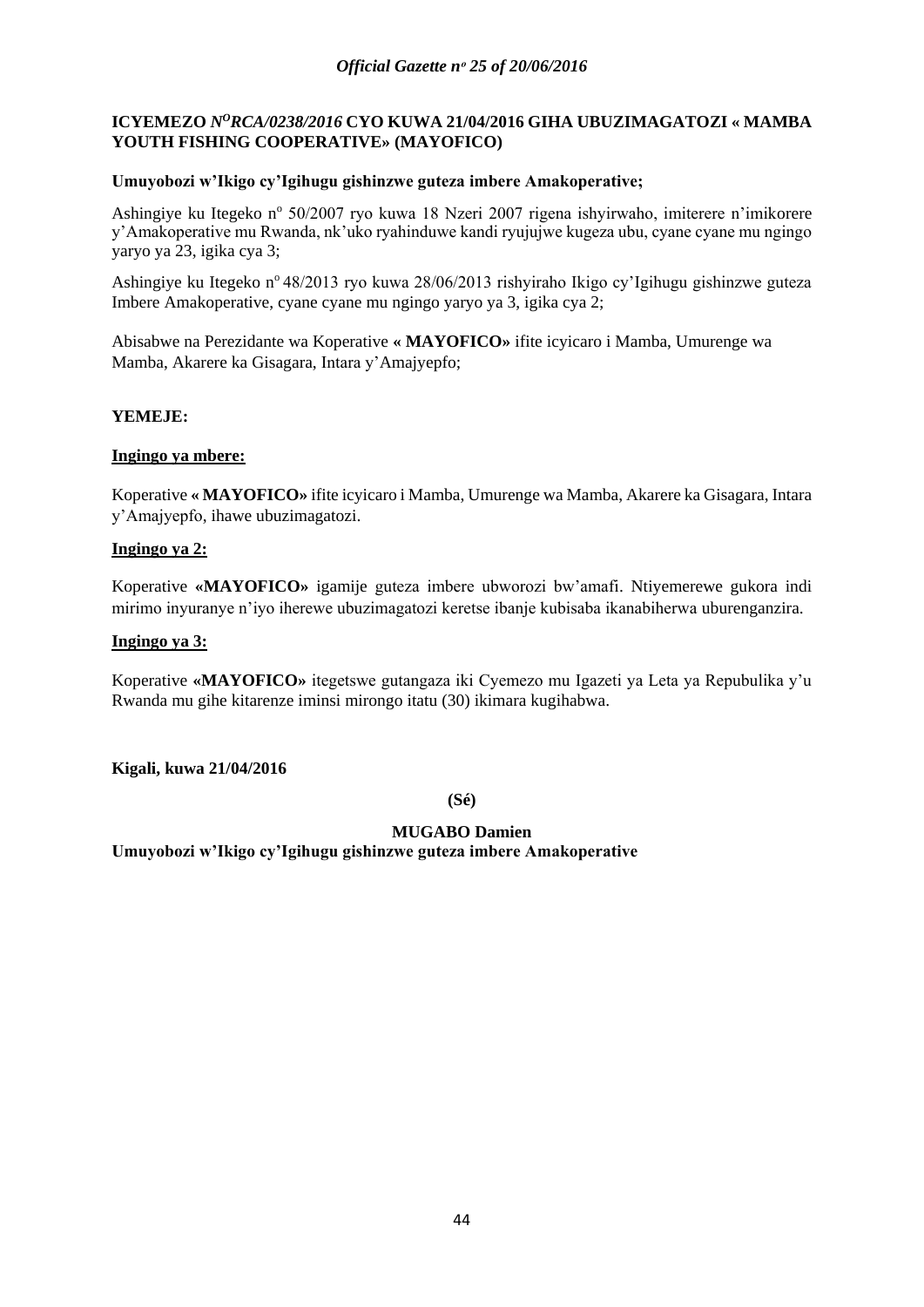# **ICYEMEZO** *N<sup>O</sup>RCA/0237/2016* CYO KUWA 21/04/2016 GIHA UBUZIMAGATOZI **«COOPERATIVE POUR LA VALORISATION DU MARAIS DE KIBUGAZI» (CVMK)**

## **Umuyobozi w'Ikigo cy'Igihugu gishinzwe guteza imbere Amakoperative ;**

Ashingiye ku Itegeko nº 50/2007 ryo kuwa 18 Nzeri 2007 rigena ishyirwaho, imiterere n'imikorere y'Amakoperative mu Rwanda, nk'uko ryahinduwe kandi ryujujwe kugeza ubu, cyane cyane mu ngingo yaryo ya 23, igika cya 3 ;

Ashingiye ku Itegeko n° 48/2013 ryo kuwa 28/06/2013 rishyiraho Ikigo cy'Igihugu gishinzwe guteza Imbere Amakoperative, cyane cyane mu ngingo yaryo ya 3, igika cya 2 ;

Abisabwe na Perezida wa Koperative **« CVMK»** ifite icyicaro i Gisagara, Umurenge wa Ndora, Akarere ka Gisagara, Intara y'Amajyepfo ;

## **YEMEJE :**

## **Ingingo ya mbere :**

Koperative **«CVMK»** ifite icyicaro i Gisagara, Umurenge wa Ndora, Akarere ka Gisagara, Intara y'Amajyepfo, ihawe ubuzimagatozi.

## **Ingingo ya 2 :**

Koperative **«CVMK»** igamije guteza imbere ubuhinzi bw'umuceri. Ntiyemerewe gukora indi mirimo inyuranye n'iyo iherewe ubuzimagatozi keretse ibanje kubisaba ikanabiherwa uburenganzira.

## **Ingingo ya 3 :**

Koperative **«CVMK»** itegetswe gutangaza iki Cyemezo mu Igazeti ya 45et aya Repubulika y'u Rwanda mu gihe kitarenze iminsi mirongo itatu (30) ikimara kugihabwa.

**Kigali, kuwa 21/04/2016**

**(Sé)**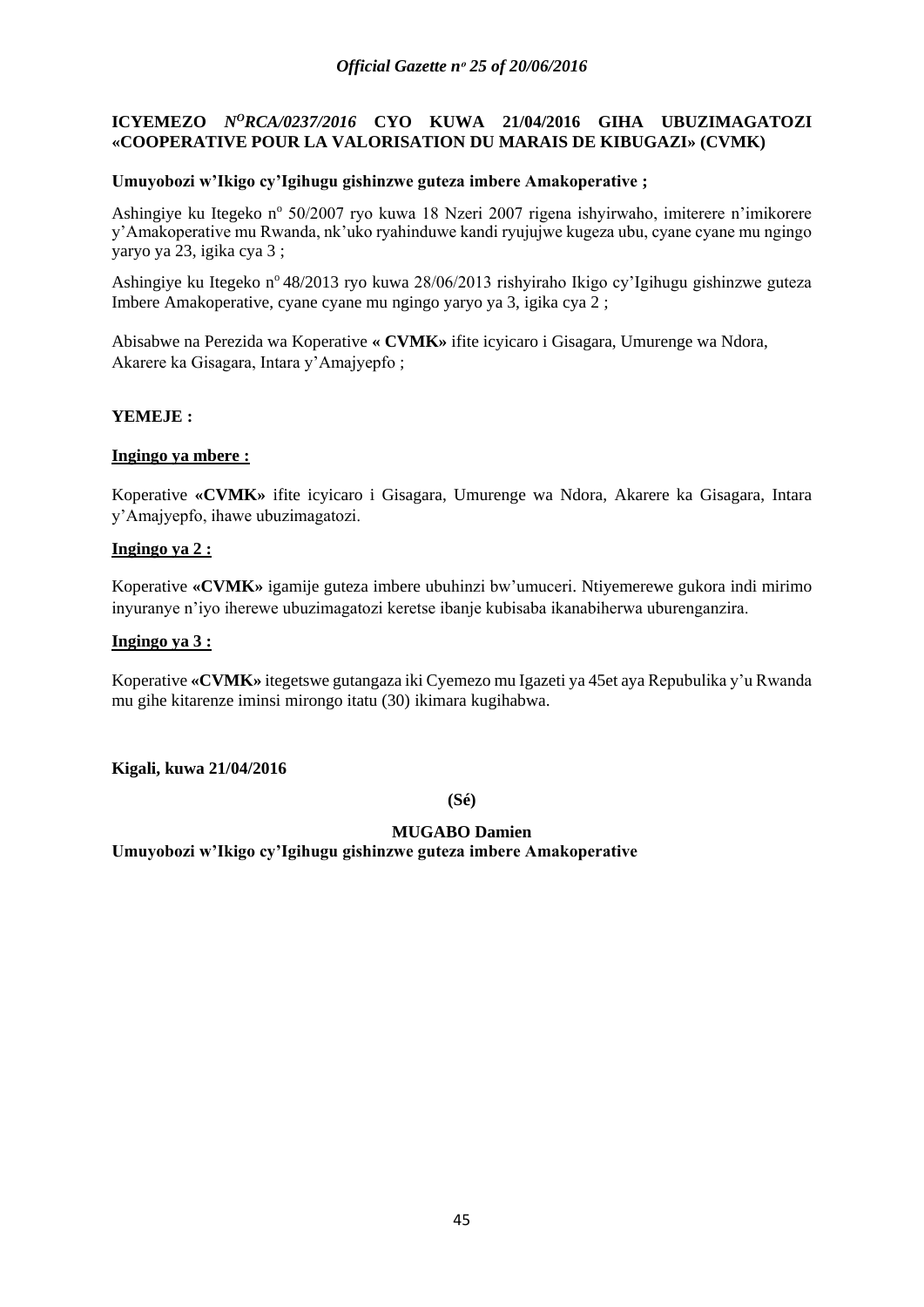# **ICYEMEZO** *N<sup>O</sup>RCA/0305/2016* CYO KUWA 26/05/2016 GIHA UBUZIMAGATOZI **KOPERATIVE « TWIYUBAKE GAHARA»**

## **Umuyobozi w'Ikigo cy'Igihugu gishinzwe guteza imbere Amakoperative ;**

Ashingiye ku Itegeko nº 50/2007 ryo kuwa 18 Nzeri 2007 rigena ishyirwaho, imiterere n'imikorere y'Amakoperative mu Rwanda, nk'uko ryahinduwe kandi ryujujwe kugeza ubu, cyane cyane mu ngingo yaryo ya 23, igika cya 3 ;

Ashingiye ku Itegeko n° 48/2013 ryo kuwa 28/06/2013 rishyiraho Ikigo cy'Igihugu gishinzwe guteza Imbere Amakoperative, cyane cyane mu ngingo yaryo ya 3, igika cya 2 ;

Abisabwe na Perezidante wa Koperative **« TWIYUBAKE GAHARA»** ifite icyicaro i Rubimba, Umurenge wa Gahara, Akarere ka Kirehe, Intara y'Iburasirazuba ;

## **YEMEJE :**

## **Ingingo ya mbere :**

Koperative **«TWIYUBAKE GAHARA»** ifite icyicaro i Rubimba, Umurenge wa Gahara, Akarere ka Kirehe, Intara y'Iburasirazuba, ihawe ubuzimagatozi.

## **Ingingo ya 2 :**

Koperative **«TWIYUBAKE GAHARA»** igamije guteza imbere ubucuruzi bw'imyaka (ibigori, ibishyibo, soya, amasaka n'imyumbati). Ntiyemerewe gukora indi mirimo inyuranye n'iyo iherewe ubuzimagatozi keretse ibanje kubisaba ikanabiherwa uburenganzira.

### **Ingingo ya 3 :**

Koperative **«TWIYUBAKE GAHARA»** itegetswe gutangaza iki Cyemezo mu Igazeti ya 46et aya Repubulika y'u Rwanda mu gihe kitarenze iminsi mirongo itatu (30) ikimara kugihabwa.

**Kigali, kuwa 26/05/2016**

**(Sé)**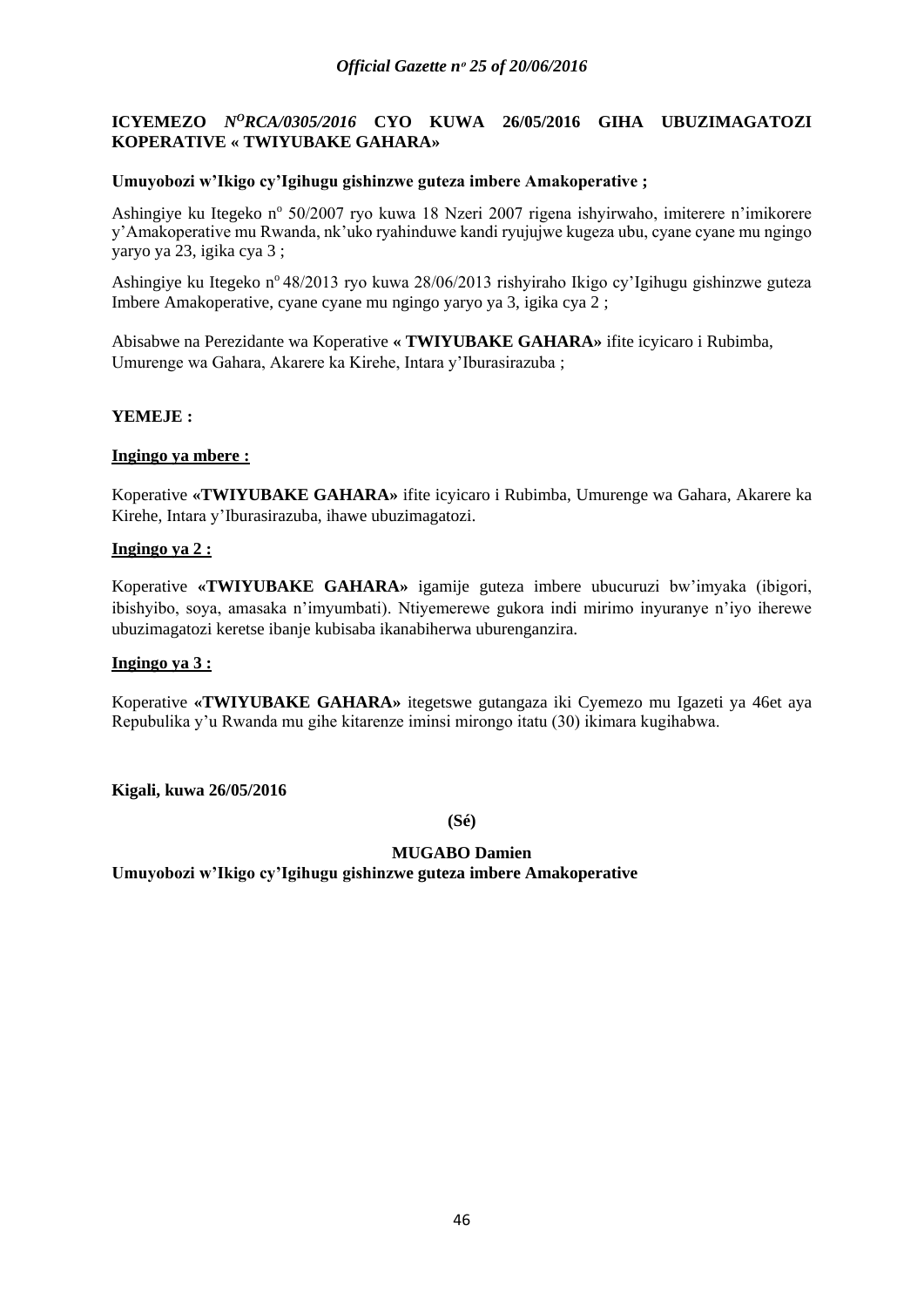# **ICYEMEZO** *NºRCA/0311/2016* CYO KUWA 02/06/2016 GIHA UBUZIMAGATOZI « BANDA **GERANIUM CROP COOPERATIVE» (BGCC)**

## **Umuyobozi w'Ikigo cy'Igihugu gishinzwe guteza imbere Amakoperative ;**

Ashingiye ku Itegeko nº 50/2007 ryo kuwa 18 Nzeri 2007 rigena ishyirwaho, imiterere n'imikorere y'Amakoperative mu Rwanda, nk'uko ryahinduwe kandi ryujujwe kugeza ubu, cyane cyane mu ngingo yaryo ya 23, igika cya 3 ;

Ashingiye ku Itegeko n° 48/2013 ryo kuwa 28/06/2013 rishyiraho Ikigo cy'Igihugu gishinzwe guteza Imbere Amakoperative, cyane cyane mu ngingo yaryo ya 3, igika cya 2 ;

Abisabwe na Perezida wa Koperative **« BGCC»** ifite icyicaro i Banda, Umurenge wa Rangiro, Akarere ka Nyamasheke, Intara y'Iburengerazuba ;

## **YEMEJE :**

## **Ingingo ya mbere :**

Koperative **«BGCC»** ifite icyicaro i Banda, Umurenge wa Rangiro, Akarere ka Nyamasheke, Intara y'Iburengerazuba, ihawe ubuzimagatozi.

## **Ingingo ya 2 :**

Koperative **«BGCC»** igamije guteza imbere ubuhinzi bwa Geranium. Ntiyemerewe gukora indi mirimo inyuranye n'iyo iherewe ubuzimagatozi keretse ibanje kubisaba ikanabiherwa uburenganzira.

## **Ingingo ya 3 :**

Koperative **«BGCC»** itegetswe gutangaza iki Cyemezo mu Igazeti ya 47et aya Repubulika y'u Rwanda mu gihe kitarenze iminsi mirongo itatu (30) ikimara kugihabwa.

### **Kigali, kuwa 02/06/2016**

**(Sé)**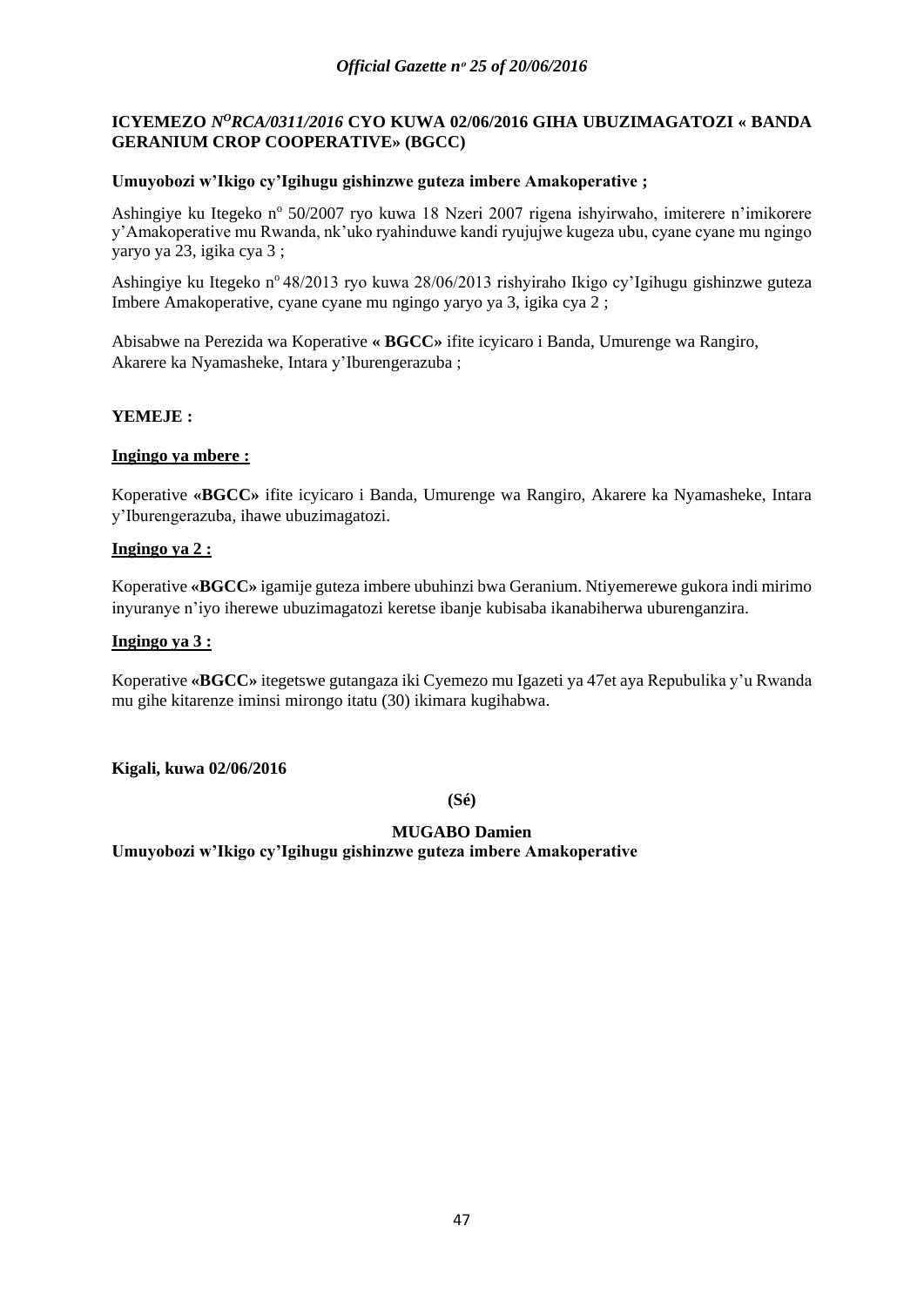## **ICYEMEZO** *N<sup>O</sup>RCA/0220/2016* CYO KUWA 04/04/2016 GIHA UBUZIMAGATOZI **KOPERATIVE« ZAMUKA MU ITERAMBERE WITA KU IBIDUKIKIJE I MUHANGA» (KOZIBIMU)**

### **Umuyobozi w'Ikigo cy'Igihugu gishinzwe guteza imbere Amakoperative ;**

Ashingiye ku Itegeko nº 50/2007 ryo kuwa 18 Nzeri 2007 rigena ishyirwaho, imiterere n'imikorere y'Amakoperative mu Rwanda, nk'uko ryahinduwe kandi ryujujwe kugeza ubu, cyane cyane mu ngingo yaryo ya 23, igika cya 3 ;

Ashingiye ku Itegeko n° 48/2013 ryo kuwa 28/06/2013 rishyiraho Ikigo cy'Igihugu gishinzwe guteza Imbere Amakoperative, cyane cyane mu ngingo yaryo ya 3, igika cya 2 ;

Abisabwe na Perezida wa Koperative **«KOZIBIMU»** ifite icyicaro i Nyamabuye, Umurenge wa Nyamabuye, Akarere ka Muhanga, Intara y'Amajyepfo ;

#### **YEMEJE :**

#### **Ingingo ya mbere :**

Koperative **«KOZIBIMU»** ifite icyicaro i Nyamabuye, Umurenge wa Nyamabuye, Akarere ka Muhanga, Intara y'Amajyepfo, ihawe ubuzimagatozi.

### **Ingingo ya 2 :**

Koperative **«KOZIBIMU»** igamije kubyaza umusaruro ibikomoka ku mashyamba no gukora ubuhumbikiro bw'ibiti by'ishyamba. Ntiyemerewe gukora indi mirimo inyuranye n'iyo iherewe ubuzimagatozi keretse ibanje kubisaba ikanabiherwa uburenganzira.

#### **Ingingo ya 3 :**

Koperative **«KOZIBIMU»** itegetswe gutangaza iki Cyemezo mu Igazeti ya 48et aya Repubulika y'u Rwanda mu gihe kitarenze iminsi mirongo itatu (30) ikimara kugihabwa.

#### **Kigali, kuwa 04/04/2016**

**(Sé)**

### **MUGABO Damien**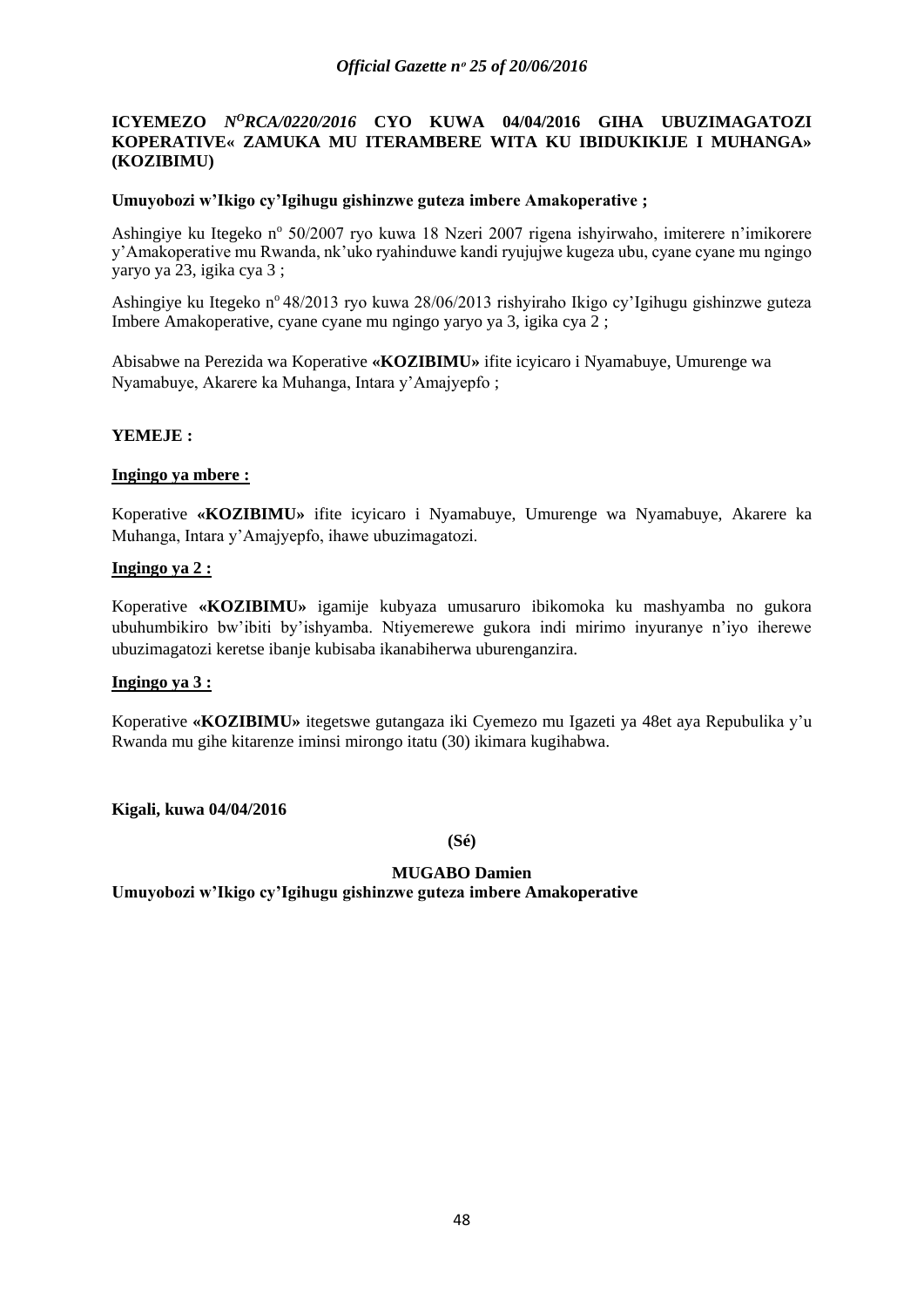# **ICYEMEZO** *N<sup>O</sup>RCA/0339/2015* **CYO KUWA 30/04/2015 GIHA UBUZIMAGATOZI KOPERATIVE« DUHARANIRE UBUZIMA MUNINI» (KODUMU)**

## **Umuyobozi w'Ikigo cy'Igihugu gishinzwe guteza imbere Amakoperative ;**

Ashingiye ku Itegeko nº 50/2007 ryo kuwa 18 Nzeri 2007 rigena ishyirwaho, imiterere n'imikorere y'Amakoperative mu Rwanda, nk'uko ryahinduwe kandi ryujujwe kugeza ubu, cyane cyane mu ngingo yaryo ya 23, igika cya 3 ;

Ashingiye ku Itegeko n° 48/2013 ryo kuwa 28/06/2013 rishyiraho Ikigo cy'Igihugu gishinzwe guteza Imbere Amakoperative, cyane cyane mu ngingo yaryo ya 3, igika cya 2 ;

Abisabwe na Perezida wa Koperative **«KODUMU»** ifite icyicaro i Ngarurira, Umurenge wa Munini, Akarere ka Nyaruguru, Intara y'Amajyepfo ;

## **YEMEJE :**

## **Ingingo ya mbere :**

Koperative **«KODUMU»** ifite icyicaro i Ngarurira, Umurenge wa Munini, Akarere ka Nyaruguru, Intara y'Amajyepfo, ihawe ubuzimagatozi.

## **Ingingo ya 2 :**

Koperative **«KODUMU»** igamije gutanga serivisi z'ubujyanama bw'ubuzima no guteza imbere umwuga w'ububaji. Ntiyemerewe gukora indi mirimo inyuranye n'iyo iherewe ubuzimagatozi keretse ibanje kubisaba ikanabiherwa uburenganzira.

### **Ingingo ya 3 :**

Icyemezo No RCA.186/2011 cyo ku wa 28 Werurwe 2011 kivanyweho.

### **Ingingo ya 34:**

Koperative **«KODUMU»** itegetswe gutangaza iki Cyemezo mu Igazeti ya 49et aya Repubulika y'u Rwanda mu gihe kitarenze iminsi mirongo itatu (30) ikimara kugihabwa.

**Kigali, kuwa 30/04/2015**

**(Sé)**

### **MUGABO Damien**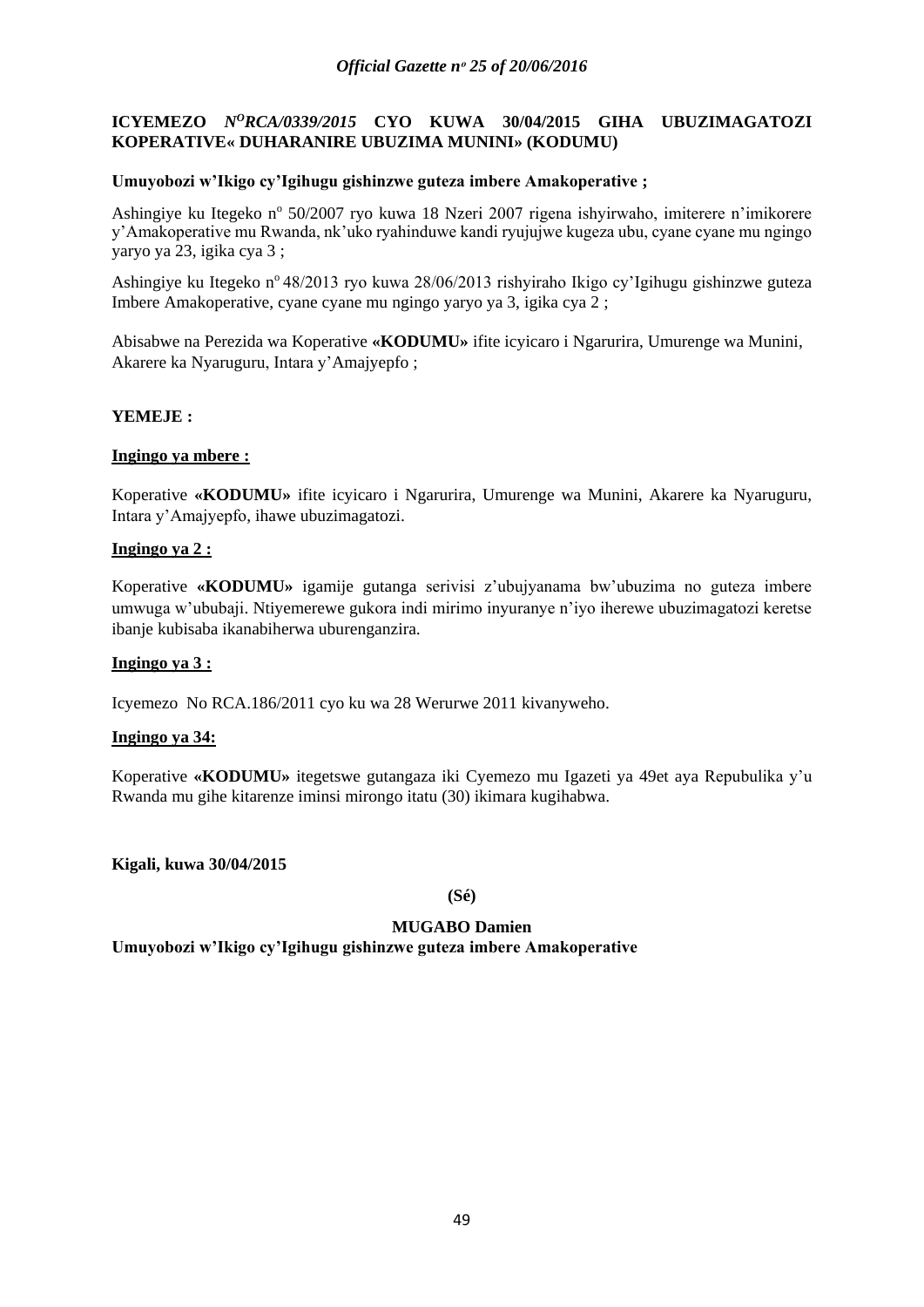## **ICYEMEZO** *N<sup>O</sup>RCA/0258/2016* CYO KUWA 04/05/2016 GIHA UBUZIMAGATOZI **KOPERATIVE« BRIGHT GENERATION»**

### **Umuyobozi w'Ikigo cy'Igihugu gishinzwe guteza imbere Amakoperative;**

Ashingiye ku Itegeko nº 50/2007 ryo kuwa 18 Nzeri 2007 rigena ishyirwaho, imiterere n'imikorere y'Amakoperative mu Rwanda, nk'uko ryahinduwe kandi ryujujwe kugeza ubu, cyane cyane mu ngingo yaryo ya 23, igika cya 3;

Ashingiye ku Itegeko n° 48/2013 ryo kuwa 28/06/2013 rishyiraho Ikigo cy'Igihugu gishinzwe guteza Imbere Amakoperative, cyane cyane mu ngingo yaryo ya 3, igika cya 2;

Abisabwe na Perezida wa Koperative **«BRIGHT GENERATION»** ifite icyicaro i Bibare, Umurenge wa Kimironko, Akarere ka Gasabo, Umujyi wa Kigali;

# **YEMEJE:**

### **Ingingo ya mbere:**

Koperative **«BRIGHT GENERATION»** ifite icyicaro i Bibare, Umurenge wa Kimironko, Akarere ka Gasabo, Umujyi wa Kigali, ihawe ubuzimagatozi.

## **Ingingo ya 2:**

Koperative **«BRIGHT GENERATION»** igamije gushakira amacumbi abanyamuryango bayo. Ntiyemerewe gukora indi mirimo inyuranye n'iyo iherewe ubuzimagatozi keretse ibanje kubisaba ikanabiherwa uburenganzira.

### **Ingingo ya 3:**

Koperative **«BRIGHT GENERATION»** itegetswe gutangaza iki Cyemezo mu Igazeti ya Leta ya Repubulika y'u Rwanda mu gihe kitarenze iminsi mirongo itatu (30) ikimara kugihabwa.

**Kigali, kuwa 04/05/2016**

**(Sé)**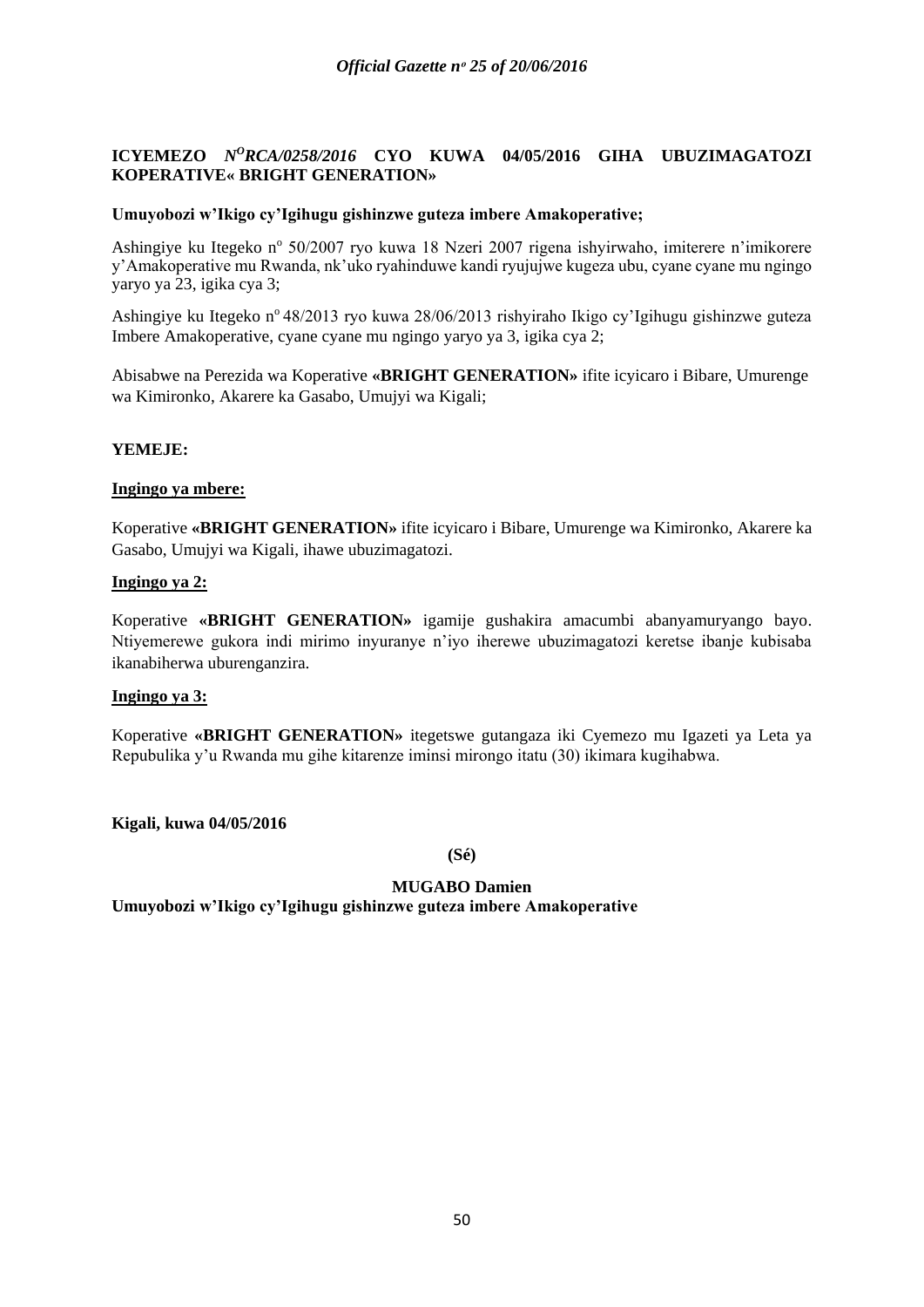# **ICYEMEZO** *N<sup>O</sup>RCA/0275/2016* CYO KUWA 10/05/2016 GIHA UBUZIMAGATOZI **«MULINDI REAL ESTATE COOPERATIVE» (M R E C)**

## **Umuyobozi w'Ikigo cy'Igihugu gishinzwe guteza imbere Amakoperative;**

Ashingiye ku Itegeko nº 50/2007 ryo kuwa 18 Nzeri 2007 rigena ishyirwaho, imiterere n'imikorere y'Amakoperative mu Rwanda, nk'uko ryahinduwe kandi ryujujwe kugeza ubu, cyane cyane mu ngingo yaryo ya 23, igika cya 3;

Ashingiye ku Itegeko n° 48/2013 ryo kuwa 28/06/2013 rishyiraho Ikigo cy'Igihugu gishinzwe guteza Imbere Amakoperative, cyane cyane mu ngingo yaryo ya 3, igika cya 2;

Abisabwe na Perezida wa Koperative **«M R E C»** ifite icyicaro i Cyaruzinge, Umurenge wa Ndera, Akarere ka Gasabo, Umujyi wa Kigali;

## **YEMEJE:**

## **Ingingo ya mbere:**

Koperative **«M R E C»** ifite icyicaro i Cyaruzinge, Umurenge wa Ndera, Akarere ka Gasabo, Umujyi wa Kigali, ihawe ubuzimagatozi.

## **Ingingo ya 2:**

Koperative **«M R E C»** igamije kubaka amazu yo guturamo. Ntiyemerewe gukora indi mirimo inyuranye n'iyo iherewe ubuzimagatozi keretse ibanje kubisaba ikanabiherwa uburenganzira.

## **Ingingo ya 3:**

Koperative **«M R E C»** itegetswe gutangaza iki Cyemezo mu Igazeti ya Leta ya Repubulika y'u Rwanda mu gihe kitarenze iminsi mirongo itatu (30) ikimara kugihabwa.

**Kigali, kuwa 10/05/2016**

**(Sé)**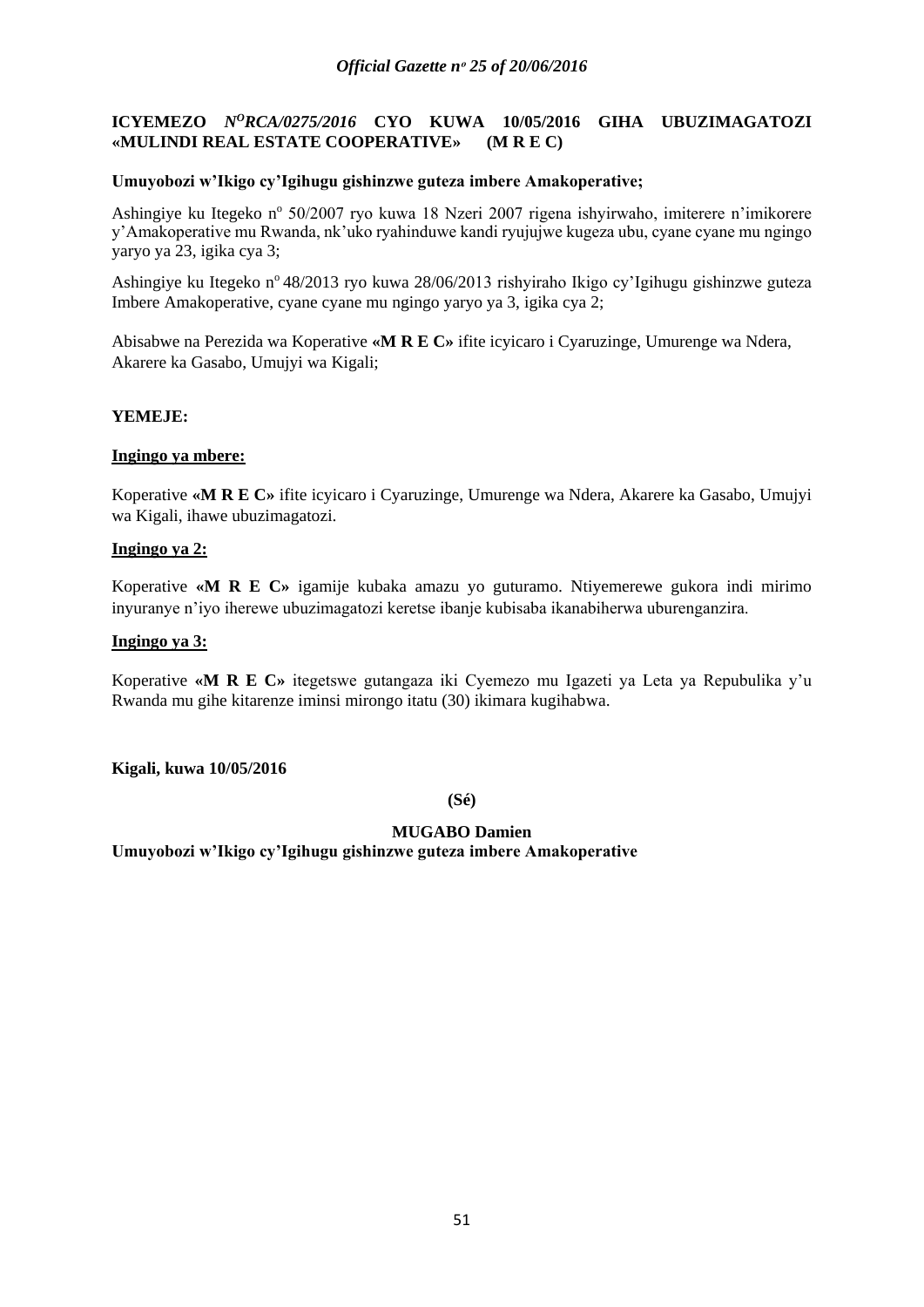# **ICYEMEZO** *N<sup>O</sup>RCA/0114/2016* CYO KUWA 09/02/2016 GIHA UBUZIMAGATOZI **KOPERATIVE«TERIMBERE MUHINZI MICINYIRO» (KOTEMUMI)**

## **Umuyobozi w'Ikigo cy'Igihugu gishinzwe guteza imbere Amakoperative;**

Ashingiye ku Itegeko nº 50/2007 ryo kuwa 18 Nzeri 2007 rigena ishyirwaho, imiterere n'imikorere y'Amakoperative mu Rwanda, nk'uko ryahinduwe kandi ryujujwe kugeza ubu, cyane cyane mu ngingo yaryo ya 23, igika cya 3;

Ashingiye ku Itegeko n° 48/2013 ryo kuwa 28/06/2013 rishyiraho Ikigo cy'Igihugu gishinzwe guteza Imbere Amakoperative, cyane cyane mu ngingo yaryo ya 3, igika cya 2;

Abisabwe na Perezida wa Koperative **«KOTEMUMI»** ifite icyicaro Micinyiro, Umurenge wa Mudende, Akarere ka Rubavu, Intara y'Iburengerazuba;

## **YEMEJE:**

## **Ingingo ya mbere:**

Koperative **«KOTEMUMI»** ifite icyicaro i Micinyiro, Umurenge wa Mudende, Akarere ka Rubavu, Intara y'Iburengerazuba, ihawe ubuzimagatozi.

### **Ingingo ya 2:**

Koperative **«KOTEMUMI»** igamije guteza imbere ubuhinzi bw'ibirayi. Ntiyemerewe gukora indi mirimo inyuranye n'iyo iherewe ubuzimagatozi keretse ibanje kubisaba ikanabiherwa uburenganzira.

## **Ingingo ya 3:**

Koperative **«KOTEMUMI»** itegetswe gutangaza iki Cyemezo mu Igazeti ya Leta ya Repubulika y'u Rwanda mu gihe kitarenze iminsi mirongo itatu (30) ikimara kugihabwa.

**Kigali, kuwa 09/02/2016**

**(Sé)**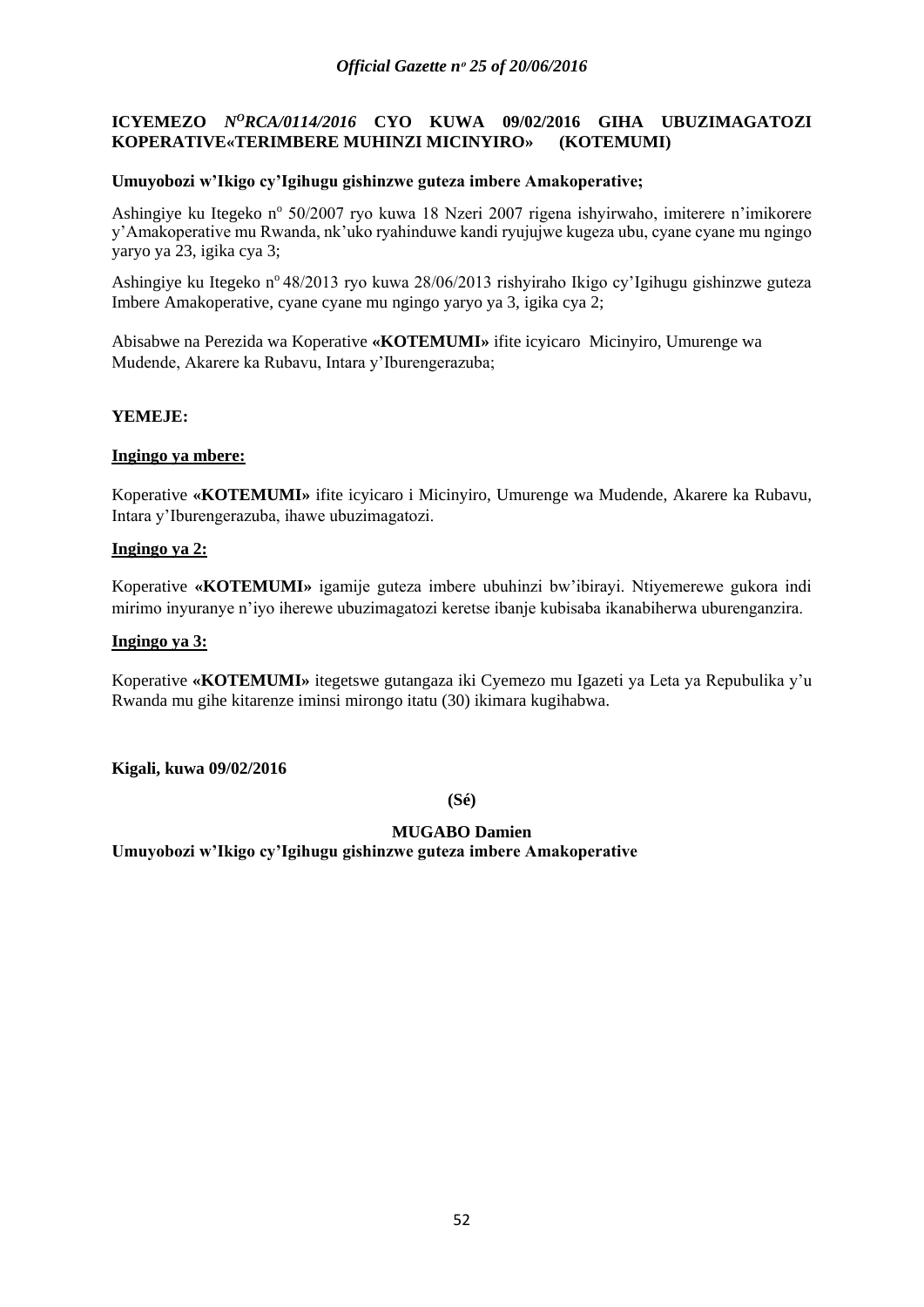# **ICYEMEZO N0. RCA/0582/2015 CYO KUWA 14/09/2015 GIHA UBUZIMAGATOZI KOPERATIVE «IMBEREHEZA KABARE»**

## **Umuyobozi w"Ikigo cy"Igihugu gishinzwe guteza imbere Amakoperative;**

Ashingiye ku Itegeko no 50/2007 ryo kuwa 18 Nzeri 2007 rigena ishyirwaho, imiterere n"imikorere y"Amakoperative mu Rwanda, nk"uko ryahinduwe kandi ryujujwe kugeza ubu, cyane cyane mu ngingo yaryo ya 23, igika cya 3;

Ashingiye ku Itegeko no 48/2013 ryo kuwa 28/06/2013 rishyiraho Ikigo cy"Igihugu gishinzwe guteza Imbere Amakoperative, cyane cyane mu ngingo yaryo ya 3, igika cya 2;

Abisabwe na Perezida wa Koperative **«IMBEREHEZA KABARE»** ifite icyicaro i Cyarubare, Umurenge wa Kabare, Akarere ka Kayonza, Intara y'Iburasirazuba;

## **YEMEJE:**

## **Ingingo ya mbere:**

Koperative **«IMBEREHEZA KABARE»** ifite icyicaro i Cyarubare, Umurenge wa Kabare, Akarere ka Kayonza, Intara y"Iburasirazuba, ihawe ubuzimagatozi.

## **Ingingo ya 2:**

Koperative **«IMBEREHEZA KABARE»** igamije guteza imbere ubuhinzi bw'ibigori, soya, imyumbati n'ibishyimbo. Ntiyemerewe gukora indi mirimo inyuranye n"iyo iherewe ubuzimagatozi keretse ibanje kubisaba ikanabiherwa uburenganzira.

### **Ingingo ya 3:**

Icyemezo *No. RCA/0837/2014* cyo kuwa 7/10/2014 kivanyweho

### **Ingingo ya 4:**

Koperative **«IMBEREHEZA KABARE»** itegetswe gutangaza iki Cyemezo mu Igazeti ya Leta ya Repubulika y"u Rwanda mu gihe kitarenze iminsi mirongo itatu (30) ikimara kugihabwa.

### **Kigali, kuwa 14/09/2015**

**(Sé)**

# **MUGABO Damien**

### **Umuyobozi w"Ikigo cy"Igihugu gishinzwe guteza imbere Amakoperative**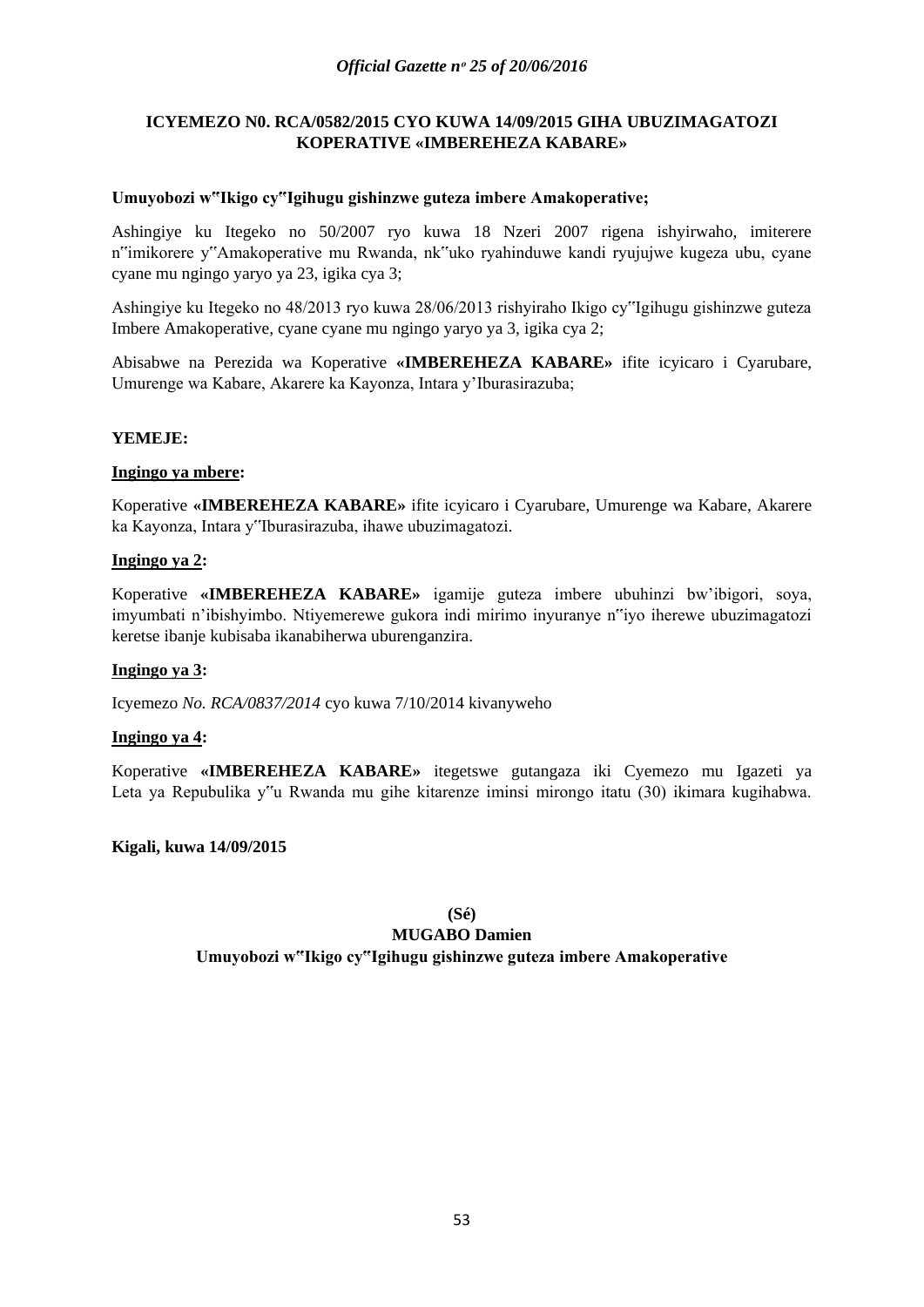# **ICYEMEZO** *N<sup>O</sup>RCA/0272/2016* CYO KUWA 09/05/2016 GIHA UBUZIMAGATOZI **KOPERATIVE«ABARINZI B'AMAHORO MUDENDE»**

## **Umuyobozi w'Ikigo cy'Igihugu gishinzwe guteza imbere Amakoperative;**

Ashingiye ku Itegeko nº 50/2007 ryo kuwa 18 Nzeri 2007 rigena ishyirwaho, imiterere n'imikorere y'Amakoperative mu Rwanda, nk'uko ryahinduwe kandi ryujujwe kugeza ubu, cyane cyane mu ngingo yaryo ya 23, igika cya 3;

Ashingiye ku Itegeko n<sup>o</sup> 48/2013 ryo kuwa 28/06/2013 rishyiraho Ikigo cy'Igihugu gishinzwe guteza Imbere Amakoperative, cyane cyane mu ngingo yaryo ya 3, igika cya 2;

Abisabwe na Perezida wa Koperative **«ABARINZI B'AMAHORO MUDENDE»** ifite icyicaro i Kanyundo, Umurenge wa Mudende, Akarere ka Rubavu, Intara y'Iburengerazuba;

## **YEMEJE:**

## **Ingingo ya mbere:**

Koperative **«ABARINZI B'AMAHORO MUDENDE»** ifite icyicaro i Kanyundo, Umurenge wa Mudende, Akarere ka Rubavu, Intara y'Iburengerazuba, ihawe ubuzimagatozi.

## **Ingingo ya 2:**

Koperative **«ABARINZI B'AMAHORO MUDENDE»** igamije guteza imbere ubuhinzi bw'ibirayi no gucunga umutekano w'imyaka mu Murenge wa Mudende. Ntiyemerewe gukora indi mirimo inyuranye n'iyo iherewe ubuzimagatozi keretse ibanje kubisaba ikanabiherwa uburenganzira.

### **Ingingo ya 3:**

Koperative **«ABARINZI B'AMAHORO MUDENDE»** itegetswe gutangaza iki Cyemezo mu Igazeti ya Leta ya Repubulika y'u Rwanda mu gihe kitarenze iminsi mirongo itatu (30) ikimara kugihabwa.

**Kigali, kuwa 09/05/2016**

**(Sé)**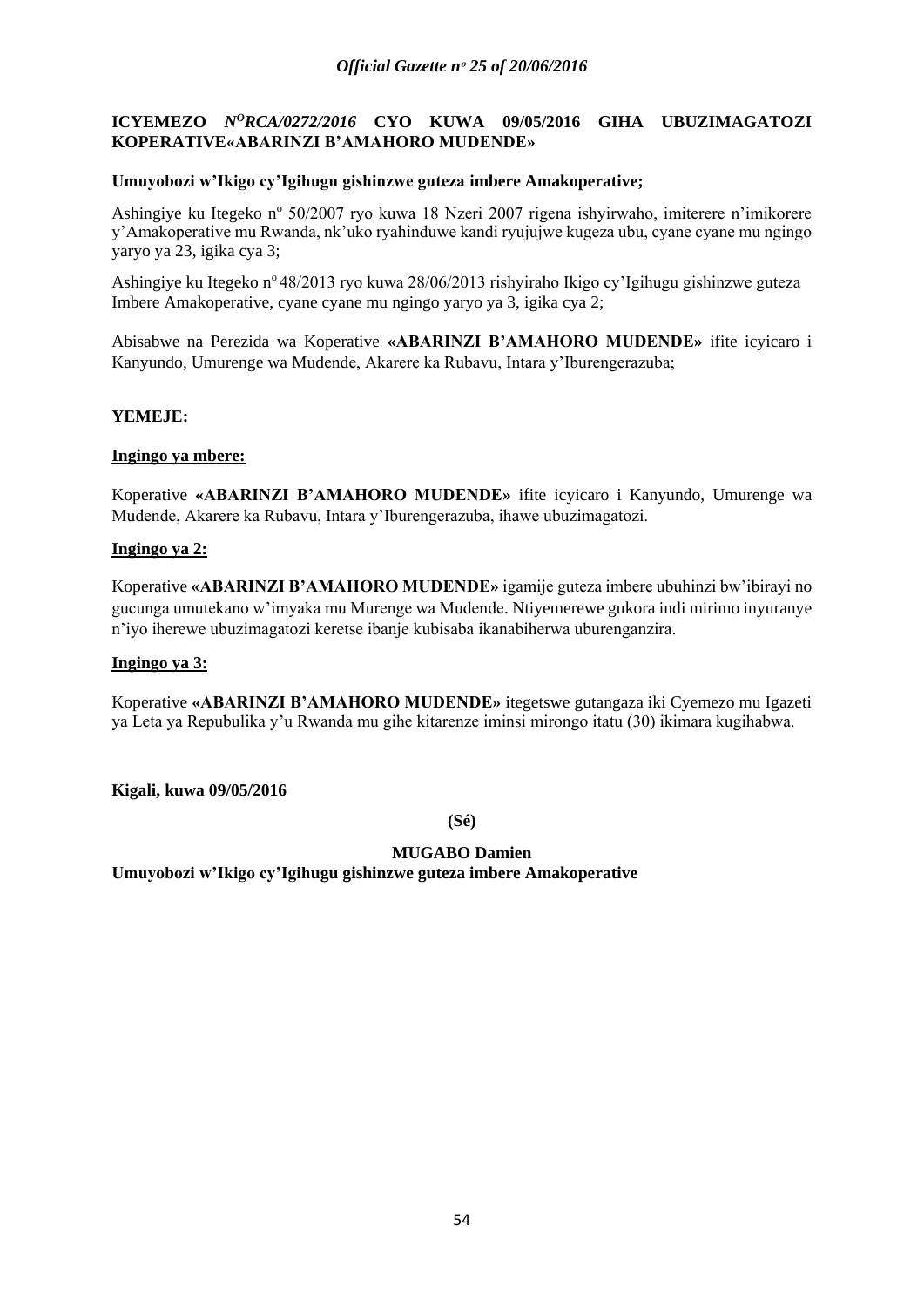# **ICYEMEZO** *N<sup>O</sup>RCA/0102/2016* CYO KUWA 02/02/2016 GIHA UBUZIMAGATOZI **KOPERATIVE«UMUTOZO»**

### **Umuyobozi w'Ikigo cy'Igihugu gishinzwe guteza imbere Amakoperative;**

Ashingiye ku Itegeko nº 50/2007 ryo kuwa 18 Nzeri 2007 rigena ishyirwaho, imiterere n'imikorere y'Amakoperative mu Rwanda, nk'uko ryahinduwe kandi ryujujwe kugeza ubu, cyane cyane mu ngingo yaryo ya 23, igika cya 3;

Ashingiye ku Itegeko n<sup>o</sup> 48/2013 ryo kuwa 28/06/2013 rishyiraho Ikigo cy'Igihugu gishinzwe guteza Imbere Amakoperative, cyane cyane mu ngingo yaryo ya 3, igika cya 2;

Abisabwe na Perezida wa Koperative **«UMUTOZO»** ifite icyicaro i Mahoko, Umurenge wa Kanama, Akarere ka Rubavu, Intara y'Iburengerazuba;

## **YEMEJE:**

## **Ingingo ya mbere:**

Koperative **«UMUTOZO»** ifite icyicaro i Mahoko, Umurenge wa Kanama, Akarere ka Rubavu, Intara y'Iburengerazuba, ihawe ubuzimagatozi.

### **Ingingo ya 2:**

Koperative **«UMUTOZO»** igamije guteza imbere ubucuruzi bw'amata n'ibiyakomokaho. Ntiyemerewe gukora indi mirimo inyuranye n'iyo iherewe ubuzimagatozi keretse ibanje kubisaba ikanabiherwa uburenganzira.

### **Ingingo ya 3:**

Koperative **«UMUTOZO»** itegetswe gutangaza iki Cyemezo mu Igazeti ya Leta ya Repubulika y'u Rwanda mu gihe kitarenze iminsi mirongo itatu (30) ikimara kugihabwa.

### **Kigali, kuwa 02/02/2016**

**(Sé)**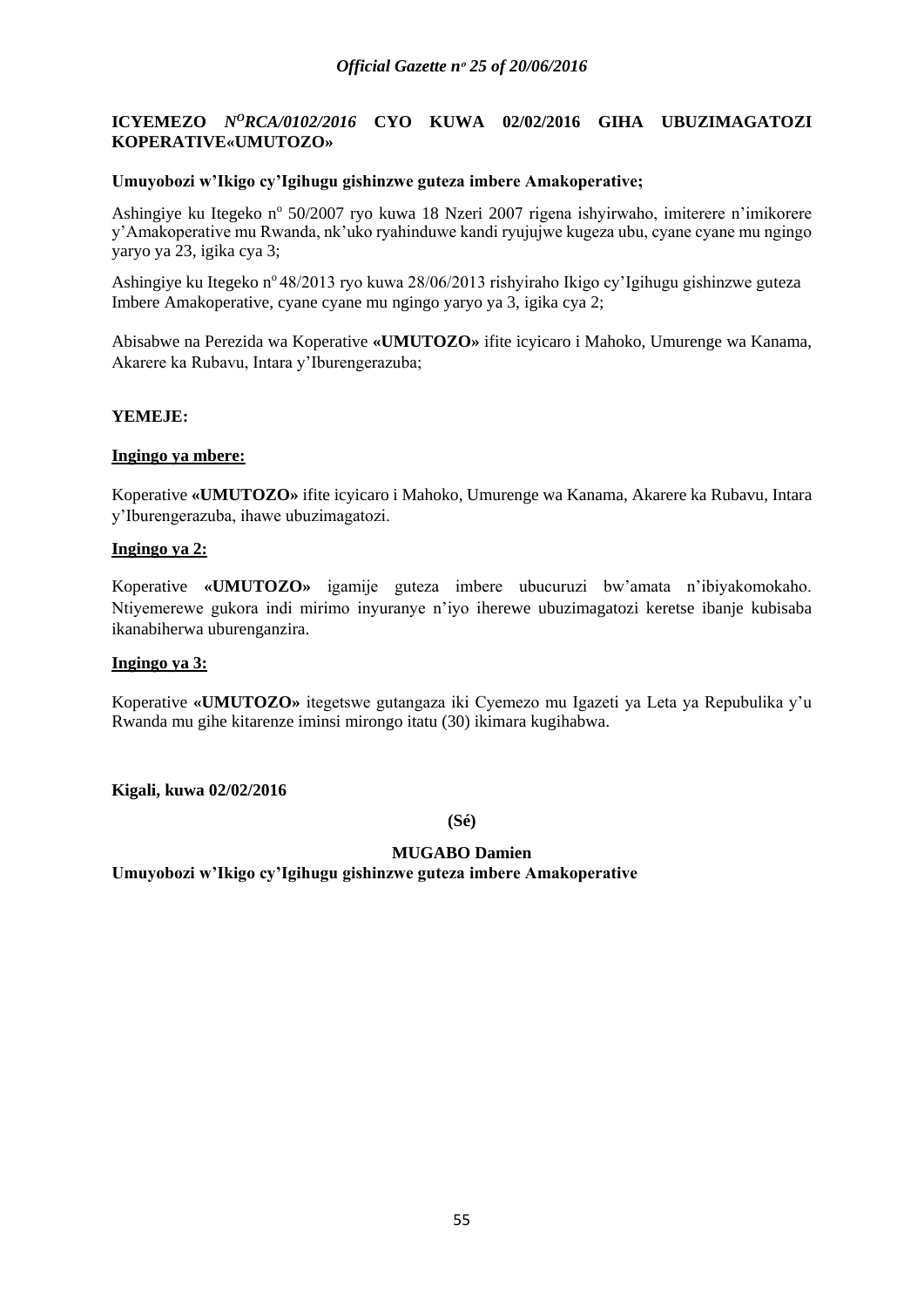### *Official Gazette nᵒ 25 of 20/06/2016*

## **ICYEMEZO** *N<sup>O</sup>RCA/0277/2016* CYO KUWA 10/05/2016 GIHA UBUZIMAGATOZI **KOPERATIVE «TWIHESHE AGACIRO TWIHANGIRA UMURIMO MURAMBI» (KOTATU MURAMBI)**

### **Umuyobozi w'Ikigo cy'Igihugu gishinzwe guteza imbere Amakoperative;**

Ashingiye ku Itegeko nº 50/2007 ryo kuwa 18 Nzeri 2007 rigena ishyirwaho, imiterere n'imikorere y'Amakoperative mu Rwanda, nk'uko ryahinduwe kandi ryujujwe kugeza ubu, cyane cyane mu ngingo yaryo ya 23, igika cya 3;

Ashingiye ku Itegeko n°48/2013 ryo kuwa 28/06/2013 rishyiraho Ikigo cy'Igihugu gishinzwe guteza Imbere Amakoperative, cyane cyane mu ngingo yaryo ya 3, igika cya 2;

Abisabwe na Perezida wa Koperative **«KOTATU MURAMBI»** ifite icyicaro i Bubangu, Umurenge wa Murambi, Akarere ka Rulindo, Intara y'Amajyaruguru;

### **YEMEJE:**

#### **Ingingo ya mbere:**

Koperative **«KOTATU MURAMBI»** ifite icyicaro I Bubangu, Umurenge wa Murambi, Akarere ka Rulindo, Intara y'Amajyaruguru, ihawe ubuzimagatozi.

### **Ingingo ya 2:**

Koperative **«KOTATU MURAMBI»** igamije gukora imirimo y'ubucukuzi bw'amabuye yo kubakisha. Ntiyemerewe gukora indi mirimo inyuranye n'iyo iherewe ubuzimagatozi keretse ibanje kubisaba ikanabiherwa uburenganzira.

### **Ingingo ya 3:**

Koperative **«KOTATU MURAMBI»** itegetswe gutangaza iki Cyemezo mu Igazeti ya Leta ya Repubulika y'u Rwanda mu gihe kitarenze iminsi mirongo itatu (30) ikimara kugihabwa.

**Kigali, kuwa 10/05/2016**

**(Sé)**

### **MUGABO Damien**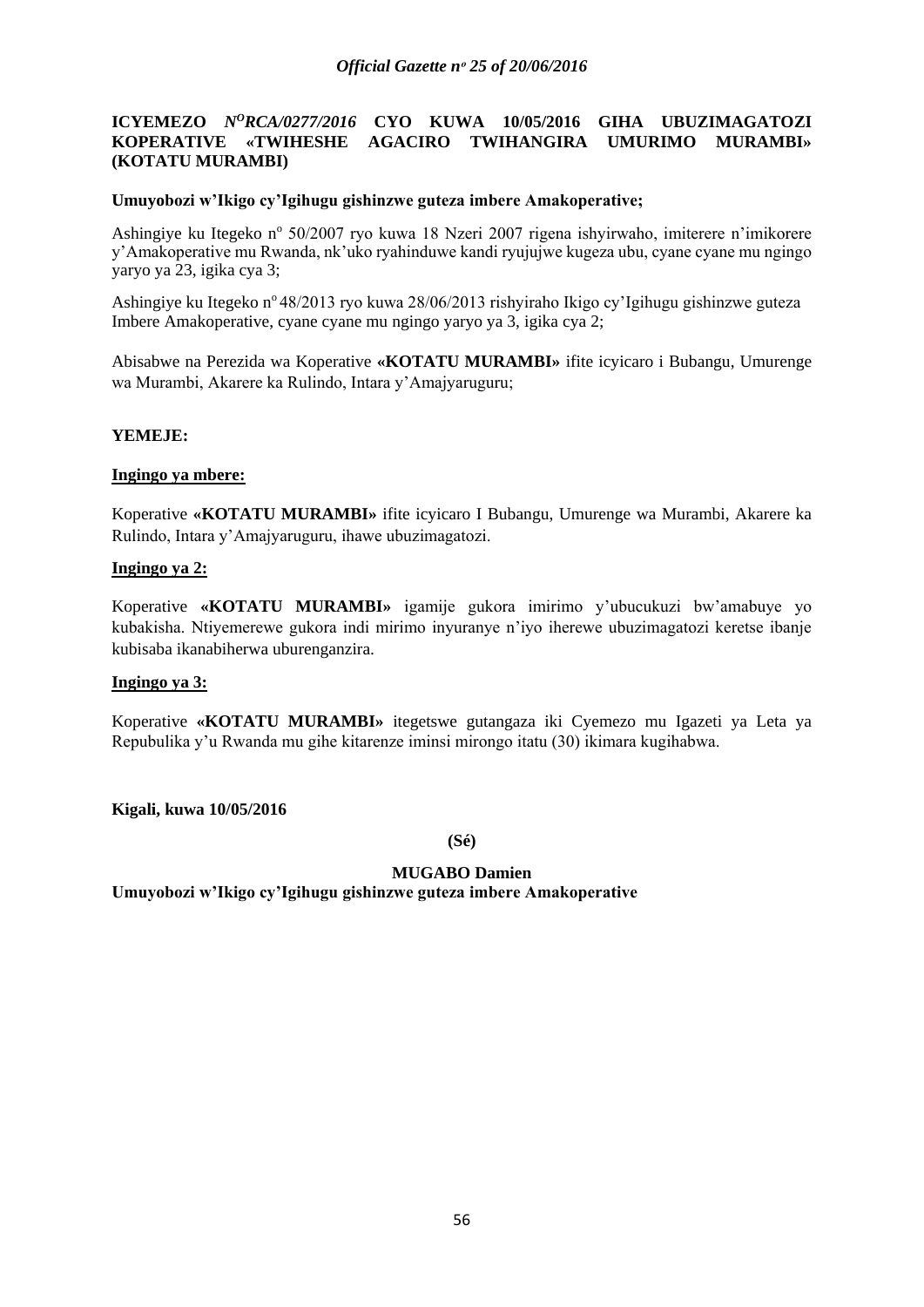# **ICYEMEZO** *N<sup>O</sup>RCA/0183/2016* CYO KUWA 11/03/2016 GIHA UBUZIMAGATOZI **KOPERATIVE «ABESAMIHIGO BA MURUNDI»**

## **Umuyobozi w'Ikigo cy'Igihugu gishinzwe guteza imbere Amakoperative;**

Ashingiye ku Itegeko nº 50/2007 ryo kuwa 18 Nzeri 2007 rigena ishyirwaho, imiterere n'imikorere y'Amakoperative mu Rwanda, nk'uko ryahinduwe kandi ryujujwe kugeza ubu, cyane cyane mu ngingo yaryo ya 23, igika cya 3;

Ashingiye ku Itegeko n<sup>o</sup> 48/2013 ryo kuwa 28/06/2013 rishyiraho Ikigo cy'Igihugu gishinzwe guteza Imbere Amakoperative, cyane cyane mu ngingo yaryo ya 3, igika cya 2;

Abisabwe na Perezida wa Koperative **«ABESAMIHIGO BA MURUNDI»** ifite icyicaro i Buhabwa, Umurenge wa Murundi, Akarere ka Kayonza, Intara y'Iburasirazuba;

## **YEMEJE:**

## **Ingingo ya mbere:**

Koperative **«ABESAMIHIGO BA MURUNDI»** ifite icyicaro i Buhabwa, Umurenge wa Murundi, Akarere ka Kayonza, Intara y'Iburasirazuba, ihawe ubuzimagatozi.

## **Ingingo ya 2:**

Koperative **«ABESAMIHIGO BA MURUNDI»** igamije gutanga serivisi zijyanye n'ubwubatsi. Ntiyemerewe gukora indi mirimo inyuranye n'iyo iherewe ubuzimagatozi keretse ibanje kubisaba ikanabiherwa uburenganzira.

### **Ingingo ya 3:**

Koperative **«ABESAMIHIGO BA MURUNDI»** itegetswe gutangaza iki Cyemezo mu Igazeti ya Leta ya Repubulika y'u Rwanda mu gihe kitarenze iminsi mirongo itatu (30) ikimara kugihabwa.

**Kigali, kuwa 11/03/2016**

**(Sé)**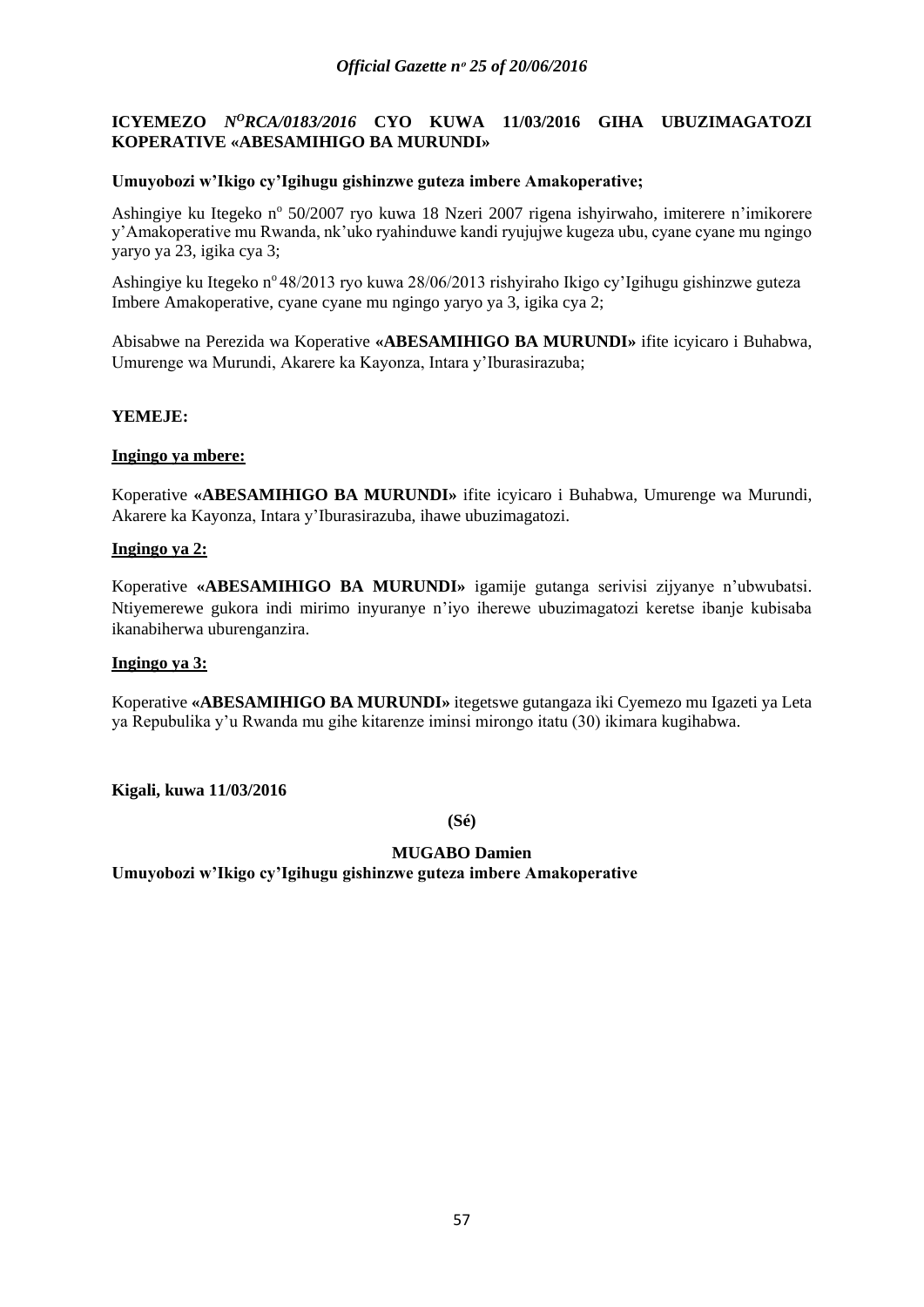# **ICYEMEZO** *N<sup>O</sup>RCA/0259/2016* CYO KUWA 04/05/2016 GIHA UBUZIMAGATOZI **KOPERATIVE «TWITEGANYIRIZE MUYUMBU»**

## **Umuyobozi w'Ikigo cy'Igihugu gishinzwe guteza imbere Amakoperative;**

Ashingiye ku Itegeko nº 50/2007 ryo kuwa 18 Nzeri 2007 rigena ishyirwaho, imiterere n'imikorere y'Amakoperative mu Rwanda, nk'uko ryahinduwe kandi ryujujwe kugeza ubu, cyane cyane mu ngingo yaryo ya 23, igika cya 3;

Ashingiye ku Itegeko n<sup>o</sup> 48/2013 ryo kuwa 28/06/2013 rishyiraho Ikigo cy'Igihugu gishinzwe guteza Imbere Amakoperative, cyane cyane mu ngingo yaryo ya 3, igika cya 2;

Abisabwe na Perezida wa Koperative **«TWITEGANYIRIZE MUYUMBU»** ifite icyicaro i Ntebe, Umurenge wa Muyumbu, Akarere ka Rwamagana, Intara y'Iburasirazuba;

## **YEMEJE:**

## **Ingingo ya mbere:**

Koperative **«TWITEGANYIRIZE MUYUMBU»** ifite icyicaro i Ntebe, Umurenge wa Muyumbu, Akarere ka Rwamagana, Intara y'Iburasirazuba, ihawe ubuzimagatozi.

## **Ingingo ya 2:**

Koperative **«TWITEGANYIRIZE MUYUMBU»** igamije guteza imbere ubuhinzi bw'ibigori. Ntiyemerewe gukora indi mirimo inyuranye n'iyo iherewe ubuzimagatozi keretse ibanje kubisaba ikanabiherwa uburenganzira.

### **Ingingo ya 3:**

Koperative **«TWITEGANYIRIZE MUYUMBU»** itegetswe gutangaza iki Cyemezo mu Igazeti ya Leta ya Repubulika y'u Rwanda mu gihe kitarenze iminsi mirongo itatu (30) ikimara kugihabwa.

**Kigali, kuwa 04/05/2016**

**(Sé)**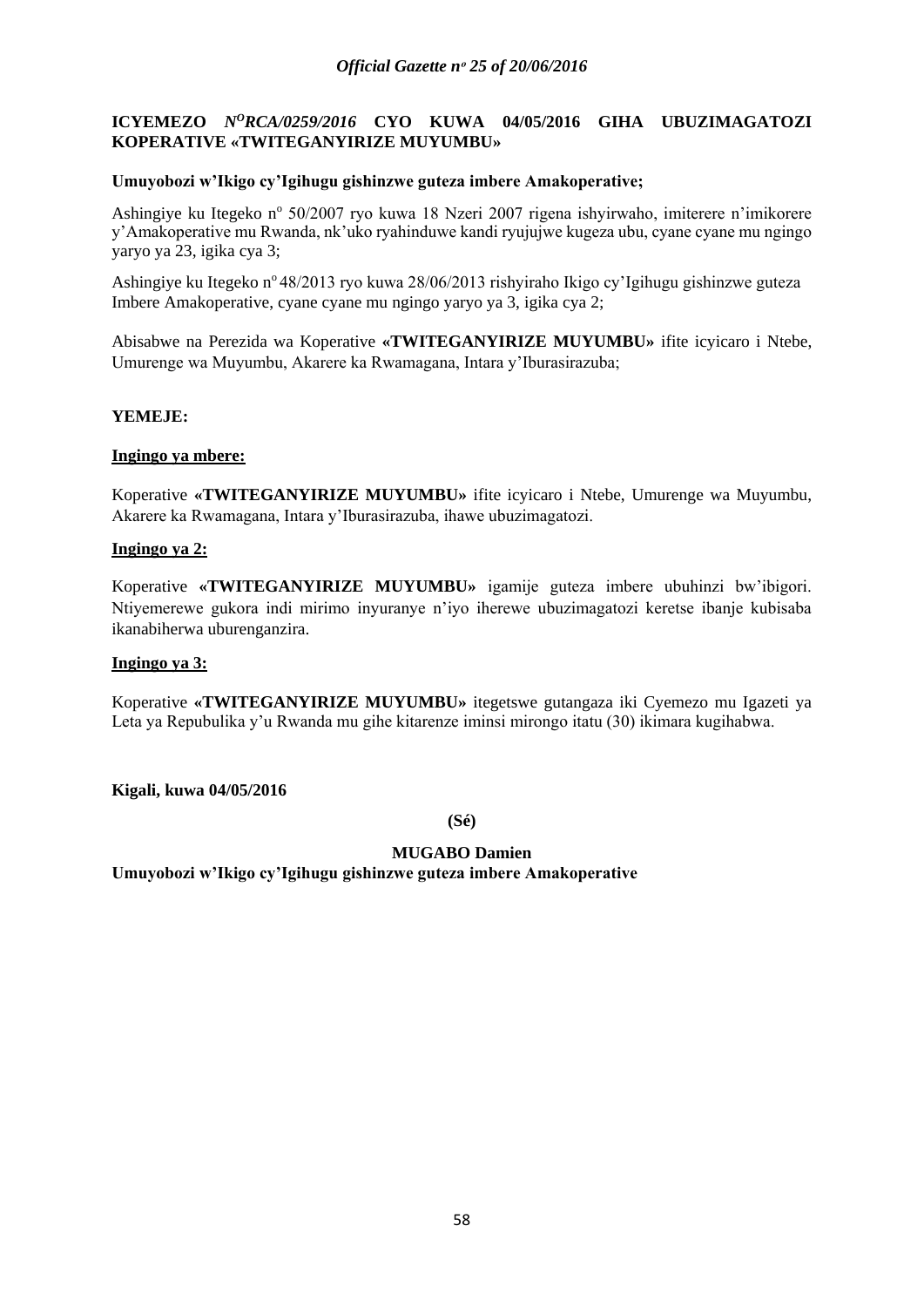# **ICYEMEZO** *N<sup>O</sup>RCA/0314/2016* CYO KUWA 02/06/2016 GIHA UBUZIMAGATOZI **KOPERATIVE «ABISUNGANYE»**

## **Umuyobozi w'Ikigo cy'Igihugu gishinzwe guteza imbere Amakoperative;**

Ashingiye ku Itegeko nº 50/2007 ryo kuwa 18 Nzeri 2007 rigena ishyirwaho, imiterere n'imikorere y'Amakoperative mu Rwanda, nk'uko ryahinduwe kandi ryujujwe kugeza ubu, cyane cyane mu ngingo yaryo ya 23, igika cya 3;

Ashingiye ku Itegeko n° 48/2013 ryo kuwa 28/06/2013 rishyiraho Ikigo cy'Igihugu gishinzwe guteza Imbere Amakoperative, cyane cyane mu ngingo yaryo ya 3, igika cya 2;

Abisabwe na Perezida wa Koperative **«ABISUNGANYE»** ifite icyicaro i Kibagabaga, Umurenge wa Kimironko, Akarere ka Gasabo, Umujyi wa Kigali;

## **YEMEJE:**

## **Ingingo ya mbere:**

Koperative **«ABISUNGANYE»** ifite icyicaro i Kibagabaga, Umurenge wa Kimironko, Akarere ka Gasabo, Umujyi wa Kigali, ihawe ubuzimagatozi.

## **Ingingo ya 2:**

Koperative **«ABISUNGANYE»** igamije guteza imbere ubuhinzi bw'umuceri. Ntiyemerewe gukora indi mirimo inyuranye n'iyo iherewe ubuzimagatozi keretse ibanje kubisaba ikanabiherwa uburenganzira.

### **Ingingo ya 3:**

Koperative **«ABISUNGANYE»** itegetswe gutangaza iki Cyemezo mu Igazeti ya Leta ya Repubulika y'u Rwanda mu gihe kitarenze iminsi mirongo itatu (30) ikimara kugihabwa.

**Kigali, kuwa 02/06/2016**

**(Sé)**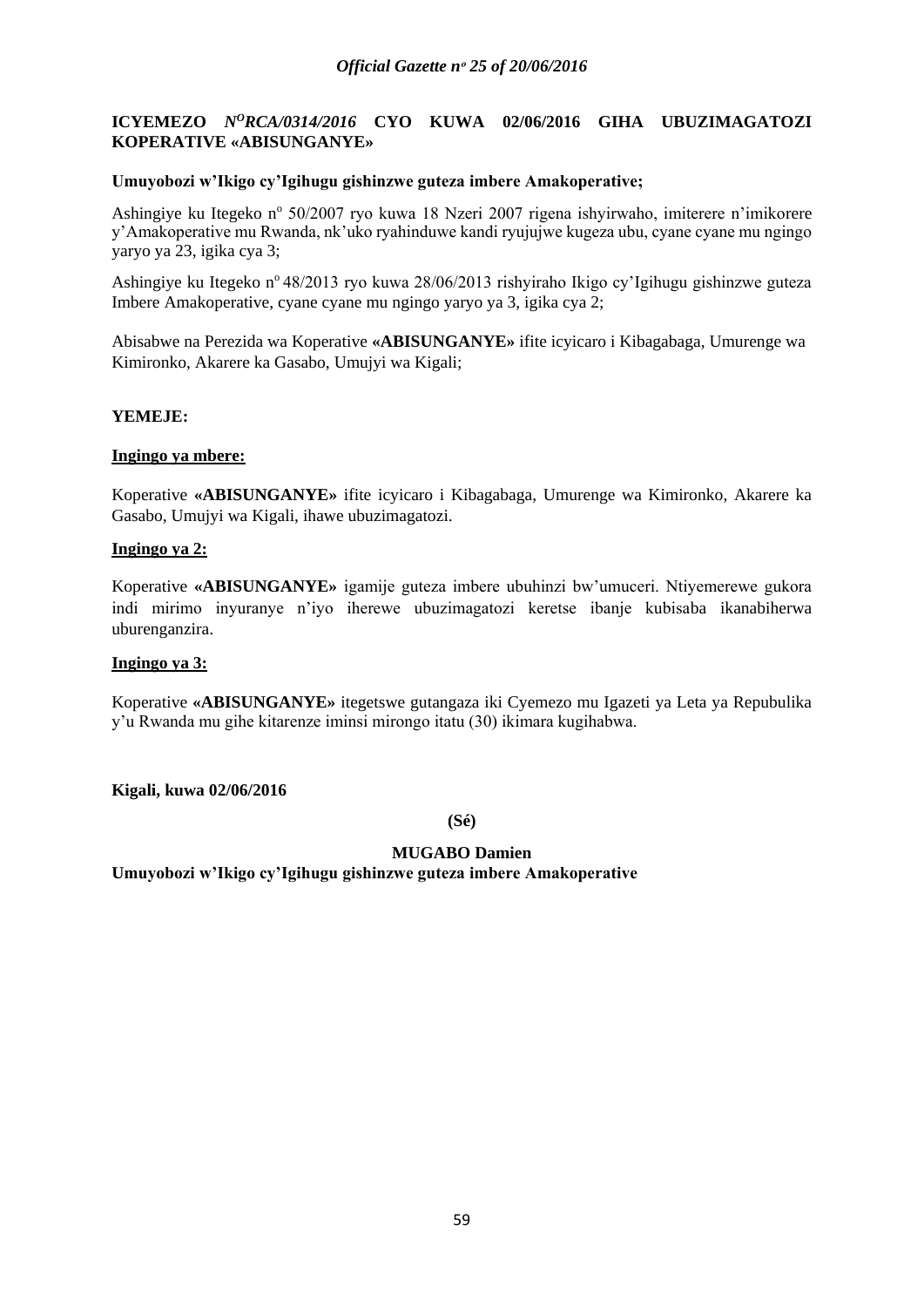# **ICYEMEZO** *NºRCA/0334/2016* CYO KUWA 14/06/2016 GIHA UBUZIMAGATOZI «NASHO **IRRIGATION COOPERATIVE»**

## **Umuyobozi w'Ikigo cy'Igihugu gishinzwe guteza imbere Amakoperative;**

Ashingiye ku Itegeko nº 50/2007 ryo kuwa 18 Nzeri 2007 rigena ishyirwaho, imiterere n'imikorere y'Amakoperative mu Rwanda, nk'uko ryahinduwe kandi ryujujwe kugeza ubu, cyane cyane mu ngingo yaryo ya 23, igika cya 3;

Ashingiye ku Itegeko n° 48/2013 ryo kuwa 28/06/2013 rishyiraho Ikigo cy'Igihugu gishinzwe guteza Imbere Amakoperative, cyane cyane mu ngingo yaryo ya 3, igika cya 2;

Abisabwe na Perezida wa **«NASHO IRRIGATION COOPERATIVE»** ifite icyicaro i Cyambwe, Umurenge wa Nasho, Akarere ka Kirehe, Intara y'Iburasirazuba;

## **YEMEJE:**

## **Ingingo ya mbere:**

**«NASHO IRRIGATION COOPERATIVE»** ifite icyicaro i Cyambwe, Umurenge wa Nasho, Akarere ka Kirehe, Intara y'Iburasirazuba, ihawe ubuzimagatozi.

### **Ingingo ya 2:**

**«NASHO IRRIGATION COOPERATIVE»** igamije guteza imbere ubuhinzi bw'ibigori, soya, ibishyimbo n'imboga. Ntiyemerewe gukora indi mirimo inyuranye n'iyo iherewe ubuzimagatozi keretse ibanje kubisaba ikanabiherwa uburenganzira.

### **Ingingo ya 3:**

**«NASHO IRRIGATION COOPERATIVE»** itegetswe gutangaza iki Cyemezo mu Igazeti ya Leta ya Repubulika y'u Rwanda mu gihe kitarenze iminsi mirongo itatu (30) ikimara kugihabwa.

**Kigali, kuwa 14/06/2016**

**(Sé)**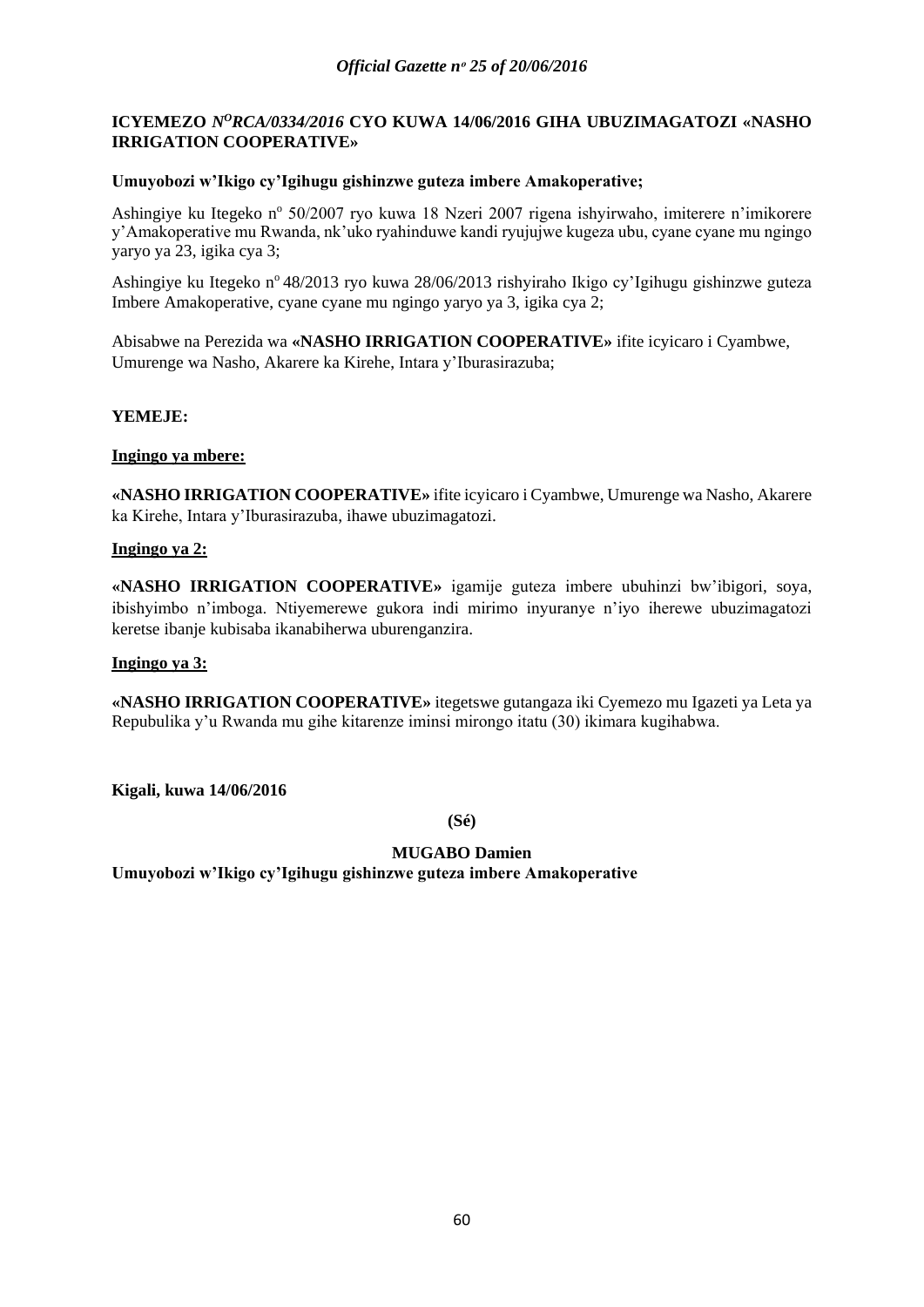## **ICYEMEZO** *N<sup>O</sup>RCA/0242/2016* CYO KUWA 25/04/2016 GIHA UBUZIMAGATOZI **KOPERATIVE«GIRUBUKI MUSAMBIRA»**

### **Umuyobozi w'Ikigo cy'Igihugu gishinzwe guteza imbere Amakoperative;**

Ashingiye ku Itegeko nº 50/2007 ryo kuwa 18 Nzeri 2007 rigena ishyirwaho, imiterere n'imikorere y'Amakoperative mu Rwanda, nk'uko ryahinduwe kandi ryujujwe kugeza ubu, cyane cyane mu ngingo yaryo ya 23, igika cya 3;

Ashingiye ku Itegeko n° 48/2013 ryo kuwa 28/06/2013 rishyiraho Ikigo cy'Igihugu gishinzwe guteza Imbere Amakoperative, cyane cyane mu ngingo yaryo ya 3, igika cya 2;

Abisabwe na Perezida wa Koperative **«GIRUBUKI MUSAMBIRA»** ifite icyicaro i Rubanga, Umurenge wa Musambira, Akarere ka Kamonyi, Intara y'Amajyepfo;

### **YEMEJE:**

#### **Ingingo ya mbere:**

Koperative **«GIRUBUKI MUSAMBIRA»** ifite icyicaro i Rubanga, Umurenge wa Musambira, Akarere ka Kamonyi, Intara y'Amajyepfo, ihawe ubuzimagatozi.

### **Ingingo ya 2:**

Koperative **«GIRUBUKI MUSAMBIRA»** igamije guteza imbere ubworozi bw'inzuki. Ntiyemerewe gukora indi mirimo inyuranye n'iyo iherewe ubuzimagatozi keretse ibanje kubisaba ikanabiherwa uburenganzira.

#### **Ingingo ya 3:**

Koperative **«GIRUBUKI MUSAMBIRA»** itegetswe gutangaza iki Cyemezo mu Igazeti ya Leta ya Repubulika y'u Rwanda mu gihe kitarenze iminsi mirongo itatu (30) ikimara kugihabwa.

**Kigali, kuwa 25/04/2016**

**(Sé)**

### **MUGABO Damien**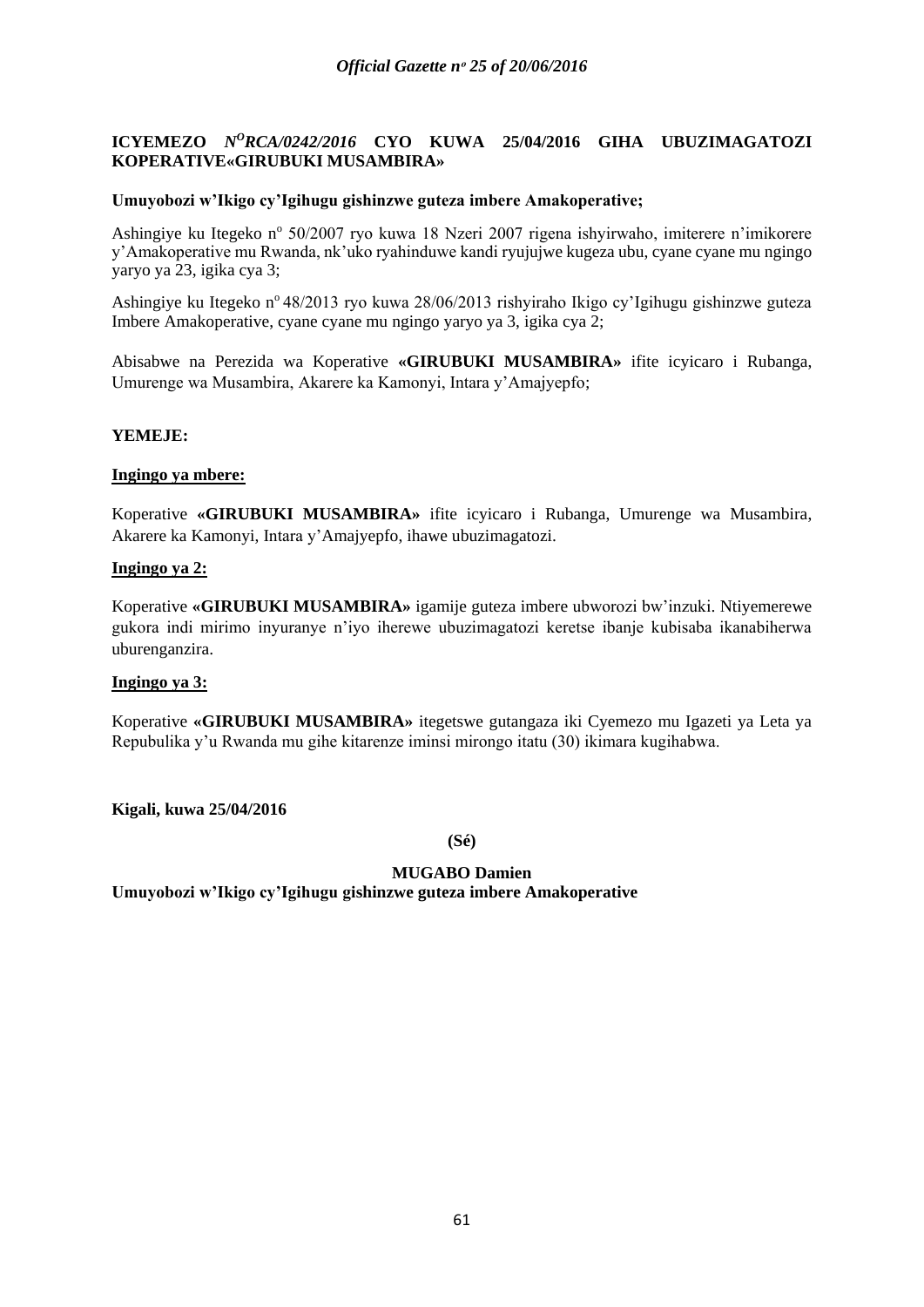# **ICYEMEZO** *N<sup>O</sup>RCA/0307/2016* CYO KUWA 30/05/2016 GIHA UBUZIMAGATOZI **«SUGARCANE FARMERS COOPERATIVE OF MUGINA» (SUFACOMU)**

## **Umuyobozi w'Ikigo cy'Igihugu gishinzwe guteza imbere Amakoperative;**

Ashingiye ku Itegeko nº 50/2007 ryo kuwa 18 Nzeri 2007 rigena ishyirwaho, imiterere n'imikorere y'Amakoperative mu Rwanda, nk'uko ryahinduwe kandi ryujujwe kugeza ubu, cyane cyane mu ngingo yaryo ya 23, igika cya 3;

Ashingiye ku Itegeko n° 48/2013 ryo kuwa 28/06/2013 rishyiraho Ikigo cy'Igihugu gishinzwe guteza Imbere Amakoperative, cyane cyane mu ngingo yaryo ya 3, igika cya 2;

Abisabwe na Perezida wa Koperative **«SUFACOMU»** ifite icyicaro i Nteko, Umurenge wa Mugina, Akarere ka Kamonyi, Intara y'Amajyepfo;

## **YEMEJE:**

## **Ingingo ya mbere:**

Koperative **«SUFACOMU»** ifite icyicaro i Nteko, Umurenge wa Mugina, Akarere ka Kamonyi, Intara y'Amajyepfo, ihawe ubuzimagatozi.

## **Ingingo ya 2:**

Koperative **«SUFACOMU»** igamije guteza imbere ubuhinzi bw'ibisheke. Ntiyemerewe gukora indi mirimo inyuranye n'iyo iherewe ubuzimagatozi keretse ibanje kubisaba ikanabiherwa uburenganzira.

## **Ingingo ya 3:**

Koperative **«SUFACOMU»** itegetswe gutangaza iki Cyemezo mu Igazeti ya Leta ya Repubulika y'u Rwanda mu gihe kitarenze iminsi mirongo itatu (30) ikimara kugihabwa.

**Kigali, kuwa 30/05/2016**

**(Sé)**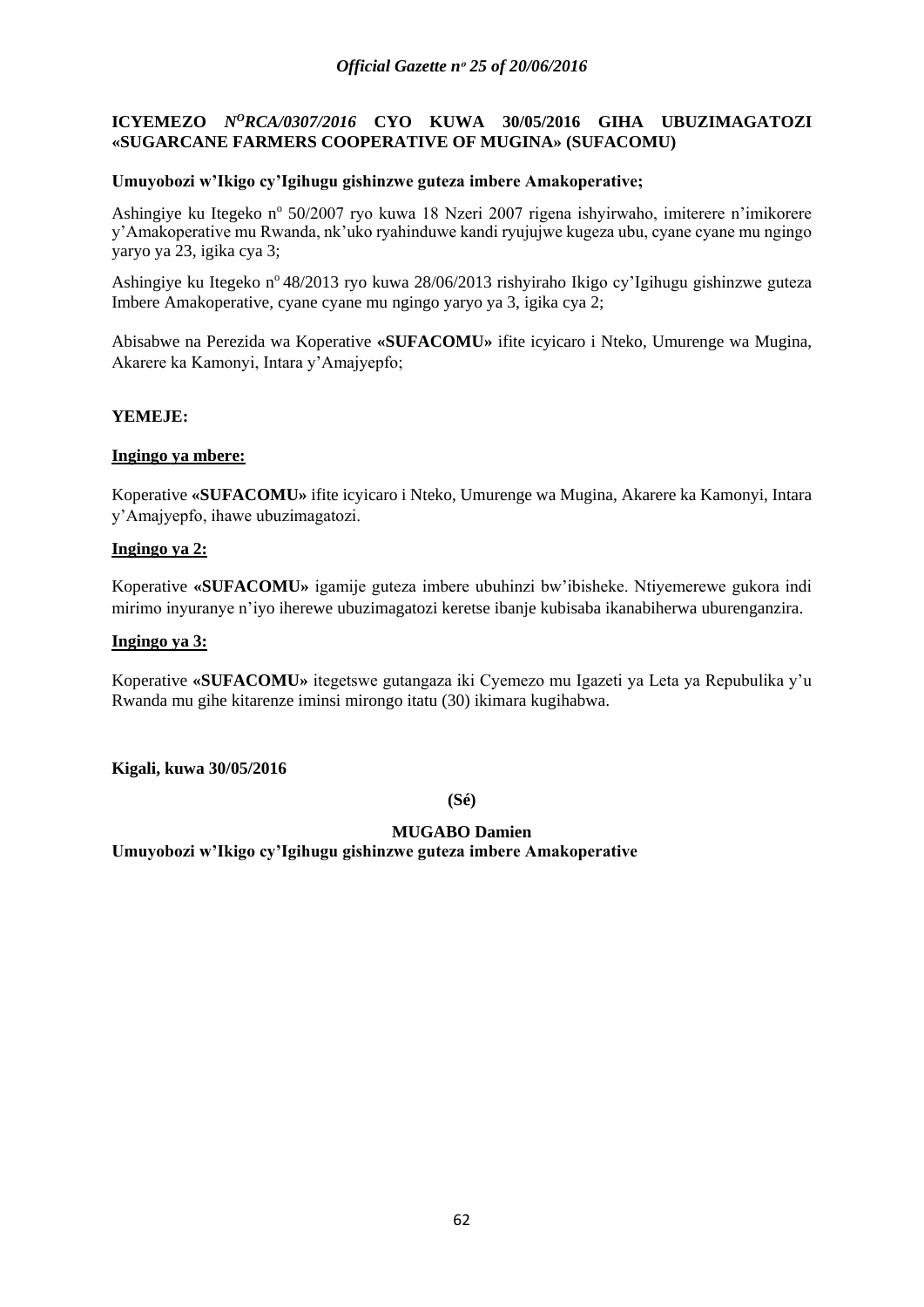# **ICYEMEZO** *N<sup>O</sup>RCA/0306/2016* CYO KUWA 30/05/2016 GIHA UBUZIMAGATOZI **«SUGARCANE FARMERS COOPERATIVE OF RUGARIKA» (SUFACORU)**

## **Umuyobozi w'Ikigo cy'Igihugu gishinzwe guteza imbere Amakoperative;**

Ashingiye ku Itegeko nº 50/2007 ryo kuwa 18 Nzeri 2007 rigena ishyirwaho, imiterere n'imikorere y'Amakoperative mu Rwanda, nk'uko ryahinduwe kandi ryujujwe kugeza ubu, cyane cyane mu ngingo yaryo ya 23, igika cya 3;

Ashingiye ku Itegeko n° 48/2013 ryo kuwa 28/06/2013 rishyiraho Ikigo cy'Igihugu gishinzwe guteza Imbere Amakoperative, cyane cyane mu ngingo yaryo ya 3, igika cya 2;

Abisabwe na Perezida wa Koperative **«SUFACORU»** ifite icyicaro i Nyarubuye, Umurenge wa Rugarika, Akarere ka Kamonyi, Intara y'Amajyepfo;

## **YEMEJE:**

## **Ingingo ya mbere:**

Koperative **«SUFACORU»** ifite icyicaro i Nyarubuye, Umurenge wa Rugarika, Akarere ka Kamonyi, Intara y'Amajyepfo, ihawe ubuzimagatozi.

## **Ingingo ya 2:**

Koperative **«SUFACORU»** igamije guteza imbere ubuhinzi bw'ibisheke. Ntiyemerewe gukora indi mirimo inyuranye n'iyo iherewe ubuzimagatozi keretse ibanje kubisaba ikanabiherwa uburenganzira.

## **Ingingo ya 3:**

Koperative **«SUFACORU»** itegetswe gutangaza iki Cyemezo mu Igazeti ya Leta ya Repubulika y'u Rwanda mu gihe kitarenze iminsi mirongo itatu (30) ikimara kugihabwa.

**Kigali, kuwa 30/05/2016**

**(Sé)**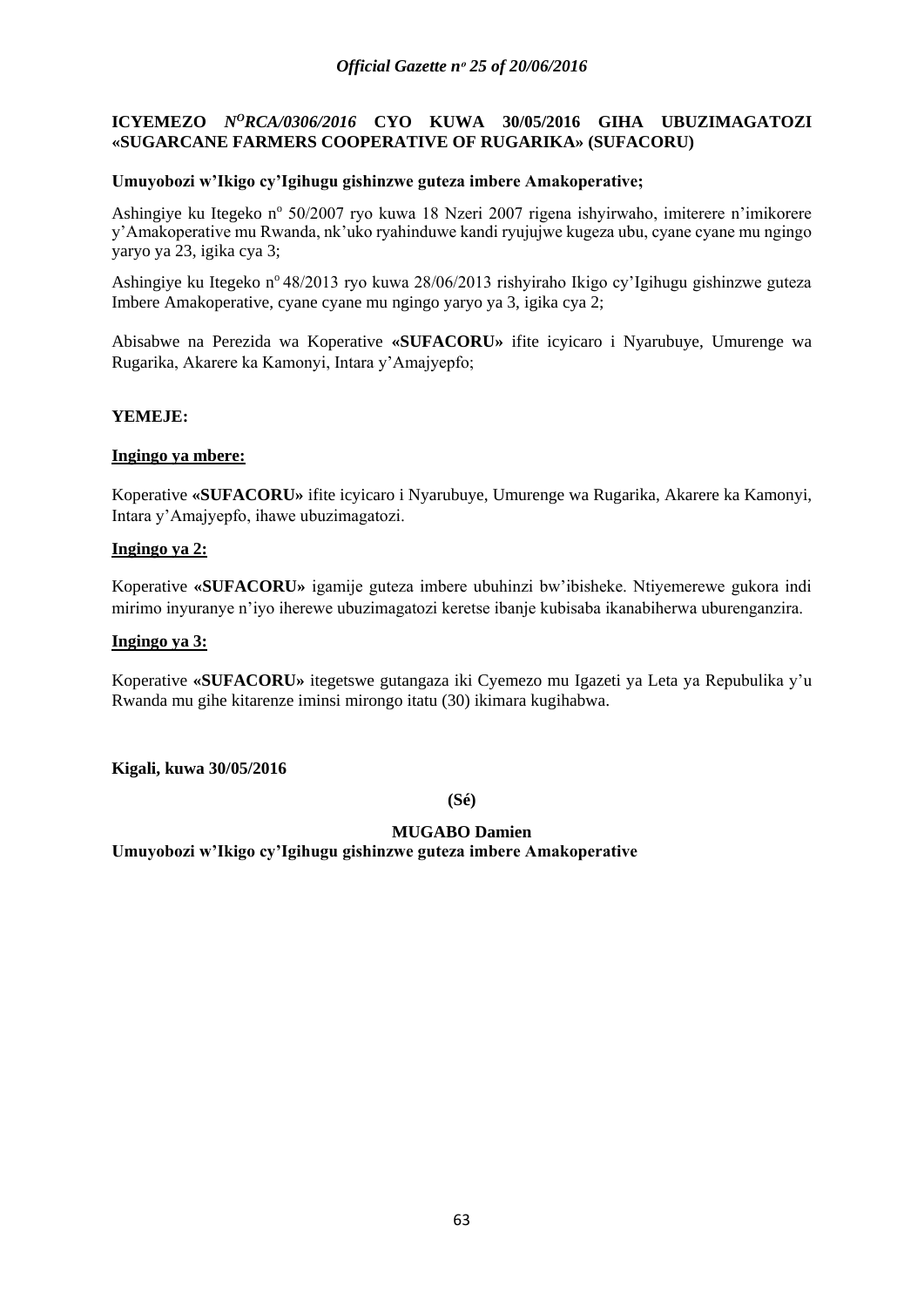# **ICYEMEZO** *N<sup>O</sup>RCA/0226/2016* CYO KUWA 11/04/2016 GIHA UBUZIMAGATOZI **KOPERATIVE« DUKOREREHEZA RUHOMBO»**

## **Umuyobozi w'Ikigo cy'Igihugu gishinzwe guteza imbere Amakoperative;**

Ashingiye ku Itegeko nº 50/2007 ryo kuwa 18 Nzeri 2007 rigena ishyirwaho, imiterere n'imikorere y'Amakoperative mu Rwanda, nk'uko ryahinduwe kandi ryujujwe kugeza ubu, cyane cyane mu ngingo yaryo ya 23, igika cya 3;

Ashingiye ku Itegeko n° 48/2013 ryo kuwa 28/06/2013 rishyiraho Ikigo cy'Igihugu gishinzwe guteza Imbere Amakoperative, cyane cyane mu ngingo yaryo ya 3, igika cya 2;

Abisabwe na Perezida wa Koperative **«DUKOREREHEZA RUHOMBO»** ifite icyicaro i Musasa, Umurenge wa Gitovu, Akarere ka Burera, Intara y'Amajyaruguru;

## **YEMEJE:**

## **Ingingo ya mbere:**

Koperative **«DUKOREREHEZA RUHOMBO»** ifite icyicaro i Musasa, Umurenge wa Gitovu, Akarere ka Burera, Intara y'Amajyaruguru, ihawe ubuzimagatozi.

## **Ingingo ya 2:**

Koperative **«DUKOREREHEZA RUHOMBO»** igamije gutanga serivisi zijyanye no gukora isuku mu Kigo Nderabuzima cya Ruhombo. Ntiyemerewe gukora indi mirimo inyuranye n'iyo iherewe ubuzimagatozi keretse ibanje kubisaba ikanabiherwa uburenganzira.

### **Ingingo ya 3:**

Koperative **«DUKOREREHEZA RUHOMBO»** itegetswe gutangaza iki Cyemezo mu Igazeti ya Leta ya Repubulika y'u Rwanda mu gihe kitarenze iminsi mirongo itatu (30) ikimara kugihabwa.

**Kigali, kuwa 11/04/2016**

**(Sé)**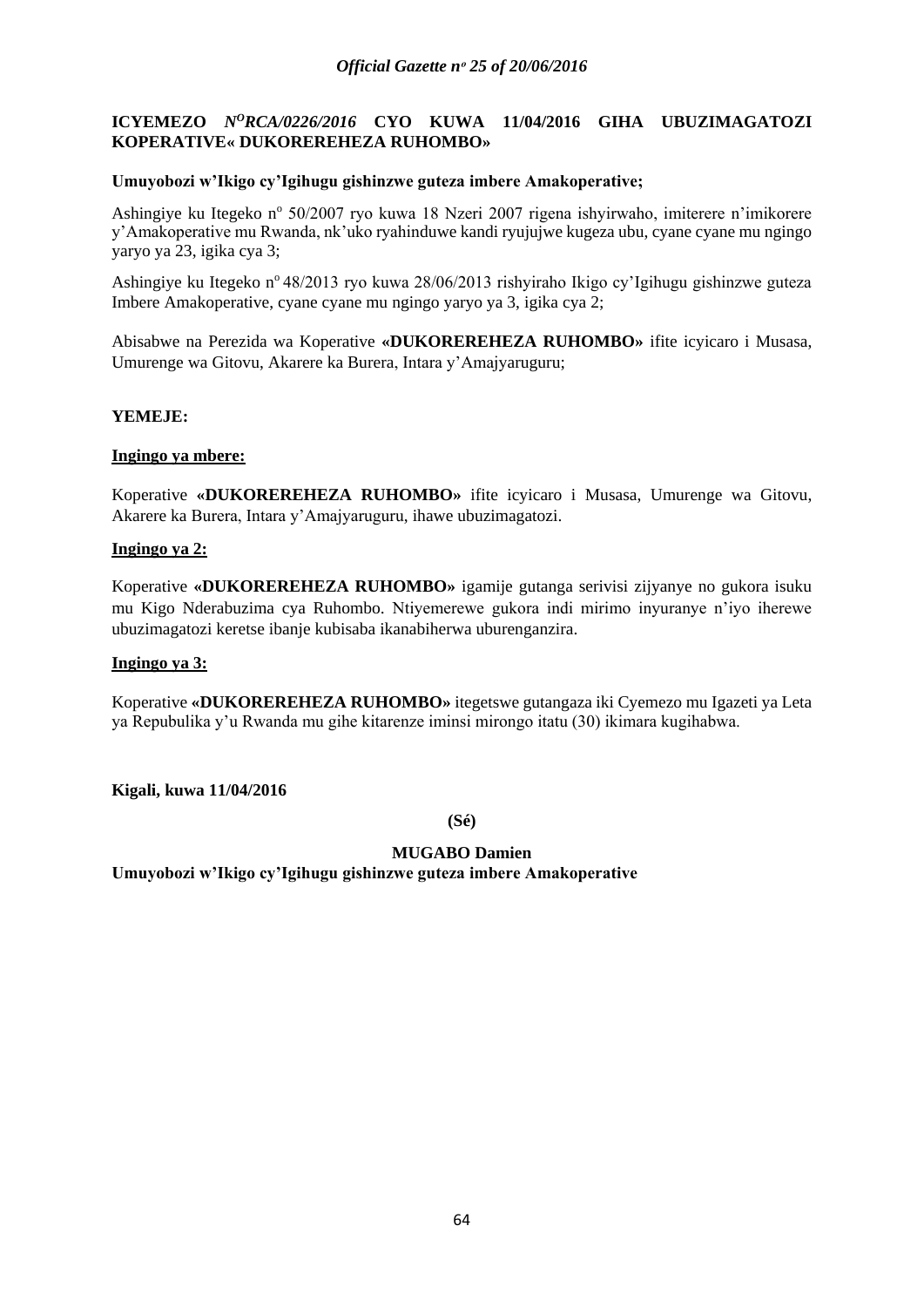### **ICYEMEZO** *N<sup>O</sup>RCA/0115/2016* CYO KUWA 09/02/2016 GIHA UBUZIMAGATOZI **KOPERATIVE «DUHINGE IBIRAYI MIRINDI NA RWANYAKAYAGA» (KODIMIRWA)**

### **Umuyobozi w'Ikigo cy'Igihugu gishinzwe guteza imbere Amakoperative;**

Ashingiye ku Itegeko nº 50/2007 ryo kuwa 18 Nzeri 2007 rigena ishyirwaho, imiterere n'imikorere y'Amakoperative mu Rwanda, nk'uko ryahinduwe kandi ryujujwe kugeza ubu, cyane cyane mu ngingo yaryo ya 23, igika cya 3;

Ashingiye ku Itegeko n° 48/2013 ryo kuwa 28/06/2013 rishyiraho Ikigo cy'Igihugu gishinzwe guteza Imbere Amakoperative, cyane cyane mu ngingo yaryo ya 3, igika cya 2;

Abisabwe na Perezida wa Koperative **«KODIMIRWA»** ifite icyicaro i Mirindi, Umurenge wa Mudende, Akarere ka Rubavu, Intara y'Iburengerazuba;

### **YEMEJE:**

#### **Ingingo ya mbere:**

Koperative **«KODIMIRWA»** ifite icyicaro i Mirindi, Umurenge wa Mudende, Akarere ka Rubavu, Intara y'Iburengerazuba, ihawe ubuzimagatozi.

### **Ingingo ya 2:**

Koperative **«KODIMIRWA»** igamije guteza imbere ubuhinzi bw'ibirayi. Ntiyemerewe gukora indi mirimo inyuranye n'iyo iherewe ubuzimagatozi keretse ibanje kubisaba ikanabiherwa uburenganzira.

#### **Ingingo ya 3:**

Koperative **«KODIMIRWA»** itegetswe gutangaza iki Cyemezo mu Igazeti ya Leta ya Repubulika y'u Rwanda mu gihe kitarenze iminsi mirongo itatu (30) ikimara kugihabwa.

**Kigali, kuwa 09/02/2016**

**(Sé)**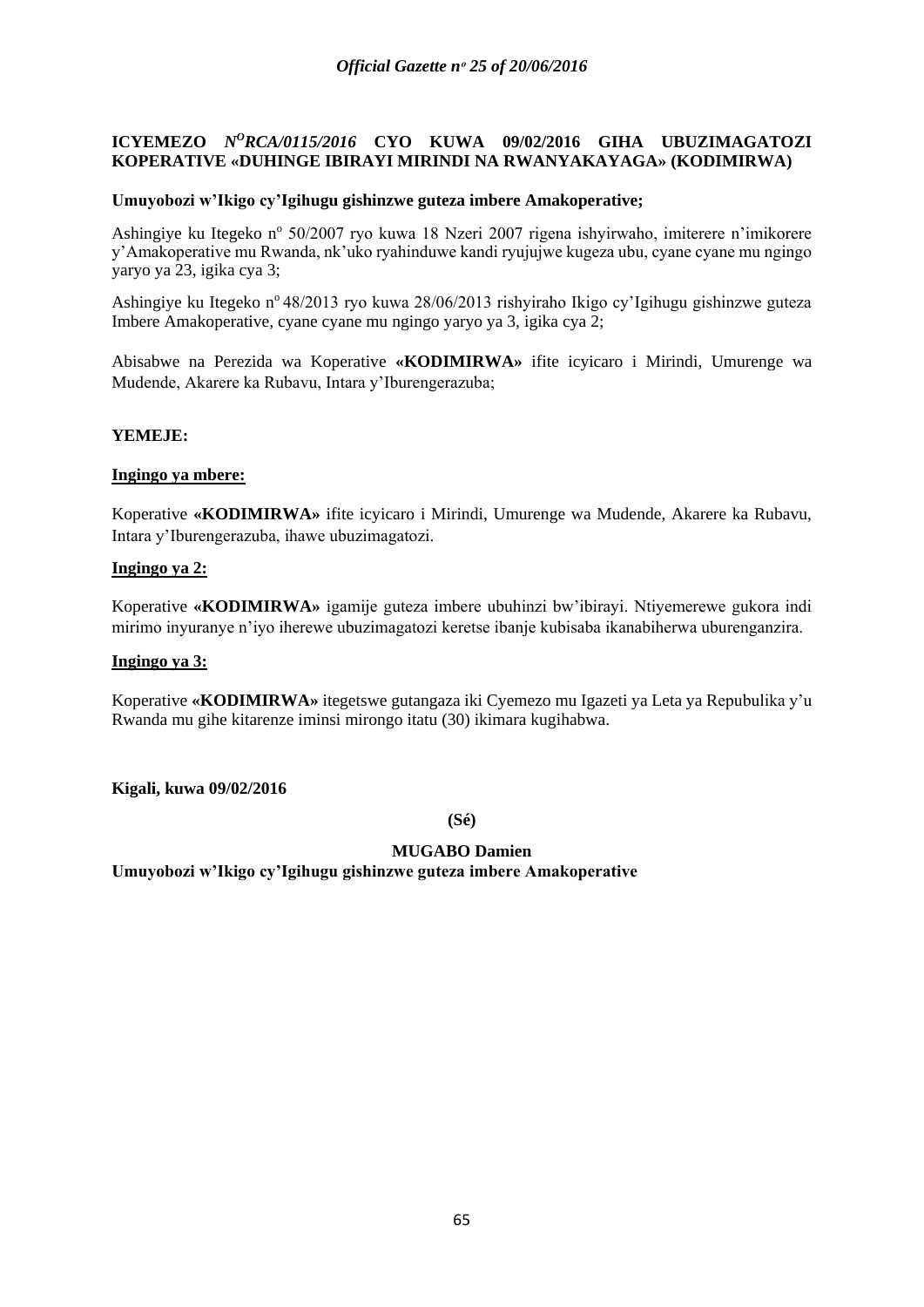# **ICYEMEZO** *N<sup>O</sup>RCA/016/2016* CYO KUWA 14/01/2016 GIHA UBUZIMAGATOZI **KOPERATIVE «KIZWA N'ISUKA KANYUNDO» (KOKIKA)**

## **Umuyobozi w'Ikigo cy'Igihugu gishinzwe guteza imbere Amakoperative;**

Ashingiye ku Itegeko nº 50/2007 ryo kuwa 18 Nzeri 2007 rigena ishyirwaho, imiterere n'imikorere y'Amakoperative mu Rwanda, nk'uko ryahinduwe kandi ryujujwe kugeza ubu, cyane cyane mu ngingo yaryo ya 23, igika cya 3;

Ashingiye ku Itegeko n° 48/2013 ryo kuwa 28/06/2013 rishyiraho Ikigo cy'Igihugu gishinzwe guteza Imbere Amakoperative, cyane cyane mu ngingo yaryo ya 3, igika cya 2;

Abisabwe na Perezida wa Koperative **«KOKIKA»** ifite icyicaro i Kanyundo, Umurenge wa Mudende, Akarere ka Rubavu, Intara y'Iburengerazuba;

## **YEMEJE:**

## **Ingingo ya mbere:**

Koperative **«KOKIKA»** ifite icyicaro i Kanyundo, Umurenge wa Mudende, Akarere ka Rubavu, Intara y'Iburengerazuba, ihawe ubuzimagatozi.

## **Ingingo ya 2:**

Koperative **« KOKIKA »** igamije guteza imbere ubuhinzi bw'ibirayi. Ntiyemerewe gukora indi mirimo inyuranye n'iyo iherewe ubuzimagatozi keretse ibanje kubisaba ikanabiherwa uburenganzira.

## **Ingingo ya 3:**

Koperative **«KOKIKA»** itegetswe gutangaza iki Cyemezo mu Igazeti ya Leta ya Repubulika y'u Rwanda mu gihe kitarenze iminsi mirongo itatu (30) ikimara kugihabwa.

**Kigali, kuwa 14/01/2016**

**(Sé)**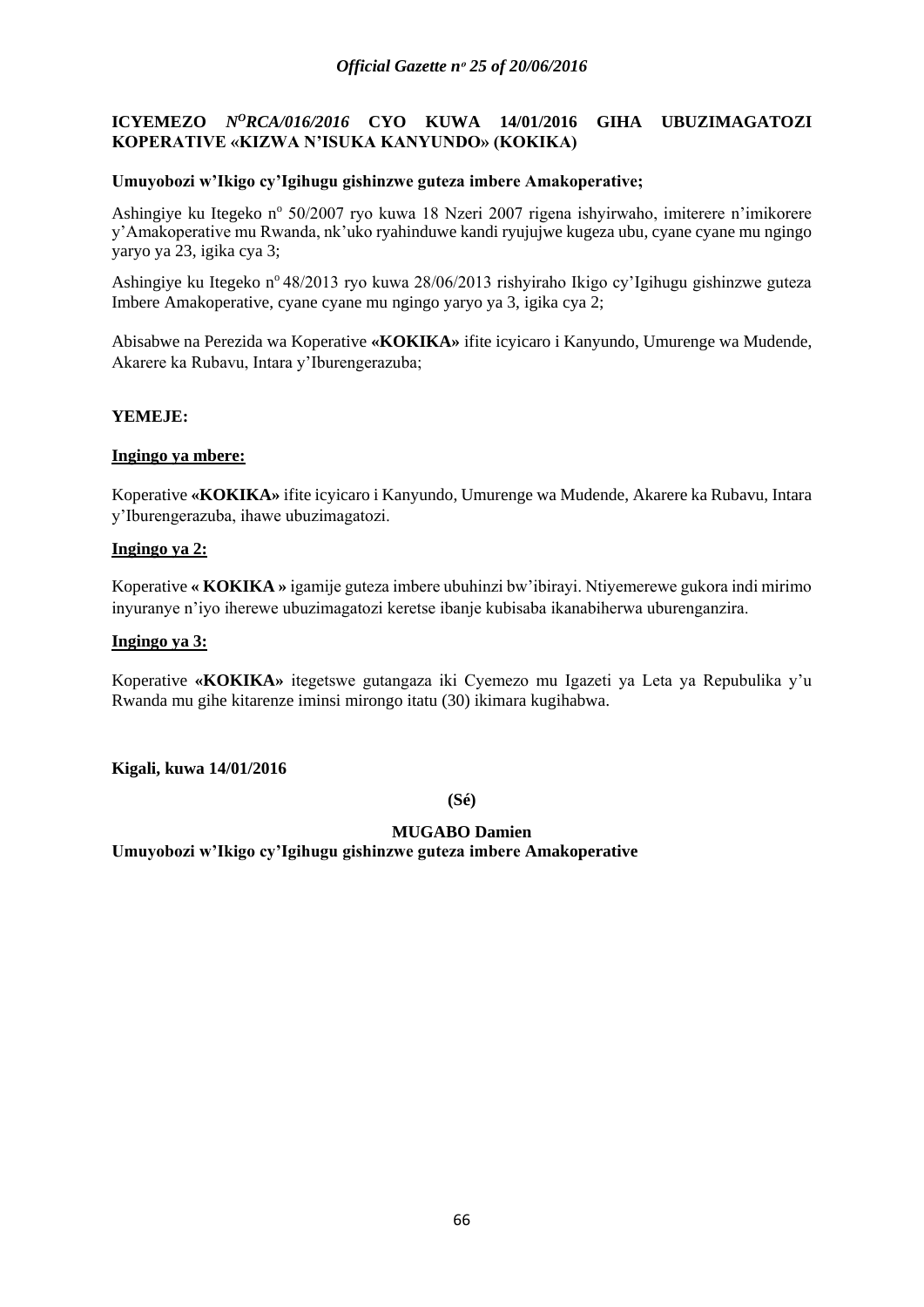# **ICYEMEZO** *NºRCA/0364/2012* CYO KUWA 12/06/2012 GIHA UBUZIMAGATOZI **«KOPERATIVE Y'UBUHINZI BW'IMBOGA GASHORA» (KOPUBIGA)**

## **Umuyobozi w'Ikigo cy'Igihugu gishinzwe guteza imbere Amakoperative;**

Ashingiye ku Itegeko nº 50/2007 ryo kuwa 18 Nzeri 2007 rigena ishyirwaho, imiterere n'imikorere y'Amakoperative mu Rwanda, nk'uko ryahinduwe kandi ryujujwe kugeza ubu, cyane cyane mu ngingo yaryo ya 23, igika cya 3;

Ashingiye ku Itegeko n<sup>o</sup> 16/2008 ryo kuwa 11/06/2008 rishyiraho Ikigo cy'Igihugu gishinzwe guteza Imbere Amakoperative, cyane cyane mu ngingo yaryo ya 3, igika cya 2;

Abisabwe na Perezidante wa Koperative **«KOPUBIGA»** ifite icyicaro i Mwendo, Umurenge wa Gashora, Akarere ka Bugesera, Intara y'Iburasirazuba;

## **YEMEJE:**

## **Ingingo ya mbere:**

Koperative **«KOPUBIGA»** ifite icyicaro i Mwendo, Umurenge wa Gashora, Akarere ka Bugesera, Intara y'Iburasirazuba, ihawe ubuzimagatozi.

## **Ingingo ya 2:**

Koperative **«KOPUBIGA»** igamije guteza imbere ubuhinzi bw'imboga (inyanya na poivron) n'imbuto (water-merron). Ntiyemerewe gukora indi mirimo inyuranye n'iyo iherewe ubuzimagatozi keretse ibanje kubisaba ikanabiherwa uburenganzira.

### **Ingingo ya 3:**

Koperative **«KOPUBIGA»** itegetswe gutangaza iki Cyemezo mu Igazeti ya Leta ya Repubulika y'u Rwanda mu gihe kitarenze iminsi mirongo itatu (30) ikimara kugihabwa.

**Kigali, kuwa 12/06/2012**

**(Sé)**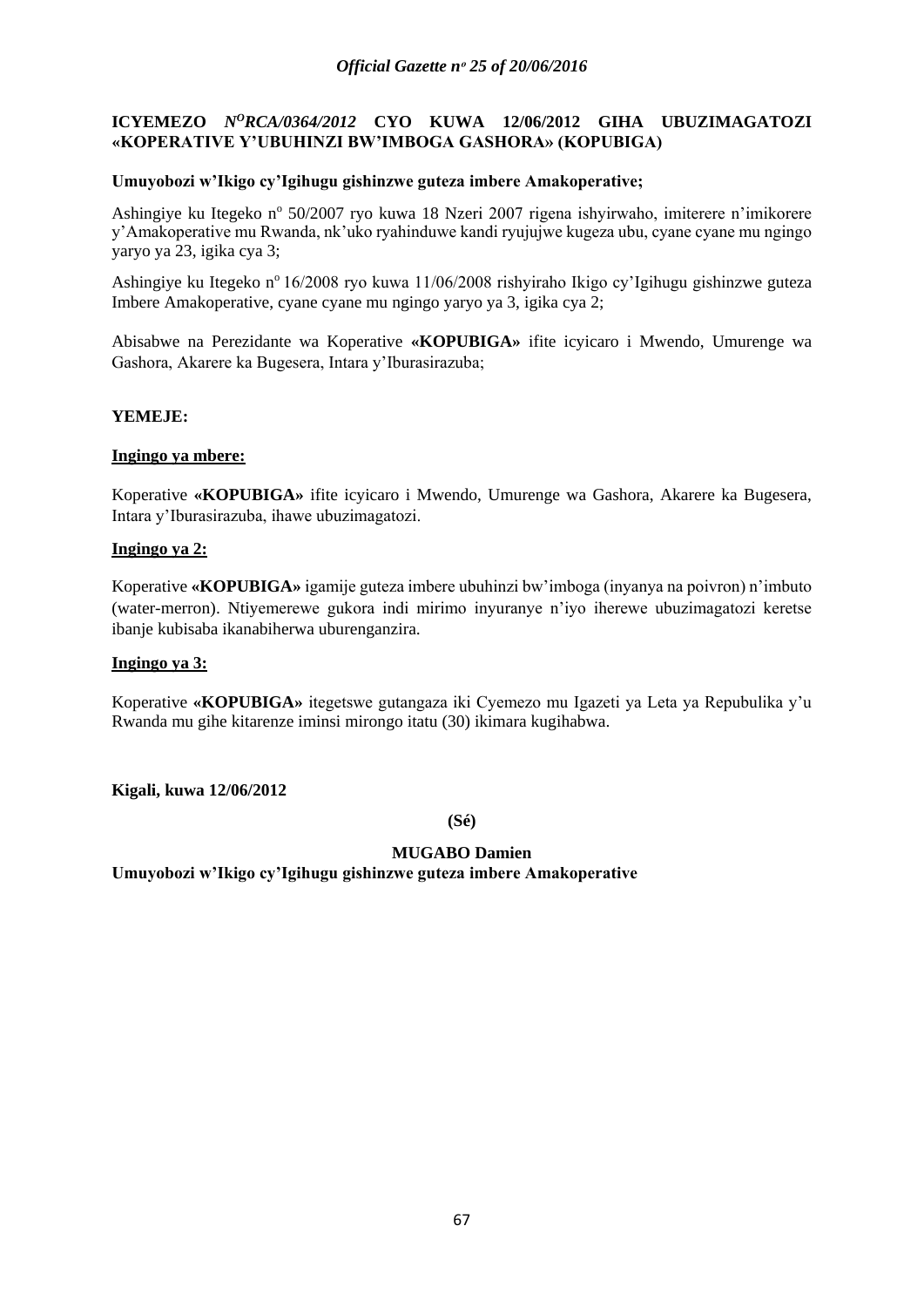# **ICYEMEZO** *N<sup>O</sup>RCA/0248/2016* CYO KUWA 26/04/2016 GIHA UBUZIMAGATOZI «GWIZA **MASAKA COOPERATIVE»**

## **Umuyobozi w'Ikigo cy'Igihugu gishinzwe guteza imbere Amakoperative;**

Ashingiye ku Itegeko nº 50/2007 ryo kuwa 18 Nzeri 2007 rigena ishyirwaho, imiterere n'imikorere y'Amakoperative mu Rwanda, nk'uko ryahinduwe kandi ryujujwe kugeza ubu, cyane cyane mu ngingo yaryo ya 23, igika cya 3;

Ashingiye ku Itegeko n<sup>o</sup> 48/2013 ryo kuwa 28/06/2013 rishyiraho Ikigo cy'Igihugu gishinzwe guteza Imbere Amakoperative, cyane cyane mu ngingo yaryo ya 3, igika cya 2;

Abisabwe na Perezida wa **« GWIZA MASAKA COOPERATIVE»** ifite icyicaro i Cyimo, Umurenge wa Masaka, Akarere ka Kicukiro, Umujyi wa Kigali;

## **YEMEJE:**

### **Ingingo ya mbere:**

**« GWIZA MASAKA COOPERATIVE»** ifite icyicaro I Cyimo, Umurenge wa Masaka, Akarere ka Kicukiro, Umujyi wa Kigali ihawe ubuzimagatozi.

### **Ingingo ya 2:**

**« GWIZA MASAKA COOPERATIVE»** igamije gutanga serivisi zijyanye no gukora isuku mu bigo no gutunganya ubusitani. Ntiyemerewe gukora indi mirimo inyuranye n'iyo iherewe ubuzimagatozi keretse ibanje kubisaba ikanabiherwa uburenganzira.

### **Ingingo ya 3:**

**«GWIZA MASAKA COOPERATIVE»** itegetswe gutangaza iki Cyemezo mu Igazeti ya Leta ya Repubulika y'u Rwanda mu gihe kitarenze iminsi mirongo itatu (30) ikimara kugihabwa.

**Kigali, kuwa 26/04/2016**

**(sé)**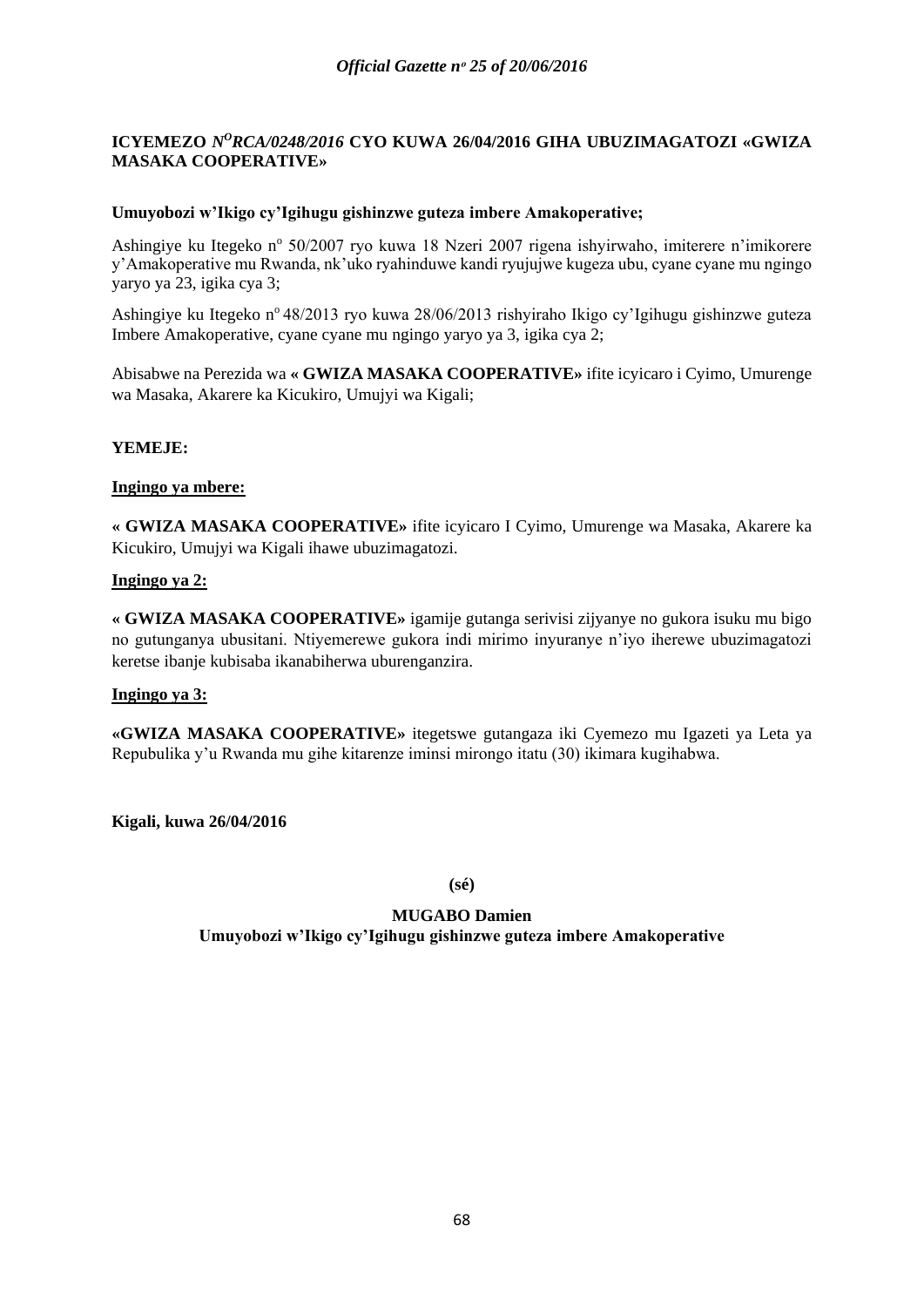# **ICYEMEZO N***<sup>O</sup>***RCA/0339/2016 CYO KUWA 15/06/2016 GIHA UBUZIMAGATOZI KOPERATIVE «TWITEGANYIRIZE EJO HAZAZA»**

## **Umuyobozi w'Ikigo cy'Igihugu gishinzwe guteza imbere Amakoperative;**

Ashingiye ku Itegeko n°50/2007 ryo kuwa 18 Nzeri 2007 rigena ishyirwaho, imiterere n'imikorere y'Amakoperative mu Rwanda, nk'uko ryahinduwe kandi ryujujwe kugeza ubu, cyane cyane mu ngingo yaryo ya 23, igika cya 3;

Ashingiye ku Itegeko n° 48/2013 ryo kuwa 28/06/2013 rishyiraho Ikigo cy'Igihugu gishinzwe guteza Imbere Amakoperative, cyane cyane mu ngingo yaryo ya 3, igika cya 2;

Abisabwe na Perezida wa Koperative **«TWITEGANYIRIZE EJO HAZAZA»** ifite icyicaro i Musha, Umurenge wa Musha, Akarere ka Rwamagana, Intara y'Iburasirazuba;

## **YEMEJE:**

### **Ingingo ya mbere:**

Koperative **«TWITEGANYIRIZE EJO HAZAZA»** ifite icyicaro i Musha, Umurenge wa Musha, Akarere ka Rwamagana, Intara y'Iburasirazuba, ihawe ubuzimagatozi.

## **Ingingo ya 2:**

Koperative **«TWITEGANYIRIZE EJO HAZAZA»** igamije guteza imbere ubworozi bw'amafi. Ntiyemerewe gukora indi mirimo inyuranye n'iyo iherewe ubuzimagatozi keretse ibanje kubisaba ikanabiherwa uburenganzira.

### **Ingingo ya 3:**

Koperative **«TWITEGANYIRIZE EJO HAZAZA»** itegetswe gutangaza iki Cyemezo mu Igazeti ya Leta ya Repubulika y'u Rwanda mu gihe kitarenze iminsi mirongo itatu (30) ikimara kugihabwa.

### **Kigali, kuwa 15/06/2016**

**(sé)**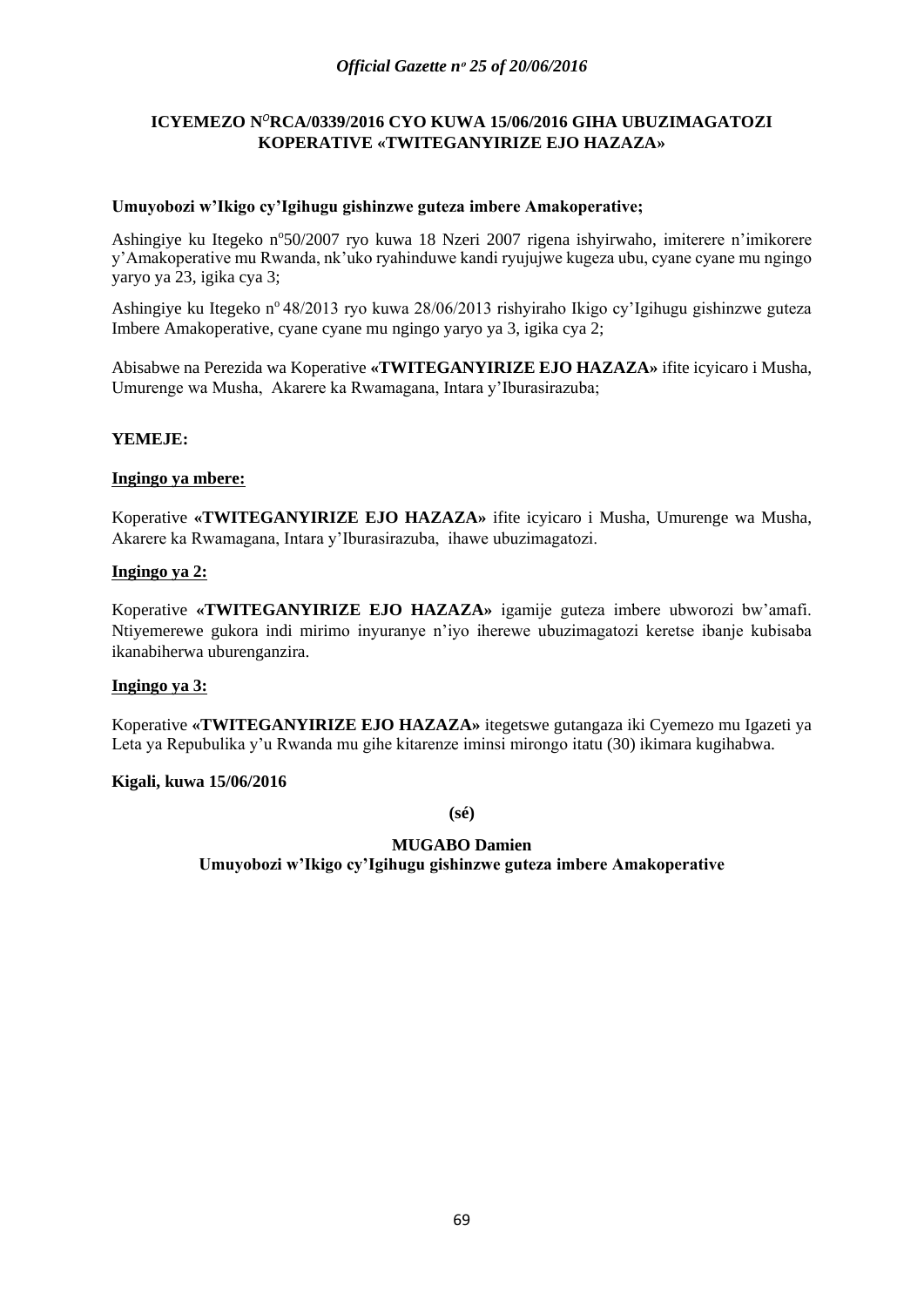### *Official Gazette nᵒ 25 of 20/06/2016*

## **ICYEMEZO** *N<sup>O</sup>RCA/0310/2016* CYO KUWA 31/05/2016 GIHA UBUZIMAGATOZI **KOPERATIVE «TURWANYUBUTAYU TUBUNGABUNGA IBIDUKIKIJE NYAMUGALI» (CO.T.T.I.NYA)**

### **Umuyobozi w'Ikigo cy'Igihugu gishinzwe guteza imbere Amakoperative;**

Ashingiye ku Itegeko n°50/2007 ryo kuwa 18 Nzeri 2007 rigena ishyirwaho, imiterere n'imikorere y'Amakoperative mu Rwanda, nk'uko ryahinduwe kandi ryujujwe kugeza ubu, cyane cyane mu ngingo yaryo ya 23, igika cya 3;

Ashingiye ku Itegeko n<sup>o</sup> 48/2013 ryo kuwa 28/06/2013 rishyiraho Ikigo cy'Igihugu gishinzwe guteza Imbere Amakoperative, cyane cyane mu ngingo yaryo ya 3, igika cya 2;

Abisabwe na Perezida wa Koperative **«CO.T.T.I.NYA»** ifite icyicaro i Kazizi, Umurenge wa Nyamugali, Akarere ka Kirehe, Intara y'Iburasirazuba;

### **YEMEJE:**

### **Ingingo ya mbere:**

Koperative **«CO.T.T.I.NYA»** ifite icyicaro i Kazizi, Umurenge wa Nyamugali, Akarere ka Kirehe, Intara y'Iburasirazuba, ihawe ubuzimagatozi.

## **Ingingo ya 2:**

Koperative **«CO.T.T.I.NYA »** igamije guteza imbere ubworozi bw'inzuki. Ntiyemerewe gukora indi mirimo inyuranye n'iyo iherewe ubuzimagatozi keretse ibanje kubisaba ikanabiherwa uburenganzira.

### **Ingingo ya 3:**

Koperative **«CO.T.T.I.NYA»** itegetswe gutangaza iki Cyemezo mu Igazeti ya Leta ya Repubulika y'u Rwanda mu gihe kitarenze iminsi mirongo itatu (30) ikimara kugihabwa.

**Kigali, kuwa 31/05/2016**

**(sé)**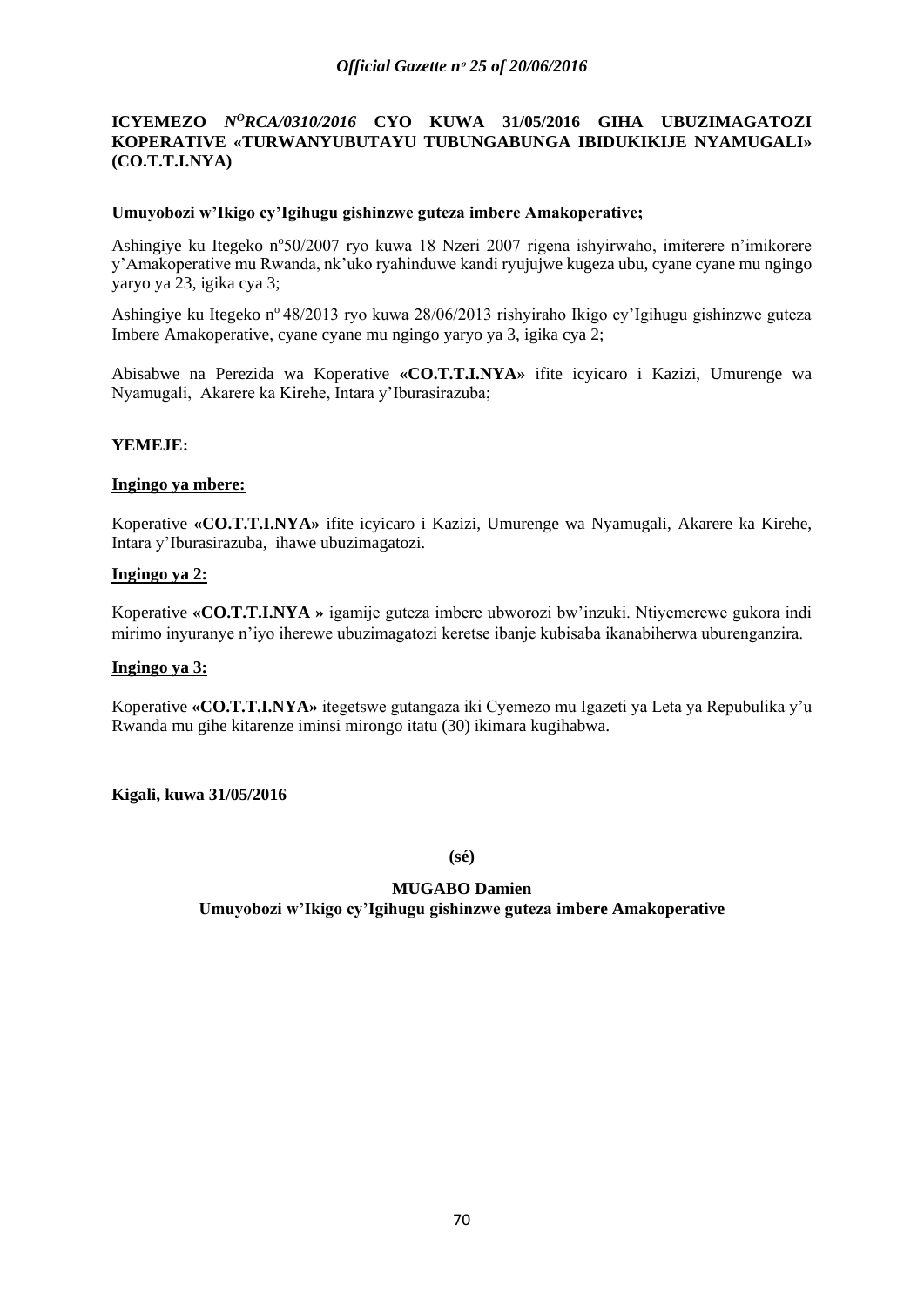# **ICYEMEZO** *N<sup>O</sup>RCA/0113/2016* CYO KUWA 09/02/2016 GIHA UBUZIMAGATOZI **KOPERATIVE «ICYIZERE CYA BIHUNGWE» (KOIBI)**

### **Umuyobozi w'Ikigo cy'Igihugu gishinzwe guteza imbere Amakoperative;**

Ashingiye ku Itegeko n°50/2007 ryo kuwa 18 Nzeri 2007 rigena ishyirwaho, imiterere n'imikorere y'Amakoperative mu Rwanda, nk'uko ryahinduwe kandi ryujujwe kugeza ubu, cyane cyane mu ngingo yaryo ya 23, igika cya 3;

Ashingiye ku Itegeko n° 48/2013 ryo kuwa 28/06/2013 rishyiraho Ikigo cy'Igihugu gishinzwe guteza Imbere Amakoperative, cyane cyane mu ngingo yaryo ya 3, igika cya 2;

Abisabwe na Perezida wa Koperative **« KOIBI»** ifite icyicaro i Bihungwe, Umurenge wa Mudende, Akarere ka Rubavu, Intara y'Iburengerazuba;

## **YEMEJE:**

### **Ingingo ya mbere:**

Koperative **«KOIBI»** ifite icyicaro i Bihungwe, Umurenge wa Mudende, Akarere ka Rubavu, Intara y'Iburengerazuba, ihawe ubuzimagatozi.

# **Ingingo ya 2:**

Koperative **« KOIBI »** igamije guteza imbere ubuhinzi bw'ibirayi. Ntiyemerewe gukora indi mirimo inyuranye n'iyo iherewe ubuzimagatozi keretse ibanje kubisaba ikanabiherwa uburenganzira.

### **Ingingo ya 3:**

Koperative **« KOIBI »** itegetswe gutangaza iki Cyemezo mu Igazeti ya Leta ya Repubulika y'u Rwanda mu gihe kitarenze iminsi mirongo itatu (30) ikimara kugihabwa.

### **Kigali, kuwa 09/02/2016**

**(sé)**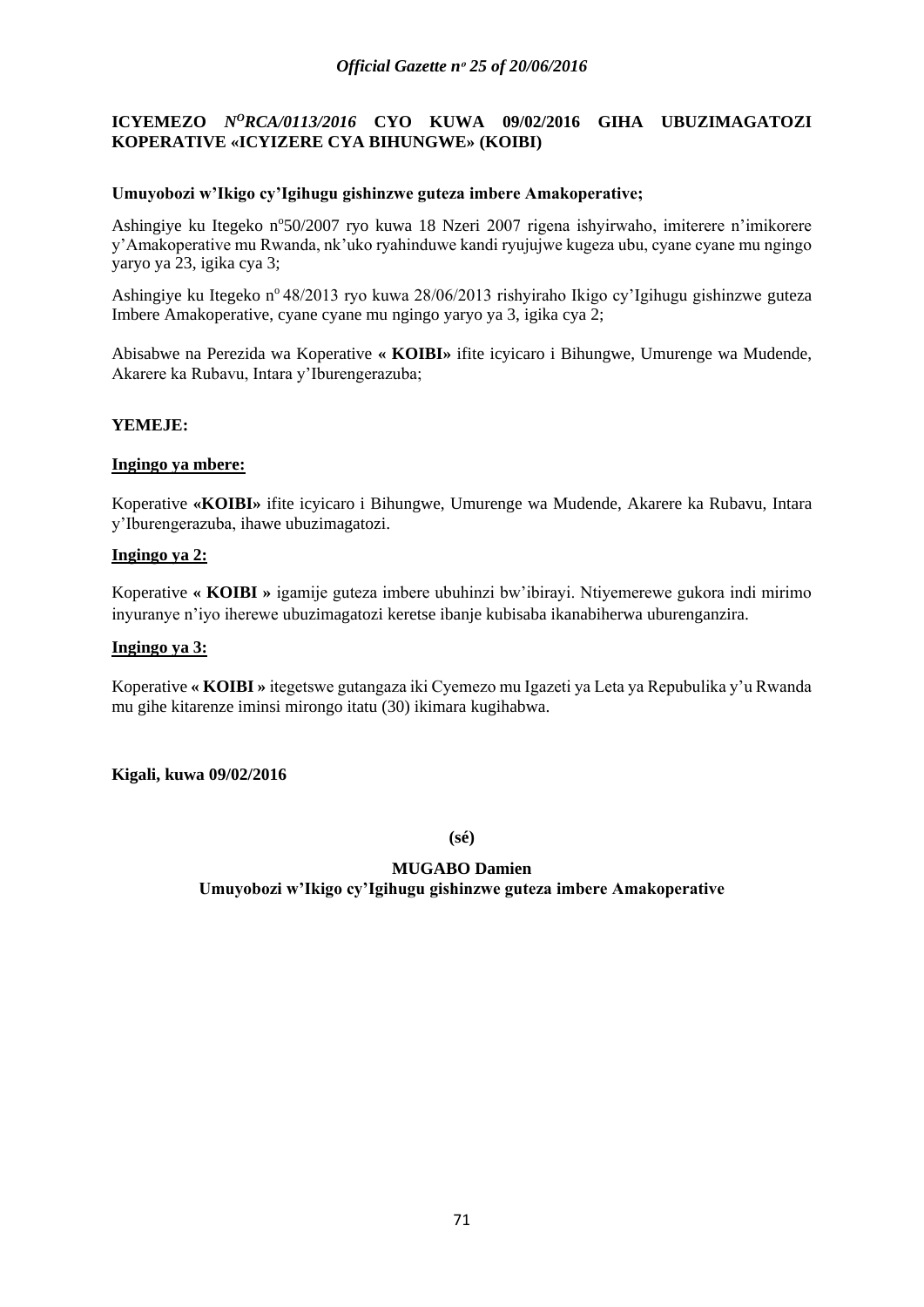### *Official Gazette nᵒ 25 of 20/06/2016*

## **ICYEMEZO** *N<sup>O</sup>RCA/0227/2016* CYO KUWA 11/04/2016 GIHA UBUZIMAGATOZI **KOPERATIVE «VUGURURA»**

### **Umuyobozi w'Ikigo cy'Igihugu gishinzwe guteza imbere Amakoperative;**

Ashingiye ku Itegeko n°50/2007 ryo kuwa 18 Nzeri 2007 rigena ishyirwaho, imiterere n'imikorere y'Amakoperative mu Rwanda, nk'uko ryahinduwe kandi ryujujwe kugeza ubu, cyane cyane mu ngingo yaryo ya 23, igika cya 3;

Ashingiye ku Itegeko n° 48/2013 ryo kuwa 28/06/2013 rishyiraho Ikigo cy'Igihugu gishinzwe guteza Imbere Amakoperative, cyane cyane mu ngingo yaryo ya 3, igika cya 2;

Abisabwe na Perezida wa Koperative **«VUGURURA»** ifite icyicaro i Kilibata, Umurenge wa Rugengabali, Akarere ka Burera, Intara y'Amajyaruguru;

#### **YEMEJE:**

#### **Ingingo ya mbere:**

Koperative **«VUGURURA»** ifite icyicaro i Kilibata, Umurenge wa Rugengabali, Akarere ka Burera, Intara y'Amajyaruguru, ihawe ubuzimagatozi.

## **Ingingo ya 2:**

Koperative **«VUGURURA»** igamije guteza imbere ubuhinzi bw'ibirayi. Ntiyemerewe gukora indi mirimo inyuranye n'iyo iherewe ubuzimagatozi keretse ibanje kubisaba ikanabiherwa uburenganzira.

#### **Ingingo ya 3:**

Koperative **«VUGURURA»** itegetswe gutangaza iki Cyemezo mu Igazeti ya Leta ya Repubulika y'u Rwanda mu gihe kitarenze iminsi mirongo itatu (30) ikimara kugihabwa.

#### **Kigali, kuwa 11/04/2016**

**(sé)**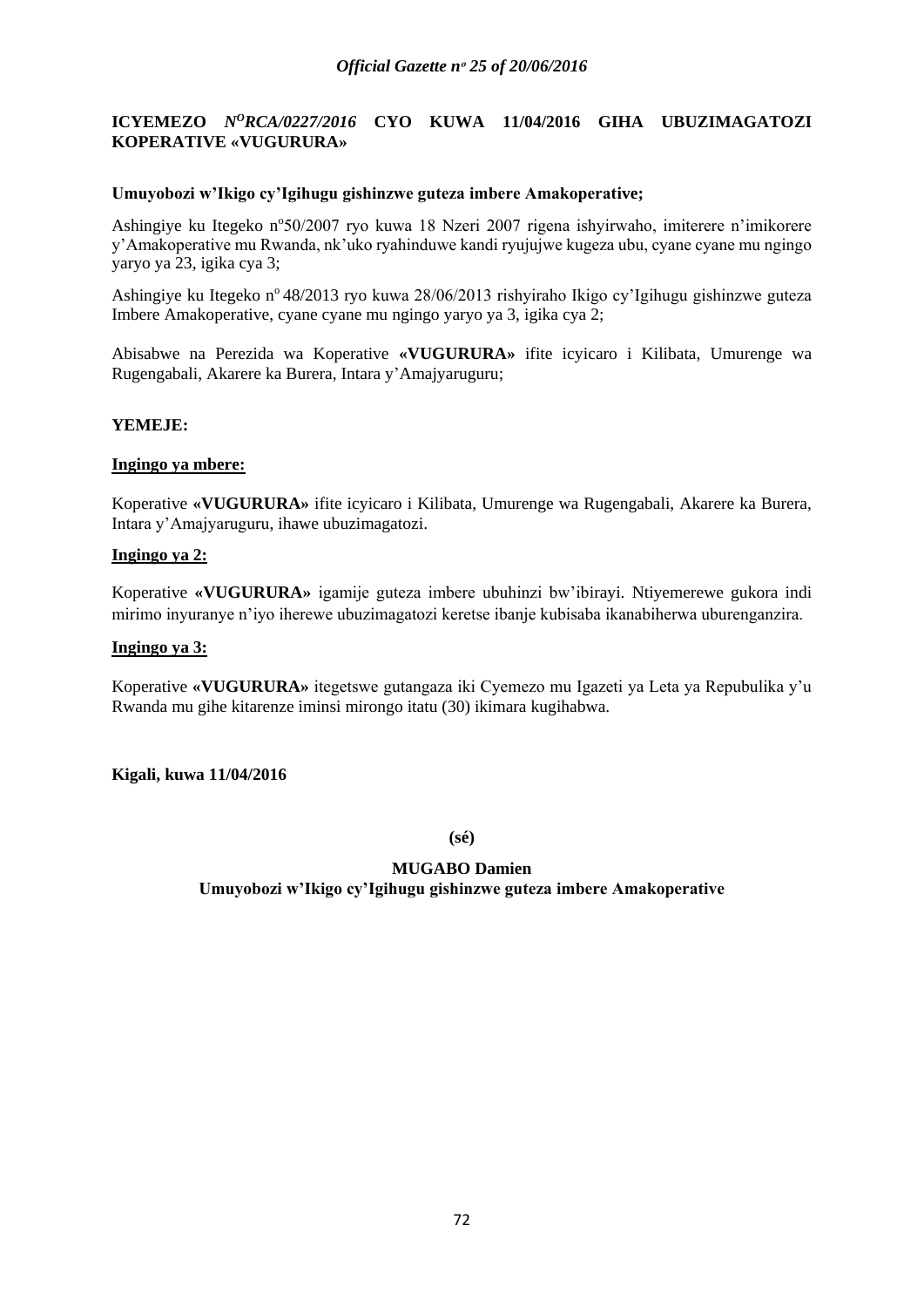# **ICYEMEZO** *N<sup>O</sup>RCA/0312/2016* CYO KUWA 02/06/2016 GIHA UBUZIMAGATOZI **«COOPERATIVE DE SAVONNERIE BUGARAMA» (COSABU)**

### **Umuyobozi w'Ikigo cy'Igihugu gishinzwe guteza imbere Amakoperative;**

Ashingiye ku Itegeko n°50/2007 ryo kuwa 18 Nzeri 2007 rigena ishyirwaho, imiterere n'imikorere y'Amakoperative mu Rwanda, nk'uko ryahinduwe kandi ryujujwe kugeza ubu, cyane cyane mu ngingo yaryo ya 23, igika cya 3;

Ashingiye ku Itegeko n<sup>o</sup> 48/2013 ryo kuwa 28/06/2013 rishyiraho Ikigo cy'Igihugu gishinzwe guteza Imbere Amakoperative, cyane cyane mu ngingo yaryo ya 3, igika cya 2;

Abisabwe na Perezida wa Koperative **«COSABU»** ifite icyicaro i Ryankana, Umurenge wa Bugarama, Akarere ka Rusizi, Intara y'Iburengerazuba;

### **YEMEJE:**

### **Ingingo ya mbere:**

Koperative **«COSABU»** ifite icyicaro i Ryankana, Umurenge wa Bugarama, Akarere ka Rusizi, Intara y'Iburengerazuba, ihawe ubuzimagatozi.

### **Ingingo ya 2:**

Koperative **«COSABU»** igamije guteza imbere imirimo ijyanye no gukora amasabune. Ntiyemerewe gukora indi mirimo inyuranye n'iyo iherewe ubuzimagatozi keretse ibanje kubisaba ikanabiherwa uburenganzira.

#### **Ingingo ya 3:**

Koperative **«COSABU»** itegetswe gutangaza iki Cyemezo mu Igazeti ya Leta ya Repubulika y'u Rwanda mu gihe kitarenze iminsi mirongo itatu (30) ikimara kugihabwa.

#### **Kigali, kuwa 02/06/2016**

**(sé)**

# **MUGABO Damien Umuyobozi w'Ikigo cy'Igihugu gishinzwe guteza imbere Amakoperative**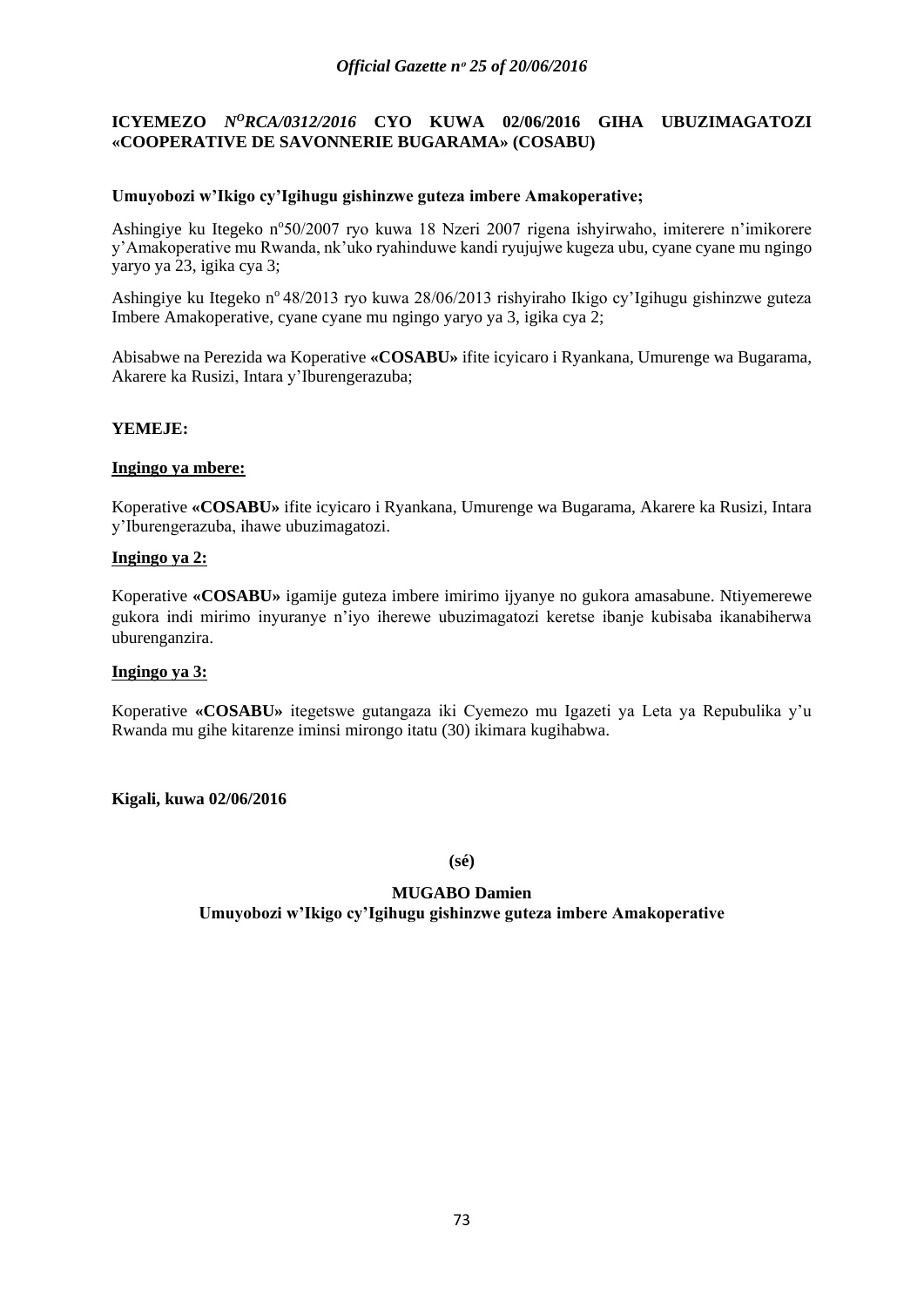### **INGINGO Z'INGENZI Z'URWANDIKO RWA AKINGENEYE ANDRE RUSABA GUHINDURA AMAZINA**

Uwitwa **AKINGENEYE André** ubarizwa mu Mudugudu wa Gisoro, Akagari ka Munanira, Umurenge wa Gishyita, Akarere ka Karongi, mu Ntara y'Iburengerazuba, yasabye kwemererwa guhindura amazina ye **AKINGENEYE André**, akitwa **SAIDI Swalehe Rajabu** mu irangamimerere ye.

Icyo yasabye ni ugusimbuza amazina ye **Akingeneye André** amazina **SAIDI SWALEHE RAJABU** bityo akitwa **SAID SWALEHE RAJABU** mu irangamimerere ye.

Impamvu atanga ni uko izina **AKINGENEYE** yumva ari izina ry'abakobwa bikamutera ipfunwe ryo kurivuga.

Indi mpamvu atanga ni uko yavuye mu idini rya gikirisitu akaba ubu ari umuyoboke w'idini rya isilamu aho yafashe amazina ajyanye n'ukwemera kwe;

Akaba asaba kwemererwa binyuze mu nzira zemewe n'amategeko guhindura amazina ye **AKINGENEYE André** akayasimbuza **SAIDI SWALEHE RAJABU**, bityo akitwa **SAIDI SWALEHE RAJABU** mu gitabo cy'irangamimerere kirimo inyandiko ye y'ivuka.

# **INGINGO Z'INGENZI Z'URWANDIKO RWA NDAYAMBAJE JOSEPH RUSABA GUHINDURA AMAZINA**

Uwitwa **NDAYAMBAJE Joseph** ukomoka mu Mudugudu wa Nyakariba, mu Kagari ka Nyamugari, Umurenge wa Gatsata, Akarere ka Gasabo mu Mujyi wa Kigali yasabye uburenganzira bwo guhindura izina rye ry'ingereka **Joseph** akarisimbuza izina **Ismael** bityo akitwa **NDAYAMBAJE Ismael** mu irangamimerere ye.

Impamvu atanga ni uko iryo zina yaryiswe n'ababyeyi be b'abakirisitu akiri muto ubu akaba yarinjiye mu idini rya Isilamu, akaba yarahawe irindi zina rijyanye n'imyemerere ye ya Kiyisilamu.

Akaba asaba kwemererwa binyuze mu nzira zemewe n'amategeko guhindura amazina ye **NDAYAMBAJE Joseph** akayasimbuza **NDAYAMBAJE Ismael** maze akitwa **NDAYAMBAJE Ismael** mu gitabo cy'irangamimerere kirimo inyandiko ye y'ivuka.

## **INGINGO Z'INGENZI Z'URWANDIKO RWA NTAMUGABUMWE BARTHÉLEMY RUSABA GUHINDURA AMAZINA**

Uwitwa **NTAMUGABUMWE Barthélemy** utuye mu Mudugudu wa Gatete, Akagari ka Gitare, Umurenge wa Base, Akarere ka Rulindo mu Ntara y'Amajyaruguru, yasabye kwemererwa guhindura izina rye bwite **NTAMUGABUMWE** akarisimbuza **RWEGO** bityo akitwa **RWEGO Barthélemy** mu irangamimerere ye.

Impamvu atanga ni uko izina **NTAMUGABUMWE** ari irigenurano rikaba rimutera ipfunwe, ku buryo agira isoni ryo kurivuga mu bandi, kandi uryumvise wese ahita yibaza impamvu barimwise.

Akaba asaba kwemererwa binyuze mu nzira zikurikije amategeko guhindura izina rye **NTAMUGABUMWE** akarisimbuza **RWEGO** bityo akitwa **RWEGO Barthélemy** mu gitabo cy'irangamimerere kirimo inyandiko ye y'ivuka.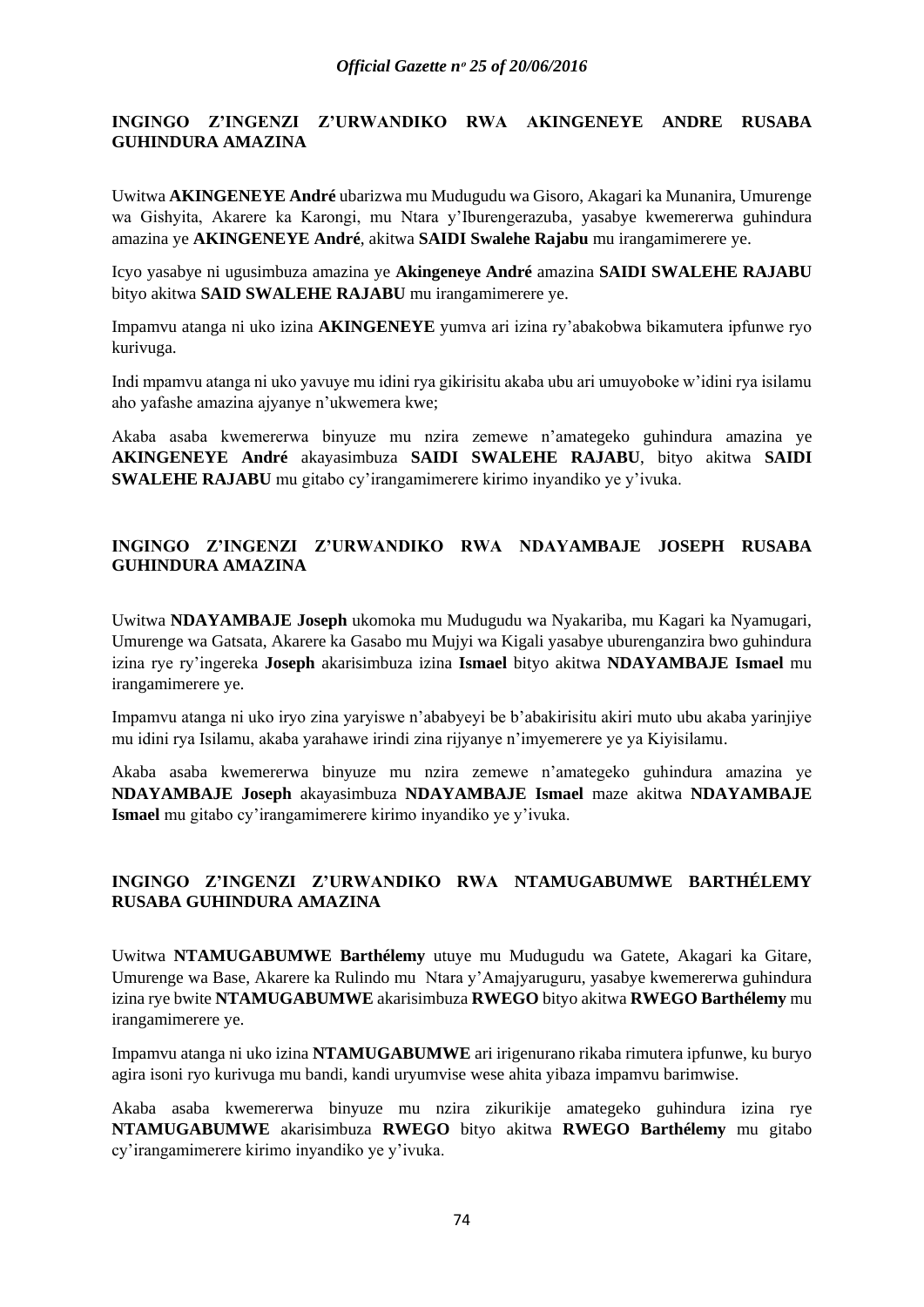## **INGINGO Z'INGENZI Z'URWANDIKO RWA NGENDABANYIKA Vincent RUSABA GUHINDURA IZINA**

Uwitwa **NGENDABANYIKA Vincent** ukomoka mu Kagari ka Impala, mu Murenge wa Bushenge, Akarere ka Nyamasheke, Intara y'Iburengerazuba yasabye uburenganzira bwo guhindura izina rye bwite rya **NGENDABANYIKA** akarisimbuza **MUHIRWA** mu irangamimerere ye.

Impamvu atanga ni uko ari irigenurano, ryibazwaho cyane uko abantu baryumvise, rikaba rimutera ipfunwe ndetse rikaba rishingiye ku nzangano zabaye mu muryango w'iwabo igihe yavukaga.

Akaba asaba kwemererwa guhindura iryo zina **NGENDABANYIKA** binyuze mu nzira zemewe n'amategeko rigasimbuzwa **MUHIRWA** bityo akitwa **MUHIRWA Vincent** mu gitabo cy'irangamimerere kirimo inyandiko y'ivuka.

# **INGINGO Z'INGENZI Z'URWANDIKO RWA GASINGA KANYUNDO RUSABA GUHINDURA AMAZINA**

Uwitwa **GASINGA KANYUNDO** utuye mu Mudugudu w'Ingenzi, mu Kagari ka Bibare, Umurenge wa Kimironko, Akarere ka Gasabo, mu Mujyi wa Kigali yasabye kwemerewa guhindura amazina ye **GASINGA KANYUNDO** akitwa **GASINGA Reagan** mu irangamimerere ye. Icyo yasabye ni ugusimbuza izina rye ry'ingereka **KANYUNDO** izina **Reagan** bityo akitwa **GASINGA Reagan** mu irangamimerere ye.

Impamvu atanga ni uko izina **KANYUNDO** ritigeze rigaragara mu nyanziko ze z'ishuri kubera ko n'ubwo mu bwana bwe akivuka ababyeyi be bari baramwise **GASINGA KANYUNDO**, mu rugo bamwitaga **Reagan** ku mpamvu z'uko yavukiye muri Repubulika Iharanira Demokarasi ya Kongo, mu gihe abantu batari bemerewe kwitwa amazina adakomoka ku bisekuruza; aho atahiye mu Rwanda ari kumwe n'ababyeyi be, mu mashuri yahise yandikwa ku mazina ya **GASINGA Reagan**, ariko akaba yarigeze gufata urwandiko rw'abajya mu mahanga ku mazina ya **GASINGA KANYUNDO Reagan**, ubu ibyangombwa bye bikaba bidahuza amazina , ibi bikaba bimutera ibibazo.

Akaba asaba kwemererwa binyuze mu nzira zemewe n'amategeko guhindura amazina ye **GASINGA KANYUNDO** akayasimbuza **GASINGA Reagan,** bityo akitwa **GASINGA Reagan** mu gitabo cy'Irangamimerere kirimo inyandiko ye y'ivuka.

# **INGINGO Z'INGENZI Z'URWANDIKO RWA GASANA FRANCOIS RUSABA GUHINDURA AMZINA**

Uwitwa **GASANA François** utuye mu Mudugudu wa Kamuyobora, Akagari ka Bitanage, Umurenge wa Ndaro, Akarere ka Ngororero, Intara y'Iburengerazuba, ubu akaba abarizwa mu gihugu cya Norway, Gimleveien 48 b, 4630 Kristiansand, kuri telefoni +474 663 6860 yasabye kwemererwa guhindura amazina ye **GASANA François** akitwa **DUSABE Franky** mu irangamimerere ye.

Impamvu atanga ni uko ari umunyarwanda wagiye mu gihugu cya Norway mu mwaka wa 2000 ajyanyweyo no gushakisha imibereho no gushaka uko yakwiga, biza kuba ngombwa ko ahindura amazina ye ya **GASANA François** yiyita **DUSABE Franky** kugira ngo adatahurwa bityo ntabashe kugera ku mpamvu y'ingenzi yari yamujyanye yo kwiga.